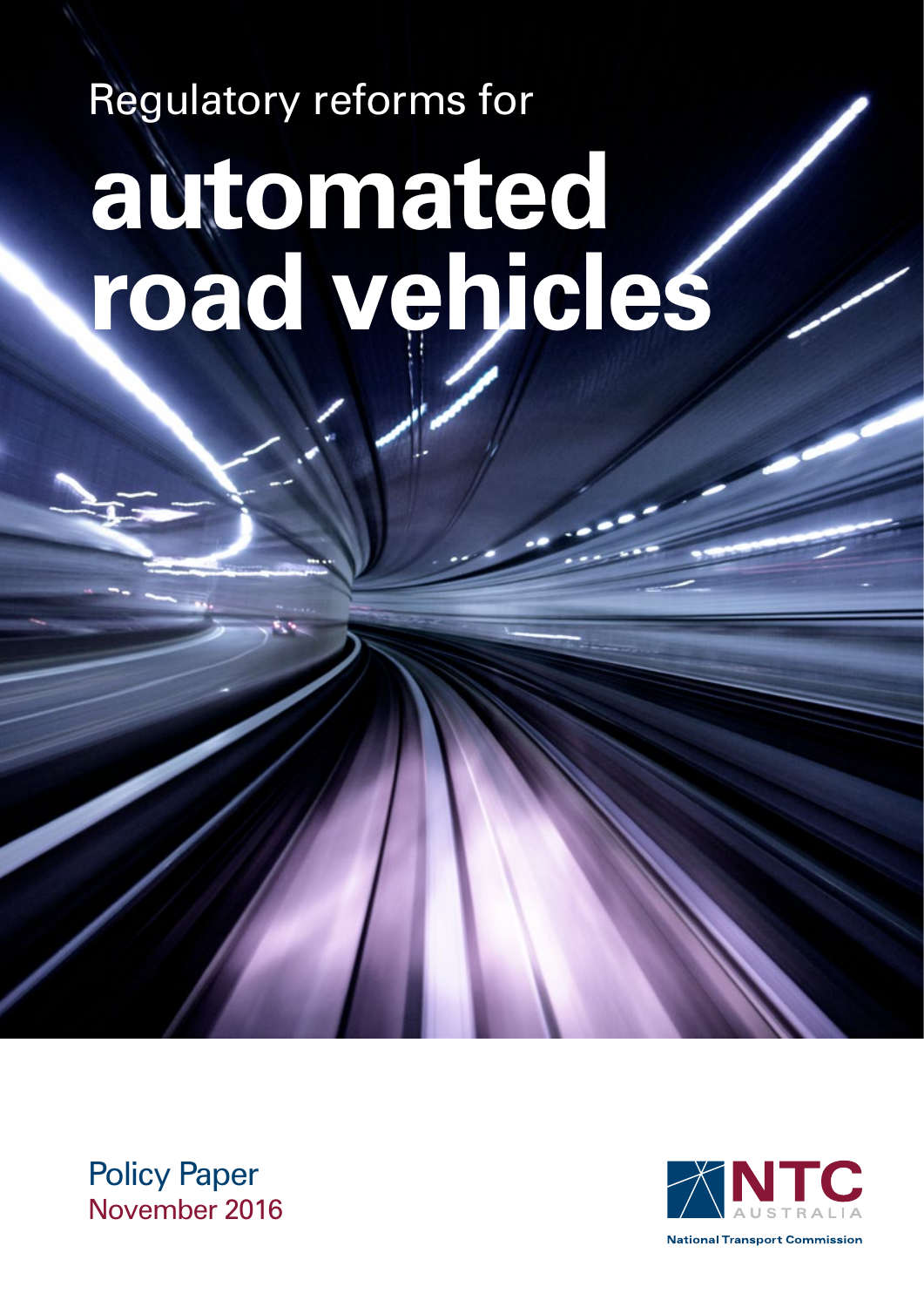# **Report outline**

| <b>Title</b>    | Regulatory reforms for automated road vehicles                                                                                                                   |  |
|-----------------|------------------------------------------------------------------------------------------------------------------------------------------------------------------|--|
| Type of report  | Policy paper                                                                                                                                                     |  |
| <b>Purpose</b>  | Recommendations approved by the Transport and Infrastructure Council –<br>November 2016                                                                          |  |
| <b>Abstract</b> | This policy paper sets out transport and infrastructure recommendations<br>for policy and regulatory reforms to support automated road vehicles in<br>Australia. |  |
| Key words       | automated vehicle, regulation, Australian Design Rules, vehicle standards,<br>Australian Road Rules, liability, privacy, security, safety assurance              |  |
| <b>Contact</b>  | National Transport Commission<br>Level 15/628 Bourke Street<br>Melbourne VIC 3000<br>Australia                                                                   |  |
|                 | Ph: $+61(03)92365000$<br>Email: enquiries@ntc.gov.au<br>Website: www.ntc.gov.au                                                                                  |  |
| <b>ISBN</b>     | 978-0-9946335-4-5                                                                                                                                                |  |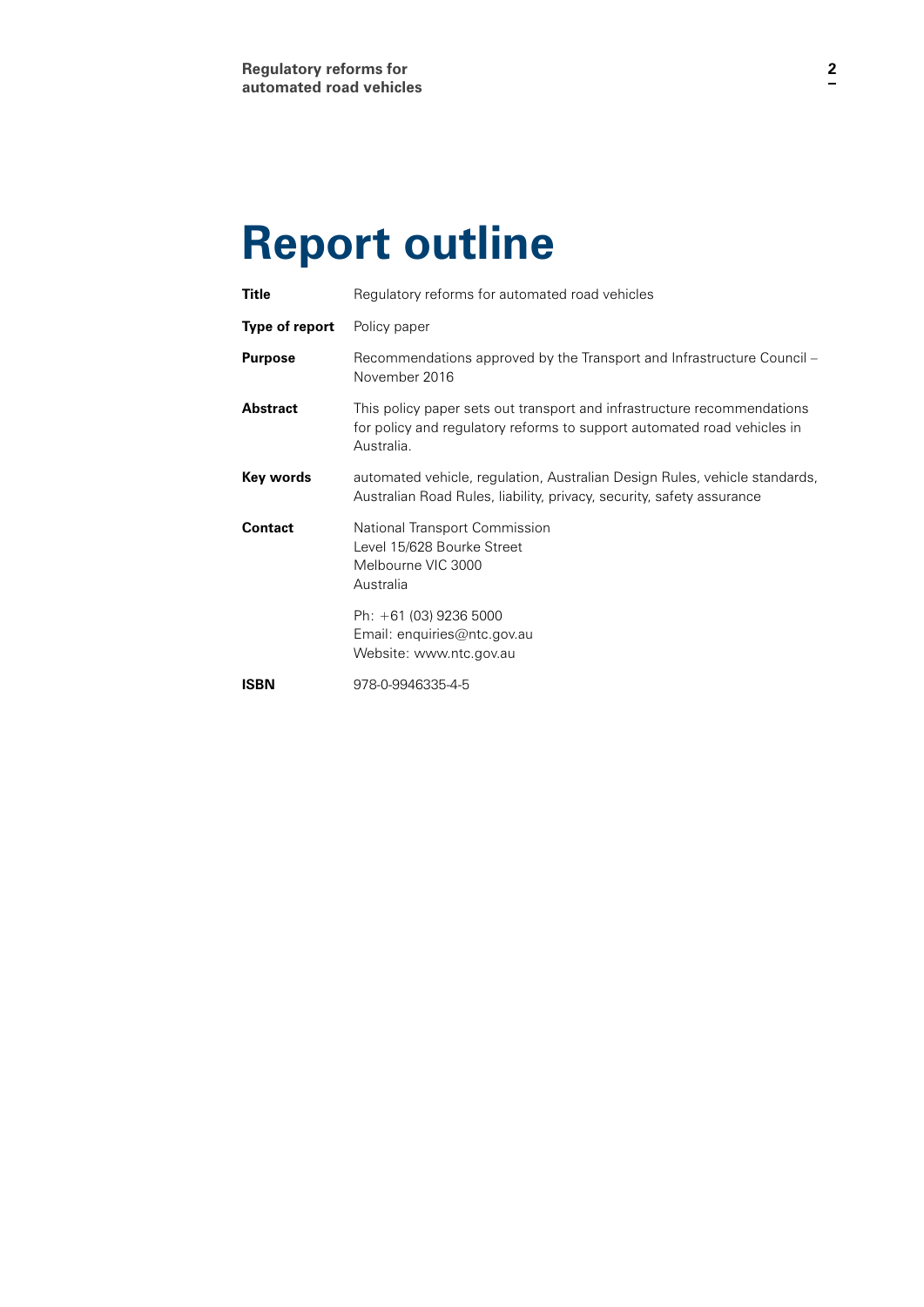# **Contents**

| <b>Foreword</b>                                      | $\overline{\mathbf{z}}$ |
|------------------------------------------------------|-------------------------|
|                                                      |                         |
| <b>Executive summary</b>                             | 8                       |
| Who we are                                           | 9                       |
| Why national reform is needed                        | 10                      |
| The phased timing of reforms                         | 10                      |
| Recommended actions                                  | 10                      |
| Near-term reforms                                    | 13                      |
| Medium-term reforms                                  | 14                      |
| Long-term reform                                     | 15                      |
| Clarify then refine                                  | 15                      |
| <b>Context</b>                                       | 18                      |
| Objectives                                           | 18                      |
| Project methodology and timeframes                   | 18                      |
| Key terms used in this paper                         | 19                      |
| What are the problems being addressed?               | 20                      |
| Rationale for the timing of reforms                  | 20                      |
| Parliament of New South Wales - Staysafe Report      | 21                      |
| Policy principles                                    | 22                      |
| Classifying automated driving functions              | 23                      |
| Other issues to consider                             | 24                      |
| <b>Supporting on-road trials</b>                     | 27                      |
| <b>Issues</b>                                        | 27                      |
| Discussion paper proposals                           | 28                      |
| Feedback from the discussion paper                   | 29                      |
| Conclusions                                          | 30                      |
| Clarifying the meaning of control and proper control | 32                      |
| <b>Issues</b>                                        | 32                      |
| Discussion paper proposals                           | 34                      |
| Feedback from the discussion paper                   | 34                      |
| Conclusions                                          | 35                      |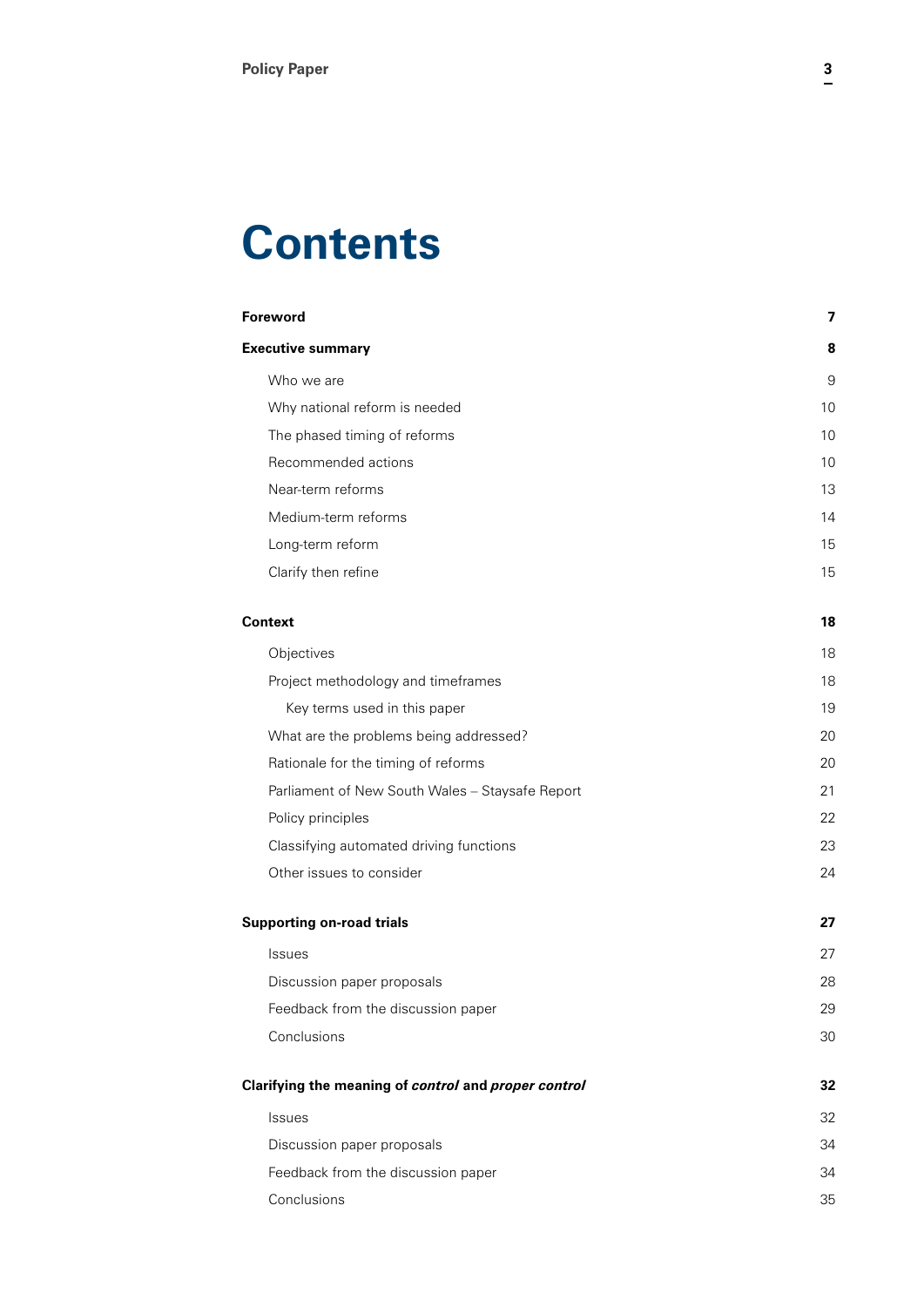| Safety assurance for vehicles that do not require a human driver<br>37 |    |
|------------------------------------------------------------------------|----|
| <b>Issues</b>                                                          | 37 |
| Discussion paper proposals                                             | 39 |
| Feedback from the discussion paper                                     | 39 |
| Conclusions                                                            | 41 |
| Clarifying the meaning of driver and driving                           | 43 |
| <b>Issues</b>                                                          | 43 |
| Discussion paper proposals                                             | 44 |
| Feedback from the discussion paper                                     | 45 |
| Conclusions                                                            | 47 |
| Vehicle design and standards                                           | 49 |
| <b>Issues</b>                                                          | 49 |
| Discussion paper proposals                                             | 52 |
| Feedback from the discussion paper                                     | 52 |
| Conclusions                                                            | 53 |
| Vehicle modification and in-service compliance                         | 55 |
| <b>Issues</b>                                                          | 55 |
| Discussion paper proposals                                             | 56 |
| Feedback from the discussion paper                                     | 57 |
| Conclusions                                                            | 58 |
| <b>Liability</b>                                                       | 59 |
| <b>Issues</b>                                                          | 59 |
| Discussion paper proposals                                             | 60 |
| Feedback from the discussion paper                                     | 60 |
| Conclusions                                                            | 62 |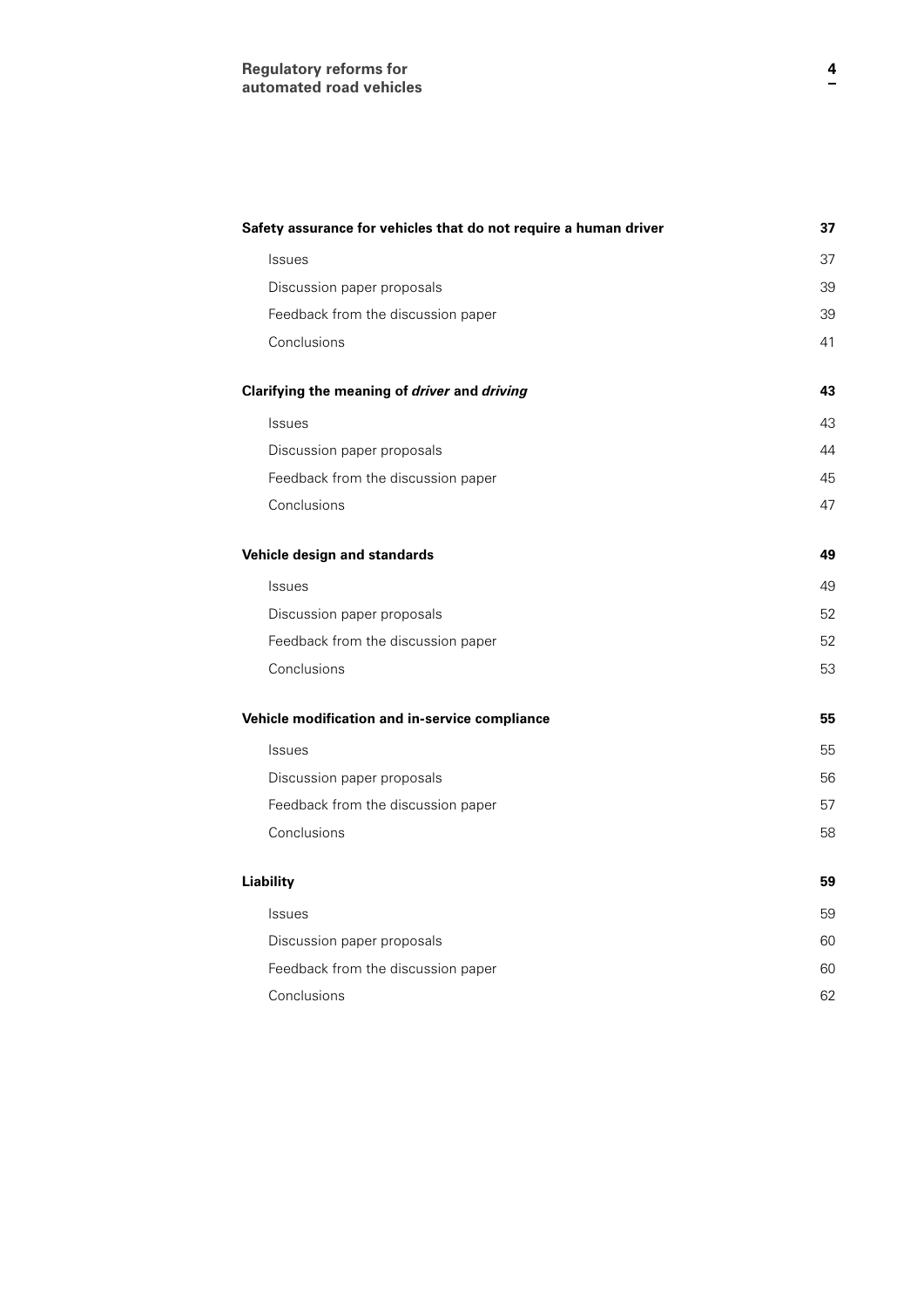|                                         | Data                                                       |    |
|-----------------------------------------|------------------------------------------------------------|----|
|                                         | 9.1 Accessing data for enforcement and regulatory purposes | 63 |
|                                         | <b>Issues</b>                                              | 63 |
|                                         | Discussion paper proposals                                 | 64 |
|                                         | Feedback from the discussion paper                         | 65 |
|                                         | Conclusions                                                | 66 |
|                                         | 9.2 Accessing data to determine fault and liability        | 67 |
|                                         | <b>Issues</b>                                              | 67 |
|                                         | Discussion paper proposals                                 | 68 |
|                                         | Feedback from the discussion paper                         | 68 |
|                                         | Conclusions                                                | 69 |
|                                         | 9.3 Protecting privacy                                     | 70 |
|                                         | <b>Issues</b>                                              | 70 |
|                                         | Discussion paper proposals                                 | 71 |
|                                         | Feedback from the discussion paper                         | 72 |
|                                         | Conclusions                                                | 73 |
|                                         | Glossary                                                   | 74 |
| Submissions to the NTC discussion paper |                                                            | 76 |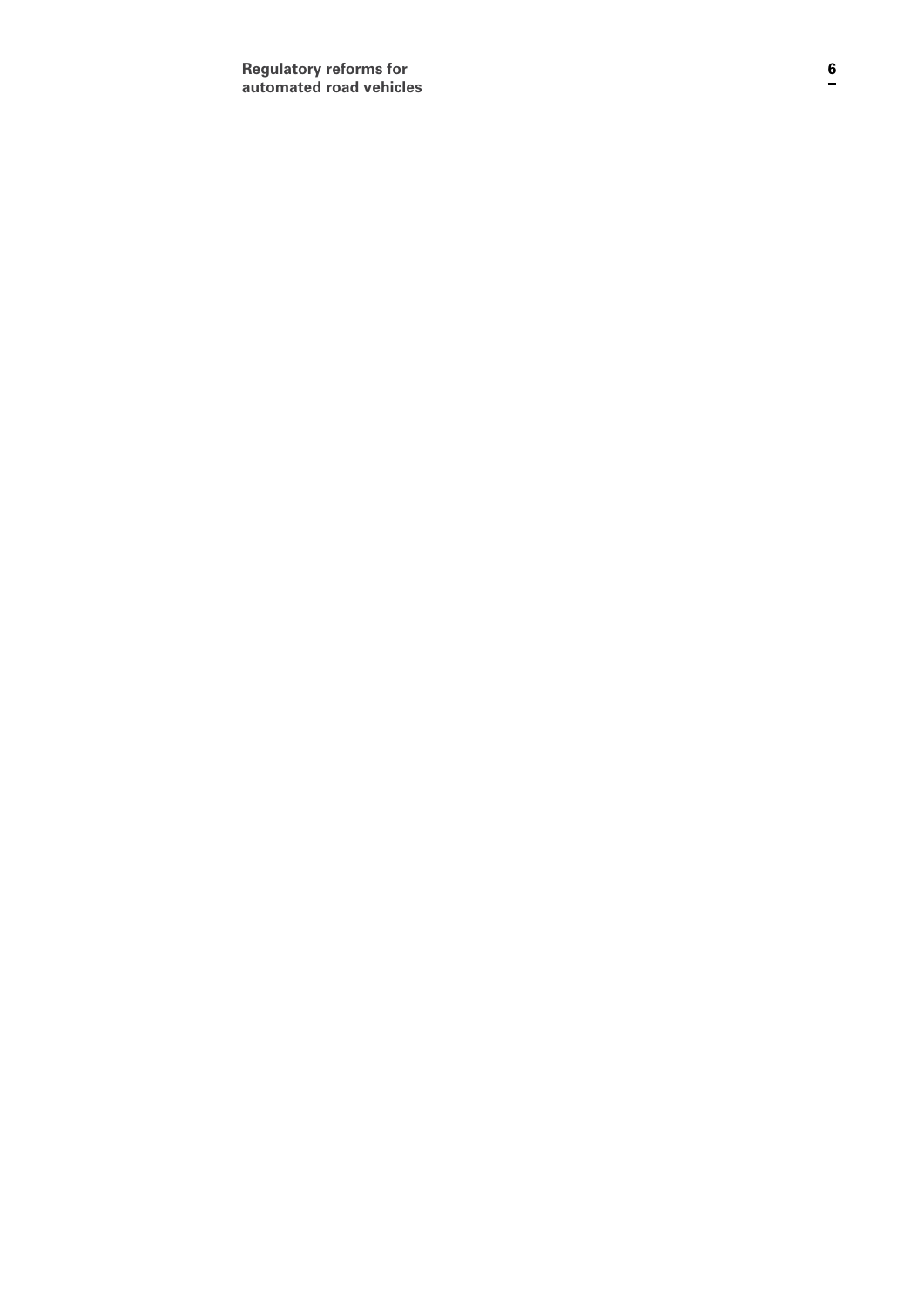# <span id="page-6-0"></span>**Foreword**

The development of technology for automated vehicles is rapidly gaining momentum. Vehicle manufacturers and technology providers are developing a wide range of automated applications, such as systems that assist the vehicle to travel in a road lane, to systems that provide complete (driverless) control of the vehicle's operation.

Automated road vehicles offer the possibility of fundamentally changing how transport is provided and the resulting effect on society. It is likely this technology can improve road safety, mobility, productivity and environmental efficiency. However, to unlock these benefits we need a regulatory framework that removes unnecessary legal barriers to automated road vehicles, supports on-road trials of the technology and yet ensures that these vehicles will operate safely in our community.

One of the challenges facing Australia is ensuring that regulations and policies are nationallyconsistent. It is also imperative that we understand that the technology is developed in a global market. Consequently, the National Transport Commission's goal is to avoid a patchwork of conflicting regulatory requirements in different states and territories. Our aim is to ensure that the regulatory framework for automated vehicles is timely and responsible, and that regulations promote, not discourage, innovation and competition.

This policy paper concludes a one-year project to identify and examine potential and real regulatory barriers to automated vehicles, to consult on options, and to make recommendations to the Transport and Infrastructure Council in support of future reform. These recommendations establish a phased reform program in step with the likely commercial deployment of the technology, and the development of international standards and conventions. We want to ensure that we do not regulate too early – which could create artificial barriers to emerging technologies – or regulate too late and stop proven safety-related technologies from being deployed.

The policy findings and recommendations set out in this paper reflect extensive legislative analysis and consultation with a wide range of government and industry stakeholders, including vehicle manufacturers, motoring groups, law societies, researchers, insurers, police and road and transport agencies. We received more than 80 submissions to an issues paper and discussion paper. I would like to thank each organisation and individual who contributed to this important national reform process and encourage them to continue to work with us on the more detailed reforms to follow.

a -9

David Anderson PSM Chairman and Commissioner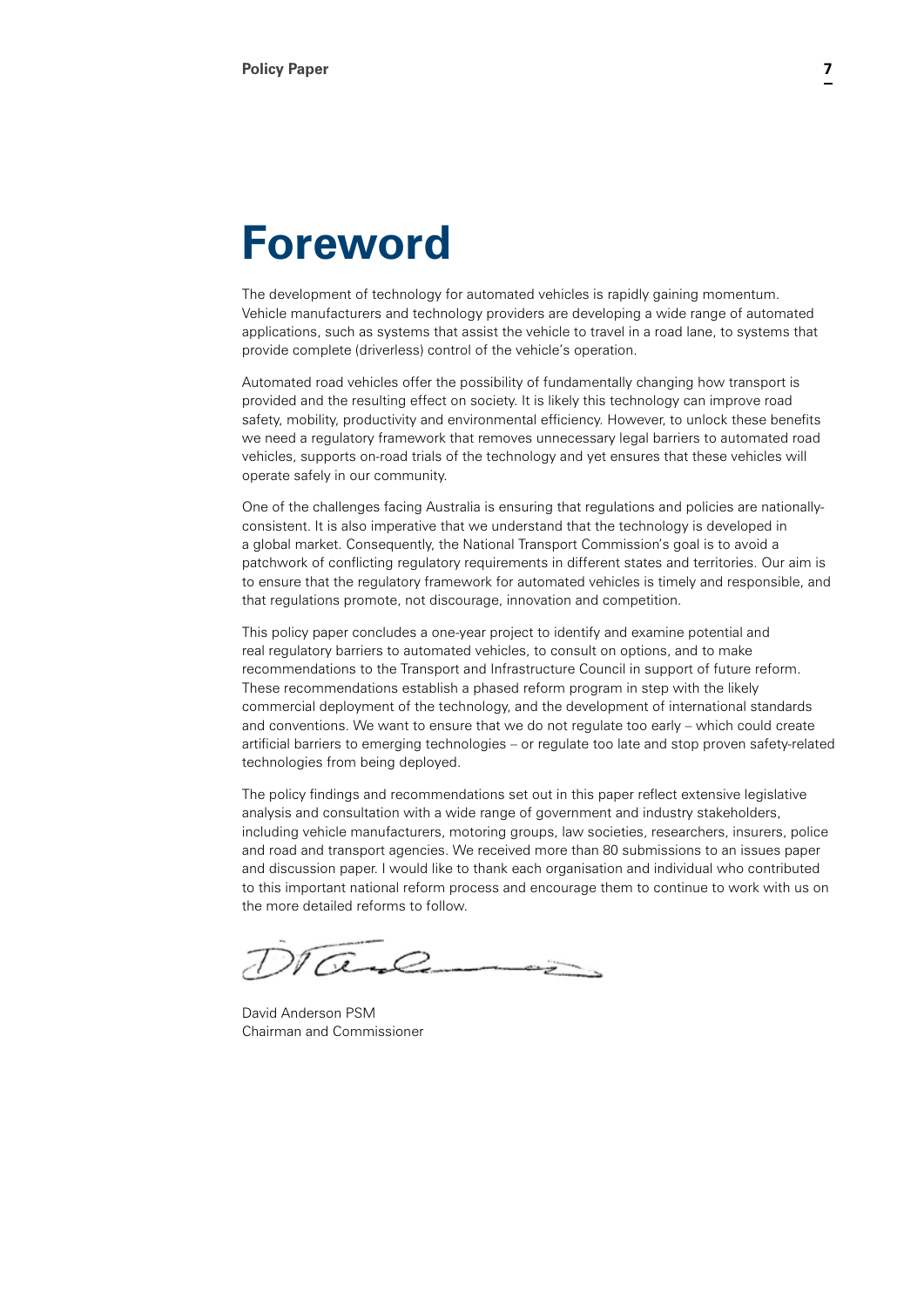# <span id="page-7-0"></span>**Executive summary**

Automated vehicles offer the possibility of fundamentally changing the transport task and society. It is likely this technology can improve road safety, mobility, productivity and environmental outcomes. However, current regulations do not adequately support automated road vehicles and there is uncertainty about how and when current polices and regulations will be adapted. There is also a risk that, without a national and coordinated response to automated vehicle reform, Australia's complex regulatory framework will result in inconsistent regulation of automated vehicles across states and territories.

In this policy paper, the National Transport Commission (NTC) recommends that the Commonwealth and state and territory governments support on-road trials, remove unnecessary legal barriers, and provide for the safe operation of automated vehicles. These reforms should be undertaken in a phased approach, with near-term, medium-term and longterm priorities, based on an assessment of when different levels of automated vehicles are likely to be commercially available in Australia.

In November 2015 the Transport and Infrastructure Council tasked the NTC to identify any regulatory or operational barriers associated with the introduction of road and rail vehicles that are more automated. The NTC project has identified:

- There are no regulatory barriers to automated rail (including light rail) in Australia, and the NTC project will not be considering automated rail further.
- Current regulations can support vehicles that have partial or conditional automation, but control of the vehicle needs to be clarified.
- There are legal barriers to highly and fully automated road vehicles.
- A nationally consistent regulatory framework can support automated road vehicles. The regulatory framework should be underpinned by nationally agreed policy principles.

#### **The NTC has identified regulatory barriers**

The NTC has identified regulatory barriers for highly or fully automated road vehicles and a number of actions that could increase industry and consumer certainty for vehicles that are conditionally automated or still require a human driver.<sup>1</sup> In assessing current regulations and policy settings the NTC has identified the following issues:

- 1. Supporting on-road trials and demonstrations
- There are currently no nationally-consistent guidelines or conditions for on-road trials of automated vehicle technology.
- 2. Supporting automated driving that requires a human driver
- It is unclear who is in control of an automated vehicle when the human driver must monitor the automated driving system and intervene if requested.
- The enforcement interpretation of *proper control* that requires a human driver to have at least one hand on the steering wheel is likely to become outdated.

Page 23 explains the different levels of driving automation referred to in this policy paper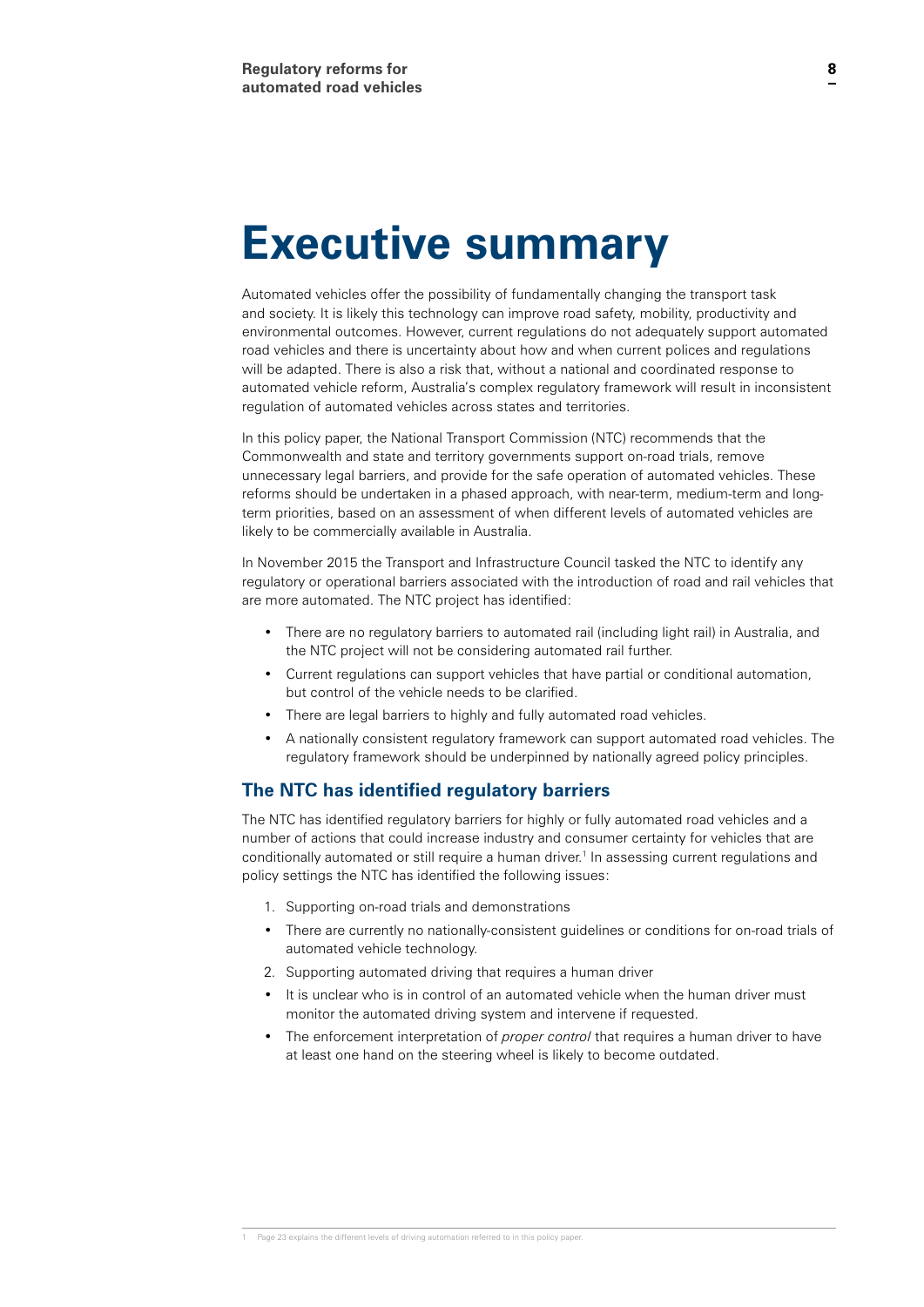- <span id="page-8-0"></span>3. Automated driving that does not require a human driver
- There is no regulatory framework in place for governments to ensure the safe operation of automated vehicles that do not require a human driver.
- Road rules and other laws, including many compulsory third-party insurance schemes, assume a human driver and would not apply in the same way to vehicles that do not have a human driver.
- It is uncertain how government agencies would access automated vehicle data, and in what circumstances.
- Current Australian Design Rules (ADRs) and in-service vehicle standards have vehicle standards that require a human driver. They also do not have regard to other matters that are likely to be relevant to automated vehicles, such as security and behavioural compliance with road rules.

Additional issues should continue to be monitored by governments as the technology develops. These include potentially increased safety risks related to vehicle modification, maintenance and repair, resolving complex liability scenarios, privacy protection and access to data to determine fault and civil liability.

This policy paper sets out key policy findings and eight recommendations to address these issues.

The policy findings and recommendations reflect extensive engagement with government and industry, including vehicle manufacturers, motoring groups, law societies, researchers, insurers, police and road and transport agencies.

In February 2016 the NTC published an issues paper for consultation, *Regulatory barriers to more automated road and rail vehicles*. The consultation identified key issues and project scope and confirmed that there are no regulatory barriers relating to rail vehicles that are more automated.

In May 2016 the NTC published a discussion paper for consultation, *Regulatory options for automated vehicles*. This paper discussed key issues based on a comprehensive NTC legal audit of Commonwealth and state and territory legislation, summarised stakeholder feedback to the issues paper and canvassed potential options to address the identified issues. The consultation confirmed the key issues and proposed timing and sequencing of reforms.

# **Who we are**

The NTC is an intergovernmental agency charged with improving the productivity, safety and environmental performance of Australia's road, rail and intermodal transport systems. As an independent statutory body, the NTC develops and submits reform recommendations for approval to the Transport and Infrastructure Council, which comprises Commonwealth, state and territory transport, infrastructure and planning ministers.

Automated vehicles are an important part of our work program because they are expected to have a significant impact on transport networks. Our work in this area began in 2015 after the Transport and Infrastructure Council asked us to identify regulatory barriers to safely introducing more automated road and rail vehicles in Australia.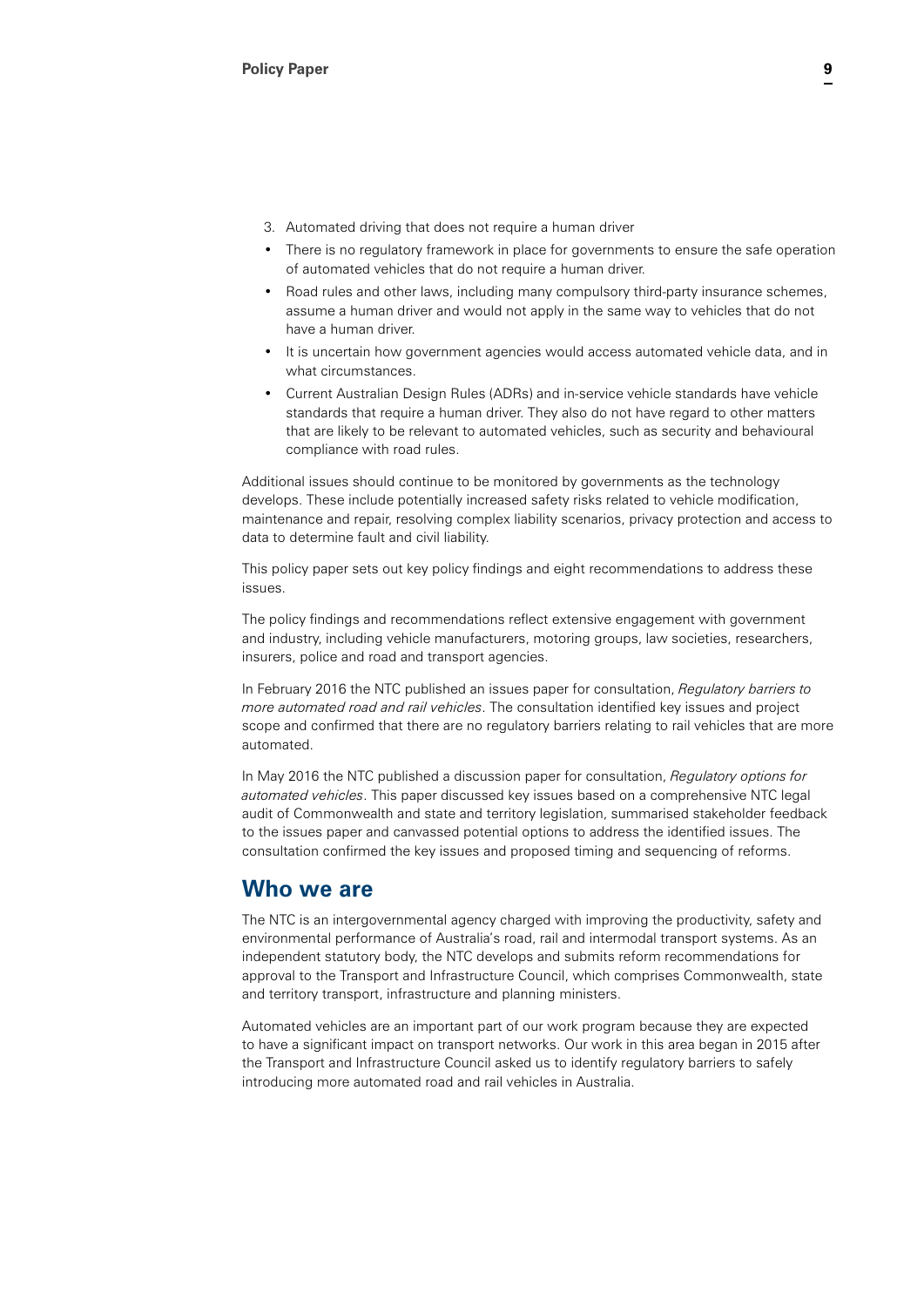# <span id="page-9-0"></span>**Why national reform is needed**

#### **Industry and consumer uncertainty that automated vehicles are legal**

Vehicle manufacturers are progressively introducing increased levels of automated driving controls in their vehicles. Automated vehicles could significantly improve road safety outcomes by preventing crashes and reducing deaths and serious injuries, yet the technology cannot be fully used unless our current regulations are reformed. Lack of certainty relating to who or what is in control of an automated vehicle, and the concept of the *driver* in legislation, are the key regulatory barriers to increasingly automated vehicles.

# **National and international consistency of laws related to automated vehicles**

The Australian Government has responsibility for design rules for new vehicles, but state and territory governments have jurisdiction over in-service vehicle standards, road rules, enforcement, registration and licensing. There is a risk that this complex regulatory framework will result in inconsistent regulation of automated vehicles across states and territories. There is also a risk that regulations will be inconsistent with relevant international standards and conventions. This would constitute a significant barrier to the introduction of automated vehicles in what is primarily a global and import-based market.

# **The phased timing of reforms**

The reform program outlined in the recommendations reflects a considered view that the timing of reforms should be phased as near-term (commence as soon as possible), mediumterm (commence reforms within two years) and long-term (commence reforms within three to five years). This categorisation has been determined based on key assumptions we have tested with industry through the consultation process. These assumptions are that:

- Demand to trial different levels of driving automation on public roads is already occurring and is expected to increase significantly in the next two to three years.
- Large-scale commercial deployment of increasingly automated vehicles that still require a human driver is expected by 2020.
- Large-scale commercial deployment of automated vehicles that do **not** require a human driver (for some, or all of the journey) is expected after 2020.

Governments seek to ensure that they do not regulate too early – which could create artificial barriers to emerging technologies – or that they regulate too late and stop proven safetyrelated technologies from being deployed. The NTC therefore recommends that governments adopt a phased reform program, recognising that the program must be sufficiently flexible to reprioritise and address emerging technologies and market developments as required.

# **Recommended actions**

**Table 1** presents the recommended actions approved by the Transport and Infrastructure Council. The outcomes, recommended actions and lead agency responsibility are grouped according to near-term, medium-term and long-term reforms.

Note that each recommendation is supported by **policy findings** set out at the end of each relevant chapter.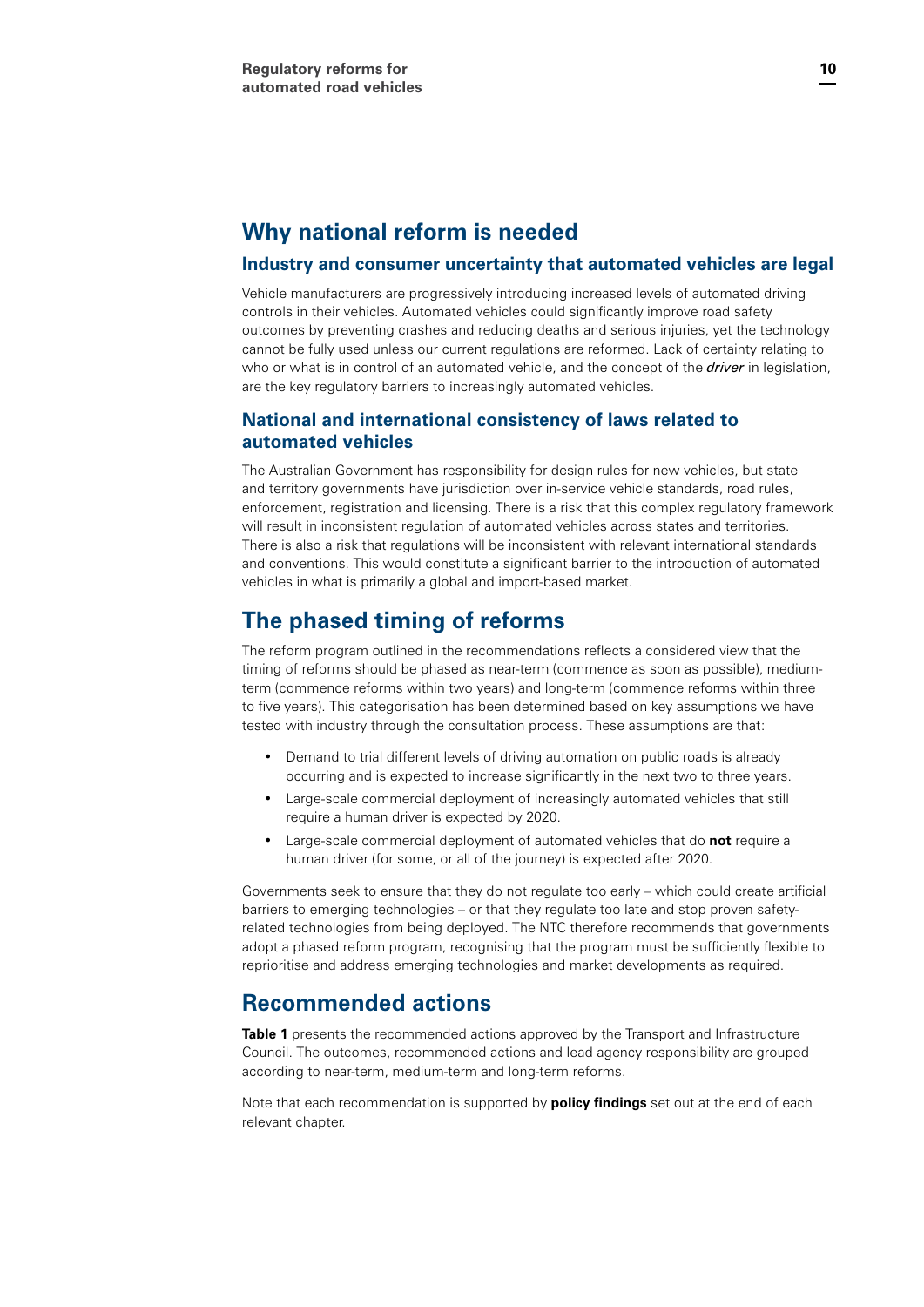| Table 1: Timing and sequence of actions approved by the Transport and |
|-----------------------------------------------------------------------|
| <b>Infrastructure Council</b>                                         |

| <b>NEAR-TERM REFORMS</b>                                                                                                                                    |                                                                                                                                                                                                                                                                                                                                                                                                                                                                                                                                                                                                                                                                                                    |                                                                                                                                                                                                                                           |                                                    |
|-------------------------------------------------------------------------------------------------------------------------------------------------------------|----------------------------------------------------------------------------------------------------------------------------------------------------------------------------------------------------------------------------------------------------------------------------------------------------------------------------------------------------------------------------------------------------------------------------------------------------------------------------------------------------------------------------------------------------------------------------------------------------------------------------------------------------------------------------------------------------|-------------------------------------------------------------------------------------------------------------------------------------------------------------------------------------------------------------------------------------------|----------------------------------------------------|
| Outcomes                                                                                                                                                    | Recommended actions                                                                                                                                                                                                                                                                                                                                                                                                                                                                                                                                                                                                                                                                                | Lead agency                                                                                                                                                                                                                               | Timeframe                                          |
| Government<br>support of<br>on-road trials<br>of automated<br>vehicles for<br>all levels of<br>automated<br>driving                                         | 1. That the NTC and Austroads develop national<br>guidelines for on-road field testing and trials of<br>automated vehicles in Australia.<br>2. That state and territory road and transport<br>agencies and the National Heavy Vehicle<br>Regulator (NHVR) undertake a review of current<br>exemption powers to ensure they have sufficient<br>powers to undertake and manage on-road trials<br>of automated vehicles, including in relation to<br>vehicle standards, road rules and driver licensing<br>requirements, and to review how cross-border<br>trials could be managed.                                                                                                                   | The NTC, in<br>partnership with<br>Austroads<br>State and territory<br>road and transport<br>agencies and the<br>NHVR to undertake<br>reviews, and the<br>NTC to report<br>progress to the<br>Transport and<br>Infrastructure<br>Council. | Early 2017 to<br>May 2017<br>Early 2017 to<br>2018 |
| Certainty for<br>industry and<br>governments as<br>to:<br>$(1)$ who is in<br>control of an<br>automated<br>vehicle                                          | 3. That the NTC develops national enforcement<br>guidelines that clarify regulatory concepts of<br>control and proper control for partial, conditional,<br>highly and fully automated vehicles. The NTC<br>should develop guidelines that have regard<br>to international standards and best practice<br>and in collaboration with state and territory<br>road, transport and police agencies and public<br>prosecutors.                                                                                                                                                                                                                                                                           | The NTC                                                                                                                                                                                                                                   | Early 2017 to<br>November 2017                     |
| $(2)$ how<br>enforcement<br>agencies will<br>apply the<br>'proper control'<br>requirement in<br>the road rules<br>to all levels<br>of driving<br>automation | 4. That Australian transport ministers agree to<br>reaffirm the existing policy position that:<br>4.1 The human driver remains in full legal<br>control of a vehicle that is partially or<br>conditionally automated, unless or until a new<br>position is developed and agreed (in alignment<br>with recommendation 3).<br>4.2 The human driver of a partially or<br>conditionally automated vehicle should<br>only undertake non-driving tasks currently<br>permitted by the road rules and existing<br>enforcement policies and guidelines, unless or<br>until a new position is developed and agreed<br>(in alignment with recommendation 3), or an<br>exemption is provided by a road agency. | Transport and<br>Infrastructure<br>Council                                                                                                                                                                                                | November 2016                                      |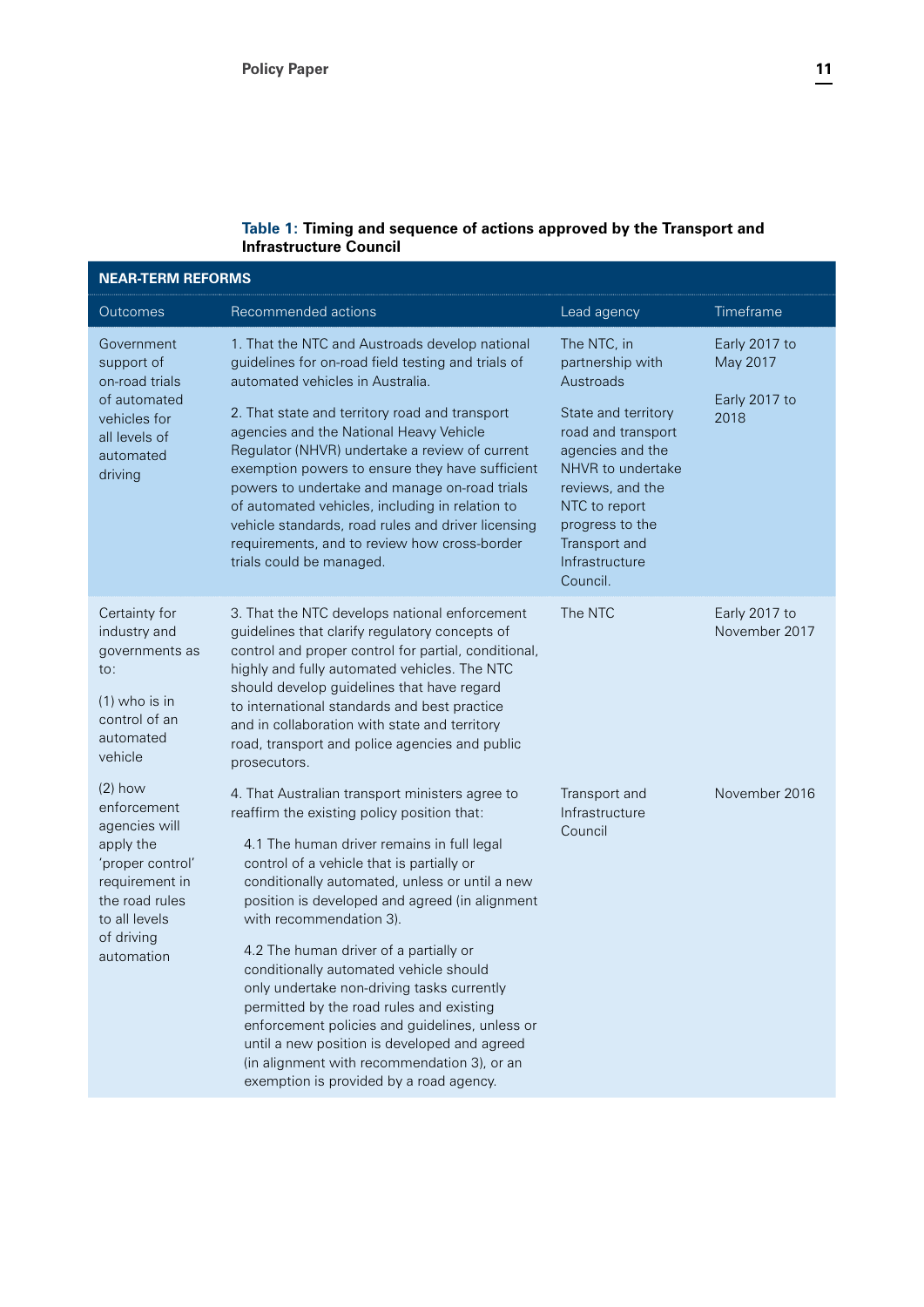### **MEDIUM-TERM REFORMS**

| Outcomes                                                                                                            | Recommended actions                                                                                                                                                                                                                                                                                                                                                                                                                                                                                                                                                                                 | Lead agency                                                                                                                                  | Timeframe                      |
|---------------------------------------------------------------------------------------------------------------------|-----------------------------------------------------------------------------------------------------------------------------------------------------------------------------------------------------------------------------------------------------------------------------------------------------------------------------------------------------------------------------------------------------------------------------------------------------------------------------------------------------------------------------------------------------------------------------------------------------|----------------------------------------------------------------------------------------------------------------------------------------------|--------------------------------|
| A complete<br>regulatory<br>framework to<br>support the safe<br>commercial<br>operation of<br>automated<br>vehicles | 5. That the NTC develop a national performance-<br>based assurance regime designed to ensure<br>the safe operation of automated vehicles, with<br>an initial focus on vehicles with conditional<br>automation (level 3). An initial briefing on process<br>and technical performance requirements to be<br>provided to ministers in May 2017.                                                                                                                                                                                                                                                       | The NTC                                                                                                                                      | Early 2017 to<br>November 2017 |
|                                                                                                                     | 6. That the NTC develops legislative reform<br>options to clarify the application of current driver<br>and driving laws to automated vehicles, and to<br>establish legal obligations for automated driving<br>system entities.                                                                                                                                                                                                                                                                                                                                                                      | The NTC                                                                                                                                      | Early 2017 to<br>May 2018      |
|                                                                                                                     | 7. That state and territory governments<br>undertake a review of compulsory third-party and<br>national injury insurance schemes to identify any<br>eligibility barriers to accessing these schemes<br>by occupants of an automated vehicle, or those<br>involved in a crash with an automated vehicle.<br>That, subject to the review of insurance<br>schemes, each state and territory government<br>amends its compulsory third-party insurance<br>schemes in close consultation with each other<br>and industry, and that the resulting reforms are<br>nationally consistent wherever possible. | States and territories<br>to undertake<br>reviews, and the<br>NTC to report<br>progress to the<br>Transport and<br>Infrastructure<br>Council | Early 2017 to<br>2018          |
| <b>LONG-TERM REFORM</b>                                                                                             |                                                                                                                                                                                                                                                                                                                                                                                                                                                                                                                                                                                                     |                                                                                                                                              |                                |
| Outcomes                                                                                                            | Recommended actions                                                                                                                                                                                                                                                                                                                                                                                                                                                                                                                                                                                 | Lead agency                                                                                                                                  | Timeframe                      |
| A complete<br>regulatory<br>framework to<br>support the<br>safe operation<br>of automated<br>vehicles               | The Commonwealth Government should<br>continue with the current approach of engaging<br>with the United Nations Working Party 29 and<br>harmonising ADRs with international vehicle<br>standards.<br>No immediate actions are required by the                                                                                                                                                                                                                                                                                                                                                       | Commonwealth<br>Department of<br>Infrastructure<br>and Regional<br>Development                                                               | Ongoing                        |

Transport and Infrastructure Council.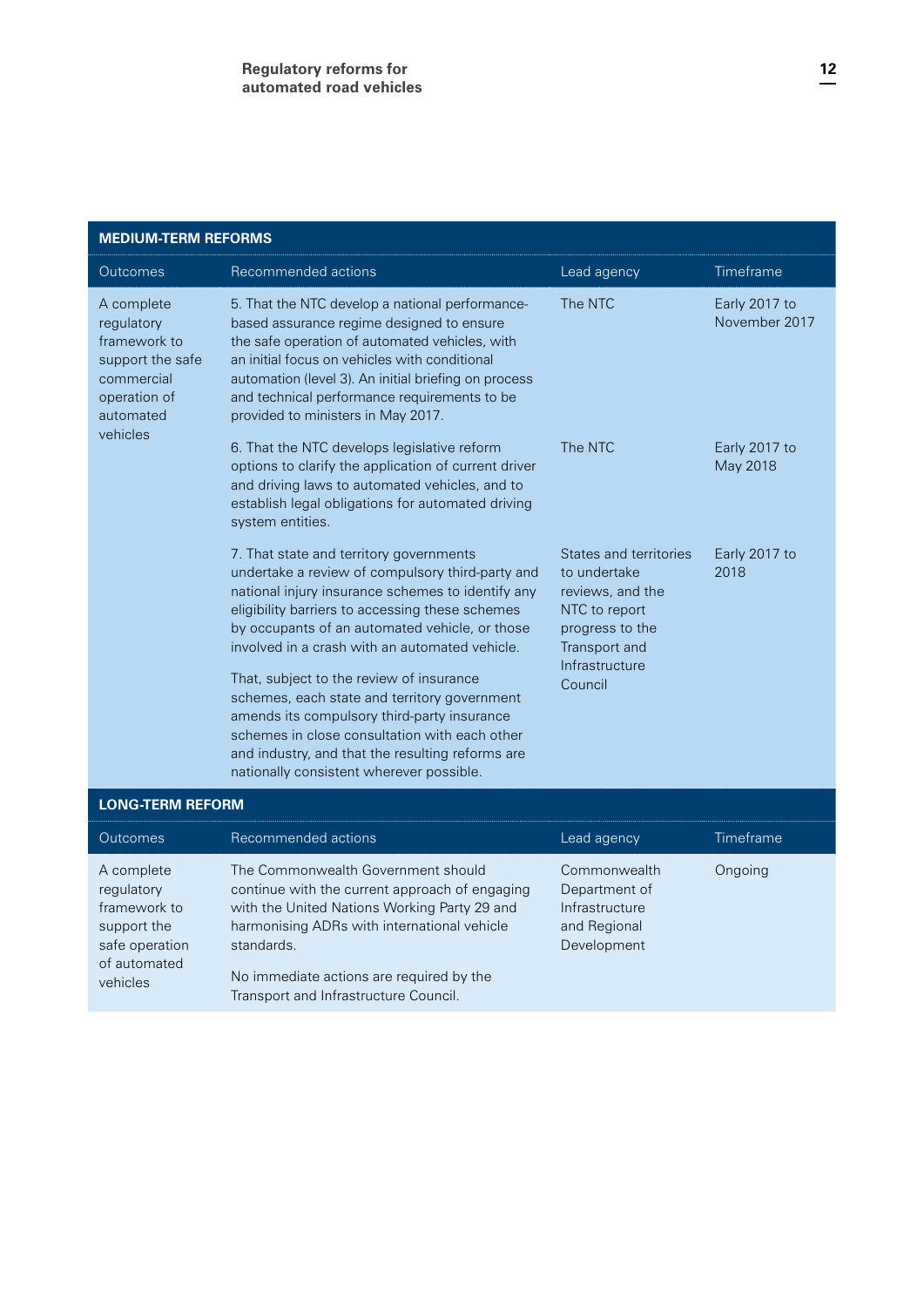<span id="page-12-0"></span>

| <b>CLARIFY THEN REFINE</b>                                                                                                                                                                                                                        |                                                                                                                                                                                                                                                                                                       |             |                               |  |
|---------------------------------------------------------------------------------------------------------------------------------------------------------------------------------------------------------------------------------------------------|-------------------------------------------------------------------------------------------------------------------------------------------------------------------------------------------------------------------------------------------------------------------------------------------------------|-------------|-------------------------------|--|
| <b>Outcomes</b>                                                                                                                                                                                                                                   | Recommended actions                                                                                                                                                                                                                                                                                   | Lead agency | Timeframe                     |  |
| Regulation of<br>government<br>access to<br>automated<br>vehicle data<br>to achieve<br>road safety<br>and network<br>efficiency<br>outcomes,<br>efficient<br>enforcement of<br>traffic laws and<br>sufficient privacy<br>protections for<br>users | 8. That the NTC develops options to manage<br>government access to automated vehicle<br>data, having regard to achieving road safety<br>and network efficiency outcomes and efficient<br>enforcement of traffic laws, balanced with<br>sufficient privacy protections for automated<br>vehicle users. | The NTC     | Late 2017 to<br>November 2018 |  |
|                                                                                                                                                                                                                                                   |                                                                                                                                                                                                                                                                                                       |             |                               |  |

# **Near-term reforms**

# **Supporting on-road trials**

Industry evaluation of the safety and technology performance of automated vehicles through on-road field testing and trials should be encouraged and supported by governments in Australia. By introducing national guidelines, state and territory governments would establish consistent exemption requirements and conditions for on-road trials of automated vehicles.

National guidelines could support trials of vehicles with any level of automated driving. However, the primary objective of the guidelines should be to establish nationally-consistent criteria to assess on-road trial applications for highly and fully automated vehicles.

To facilitate similar trials and initiatives across Australia, state and territory road and transport agencies should consider developing legislative mechanisms to mutually recognise trials in other jurisdictions. State and territory road and transport agencies could also seek to mutually recognise trial outcomes and share research findings through non-legislative mechanisms.

Each state and territory road and transport agency and the NHVR should also review its exemption powers to ensure that the current legislative framework can: (1) allow agencies to impose appropriate conditions on trial participants; and (2) support automated vehicle trials, particularly in relation to highly and fully automated vehicles that may not require a human driver at all times.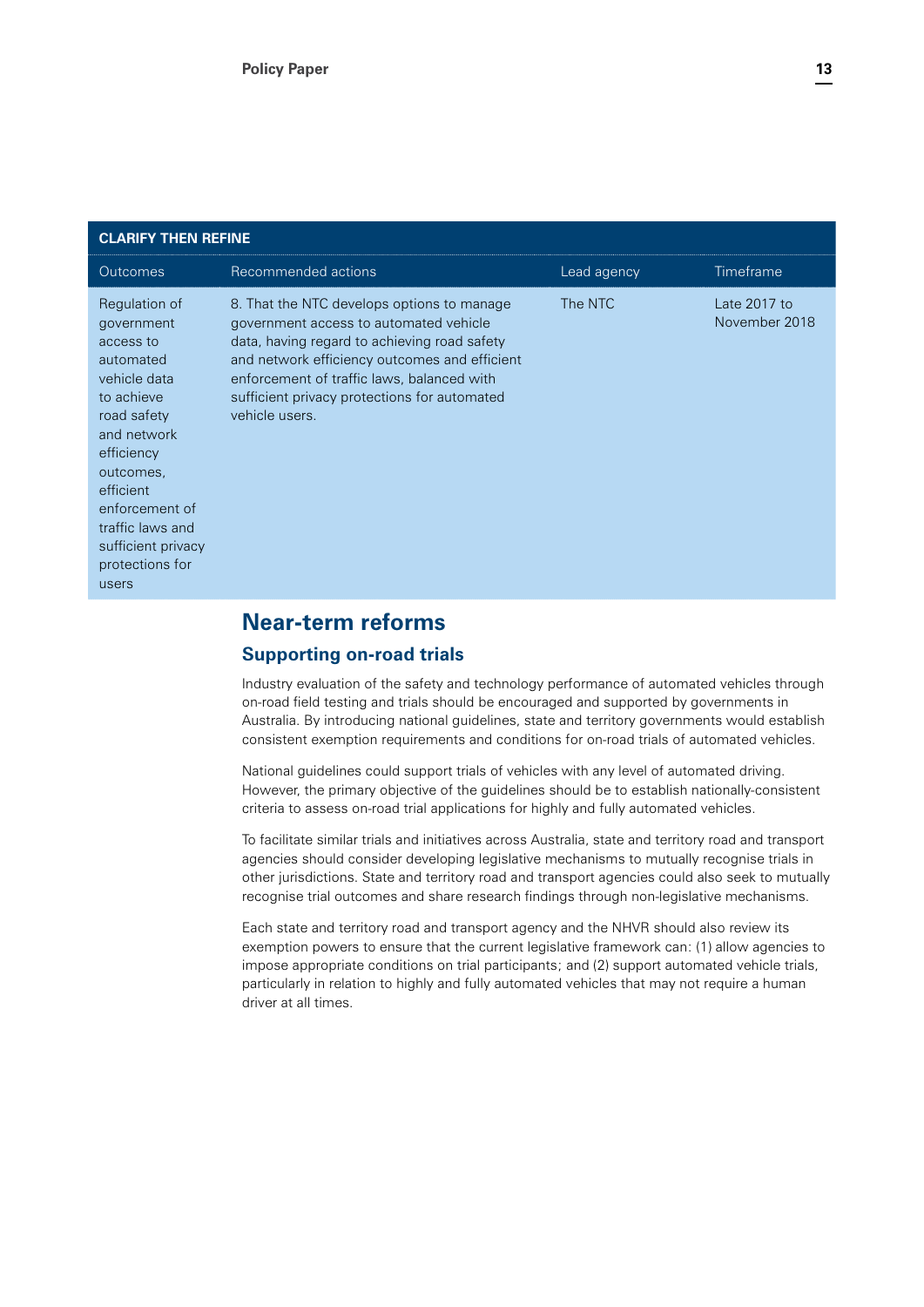### <span id="page-13-0"></span>**The changing meaning of** *control* **and** *proper control*

To support the deployment of automated vehicles, Australian governments should clarify through national enforcement guidelines: (1) who is in control of an automated vehicle; and (2) how enforcement agencies will apply the *proper control* requirement in the road rules to all levels of driving automation. Definitions of *control* and *proper control* relate primarily to enforcement of Road Rule 297, and agreed enforcement guidelines should be adopted consistently in each state and territory to ensure market certainty.

To provide immediate legal certainty to human drivers in the near term, state and territory governments should agree an enforcement policy position that human drivers continue to have full control and responsibility of a road vehicle until that position is refined through the development of national enforcement guidelines. This position is consistent with the Geneva and Vienna conventions on road traffic.

# **Medium-term reforms**

### **Safety assurance for vehicles that do not require a human driver**

In conjunction with the removal of regulatory barriers, Australian governments should develop a national safety assurance system in close consultation with industry partners and in alignment with international practices. The safety assurance system should establish an approvals process to assess the safety performance and data handling of applications to operate automated vehicles that do not require a human driver some of the time or all of the time.

Preparatory work to develop the safety assurance system should have an initial focus on vehicles with conditional automation, and have regard to scoping:

- nationally agreed safety principles and criteria
- operational models and processes to ensure that the assurance process is nationally consistent, efficient, affordable and creates minimal administrative burden for applicants
- governance and funding options.

### **The changing meaning of** *driver* **and** *driving* **in legislation**

Many laws require a human driver. In some highly and fully automated vehicles, there will not be a human driver some of the time or all of the time. Without a human driver, these vehicles could not currently operate legally under the Australian Road Rules and other laws.

Australian governments should clarify how current driver obligations will apply to automated vehicles. To achieve this, Australian governments should provide in-principle support for legislative reform and undertake further exploration of the potential legislative solutions, in step with international developments and maturity of the technology. The legislative approach adopted should be subject to further consultation, legal opinion and the advice of parliamentary counsel.

Priority should be given to ensuring eligibility to compulsory third-party and national injury insurance schemes is not unintentionally restricted by current definitions of *driver* and *driving* in those schemes.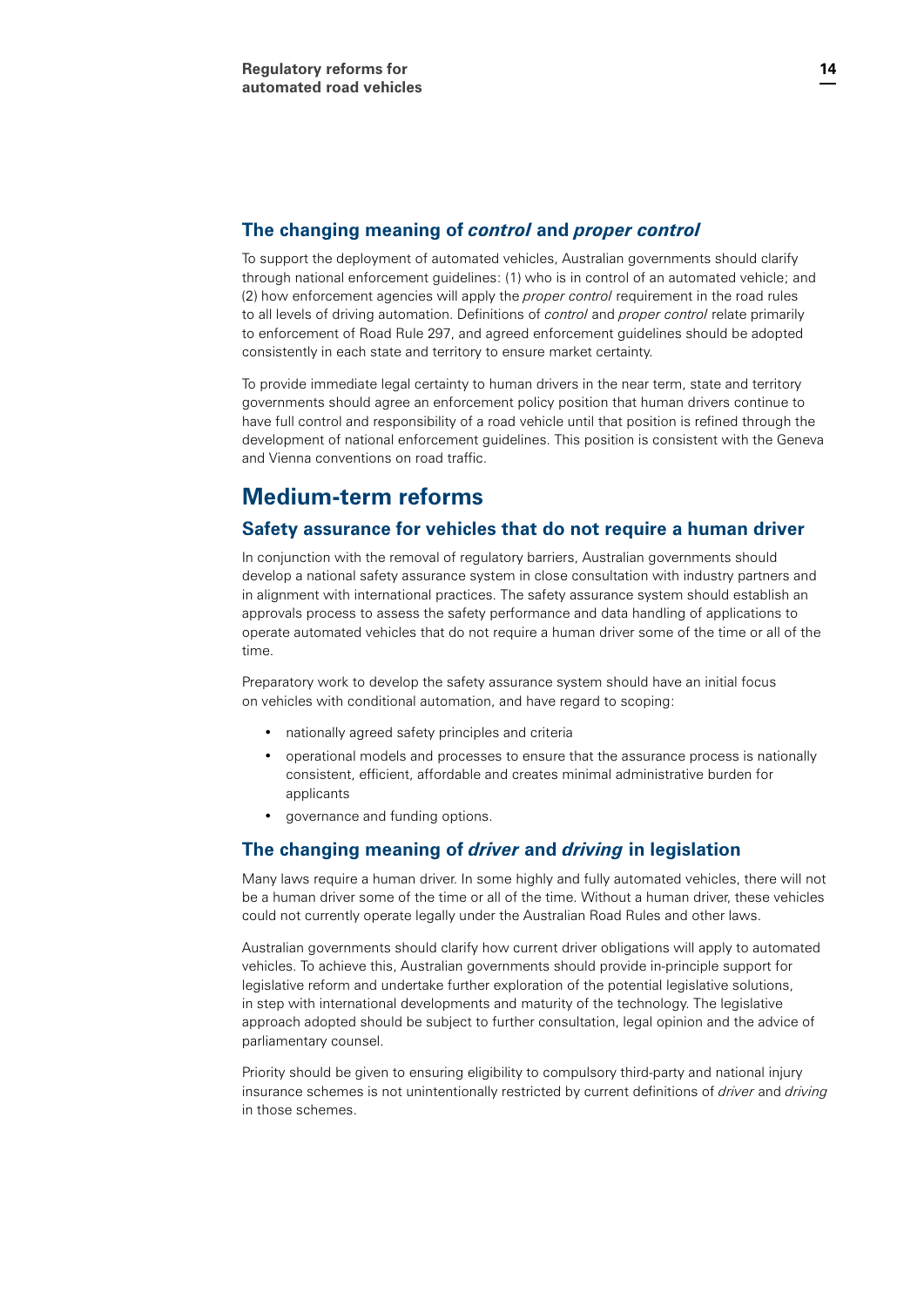# <span id="page-14-0"></span>**Long-term reform**

### **Vehicle standards for automated vehicles**

The highest levels of driving automation are unlikely to require human driver-related features that are currently required by law in the ADRs and in-service vehicle standards.

In the longer term, continued requirements for outdated standards are likely to be a barrier to the large-scale commercial deployment of highly and fully automated vehicles. However, automated vehicles are developed in an international market, and it is important that Australia does not introduce new design rules that are capable of isolating Australia from the global automotive market.

The automotive industry should continue to rely on Commonwealth, state and territory exemptions, granted on a case-by-case basis and the safety assurance system, until international standards for highly and fully automated vehicles are developed and applied in the ADRs and in-service vehicle standards.

The Commonwealth Government should continue with the current approach of engaging with the United Nations Working Party 29 (WP.29) and harmonising ADRs with international vehicle standards. No immediate actions are required by the Transport and Infrastructure Council.

# **Clarify then refine**

Other issues may require government intervention in the coming years, subject to the direction of the technology and the automated vehicle market, as well as the extent to which industry can minimise identified safety, security or privacy risks without increased regulation.

For these reasons, Australian governments should provide in-principle support to industry development of best practice guidance in relation to modification and in-service compliance, clearly defined liability and clearly defined rules managing commercial access to data. Therefore, except for the regulation of government access to data (recommendation 8), the NTC recommends that no immediate actions are required by the Transport and Infrastructure Council at this time in relation to the following issues.

### **Vehicle modification and in-service compliance**

Modification, maintenance and repair of increasingly automated vehicles could become a higher safety risk compared with conventional road vehicles due to the lack of a human driver as a fall back in the event that a modification causes a vehicle failure. Regulatory oversight of modification (including over-the-air software updates) and vehicle repairs (including noncommercial private repairs) could be warranted in the longer term for highly automated vehicles that do not have human drivers. However, unless evidence emerges of a market failure or unacceptable safety risk, no changes are recommended at this time to current laws and enforcement practices relating to vehicle modification, maintenance and repair.

The national safety assurance system criteria for automated vehicle approvals (recommendation 5) should have regard to the safety impacts of vehicle modification, maintenance and repair. The development of a national safety assurance system will therefore provide Australian governments with a regulatory mechanism to manage the risks of vehicle modification, maintenance and repair in the medium-term.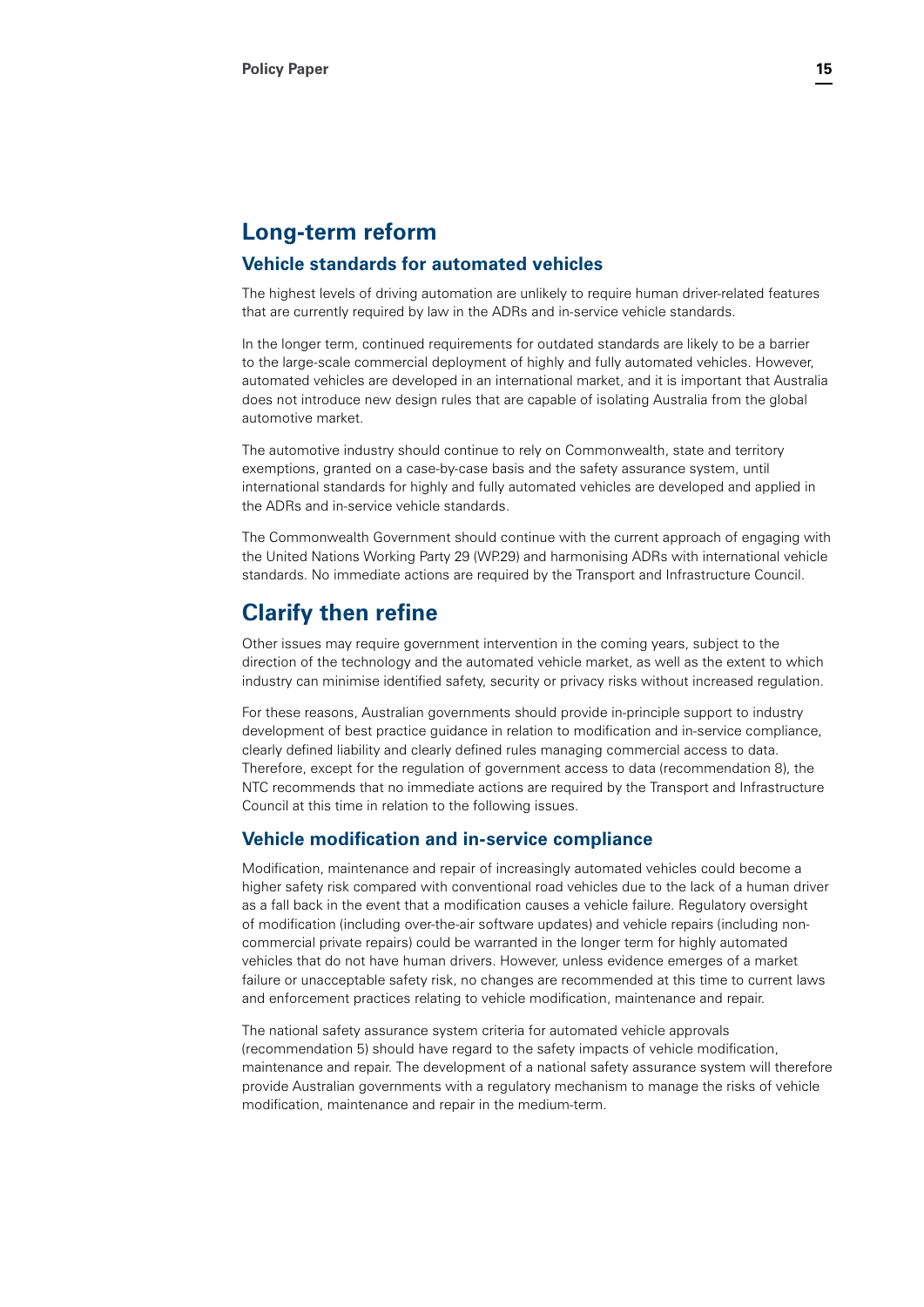### **Clearly defined liability**

Assigning fault is likely to become more complex in crashes involving automated vehicles, and the efficient sharing of consistent and reliable data between relevant parties, including insurers, is likely to be critical. However, unless evidence emerges of a market failure that impedes the efficient and reliable assignment of fault, no changes are recommended at this time to current laws and approaches around liability for drivers, manufacturers, technology providers and road managers in regard to automated vehicles. A national safety assurance system can also clarify who is in control of an automated vehicle, and therefore help determine liability in the event of a crash or incident.

There is no evidence currently available that road manager liability provisions are a barrier to innovation or the introduction to automated vehicle technology to market. This should be monitored by road and transport agencies as the technology develops and the extent to which automated vehicles rely on road infrastructure to operate safely becomes clearer.

#### **Clear rules managing access to data**

#### **Accessing data for enforcement and regulatory purposes**

Some highly automated vehicles are expected to switch control between the human driver and the automated driving system. To ensure the effective administration of road safety laws, in the future enforcement agencies and the courts should be able to identify who is in control of the vehicle at a point in time.

As automated vehicle and data-sharing technology matures, governments should investigate options to regulate access to automated vehicle data, including the identification of suitable technical solutions to facilitate access to and use of the data for approved purposes. The regulation of data access for government purposes should have regard to achieving road safety and network efficiency outcomes and efficient enforcement of traffic laws, balanced with sufficient privacy protections for automated vehicle users.

#### **Accessing data to determine fault and civil liability**

The management of third-party access to vehicle event data will underpin the efficient and equitable process of insurance claims. This will reduce costs and increase consumer confidence that human drivers will not be unfairly blamed for crashes or incidents involving automated vehicles. Likewise, vehicle manufacturers seek to ensure that access to event data will not threaten the integrity of vehicle control systems.

The Productivity Commission is currently conducting an inquiry into data availability and use to examine options for collecting, sharing and releasing data in the public and private sectors, while the Australian Competition and Consumer Commission (ACCC) is conducting a study into the new car retailing market that will consider third-party access to vehicle data. Both of these reviews will be completed in 2017, and the Transport and Infrastructure Council should have regard to these reviews before assessing the impacts of further regulation to manage access to automated vehicle data.

The safety assurance system (recommendation 5) could also have regard to who should be able to access vehicle data to determine fault and civil liability, consistent with the Australian Privacy Principles.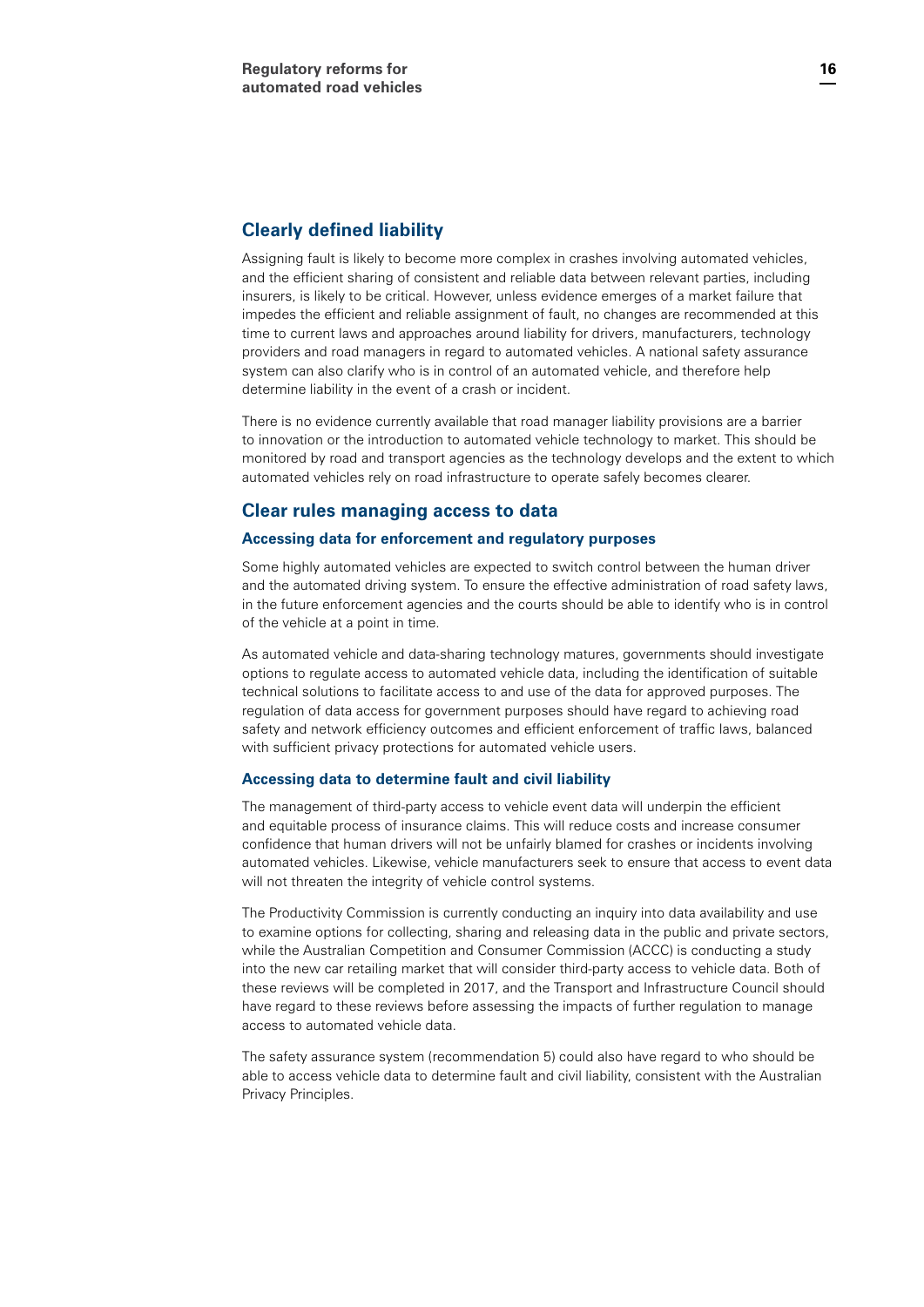#### **Privacy**

Privacy concerns represent a potential barrier to the uptake of automated vehicles. Australia should aim for a high level of privacy protection for drivers and occupants of automated vehicles. This is in keeping with emerging international standards relating to cooperative intelligent transport system (C-ITS) technologies.

Manufacturers and technology providers are already required to ensure compliance with the *Privacy Act 1988* (Cwlth) and the Australian Privacy Principles, as they do for other communications systems that have already been developed. As such, no changes are recommended at this time to privacy laws governing automated vehicles and the transmission of personal information (including location data).

The national safety assurance system (recommendation 5) should have regard to ensuring automated driving system entities provide the highest possible level of anonymity and privacy protection for drivers and occupants, and that this be a key focus for governments when considering applications to deploy automated vehicles.

In the event that individuals can be reasonably identified from the use and operation of an automated vehicle (including location data), the Transport and Infrastructure Council should have regard to legislative protections to define the circumstances under which organisations that are exempt from compliance with privacy principles, including enforcement agencies, may access this personal information. This is in keeping with previous council directions regarding the privacy impacts of C-ITS technologies.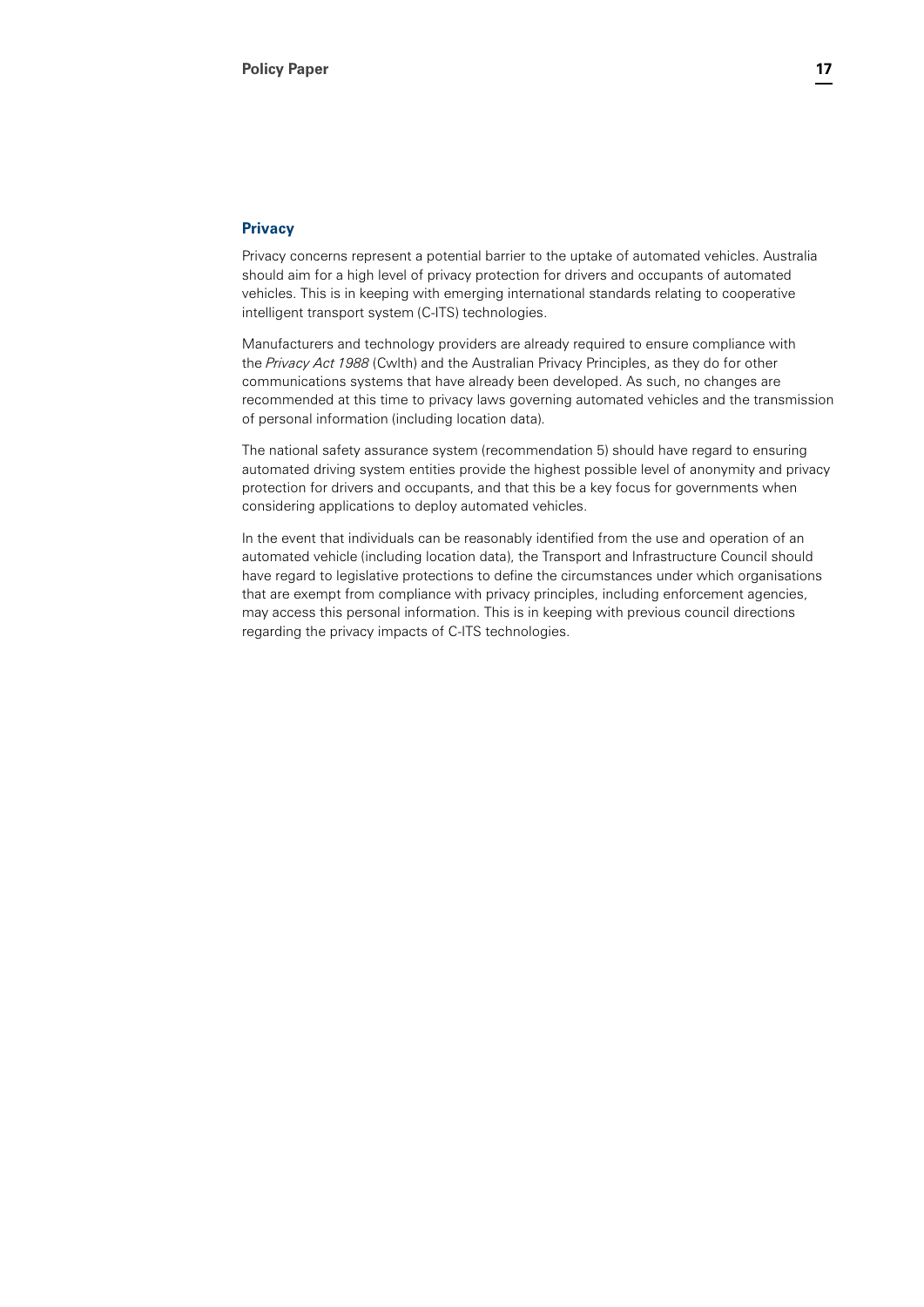# <span id="page-17-0"></span>**Context**

#### **Key points**

**1**

- The National Transport Commission (NTC) has made eight recommendations to the Transport and Infrastructure Council to support on-road trials of automated vehicle technology, to remove unnecessary legal barriers, and to provide for the safe operation of automated vehicles in Australia.
- The policy findings and recommendations set out in this policy paper establish a phased reform program in step with the commercial deployment of automated vehicle technology and the development of international standards and conventions.

# **Objectives**

*Automated vehicles* are vehicles that have automated one or more element of the driving task and therefore do not require a human driver for at least part of the driving task. There have been significant automated vehicle technology advancements in recent years.

In November 2015, the NTC was asked by the Transport and Infrastructure Council to identify regulatory barriers relating to the safe introduction of more automated road and rail vehicles in Australia.

The objectives of the project are to:

- improve our understanding of the current regulatory system and its ability to continue to support increased vehicle automation (both road and rail)
- identify any regulatory or operational barriers to be removed or overcome and potential time pressures or options (including for trials of automated vehicles)
- identify a nationally consistent approach for regulating automated vehicles.

# **Project methodology and timeframes**

**1. Issues paper:** In February 2016 the NTC published *Regulatory barriers to more automated road and rail vehicles*. The issues paper was an initial review of regulations in Australia and it provided an overview of current rules and identified key issues and potential solutions. The NTC received 32 submissions.

**2. Legislative audit:** The NTC undertook an extensive examination of international treaties and Commonwealth, state and territory legislation to identify barriers and issues. This analysis provides a starting point for any future legislative amendments and the complete analysis is contained in the annex to the NTC discussion paper.

**3. Discussion paper:** In May 2016 the NTC published *Regulatory options for automated vehicles*. The discussion paper confirmed the key issues, summarised stakeholder feedback to the issues paper and discussed potential options to address the identified issues. The NTC received 51 submissions.

A list of submissions made to the NTC is located at the end of this policy paper. Submissions are available on the NTC website under 'Current projects'.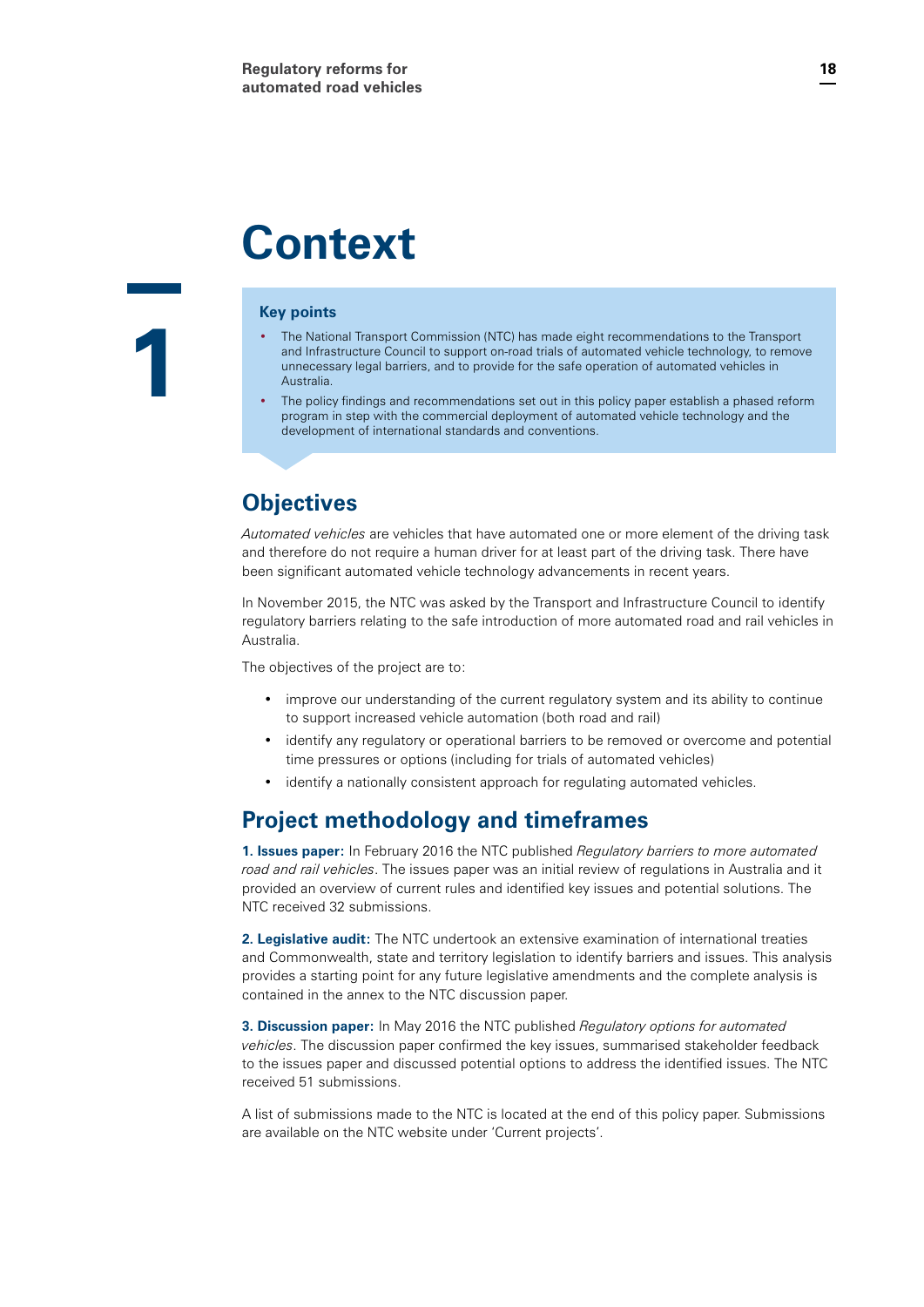**4. Policy findings and recommendations:** In November 2016 the Transport and Infrastructure Council approved the NTC's policy findings and recommendations. These policy findings and recommendations are set out in this policy paper.

This policy paper groups the policy findings and recommendations into eight themes:

- **Chapter 2:** supporting on-road trials of automated vehicle technology
- **Chapter 3:** clarifying who is in control of an automated vehicle and the interpretation of *proper control*
- **Chapter 4:** ensuring the safety of vehicles that do not require a human driver for some or all of the time
- **Chapter 5:** adapting legislative concepts of *driver* and *driving* to automated vehicles
- **Chapter 6:** adapting vehicle design and standards
- **Chapter 7:** managing vehicle modification and in-service compliance
- **Chapter 8:** ensuring clearly defined liability
- **Chapter 9:** clarifying access to data in relation to enforcement, insurance and privacy protection.

**5. Next steps:** The current NTC project concludes with the policy findings and recommendations set out in this paper. New projects to implement the recommended actions will be undertaken by lead agencies from early 2017.

**Note:** This policy paper is a companion document to the NTC discussion paper *Regulatory options for automated vehicles*. The discussion paper, accessible on the NTC website under 'Current projects', canvasses a broad range of themes not duplicated in this paper, including the benefits of automated vehicles, the strategic context, the role of government and an appraisal of any barriers to automated rail operations.

### **Key terms used in this paper**

**Automated driving system** means the operating system that controls the automated vehicle functions.

**Automated driving system entity** means the legal entity responsible for the automated driving system. This could be the manufacturer, operator, legal owner of the vehicle or another entity.

**Safety assurance system** means a regulatory mechanism for governments to assess the safety performance of an automated vehicle to ensure it can operate safely on the network. It could operate though the introduction of automated vehicle registration, or the accreditation or licensing of the automated driving system entity.

**Cooperative Intelligent Transport Systems** (or C-ITS) means the use of wireless communications to exchange data between vehicles, and with roadside infrastructure, including data on vehicle movements, traffic signs and road conditions.

See the glossary at the end of this paper for descriptions of specialist and unusual terms used.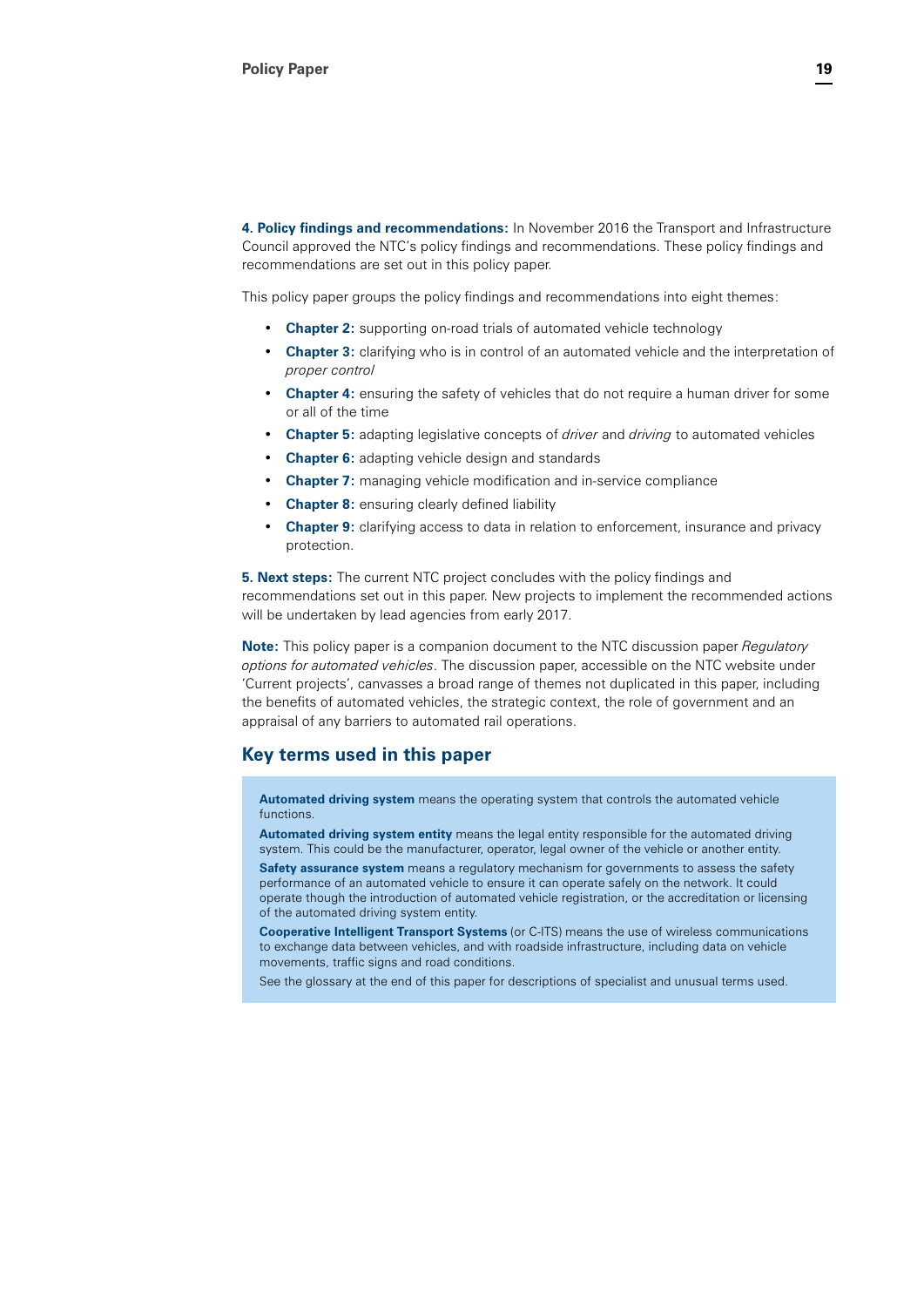# <span id="page-19-0"></span>**What are the problems being addressed?**

### **Regulatory uncertainty**

Vehicle manufacturers are progressively introducing increased levels of automated driving controls in their vehicles. Manufacturers and technology developers are seeking to understand whether these technologies comply with current laws, and it is currently unclear whether Australia's current regulatory frameworks – including vehicle standards and road rules, as well as liability and insurance – can support conditional, highly and/or fully automated vehicles on public roads.

### **Risk of inconsistent regulation**

There is a risk that Australia's complex regulatory framework will result in inconsistent regulation of automated vehicles across states and territories. In addition, there is a potential risk that national regulation in Australia will be inconsistent with international standards and conventions. This could be a significant barrier for introducing automated vehicles in Australia, given that Australia is a small market in a globally integrated industry.

# **Rationale for the timing of reforms**

To ensure that regulations are not based on outdated technology or introduced before the safety performance and risks of different automated vehicle applications are known, a phased reform program is recommended.

The timing and sequencing of each reform is set out in Table 1 on page 11 of this paper. The timing of reforms is based on stakeholder feedback and an analysis of market trends.

Submissions to the NTC discussion paper had different views on whether regulatory reforms need to be accelerated for Australia to be fully prepared for the technology (Hurd & McNeill; Mathews Hunt; NHVR) or whether it is essential that governments do not regulate too quickly at the risk of stifling innovation (AAA; HVIA; TMR). However, the proposed timing of reforms is largely supported. A key theme to emerge from the submissions is that the NTC and states and territories should be sufficiently flexible in the reform process to adapt to technology change as they emerge, and to be prepared to accelerate or reprioritise reforms as required (AAA; NSW transport cluster).

The proposed sequence of reforms is also largely supported. However, the NSW transport cluster suggests that amending legislation to establish a safety assurance system for automated vehicles, and changes to the definition of *driver*, should also be priority issues to be addressed as soon as possible (NSW transport cluster, p. 13).

The rationale for the timing and sequencing of reforms is set out below:

#### **Near-term reforms: commence as soon as possible**

Many of the regulatory barriers – such as the definition of *driver* in the road rules – can be managed through existing exemption processes until there is large-scale commercial deployment. The issues that should be prioritised in the near-term relate to supporting on-road trials with national guidelines (because trialling the technology is an initial first step towards large-scale deployment) and clarifying the meaning of *control* and *proper control* (because there is already uncertainty around these issues with technology available today).

Other near-term reforms addressed in this policy paper relate to ensuring state and territory legislative exemption powers can effectively support on-road trials and to ensure access to compulsory third-party and national injury insurance schemes will not be inequitably restricted by automated vehicles.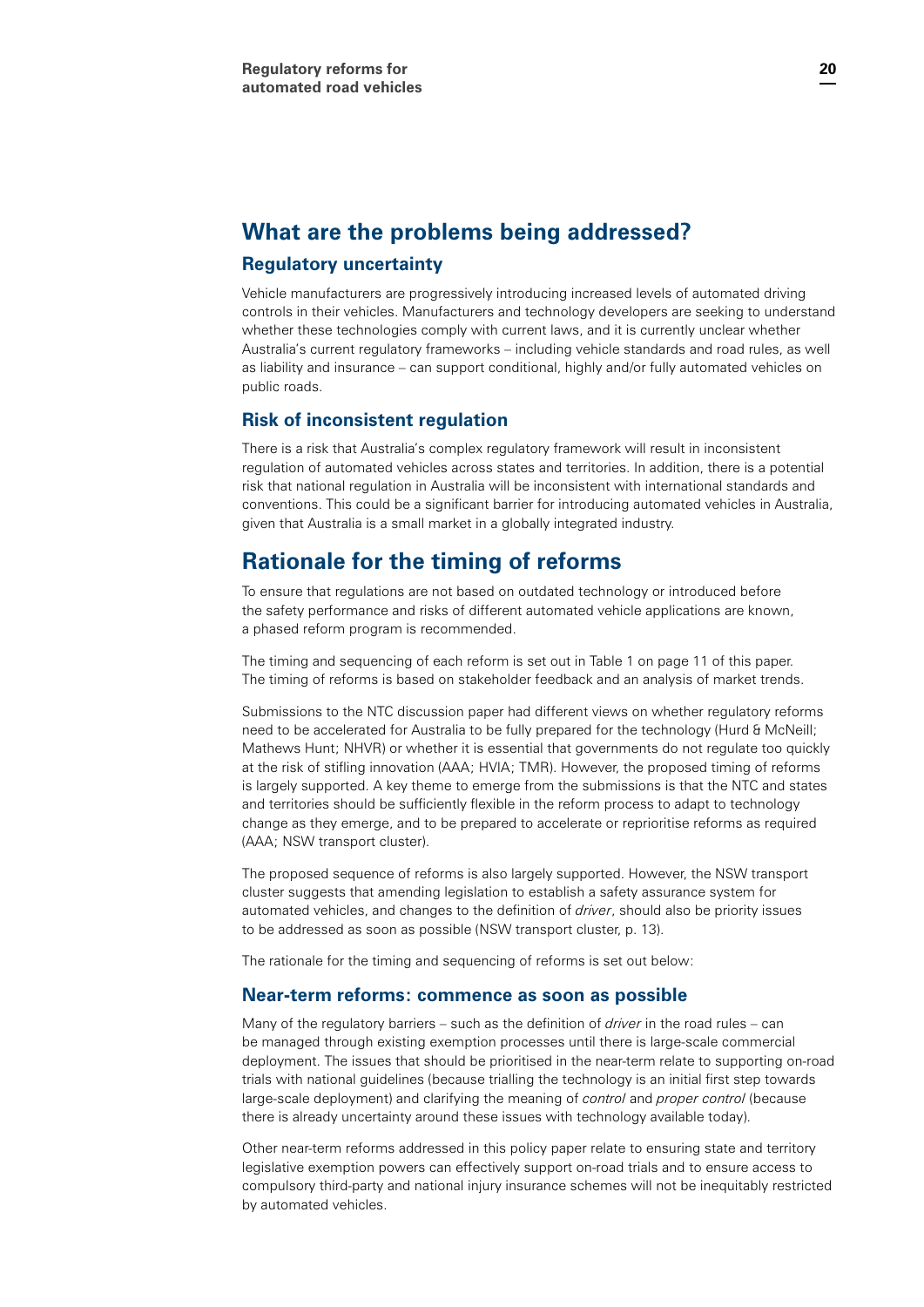## <span id="page-20-0"></span>**Medium-term reform: commence reforms within two years**

The safety assurance system and a legislative review of the concept of *driver* and *driving* are earmarked as medium-term reforms because it is anticipated that they will be relevant to highly automated vehicles that are not expected to be commercially deployed until post 2020. Furthermore, a safety assurance system is a baseline requirement before any of the legal barriers identified by the NTC can be removed. The safety assurance system also enables vehicle standards and modification issues to be actively managed before legislation is adapted over time.

#### **Long-term reform: commence reforms within three to five years**

The timing of long-term reform related to vehicle standards is based on the rationale that it will be many years before the commercial introduction of highly or fully automated vehicles that have no human driver and are not required to meet current vehicle standards, such as a steering column and brake pedal requirements. This reform should also be timed to ensure consistency with the development of international standards.

# **Clarify then refine: commence as the technology and risks become known**

The extent to which vehicle modification, liability and access to data issues are potential risks will depend on the development of the technology. For example, vehicle modification will be less of an issue if vehicle components have built-in redundancy, and privacy will not be an issue if automated vehicles do not generate personal information. It is therefore appropriate that industry clarify these issues now but that they are reviewed by governments once the risks can be better evaluated.

# **Parliament of New South Wales – Staysafe Report**

The NTC's work to prepare for increasingly automated vehicles, and the proposed development of a regulatory framework, is consistent with recommendations of the Joint Standing Committee on Road Safety (Staysafe). In September 2016, Staysafe recommended that:

… improved road safety outcomes can be best achieved through a national regulatory framework which will maximise the benefits and minimise the risks of automated vehicle technology. Therefore the Committee recommends that a national regulatory framework for the development and deployment of automated vehicles be developed by the National Transport Commission, in consultation with NSW and other states, and implemented by an agreed date with the following components:

- a) A robust national trialling and testing regime, including collaboration between regulators and manufacturers, and consultation with users
- b) The establishment of agreed benchmarks for setting safety and performance standards for both automated vehicles and users, and other road users, including vulnerable road users
- c) Incorporation of the benefits of international standardisation and/or an international framework
- d) A determination of the liabilities attaching to the manufacture, sale and use of the technology, to be legislated if necessary
- e) An examination of the security of the data systems which underpin the technology, including the development of protocols to facilitate data sharing and address privacy issues
- f) A comprehensive public education campaign about the deployment of the technology, targeting amongst others, drivers of both automated and non-automated vehicles, cyclists, motorcyclists, and pedestrians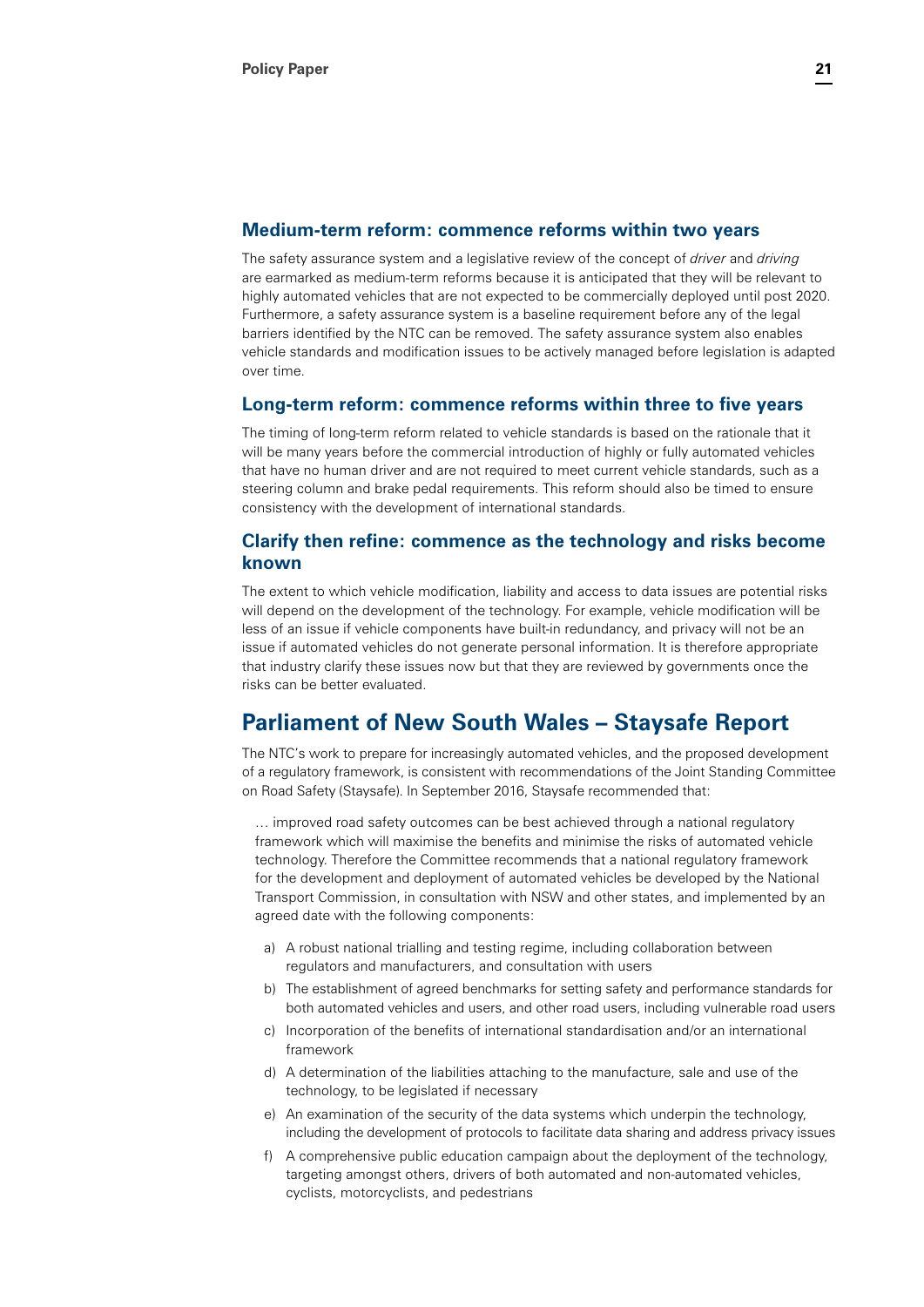- <span id="page-21-0"></span>g) The public identification of automated vehicles to make them visually distinctive to other road users, particularly during the trial and testing phase
- h) A programme to determine the impacts of automated vehicle technology on the provision and maintenance of road infrastructure, including consideration of both current arrangements, and any new arrangements required to support vehicle connectivity; and
- i) Transition protocols for managing safe road use by a mixed fleet (Recommendation  $1$ ).<sup>2</sup>

Many aspects of the NTC's reform programme closely align with the Staysafe recommended actions. Some Staysafe recommendations, including aspects related to road infrastructure and public education, are being addressed or considered by other government agencies.

# **Policy principles**

The design of automated vehicle policy and regulation should be based on nationally agreed policy principles. In 2016 Australian governments agreed on policy principles for government action in relation to land transport technology. Automated vehicle policy and regulation should be consistent with these policy principles:

#### **National Policy Framework for Land Transport Technology<sup>3</sup> – policy principles**

- 1. Government decision-making on transport technologies will be based on capacity to improve transport safety, efficiency, sustainability and accessibility outcomes.
- 2. New technologies should be implemented in a way that is consumer centric (i.e. designed to meet the needs of those using the service). This includes consideration of:
	- a) options to deliver transport information and services in a way that is consistent and familiar, and
	- b) the diverse needs of travellers, in particular travellers with a disability, vulnerable road users such as cyclists and pedestrians, and users of multiple modes of transport.
- 3. Where government investment is required to support the deployment of new technologies, that investment will be evidence based, consistent with long-term strategic planning and will deliver value for money.
- 4. Where feasible, government agencies will avoid favouring particular technologies or applications, in order to encourage competition and innovation. New applications should support interoperability, backwards compatibility and data sharing, and should account for possible future transitions to other technology platforms.
- 5. Planning for transport technologies will build on existing infrastructure networks (including public transport) and seek to leverage existing consumer devices (such as smart phones) where appropriate.
- 6. When considering regulatory action, governments will consider low cost approaches such as collaborative agreements or self-regulation before pursuing formal regulation.
- 7. If required, best practice regulatory approaches will be adopted to ensure regulation is cost efficient, transparent, proportionate to the risk, fit for purpose and done in consultation with affected stakeholders. This includes adopting relevant international or regional standards, unless there is a compelling reason for a unique Australian requirement.

Where feasible, government agencies should adopt nationally consistent policies and regulations, and support a clear national approach to regulating automated vehicles. In alignment with the *National Policy Framework for Land Transport Technology*, automated vehicle policy and regulation should ensure the continued accountability for the operation of vehicles on public roads, support sustainable funding for transport infrastructure and services, and appropriately consider community expectations of security and privacy. Regulation should be proportionate, performance-based and regularly reviewed.

Increasing vehicle automation is taking place within broader transport trends, including connectivity, big data, the sharing economy and zero-emission vehicles. It is therefore important that policy and regulation of automated vehicle is consistent with these broader transport trends.

<sup>2</sup> Joint Standing Committee on Road Safety (Staysafe), Parliament of New South Wales, 2016, *Inquiry into driverless vehicles and road safety*, Sydney, p. viii.

<sup>3</sup> Transport and Infrastructure Council, 2016, *National Policy Framework for Land Transport* Technology, Canberra.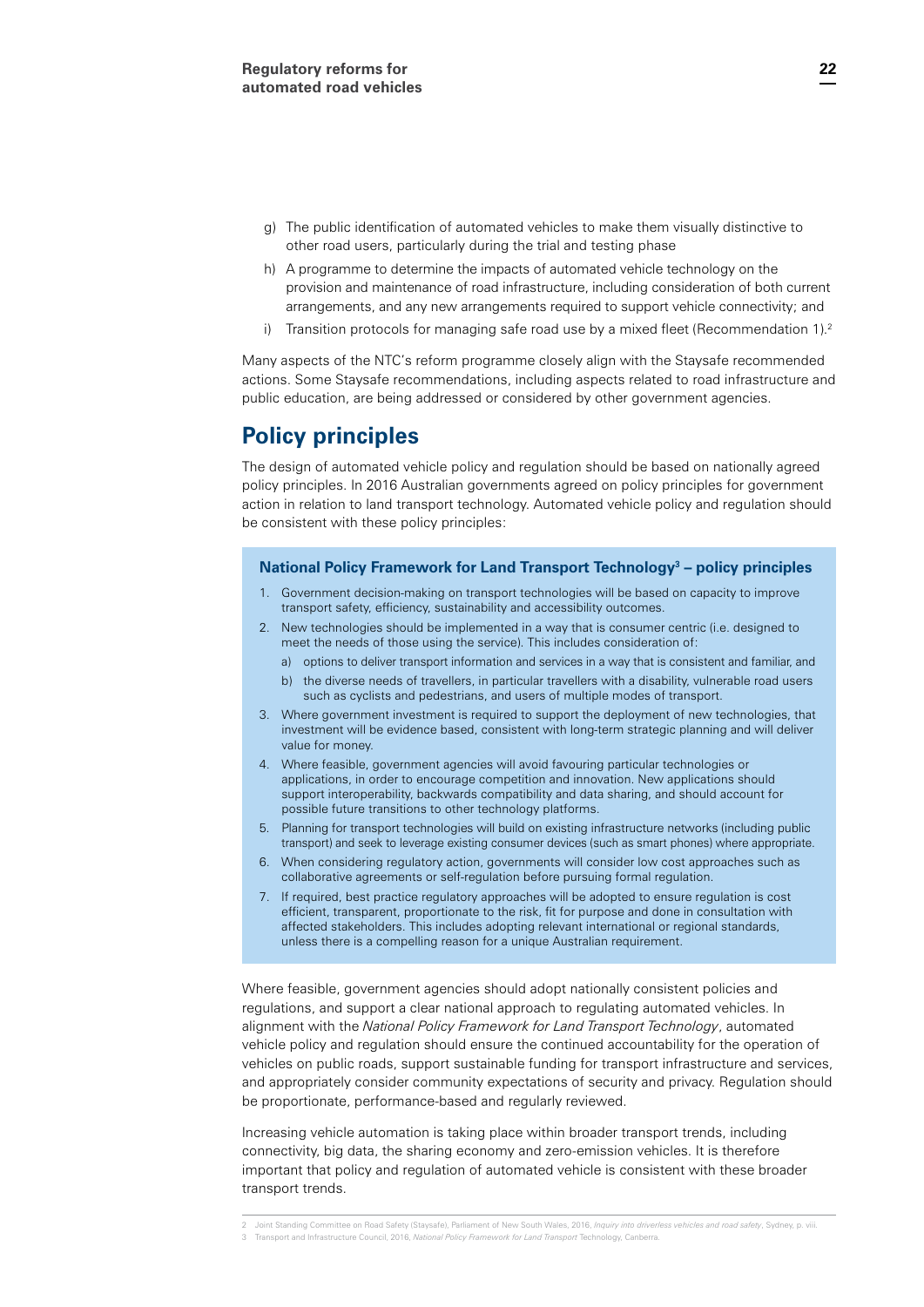# <span id="page-22-0"></span>**Classifying automated driving functions**

There are different ways in which an automated vehicle can be defined, categorised and understood. The NTC discussion paper suggested that the key to a flexible and performancebased regulatory framework is agreed classification systems for automated driving, and we have adopted the SAE International Standard J3016 *Levels of Driving Automation* because it is the most commonly used approach to make sense of different automated driving applications.

Based on SAE International Standard J3016, levels of automation used in this paper are as follows.

**Partially automated** means that the automated driving system may take control of steering, acceleration and braking in defined circumstances but that the human driver must continue to monitor the driving environment and the driving task, and intervene if required.

**Conditionally automated** means that the system drives the vehicle for sustained periods of time. The human driver does not have to monitor the driving environment or the automated driving system, but must be receptive to any system failures and intervene if requested and be the fallback for the dynamic driving task.

**Highly automated** means that the system drives the vehicle for sustained periods of time in some situations, or all of the time in defined places, and no human driver is required to monitor the driving environment and the driving task, or to intervene, when the system is driving the vehicle. **Fully automated** means that all aspects of the driving task and monitoring of the driving

environment and the dynamic driving task are to be undertaken by the vehicle system. The vehicle can operate on all roads at all times.

As part of the discussion paper, the NTC sought feedback on the following proposals:

- The SAE International Standard J3016 is the preferred taxonomy to define the levels of driving automation. However, government and industry stakeholders should review this position over time, particularly in reference to any comparative standards adopted by WP.29.
- A classification system for automated vehicles should **not** be embedded in legislation at this time.
- Regulatory policy for automated vehicles, including enforcement guidelines, should use any of the following classification systems, as determined by the purpose for which the classification system is to be used:
- 1. classifying automated vehicles based on the level of driving automation
- 2. classifying automated vehicles based on behavioural competencies
- 3. classifying automated vehicles based on use cases.
- Government and industry stakeholders in Australia should support further standardisation of behavioural competencies and use cases in alignment with international standards and practices.

The submissions to the discussion paper largely agree with this approach, insofar as this approach remains consistent with international standards. Nova Systems suggests that the approach would most benefit from the development of a single classification system that encompasses all three areas (Nova Systems, p. 10). However, VicRoads suggests that the SAE International Standard is too complex for regulatory and consumer purposes, and that a simpler scheme should be adopted that captures the three most important distinctions:

- no automation above driver assistance systems
- automated driving with a human driver present
- driverless vehicles (VicRoads, p. 23).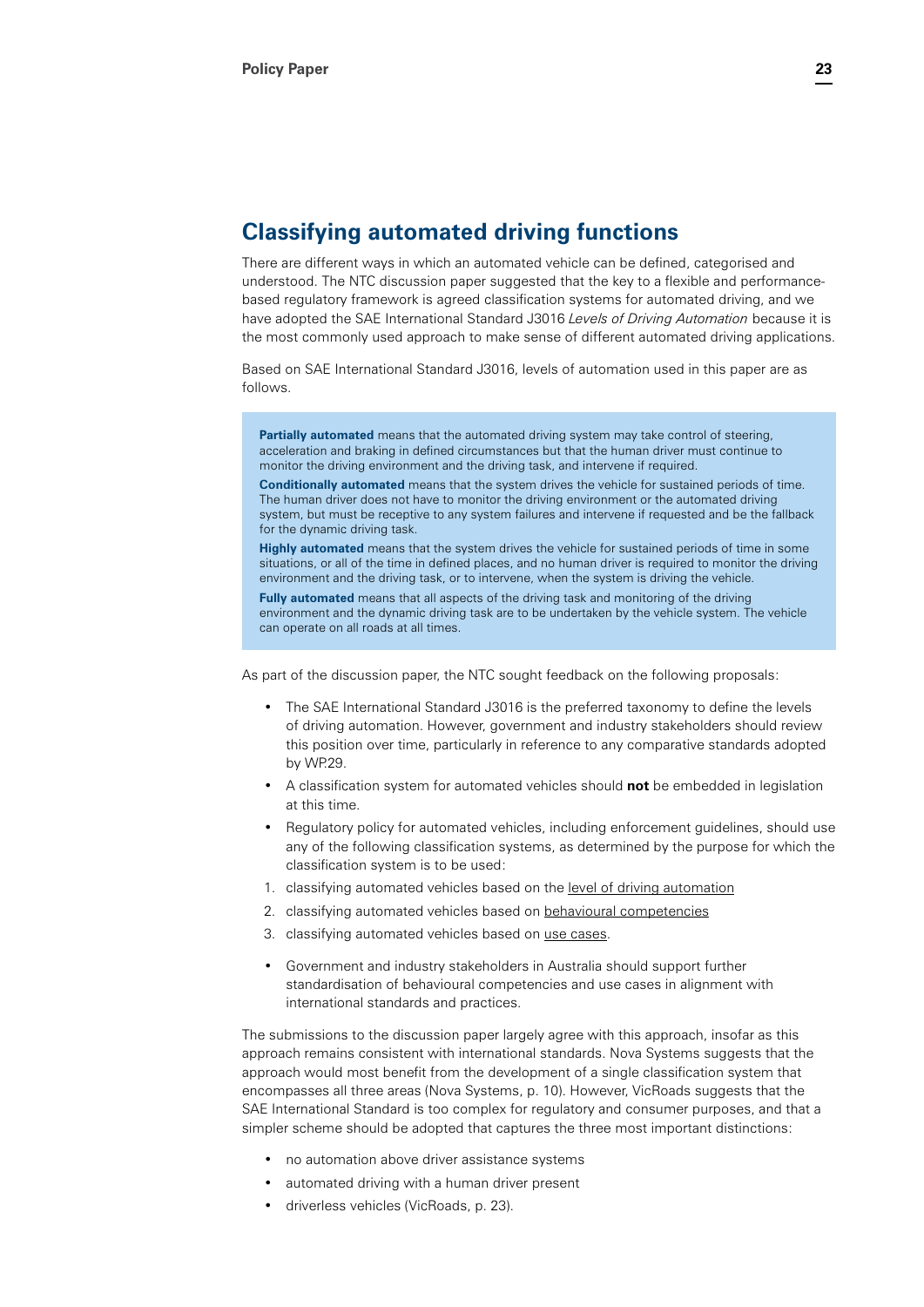<span id="page-23-0"></span>WA Police prefers the classification to be specific to the technology (ANZPAA, p. 4). Toyota Australia suggests that instead of SAE International Standard J3016, Australia should adopt a Japanese proposal – *Definitions of Automated Driving and General Principles for developing a UN-Regulation* – which Toyota explains is comprehensive and covers levels of automation, system performance requirements and use cases (Toyota Australia, p. 5).

The NTC proposes that regulatory and policy responses should adopt the suggested approach set out in the discussion paper. Simplifying the classification of automated vehicles, or framing the classification of automated vehicles in terms of specific technologies or applications, may be suitable for consumer information purposes, but the use of classification systems for regulatory and policy settings should be consistent with international standards.

The Japanese proposal is a similar approach to SAE International Standard J3016, but Australia should be careful not to adopt a classification system that has not been broadly adopted by the international community.

**Policy finding:** The NTC recommends that, when it is relevant to classify an automated vehicle based on the level of driving automation, the SAE International Standard J3016 should be used. However, the standard should not be replicated in legislation and the prioritisation of the SAE International Standard J3016 should be reviewed if other international standards are adopted.

**Policy finding:** The NTC recommends that it is too early to develop an overarching classification system that brings together the three classification approaches based on levels of driving automation, use cases and behavioural competencies.

# **Other issues to consider**

Automated vehicles are a disruptive technology that are likely to have wide impacts on many aspects of the community, including the potential to accelerate the shared economy, improve transport options and transform urban planning and design. These changes have broadranging policy implications and, to manage project scope, the NTC is focused on transportrelated legislation and closely related regimes, such as insurance and consumer law, in line with our legislative mandate.

This means that a range of other regulatory or policy issues are not being addressed by the NTC or in the recommended actions set out in Table 1 of this policy paper. These are other issues that have been identified by the NTC or through the submission process that governments, vehicle manufacturers, researchers and the community may wish to further consider.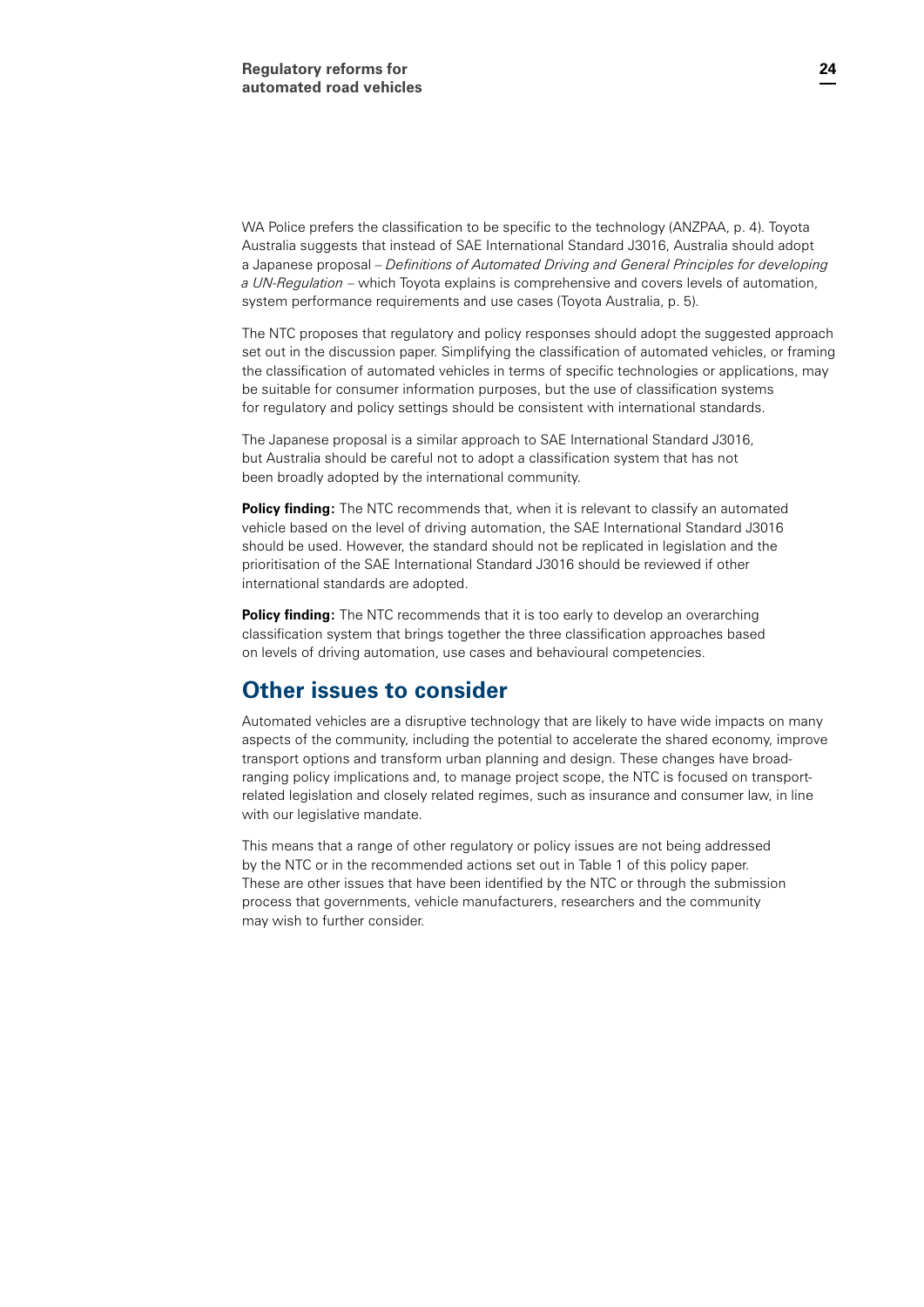### **Operational challenges of automated rail**

Rail operations in Australia have adopted an accreditation model where rail operators identify and manage safety risks. When applying to introduce automated rail vehicles on the network, a rail operator would have to lodge an application with the Office of the National Rail Safety Regulator that identifies all the risks associated with the operation and clearly shows how these risks may be mitigated so far as is reasonably practicable. Therefore, there are unlikely to be regulatory barriers to introducing more automated trains in Australia.

There may be operational challenges related to automated rail operating on shared systems and interacting with other types of trains, other transport modes or vulnerable road users. However, national or international industry standards could be adopted to help mitigate risks. And industry may, through the Rail Industry Safety and Standards Board, identify that further standards are required as new technologies become available.

#### **Issues being addressed by Austroads**

Austroads is focused on the operational aspects of supporting automated vehicles including:

- the design, maintenance and operation of road networks
- evaluating the safety benefits of automated and connected vehicles
- the registration of vehicles, and the training and licensing of drivers.

These projects will address key operational issues that will require close consideration by governments before increasingly automated vehicles can operate safely in Australia. Findings from the Austroads program will be inputs to the recommended actions outlined in this paper.

#### **Other operational and investment issues**

Submissions to the NTC discussion paper raised a number of other operational issues that are not currently being addressed by Austroads but could be further investigated by government and industry. These include:

- road manager commitment to, and investment in, vehicle-to-infrastructure connectivity
- nationally-consistent road network infrastructure, including temporary and electronic road signage
- access to accurate and timely road infrastructure data, such as temporary speed zone data
- co-existence of automated vehicles with other road vehicles, including powered twowheelers and emergency vehicles
- investment in satellite-based augmentation systems to improve the accuracy and integrity of global navigation satellite system (GNSS) location data
- refuelling of automated vehicles.

A number of these issues are being addressed or considered in the Transport and Infrastructure Council's *National Policy Framework for Land Transport Technology Action Plan 2016–2019*.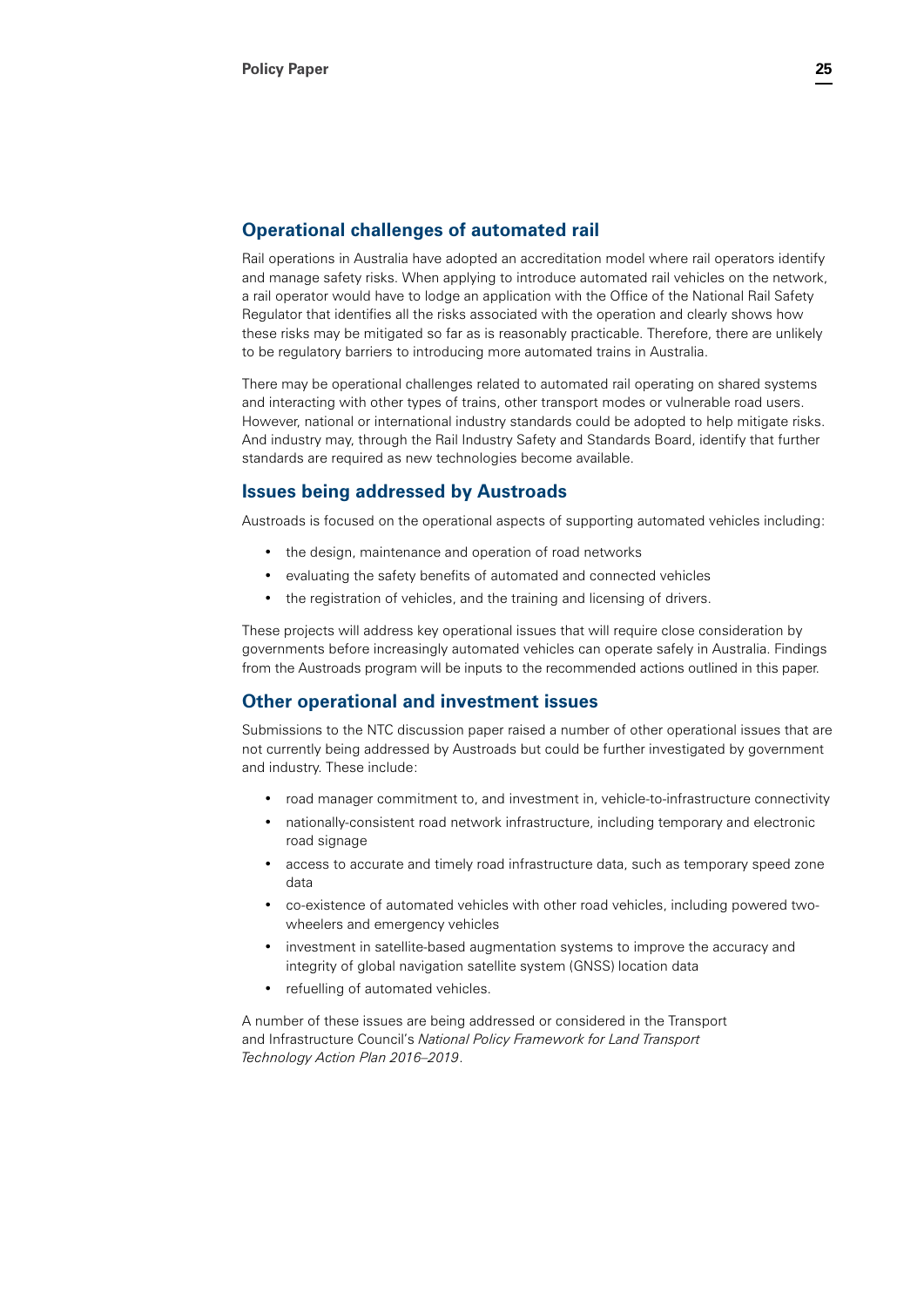# **Broader societal issues**

There are also complex policy and planning challenges that relate to broader societal issues that are outside the scope of NTC's regulatory reforms for automated vehicles, but are being further investigated both in Australia and overseas, or will require further consideration as the technology develops. These include issues related to:

- access equality optimising mobility for older people and people with disabilities
- education of end users, other road users and vulnerable road users
- impacts on traffic and congestion and network planning
- land use planning
- urban parking
- public transport demand
- ridesharing and taxi reform
- issues related to changing job opportunities
- environmental impacts, including the potential for higher carbon emissions resulting from highly intensive on-demand passenger services.

In conclusion, while these issues may be out of scope for the NTC automated vehicle project, they will be important issues for governments to consider, in terms of both ensuring operational efficiency and addressing broader societal issues. The NTC is undertaking strategic analysis using scenario planning techniques that will help governments explore some of these issues using a number of plausible transport futures. Government agencies are also undertaking transport demand modelling to explore the potential impacts of shared and automated vehicles.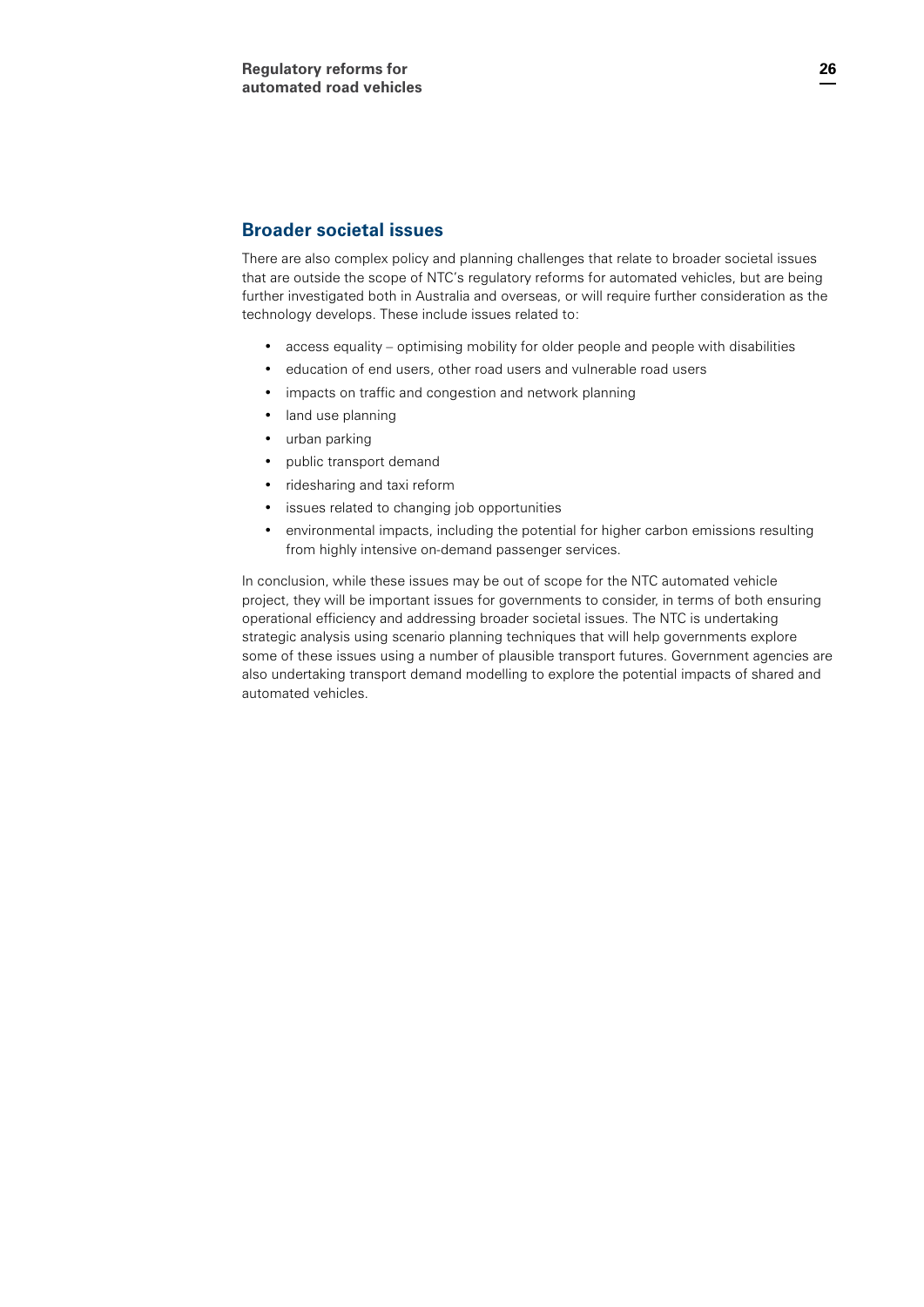# <span id="page-26-0"></span>**Supporting on-road trials**

Near-term reform Medium-term reform Long-term reform Clarify then refine



#### **Key points**

- Governments and industry strongly support the development of nationally consistent guidelines to approve on-road trials of automated vehicles. Guidelines should be based on international best practice.
- Some state and territory governments may seek to amend current exemption powers to ensure they can adequately exempt highly and fully automated vehicles from relevant laws, and that nationally consistent trial conditions can be imposed on trial participants.

# **Issues**

Testing of automated vehicles on public roads in Australia will be important to ensure that different automated vehicles can operate safely. Field tests and trials can also build public understanding and confidence in automated vehicles.

A range of trials and demonstrations are planned by governments and industry in Australia in the next few years. The Commonwealth Government and all state and territory road transport agencies have exemption powers that could be used to allow automated vehicles to operate on public roads that would otherwise not meet design standards or be able to comply with particular road rules. Alternatively, road agencies can temporarily close roads to general public use to test or demonstrate an automated vehicle.

There are some challenges with general exemption powers or road closures:

- Exemption powers are broad in scope and there is a high risk that a patchwork of trial standards and processes will develop across states and territories.
- This could result in a lack of national consistency in relation to trial terms and conditions, insurance and driver skill requirements.
- Reliance on exemption powers could be a higher cost and time-intensive option for industry.
- Closing public roads will not address key technical issues to be tested such as how automated vehicles interact with other road users.

States and territories need to have appropriate exemption powers to support on-road trials. It is possible that legislation in some states and territories could be amended to ensure they have sufficient exemption powers and can attach conditions or requirements to the exemption. For example, some jurisdictions do not have general exemption powers but rely on exemption powers for vehicle standards or roads rules. These may not be sufficiently broad-based to cover higher levels of automation that do not have a human driver. Likewise, some jurisdictions may have exemption powers but are not able to attach conditions to those exemptions.

The NTC is working with the states and territories to identify potential gaps in exemption powers and to identify legislative solutions to support the safe operation of on-road trials of automated vehicles. Any legislative improvements could be undertaken in parallel to developing national guidelines to support on-road trials.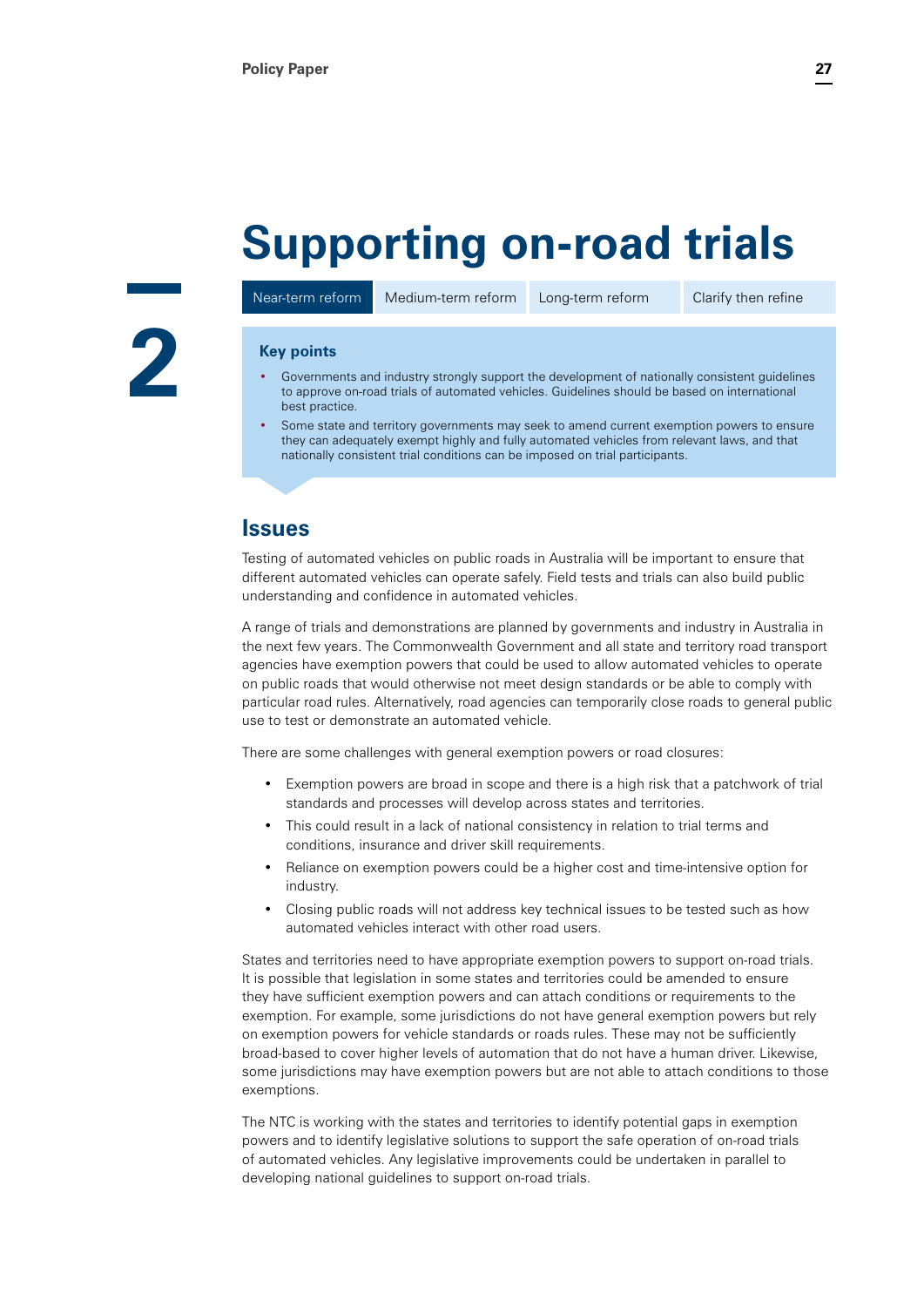<span id="page-27-0"></span>To support automated vehicle trials, Victoria has released guidance to assist vehicle manufacturers and technology providers to test automated vehicles on Victorian roads.4 According to the guidance, depending on the vehicle's level of driving automation, on-road testing of automated vehicles may occur using the existing regulatory framework or with special approvals issued by VicRoads under exemption powers.

The guidance is based on the United Kingdom's *The Pathway to Driverless Cars: A code of practice for testing*. Victoria-specific adjustments have been made to the code to align it with local conditions and to refer to Victoria's suite of road transport legislation. In addition, general requirements have been added to ensure that parties proposing to test automated vehicles comply with all existing Victorian laws and that vehicles are roadworthy and meet relevant vehicle standards requirements. The UK code (with Victorian adjustments) will be used as an interim position in Victoria while national guidelines are developed. In cases where the automated vehicle meets Victoria's existing regulatory requirements – for example, because a human driver is in control of the vehicle – VicRoads' guidance material can be used without additional regulatory exemptions or approvals.

In relation to automated vehicles that do *not* meet the existing regulatory requirements, the guidance requires parties proposing to test noncompliant vehicles to apply to VicRoads for special approvals prior to commencing any on-road testing.

South Australia passed legislation in March 2016 to support automated vehicle trials.<sup>5</sup> This legislation allows for trial authorisation to be conditional or unconditional, including a condition requiring compliance with guidelines to be prepared or adopted by the minister. As with trial guidelines seen internationally, the legislation requires the minister to be satisfied that public liability insurance is in place.

These ministerial guidelines could be based on national guidelines adopted by all states and territories.

The legislation also requires reasonable steps to be taken to ensure commercially sensitive or confidential information relating to the trial is not published or made public. The minister is required to report back to parliament within six months of a trial completion, and the report must contain information required by the regulations in relation to the trial.

# **Discussion paper proposals**

As part of the discussion paper, the NTC sought feedback on how governments should support on-road trials of automated vehicles. The following four options were canvassed:

- **Option 1:** Continue current approach rely on exemptions, granted on a case-by-case basis.
- **Option 2:** Option 1, plus support industry development of a code of practice to undertake on-road trials.
- **Option 3:** Option 1, plus introduce national guidelines to support a consistent approach to on-road trials.
- **Option 4:** Develop uniform legislation to support on-road trials, applied in state and territory road safety laws.

The NTC supported option 3.

[vehicles.](https://www.vicroads.vic.gov.au/safety-and-road-rules/vehicle-safety/automated-and-connected-vehicles/testing-of-automated-vehicles)

5 *Motor Vehicles (Trials of Automotive Technologies) Amendment Act 2016 (SA).*

<sup>4</sup> Accessed on 15 July 2016 at [https://www.vicroads.vic.gov.au/safety-and-road-rules/vehicle-safety/automated-and-connected-vehicles/testing-of-automated-](https://www.vicroads.vic.gov.au/safety-and-road-rules/vehicle-safety/automated-and-connected-vehicles/testing-of-automated-vehicles)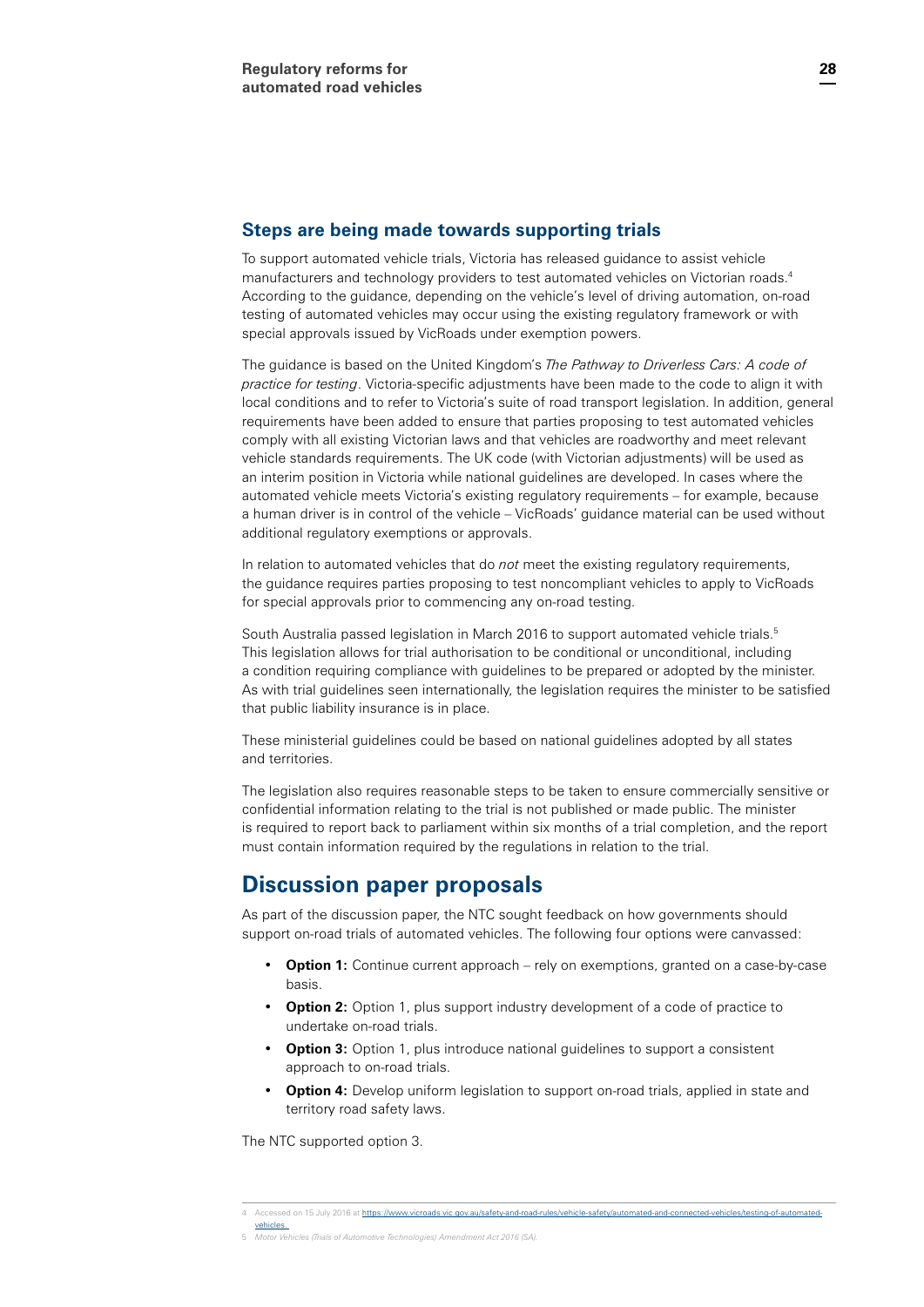<span id="page-28-0"></span>The discussion paper asked the following questions for stakeholder consideration:

**Question 1a:** Do you agree that automated vehicle trials should be supported with national guidelines? If not, why?

**Question 1b:** What key conditions should be included in any national guidelines?

# **Feedback from the discussion paper**

### **Strong support for national guidelines to support trials**

State and territory governments strongly support the development of national guidelines. While it is recognised by governments that there will continue to be an approvals process in each jurisdiction, nationally consistent trial conditions are highly valued for demonstrating safety, increasing community awareness and positioning Australia in the global market to attract technology innovation. Where possible, jurisdictions should make efforts to agree to key principles to ensure consistent treatment and access to the road network based on the vehicle's level of autonomous driving and compliance with vehicle standards and road rules (VicRoads, p. 8). Mutual recognition of trials in different states and territories may be more difficult to achieve without legislative amendments, given that jurisdictions presently do not have specific legislative powers to recognise exemptions in other jurisdictions. However, the same outcome can be partly achieved through imposing consistent trial conditions.

Guidelines are preferable to legislation as they allow the flexibility to be quickly amended and updated, if required (TMR, p. 2). Where possible, governments should be collaborative and encouraged to consult with each other when assessing trial applications.

From an enforcement perspective, there is strong support for national guidelines, ensuring that the enforcement of road rules and vehicle standards in relation to emerging vehicle technologies is consistent across Australian states and territories. WA Police recommends that the guidelines are as compatible with current enforcement regulations as possible, in order to limit the amount of future 'technology specific' regulation (ANZPAA, p. 2), while Victoria Police recommends that national guidelines be legally binding on parties, with an emphasis on conditions that 'must' be met, rather than 'should' be met (ANZPAA, p. 12).

Industry submissions also strongly support national guidelines. This approach could achieve consistency across jurisdictions and lower implementation costs. The current niche nature of automated vehicle trials means they are suited to approvals being granted on a case-by-case basis (Gas Energy Australia, p. 1). However, trials and demonstrations should not be delayed until the implementation of national guidelines (Verless, p. 3).

### **Trial conditions should be based on international best practice**

The substance of trial conditions was considered in a number of submissions. The NTC was directed to a number of existing guidelines, codes and international standards that could be further explored in the development of Australia's own national guidelines, including guidelines and codes in the United Kingdom, New Zealand and Japan. There are also industryspecific codes that may be of value, such as the *Safe mobile autonomous mining in Western Australia* code of practice (Government of Western Australia, 2015), developed by an industry advisory committee and approved by the WA minister for mines and petroleum.

Guidelines should ensure that the same or similar technologies can be used in all jurisdictions, however, should not be so prescriptive as to limit innovation between jurisdictions (TMR, p. 2). There was broad agreement that the trial conditions should relate to safety performance, driver training, licensing requirements and the provision of data to the relevant road agency. The Western Australian Government provided a proposed set of relevant conditions that are broadly similar across many submissions: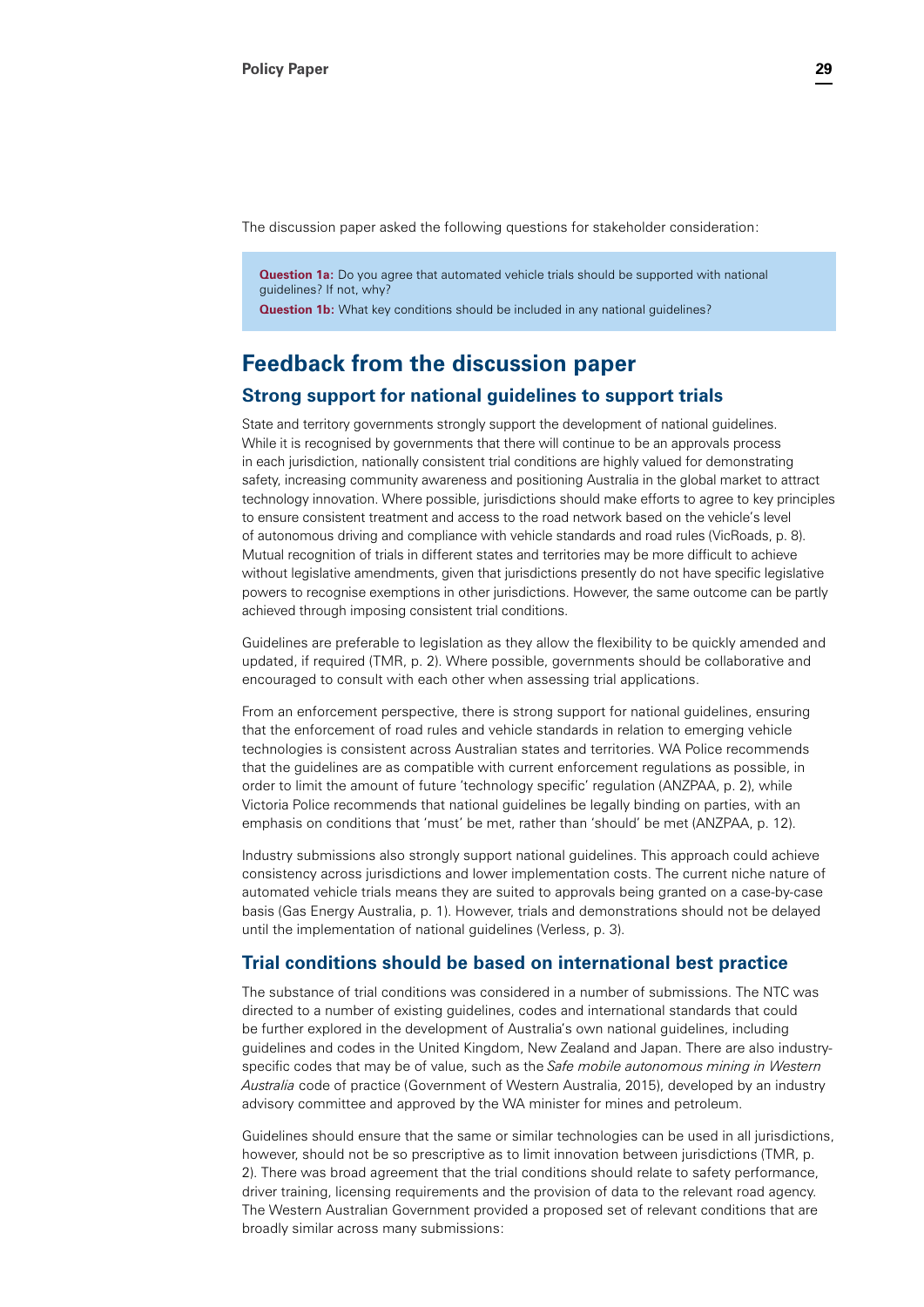- <span id="page-29-0"></span>1. minimum safety requirements
- 2. an entity clearly responsible for the vehicle
- 3. the need to obey relevant traffic laws
- 4. use of personal protective equipment
- 5. a risk assessment incorporated into a safety management plan
- 6. test driver/operator licensing and training requirements
- 7. insurance requirements
- 8. communication with relevant government agencies
- 9. a broader communication strategy for notifying and educating the public
- 10. access to test data
- 11. incident reporting (WA transport portfolio, p. 2).

National guidelines could benefit from additional conditions including:

- specific conditions under which the trial will be allowed to proceed, such as:
	- areas or roads the vehicle can operate on
	- spectrum requirements
	- time of day
	- road types and infrastructure requirements
	- weather conditions
	- interaction with light rail and vulnerable road users
- clearly defined research aims and outcomes that are to be delivered by the trial (TIC, p. 2)
- clear responsibility for liability (GHD, p. 3)
- demonstrated compliance with work health and safety laws (Nova Systems, p. 4)
- appropriate explanation of the capabilities and limitations of the technology (Nebot, p. 1).

A number of submissions recommended that the national guidelines draw from international experiences, particularly the United Kingdom's code of practice. However, TMR notes that a limiting factor associated with the UK code is the requirement to have a test driver present in the vehicle at all times. Arguably, this does not allow for trials of some highly automated vehicles such as low-speed driverless shuttle buses (TMR, p. 2).

Based on government and industry feedback, it is clear that consistent guidelines should relate not only to the requirements of the trial participants, but that the same thresholds to operate an automated vehicle trial are introduced in each jurisdiction. This would help ensure that an automated vehicle of a particular automated driving function, safety performance and competency will be treated the same across the states and territories. To facilitate a collaborative approach between governments, the Australian Driverless Vehicle Initiative (ADVI) suggests that a centralised database is developed and made available to jurisdictions when considering trial applications, underpinned by a mutual recognition scheme (ADVI, p. 3).

# **Conclusions**

The NTC recognises the strong support expressed by stakeholders for developing national guidelines to undertake automated vehicle trials. National guidelines are a flexible mechanism that can underpin innovation and the safe testing of automated vehicles in Australia. National guidelines can facilitate collaborative research, support Australian competiveness and reduce administrative costs.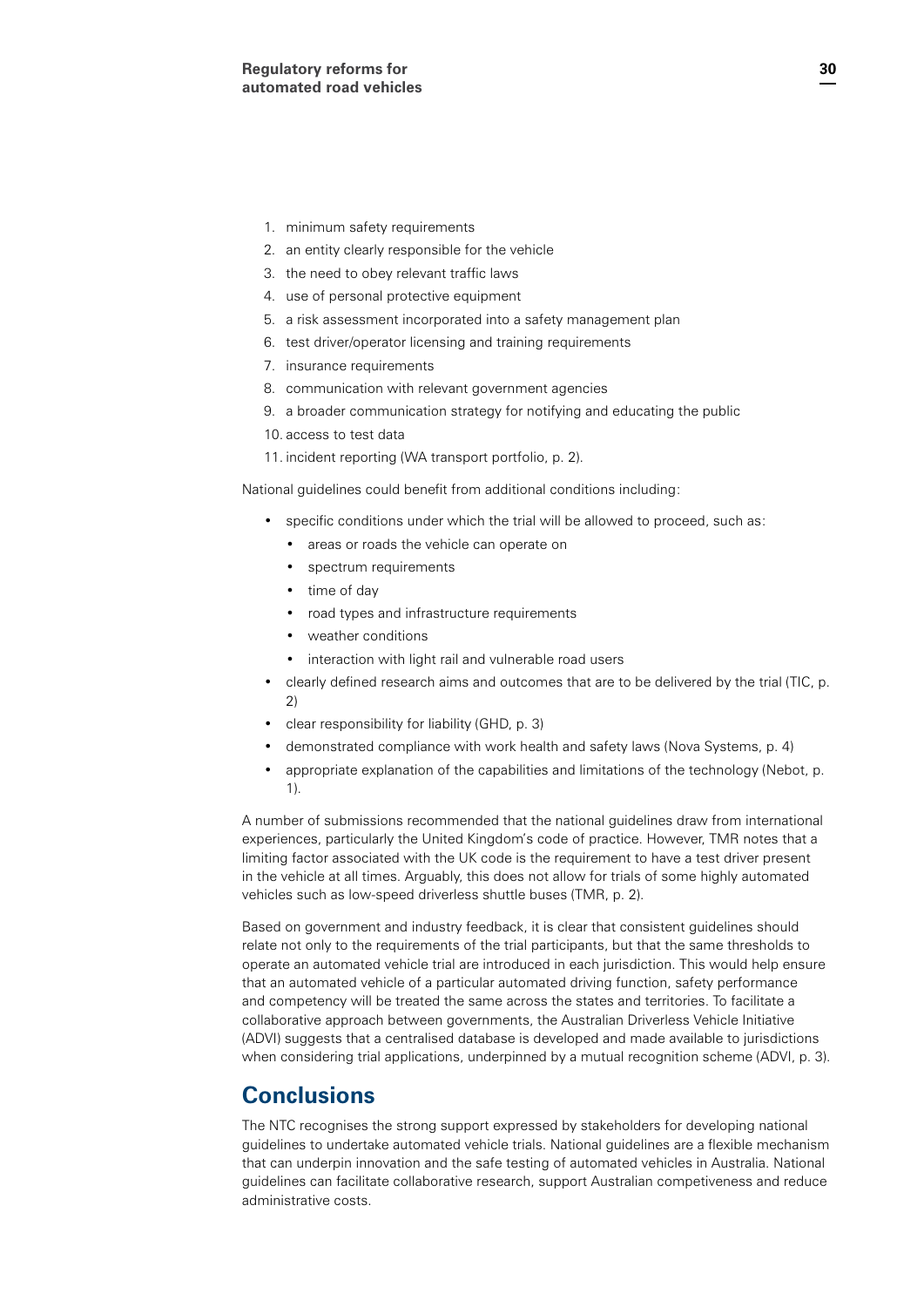Industry evaluation of the safety and technology performance of automated vehicles through on-road field testing and trials should be encouraged and supported by Australian governments. State and territory governments should seek to establish consistent exemption requirements and conditions for on-road trials of automated vehicles.

National guidelines should ensure as much as possible that all jurisdictions:

- grant participants similar access to the network
- subject participants to similar conditions of use
- grant the same exemptions based on similar laws
- facilitate information sharing about trial and research outcomes between jurisdictions.

National guidelines should be developed as a priority, near-term action by governments, in close consultation with industry stakeholders. The development of national guidelines by the NTC and Austroads is consistent with action 2 of the *National Policy Framework for Land Transport Technology Action Plan 2016–2019* to develop national operational guidelines to support the on-road use of automated vehicles (Transport and Infrastructure Council, 2016).

Under current exemption laws, each state and territory would need to use its own exemption powers to allow a trial in its jurisdiction, even if a trial had been approved in another state or territory. This will potentially create additional regulatory burdens for trial applicants wishing to test vehicles across different states or territories. Therefore, state and territory road and transport agencies should consider developing legislative mechanisms to mutually recognise trial exemptions in other jurisdictions. State and territory road and transport agencies could also share research findings through non-legislative mechanisms.

**Policy finding:** While national guidelines could support trials of vehicles with any level of automated driving, the primary objective of the guidelines should be to establish nationally consistent criteria to assess on-road trial applications for highly and fully automated vehicles.

**Policy finding:** Each state and territory road and transport agency should review its exemption powers to ensure that the current legislative framework can: (1) allow road agencies to impose appropriate conditions on trial participants; and (2) support automated vehicle trials, particularly in relation to highly and fully automated vehicles that may not have or require a human driver. The NTC acknowledges that state and territory road and transport agencies may need to undertake additional legislative reviews as the technology develops.

**Recommendation 1:** That the NTC and Austroads develop national guidelines for on-road field testing and trials of automated vehicles in Australia.

**Lead agency:** The NTC, in partnership with Austroads.

**Timeframe:** Proposed national guidelines submitted to the Transport and Infrastructure Council in May 2017.

**Recommendation 2:** That state and territory road and transport agencies undertake a review of current exemption powers to ensure they have sufficient powers to undertake and manage onroad trials of automated vehicles, including in relation to vehicle standards, road rules and driver licensing requirements, and to review how cross-border trials could be managed.

That, subject to the review of exemption powers, state and territory governments amend current exemption powers to support on-road trials of automated vehicles.

**Lead agency:** States and territories to undertake reviews, and the NTC to report progress to the Transport and Infrastructure Council.

**Timeframe:** Commence state and territory reviews from early 2017. Any necessary legislative amendments to current exemption powers adopted by 2018.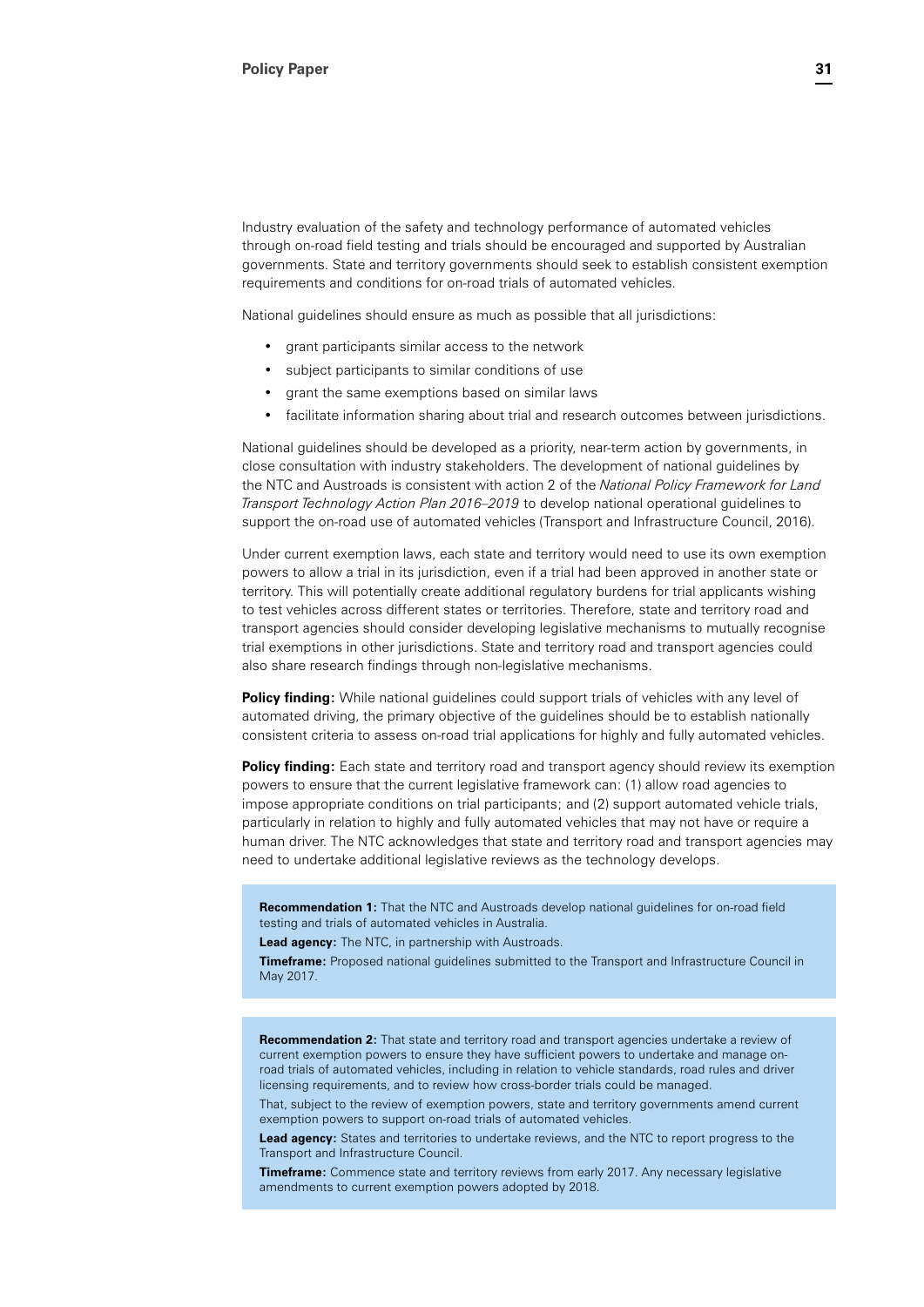# <span id="page-31-0"></span>**Clarifying the meaning of**  *control* **and** *proper control*

**3**

#### Near-term reform Medium-term reform Long-term reform Clarify then refine

#### **Key points**

- Resolving who has legal control of an automated vehicle, particularly vehicles that are conditionally automated, is a critical near-term reform necessary to provide manufacturers, insurers and consumers with legal certainty.
- Governments and industry support the development of national enforcement guidelines to clarify a policy position on the application of legal concepts of *control* and *proper control* to automated vehicles.
- To provide near-term direction for industry, insurers and consumers, the Transport and Infrastructure Council reaffirms that the existing policy position on control applies to automated vehicles and that a human driver in a vehicle that is partially or conditionally automated remains in control of his or her vehicle.

# **Issues**

### **Who or what is in control of an automated vehicle?**

Our road transport laws are based on the principle that the driver is in control of the vehicle. This approach is underpinned by the road rules, international convention and common law, and ensures that the driver is responsible for the actions of the vehicle.

Under the SAE International Standard J3016 on *Levels of Automated Driving*, control of a highly or fully automated vehicle is likely to be clear: by definition, the automated driving system is in control of the vehicle for defined periods of time, or all of the time (in the medium term, this should be reflected in changes to the legislative meaning of *driver*, as discussed in Chapter 5). Likewise, control of a partially automated vehicle is likely to be clear: the automated functions are drivers' aids and the human driver remains in control of the vehicle.

While some Australian jurisdictions have included broad concepts of a person being *in charge* of a vehicle – for example, in relation to eligibility criteria to access third-party insurance – the issue of control is less clear if the human driver is only required to be receptive to system failures and to take back control if requested. If the human driver is not engaged in undertaking the dynamic driving task, as with vehicles that are conditionally automated, it remains to be seen whether the human driver has control of, and subsequently legal responsibility for, the vehicle. For example, is the human driver or the automated driving system in control of a valet parking manoeuvre? Does it make a difference if the human driver is not seated in the vehicle but is standing within close range and monitoring the vehicle self-parking, with the ability to stop the vehicle by remote control? What if the vehicle parks itself in a multi-level carpark based on directions of a human who is no longer in sight of the vehicle? In the longer term these issues could be addressed in legislation.

We are also yet to see this issue resolved in international law or Australian case law, although recent amendments to the Vienna Convention on Road Traffic have confirmed that the human driver remains in control of a vehicle that uses drivers' aids, thereby clarifying the matter in relation to partial automation.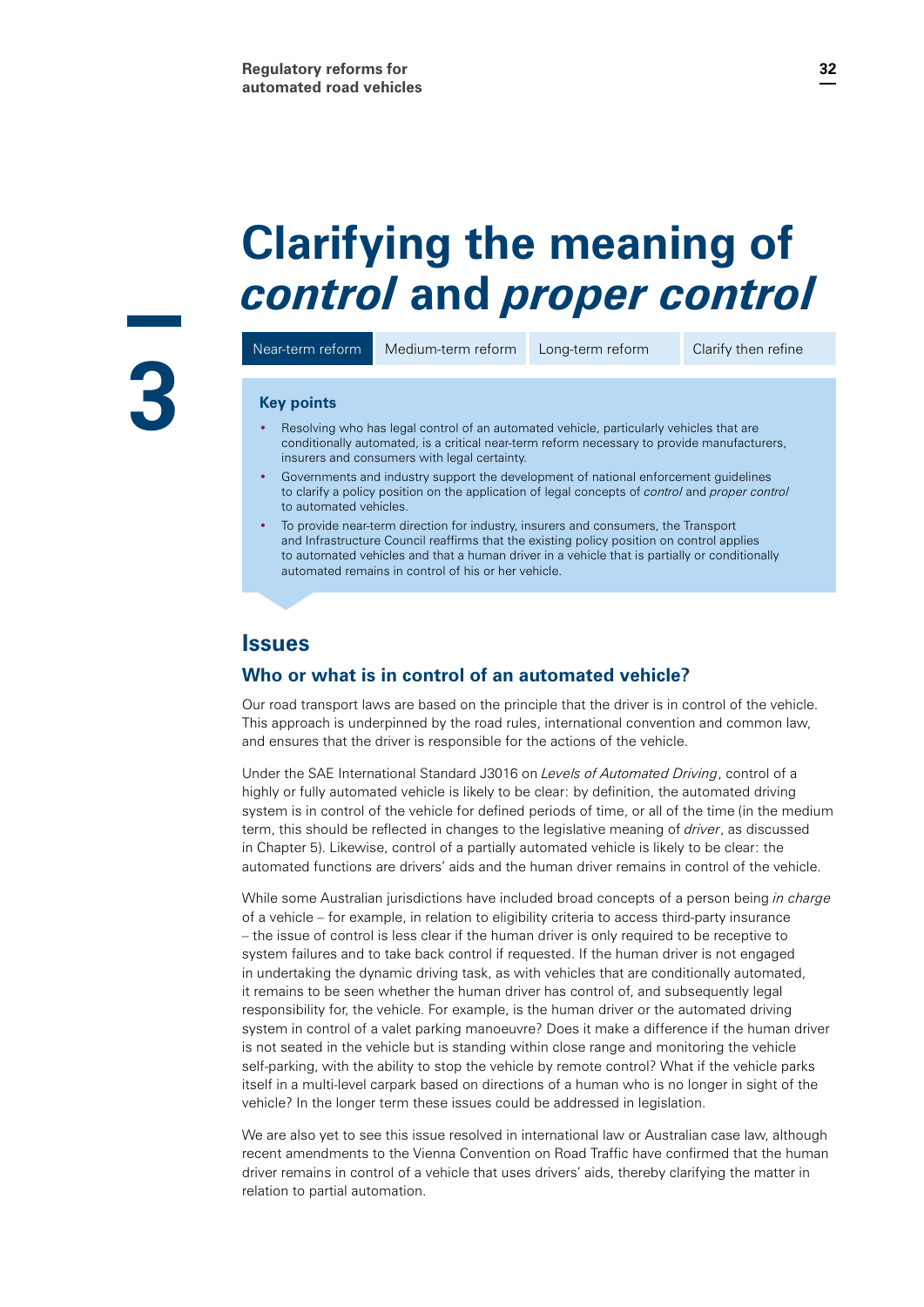The German Parliament is currently considering a transport bill that would allow drivers of automated vehicles to no longer have to pay attention to traffic or concentrate on steering while driving but remain seated in the driver's seat so as to intervene in an emergency.<sup>6</sup> This would clarify the law for partially automated vehicles and many situations related to vehicles that are conditionally automated.

The United States Department of Transport (DOT) has also given consideration to principles of control and responsibility based on different levels of driving automation. The DOT's *Federal Automated Vehicles Policy* groups vehicles with conditional automation (level 3 vehicles) with highly automated vehicles because the automated driving system – not the human driver or operator – monitors the driving environment. The *Federal Automated Vehicles Policy* provides that:

Using the SAE levels, DOT draws a distinction between Levels 0–2 and 3–5 based on whether the human operator or the automated system is primarily responsible for monitoring the driving environment. Throughout this Policy the term "highly automated vehicle" (HAV) represents SAE Levels 3–5 vehicles with automated systems that **are responsible for monitoring the driving environment**. [Emphasis in the original text.]<sup>7</sup>

Resolving the issue of control will be critical to the introduction of vehicles that have conditional automation, because if a human driver is still in control of the automated vehicle he or she is driving, then they are legally responsible for ensuring the vehicle operates safely and in compliance with the road rules. They would continue to have to be qualified to drive the vehicle and be capable of doing so. Clarifying legal control will therefore have significant implications for driver licensing, enforcement and helping to resolve liability complexities (discussed in Chapter 8).8

#### **The driver must have proper control of the vehicle**

The Australian Road Rules have a performance-based requirement that a driver exercises *proper control* of the vehicle:

A driver must not drive a vehicle unless the driver has proper control (Rule 297(1)).

To date, this rule has been consistently interpreted by police agencies in Australia as meaning that a driver does not have proper control unless he or she is sitting in the driver's seat with at least one hand on the steering wheel. Western Australia is the only jurisdiction that has legislated a requirement to sit behind the steering wheel.<sup>9</sup>

The intent of Rule  $297 -$  that the vehicle is properly controlled  $-$  is likely to remain highly relevant to automated vehicles. The key issue is that the current interpretation of Rule 297 does not contemplate automated vehicles that could feasibly operate safely without a human driver keeping at least one hand on the steering wheel, or even sitting in a driver's seat.

Alternatively, the requirement for the driver to have *proper control* may take on new requirements, particularly for vehicles that have conditional automation, or in a vehicle that is highly automated some of the time. In these vehicles, the driver must remain sufficiently vigilant and alert to supervise the automated driving system or to take back control at a point in time. In the longer term, the concept of *proper control* could relate to the technology specification and maintenance of the automated driving system, rather than the human behaviours of the occupants in the vehicle.

The regulatory challenge is to ensure that the requirement for a driver to have *proper control* continues to be as performance-based as possible, and to ensure that we do not build-in prescriptive requirements that diminish the law's capacity to target unsafe behaviours.

Accessed on 22/07/2016: [https://www.2025ad.com/in-the-news/news/dobrindt-driverless-laws/.](https://www.2025ad.com/in-the-news/news/dobrindt-driverless-laws/)

<sup>7</sup> National Highway Safety Administration, 2016, *Federal Automated Vehicles Policy*, Washington, D.C., p. 10.

<sup>8</sup> See Chapter 8, p. 55. 9 Section 263 of the *Road Traffic Code 2000* (WA).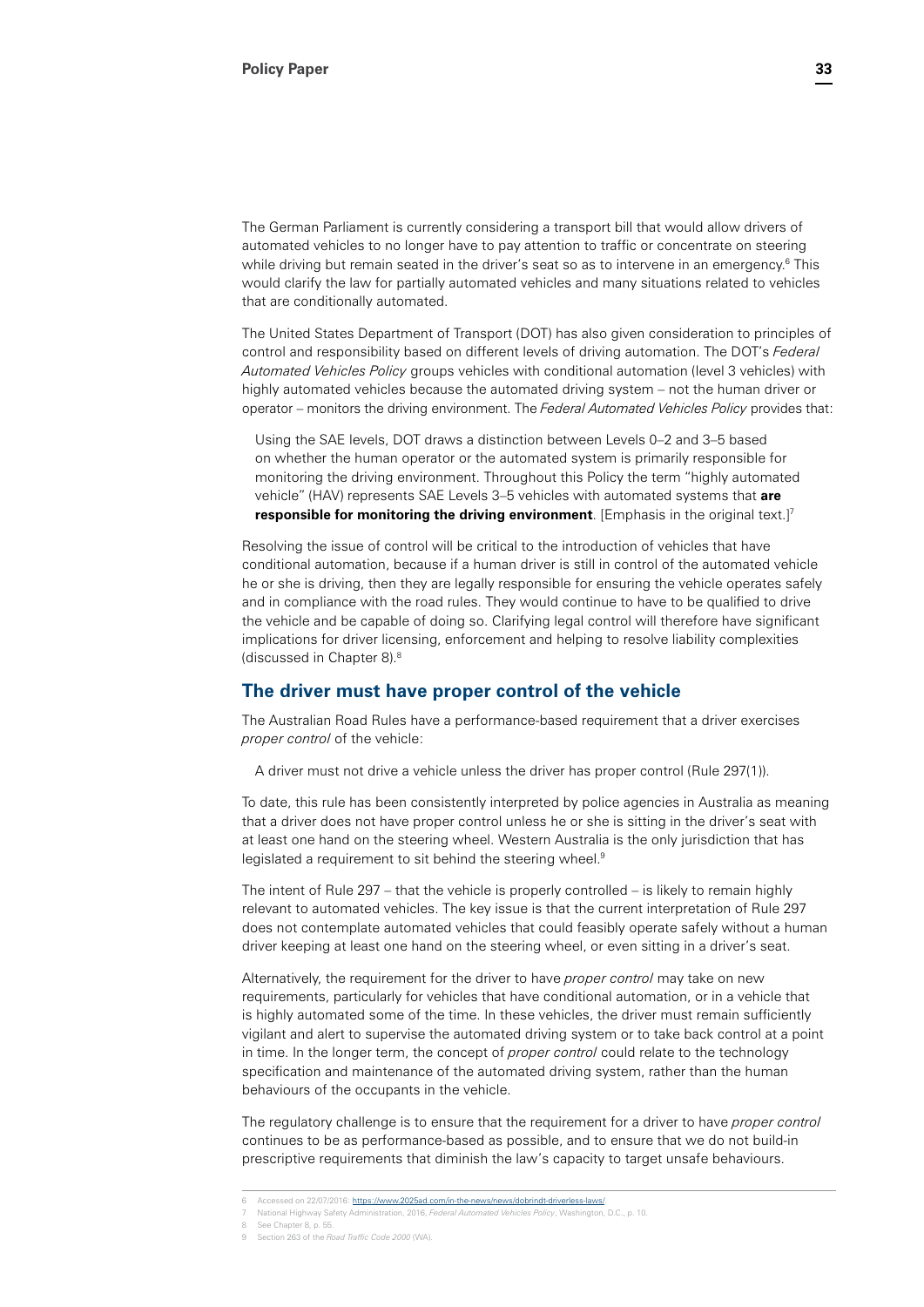# <span id="page-33-0"></span>**Discussion paper proposals**

As part of the discussion paper, the NTC sought feedback on the following three options:

- **Option 1:** Continue current approach industry develops its position on the meaning of *control* and *proper control* and the concept is tested in the courts.
- **Option 2:** That governments develop national enforcement quidelines to clarify a policy position on the meaning of *control* and *proper control* for automated vehicles.
- **Option 3:** That governments amend the Australian Road Rules and state and territory traffic laws to clarify the meaning of *control* and *proper control* for automated vehicles.

The NTC supported option 2.

The discussion paper asked the following questions for stakeholder consideration:

**Question 2a:** Do you agree that issues of *control* and *proper control* should be addressed through national enforcement guidelines? If not, why?

**Question 2b:** How should *control* and *proper control* be defined?

# **Feedback from the discussion paper**

The majority of government and industry stakeholders support the development of national enforcement guidelines to clarify a policy position on the meaning of *control* and *proper control* for automated vehicles (option 2).

However, a number of stakeholders note that as guidelines do not have legal enforceability, there may be a need to amend road rules and other legislation as the technology matures and case law and international conventions are developed, or in order to enable certain automated driving operations. For example, Road Rule 213 has requirements for a driver to make the motor vehicle secure, including a requirement to switch off the engine if the driver is moving more than three metres from the vehicle. Without amendments to this rule, valet parking applications currently under development by some vehicle manufacturers may not be able to operate in compliance with that specific road rule.

The NSW transport cluster agrees in principle that option 2 is a useful starting point but also suggests that including definitions of *control* and *proper control* in the road rules would complement the national guidelines. NSW transport cluster suggests that the road rules should define control for both humans and machines, have regard to the different types and functions of automated vehicles, and ensure there are practical means for law enforcement agencies to establish who was controlling the vehicle at a point in time. NSW transport cluster proposes that the agreed definition should ensure that the vehicle occupant is in a position to take all reasonable steps required to prevent the vehicle being involved in a crash.

Similarly, VicRoads is supportive of national enforcement guidelines, however, notes that there will likely be a need to immediately amend certain traffic laws if they are in conflict with the intent of the enforcement guidelines. WA transport portfolio suggest that national enforcement guidelines should be developed, followed by appropriate amendments to legislation where needed to align with the national guidelines. Police agencies also support option 2, in addition to the removal of any legal barriers.

TMR supports national enforcement guidelines and considers that the early adoption of regulation would likely limit the advances in new and emerging technologies. TMR suggests that while it may be possible to create a regulatory arrangement where the human driver and automated driving system share vehicle control and responsibility, this would create significant complexity.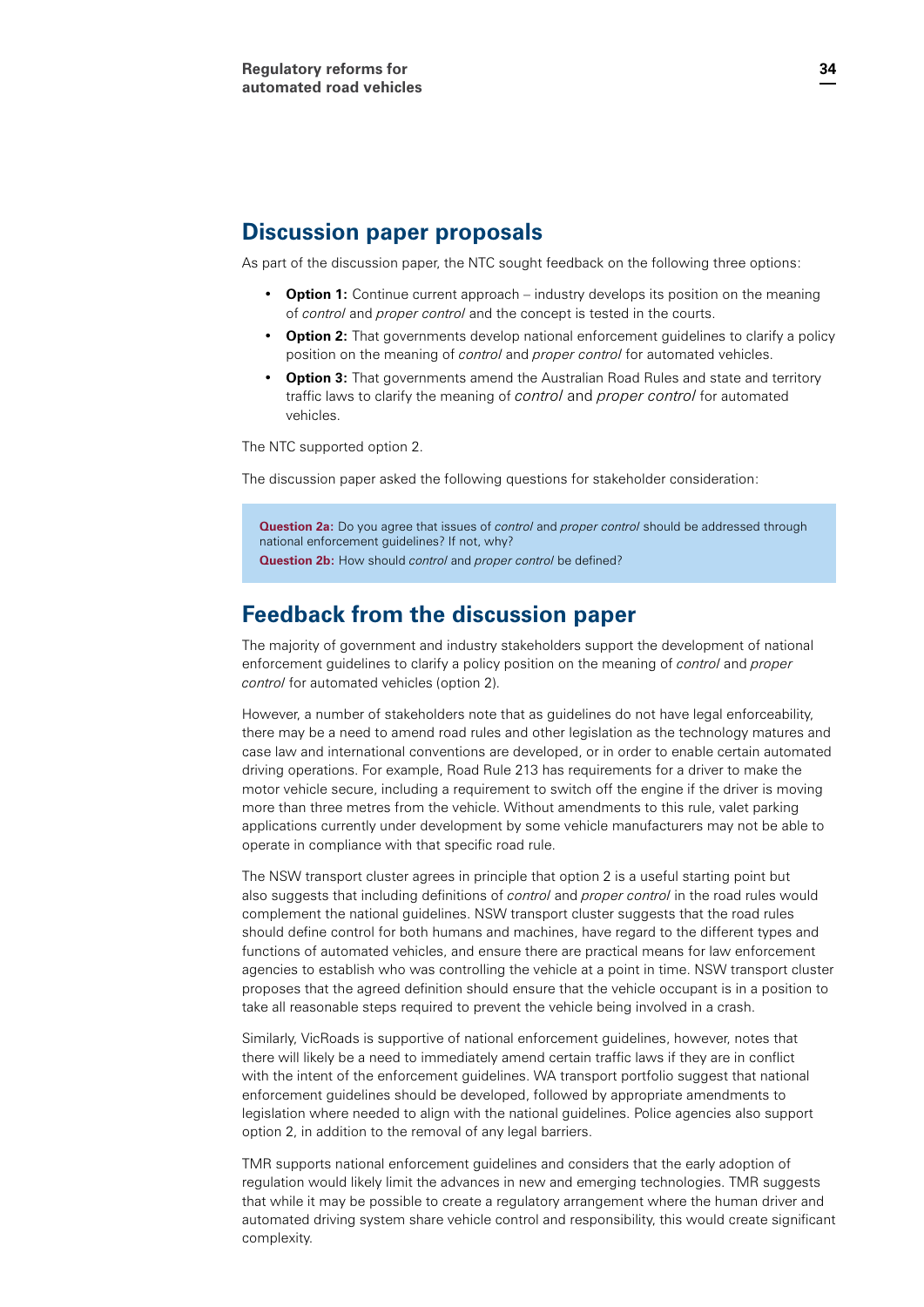<span id="page-34-0"></span>Most manufacturers and insurers support governments clarifying the meaning of control to provide certainty in the near term (option 2) but suggest that the eventual aim should be to provide certainty and national consistency through legislation (option 3).

Tesla considers that concepts of *control* and *proper control* are integral to Australia's transport laws and suggests that it is important to establish clarity in the context of automated vehicles. Tesla advises governments to 'adopt a technology-neutral approach that takes into account the multiple ways that drivers will be able to control vehicles' (Tesla, p. 4).

The NHVR suggests that legal advice be obtained to clarify the enforceability of national enforcement guidelines and their standing in court proceedings. The NHVR also considers that the legal responsibility for ensuring a commercial vehicle is properly controlled should sit with a single nominated entity, and it should be the entity's responsibility to ensure, so far as is reasonably practicable, that the automated driving system is properly controlled.

The ADVI suggests that, without legislative amendment, police and courts who are independent of government direction may alternatively define these terms, which would lead to uncertainty for manufacturers, technology developers and consumers. The ADVI notes the need to ensure that any regulatory approach is flexible enough to respond to emerging issues but firm enough to enable the management of the whole system.

# **Conclusions**

It is clear from the stakeholder feedback that clarifying what constitutes *control* and *proper control* are priority issues, given that vehicles with conditional automation are anticipated to be deployed within the next five years. The aim of governments in Australia should be to provide enforcement certainty to industry, consumers and insurers so as to support the uptake of technologies that could significantly improve road safety outcomes.

The feedback indicates overwhelming support for developing national enforcement guidelines to clarify a policy position on the meaning of *control* and *proper control* for automated vehicles, and at the very least, for governments to provide policy certainty in the near term to support close-to-market applications, such as valet parking. In the medium term, adapting driver legislation to recognise the automated driving system entity, outlined in Chapter 5, should also help to clarify issues of control, by clearly identifying the automated driving system entity responsible for the vehicle.

The changing nature of control will impact on the driving tasks required of human drivers and, consequently, driver licensing schemes are likely to be adapted for automated vehicles. The 2016 Austroads project, undertaken by the Australian Road Research Board (ARRB) to investigate the impacts of automated vehicles on driver licensing, identified an emerging international consensus on the continued need for driver licensing if an automated vehicle requires a human to operate the vehicle at any point. For conditional and highly automated vehicles, there may also be a case for additional training, modified training requirements or periodic license retesting.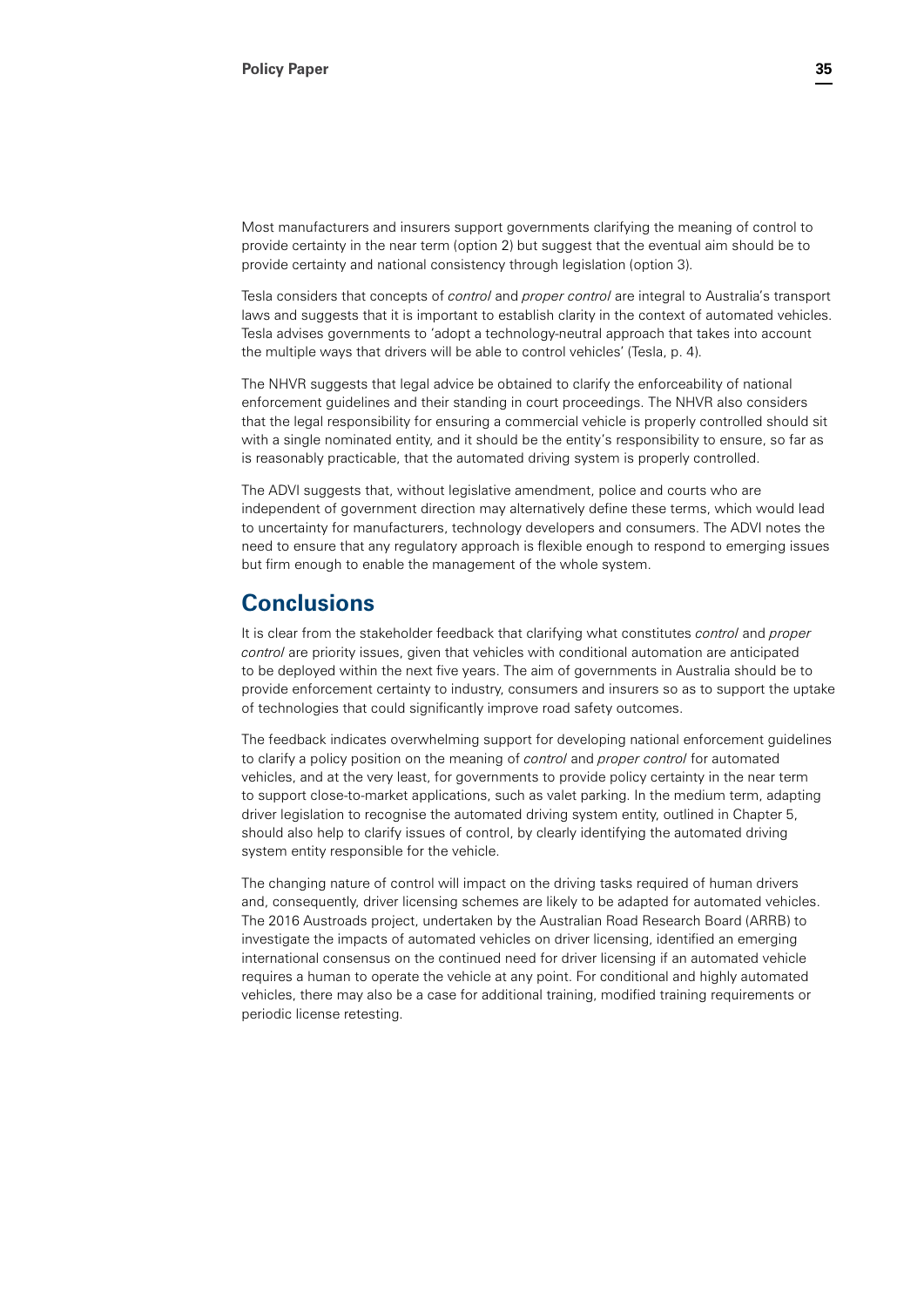**Policy finding:** To support the regulatory framework for automated vehicles, Australian governments should clarify through national enforcement guidelines: (1) who is in control of an automated vehicle; and (2) how enforcement agencies will apply the *proper control* requirement in the road rules to all levels of driving automation. Definitions of *control* and *proper control* relate primarily to enforcement of Road Rule 297, and agreed enforcement guidelines should be adopted consistently in each state and territory to ensure market certainty.

**Policy finding:** National enforcement guidelines should be agreed and adopted in the near term. As the technology matures and the legal concepts are interpreted by Australian case law or settled in international driving conventions, concepts of *control* and *proper control* in relation to different levels of automated driving should be addressed by amendments to the road rules.

**Policy finding:** States and territories should ensure current laws relating to *proper control* do not unintentionally restrict the safe introduction of automated vehicles. For example, Western Australian laws that explicitly define *proper control* to mean the driver must be in the driver's seat may have to be amended, subject to the nationally agreed position on what should constitute *proper control* of vehicles with different levels of automated driving.

**Policy finding:** To provide immediate legal certainty to human drivers, state and territory governments should agree on an enforcement policy position that human drivers continue to have full control and responsibility of a road vehicle with automated functions until that position is refined through the development of national enforcement guidelines, or unless an exemption is granted by a state or territory road agency. This position is consistent with the Geneva Convention on Road Traffic.

**Policy finding:** The changing nature of control will impact on the driving tasks required of human drivers and, subsequently, driver licensing schemes are likely to be adapted for automated vehicles. Reforms to driver licensing schemes to ensure they remain relevant to conditional and highly automated vehicles therefore appear likely in the longer term.

**Recommendation 3:** That the NTC develops national enforcement guidelines that clarify regulatory concepts of *control* and *proper control* for partial, conditional, highly and fully automated vehicles. That the NTC develops guidelines having regard to international standards and best practice and in collaboration with state and territory road and police agencies, the NHVR and public prosecutors. **Lead agency:** The NTC.

**Timeframe:** Commence reforms from early 2017. Proposed national guidelines submitted to the Transport and Infrastructure Council in November 2017.

**Recommendation 4:** That Australian transport ministers agree to reaffirm the existing policy position that:

- The human driver remains in full legal control of a vehicle that is partially or conditionally automated, unless or until a new position is developed and agreed (in alignment with recommendation 3).
- The human driver of a partially or conditionally automated vehicle should only undertake non-driving tasks currently permitted by the road rules and existing enforcement policies and guidelines, unless or until a new position is developed and agreed (in alignment with recommendation 3), or an exemption is provided by a road agency.

**Lead agency:** Transport and Infrastructure Council.

**Timeframe:** November 2016.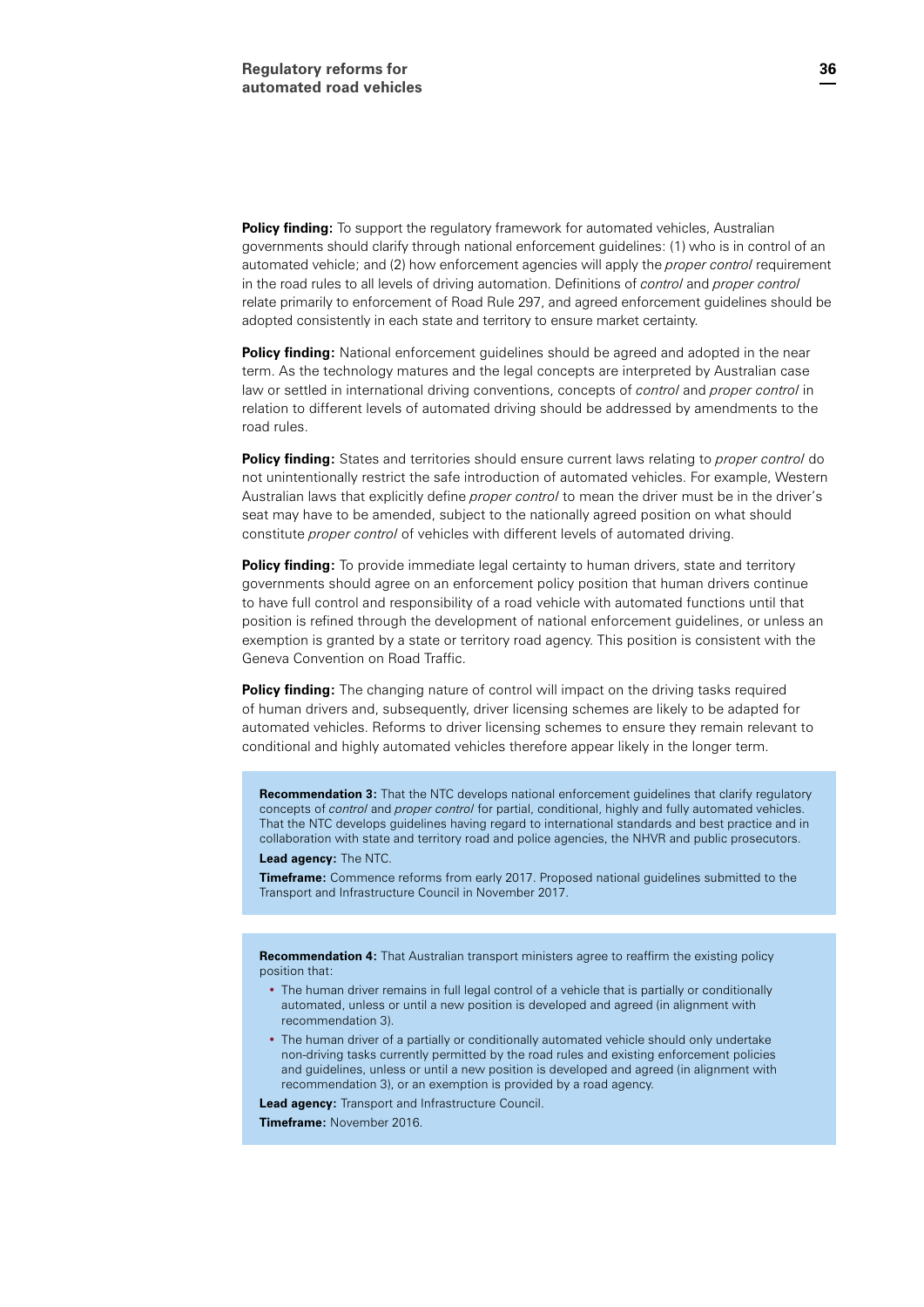# **Safety assurance for vehicles that do not require a human driver**

**Key points**

Near-term reform Medium-term reform Long-term reform Clarify then refine

**4**

- There is unanimous support for a national safety assurance system for automated vehicles that do not require a human driver. The assurance should be risk-based and follow a safety case approach, with applicants demonstrating the safe performance of the automated vehicle.
- In the longer term, automated vehicles could be integrated into the existing regulations as international standards and Australian Design Rules (ADRs) for automated vehicles are developed.
- The NTC recommends that preparatory work to develop a national safety assurance system is progressed in 2017, with a system implemented by 2020.

# **Issues**

The role of governments in the deployment of automated vehicles is a key issue for the community to consider. Should the evidence indicate that automated vehicles offer significant safety, mobility, productivity and environmental net benefits, a case exists that governments should at a minimum ensure that current laws are not a barrier to their uptake.

If the current regulatory barriers are removed, automated vehicles can be regulated by ADRs, in-service vehicle standards, registration and road rules within the current regulatory framework. Industry is also incentivised to provide safe products through the Australian Consumer Law and contracts.

However, current driver licensing requirements will not apply to automated vehicles that do not have a human driver. At issue is whether, in the absence of a driver licensing regime, a safety assurance system is needed to ensure the safe operation of automated vehicles. This issue is being explored by jurisdictions in other regions (including the United States and the United Kingdom), and there is currently no general international consensus on how highly or fully automated vehicles should be tested and approved for large-scale commercial deployment on public roads.

**Figure 1** illustrates that, without introducing a safety assurance system, if the driver is the automated driving system entity, governments do not currently have a mechanism to regulate the vehicle. A safety assurance system could take the form of an automated vehicle operator licence, registration or accreditation regime.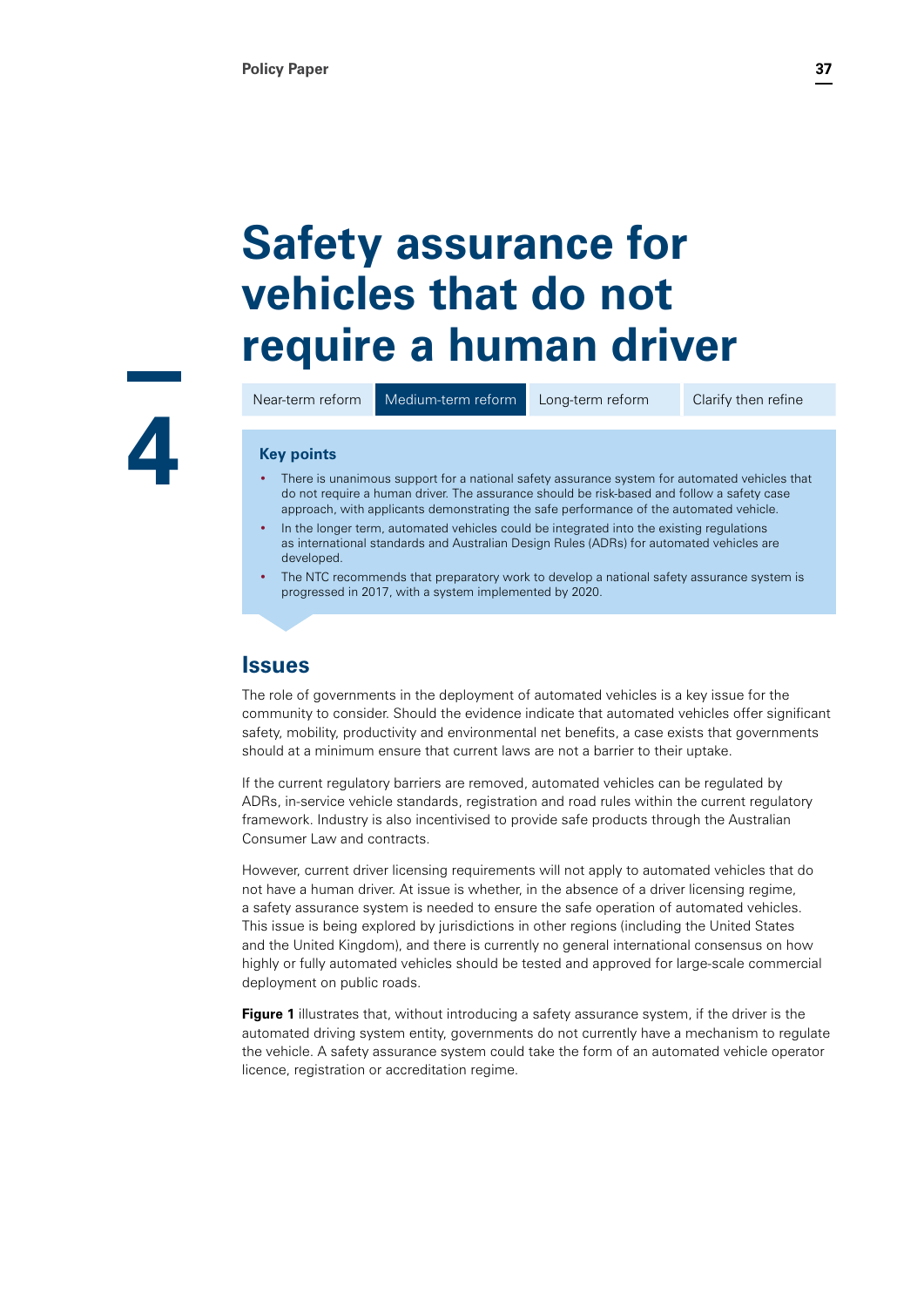#### **Vehicle Certification Vehicle Registation Level of Automation "Driver" Licensing Partial Human Driver (level 2) licensed to operate, based on Compliance plate Conditional Vehicle is**  → **vehicle class fitted to vehicle (level 3) registered based if it complies on vehicle class with Australian (eg. light vehicle, High automation Design Rules Automated driving (level 4) heavy vehicle) (ADRs) system entity licensed to operate Full automation**  $\overline{\phantom{0}}$ **the vehicle? (level 5)**

#### **Figure 1: How automated vehicles are challenging the current regulation of drivers**

The discussion paper outlined possible principles and performance criteria that could be included as part of the safety assurance system. These examples are replicated in **Figure 2**.

#### **Figure 2: Examples of potential safety principles and criteria that could be adopted as part of the safety assurance system for automated vehicles**

#### **Potential safely principles – for all automated vehicles**

- 1. Automated vehicles must comply with all relevant **safely** requirements before being allowed to operate on publicly-accessible roads or infrastructure.
- 2. Automated vehicles must only operate on roads and **infrastructure** consistent with their approved behavioural competencies.

#### **Potential performance criteria – for all automated vehicles**

- 1. The applicant has demonstrated that the vehicle is **compliant with the ADRs** applicable to it, or has a relevant ADR exemption.
- 2. The applicant has demonstrated that the vehicle can operate in compliance with relevant road **safety and traffic laws.**
- 3. The applicant has demonstrated that the **maximum speed** of the vehicle is based on a risk assessment that considers the applicable operational environment, occupant protection and vehicle mass.
- 4. The applicant has demonstrated that, for wherever the vehicle operates, the vehicle can safely manage:
	- responding to temporary **speed zones** (such as roadworks)
	- responding to **traffic controls** (such as stop signs, variable speed signs and traffic lights)
	- all likely **road conditions** (such as unsealed roads)
	- all likely **environmental conditions** (such as dust storms or flooding)
	- interaction with **trains and light rail** (such as railway level crossings)
	- interaction with **vulnerable road users** (such as compliance with one metre clearance for cyclists).
- 5. The vehicle has real-time **monitoring** of driving performance and incidents, including event data records in the lead up to any crash or near miss that identifies which party was in control of the vehicle at the relevant time.
- 6. The vehicle operates with functionality to provide road agencies with crash and near-miss **data**.
- 7. The vehicle operates with the minimum required **standards** of security, mapping, privacy and data management protocols.
- 8. The applicant has vehicle **insurance** valued at a specified amount that covers personal injury, third-party damage and damage to infrastructure, public liability and professional indemnity.

#### **Additional criteria for automated vehicles that require human intervention or monitoring**

- 1. The automated vehicle must meet any international standards or agreed guidelines for **human machine interfaces**, and allow, when relevant, human drivers to safely disengage and re-engage the driving task.
- 2. Human drivers are provided with appropriate **training** to safely disengage and re-engage the driving task.

#### **Additional criteria for highly or fully automated vehicles**

- 1. There is an identifiable entity that has **legal responsibility** for a highly or fully automated vehicle.
- 2. The automated vehicle must be capable of coming to a **controlled stop** without human intervention.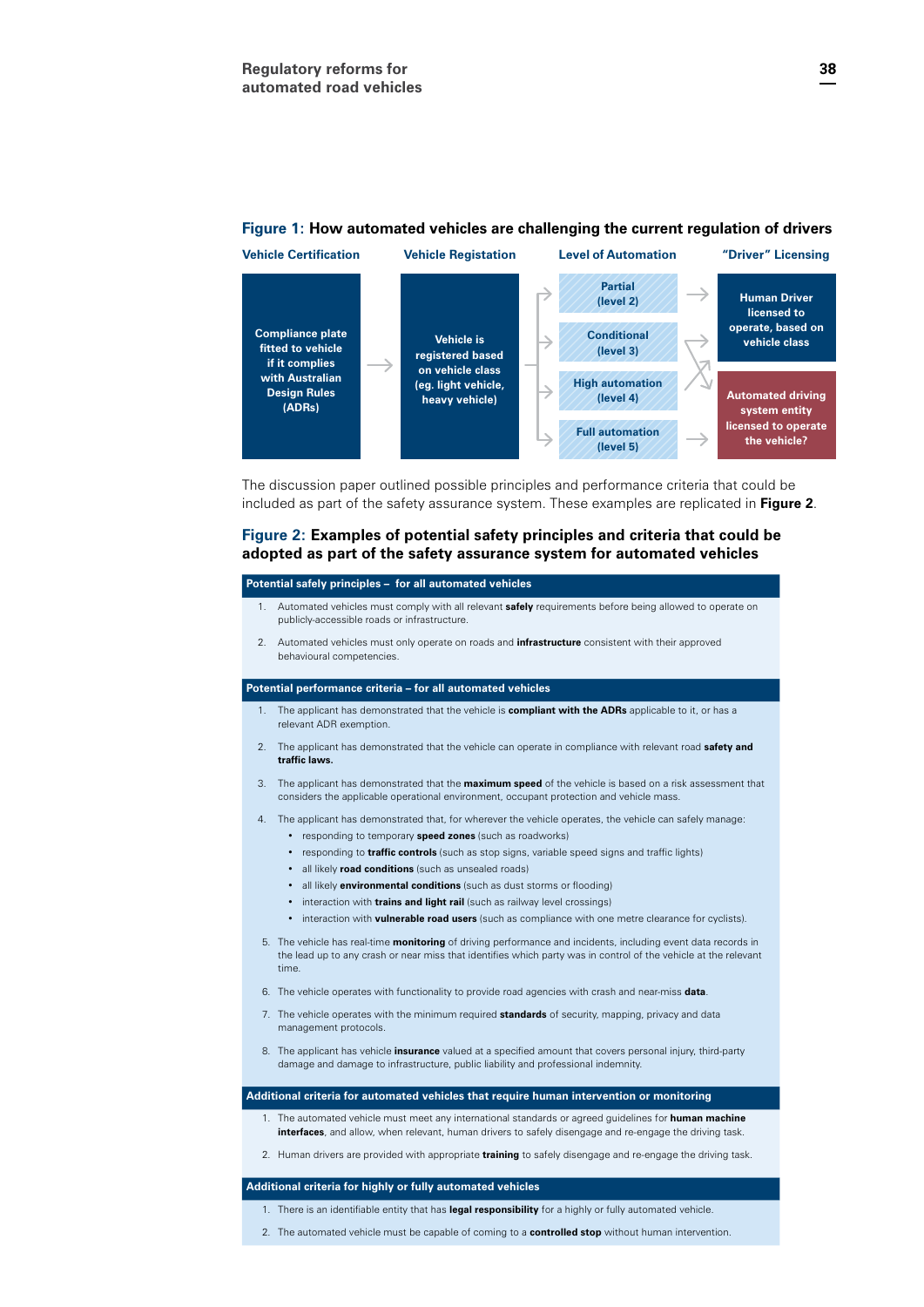This approach would require the applicant to demonstrate to a regulator that the automated vehicle and operating system is safe, and how the vehicle and the operating system meet the principles and performance criteria. This approach is consistent with safety accreditation models adapted in the rail, aviation and mining sectors and would require governments to develop processes and procedures to validate the claims made by the applicant. This approach is also similar to the performance-based standards (PBS) scheme administered by the NHVR. The PBS scheme offers heavy vehicle operators the potential to achieve higher productivity and safety benefits by submitting applications for innovative vehicle designs for approval against performance-based criteria.

#### **How the safety assurance system would interact with current regulations**

How the safety assurance system would interact with current regulations, including the ADRs, in-service vehicle standards and the roads rules, is a key issue to be investigated and agreed by governments. The safety assurance system is primarily focused on safety criteria required *in addition to* current regulations or instead of current driver licensing, and it is therefore likely that the majority of the current regulations would continue to apply to vehicles approved under the safety assurance system. This will be more likely to be the case if the definition of *driver* and *driving* is amended in parallel to the implementation of the safety assurance system.

### **Discussion paper proposals**

As part of the discussion paper, the NTC sought feedback on the following two options:

- **Option 1:** Governments amend the current regulatory framework by removing barriers for more highly automated vehicles to enter the market, and allow industry to selfregulate the safe operation of automated driving functions.
- **Option 2:** Governments implement a national safety assurance framework to oversee the deployment of automated vehicles that do not require a human driver, in conjunction with removing legal barriers

The NTC supported option 2.

The discussion paper asked the following questions for stakeholder consideration:

**Question 3a:** Do you agree that governments should oversee the safe operation of automated vehicles though the development of a national safety assurance framework? If not, why? **Question 3b:** What objectives and criteria should such a framework include?

# **Feedback from the discussion paper**

#### **Unanimous support for a safety assurance system**

Submissions to the discussion paper consistently provide in-principle support for a national safety assurance system to ensure the safe operation of automated vehicles that do not require a human driver some or all of the time. There is no government or industry support for option 1, the removal of regulatory barriers for highly automated vehicles without additional regulatory oversight.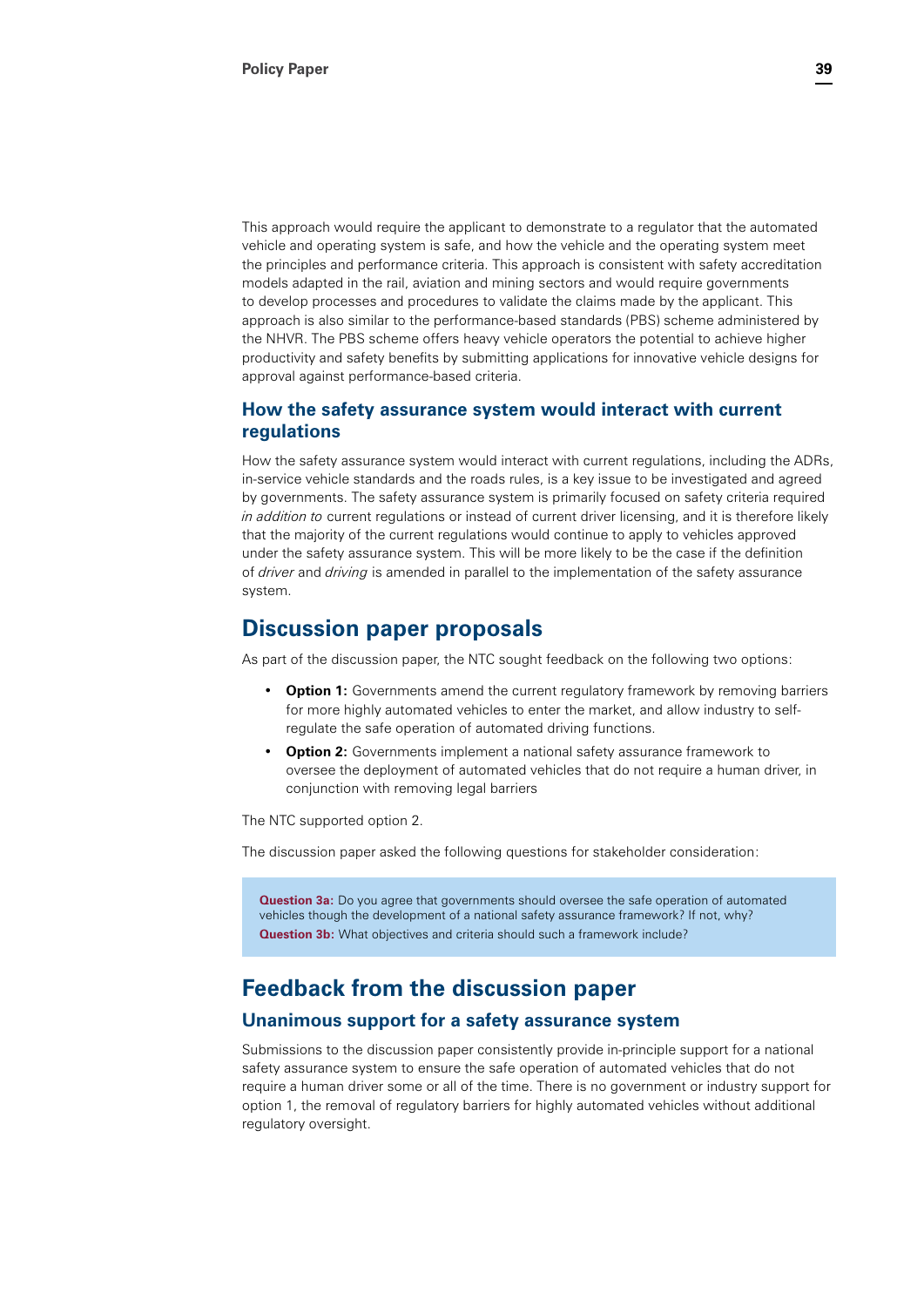The NSW transport cluster (p. 5) provides a rationale for the role of government in a national safety assurance system:

The transition to automated road vehicles, where the human responsibility is diminished, will require an enhanced level of safety assurance that replaces the current 'driver is accountable' safety legislation. Governments should be involved in this space because the community would expect them to continue to take ultimate responsibility for road safety.

VicRoads notes that a national framework could have regard to both safety criteria and establishing a national process to undertake vehicle assessments against the framework. Determining which parts of the network can be used by vehicles will remain a matter for road managers based on the safety case of a vehicle application, with the framework encouraging national consistency but any local issues being recognised and catered for. Conversely, TMR suggests that the system be administered nationally by the Commonwealth Department of Infrastructure and Regional Development, similar to the existing motor vehicle import scheme. TMR observes that 'it would be highly undesirable if an automated vehicle provider were required to gain approval to sell their vehicles or services in each jurisdiction separately, particularly if the requirements differed between jurisdictions' (TMR, p. 5).

A key issue, therefore, is the extent to which state and territory road managers should be involved in the vehicle application process to ensure that automated vehicles only operate on parts of their network that are 'fit for purpose' and taking into account local issues.

There was general agreement across submissions that the development of a safety assurance system is a medium-term action (established by 2020), recognising that a framework would not be required for lower levels of automation that are expected to be commercially deployed pre-2020.

It was also stressed that a 'two model system' where automated vehicles are subject to a different regulatory process from other vehicles is likely to cause confusion in the longer term. It is therefore feasible that a safety assurance system could be a medium-term solution, until the safety performance of automated vehicles is well established and new ADRs are developed in alignment with international standards. On the other hand, there may be a continued need for governments to oversee the safe operation of automated vehicles in addition to new ADRs.

Manufacturers support the development of a national safety assurance system, but advise that the safety criteria should be consistent with other regions (particularly Europe) and should be developed in conjunction with the vehicle industry (FCAI, p. 8).

#### **Assurance should focus on safety performance and data**

A number of submissions suggest that the draft safety principles and criteria for a safety assurance system (contained in **Figure 2**, p. 38) are a useful starting point.

The submissions emphasise that safety assurance should:

- be nationally consistent
- adopt a safety case approach based on the risk profile of the application, with responsibility of the applicant to demonstrate the safety performance of the automated vehicle
- manage where and how the vehicle can operate
- ensure the ability for agencies and the NHVR to read and interpret reliable data, including crash data and who was in control of the vehicle at a point in time
- include human–machine interface requirements
- address vehicle modification and maintenance, including over-the-air software updates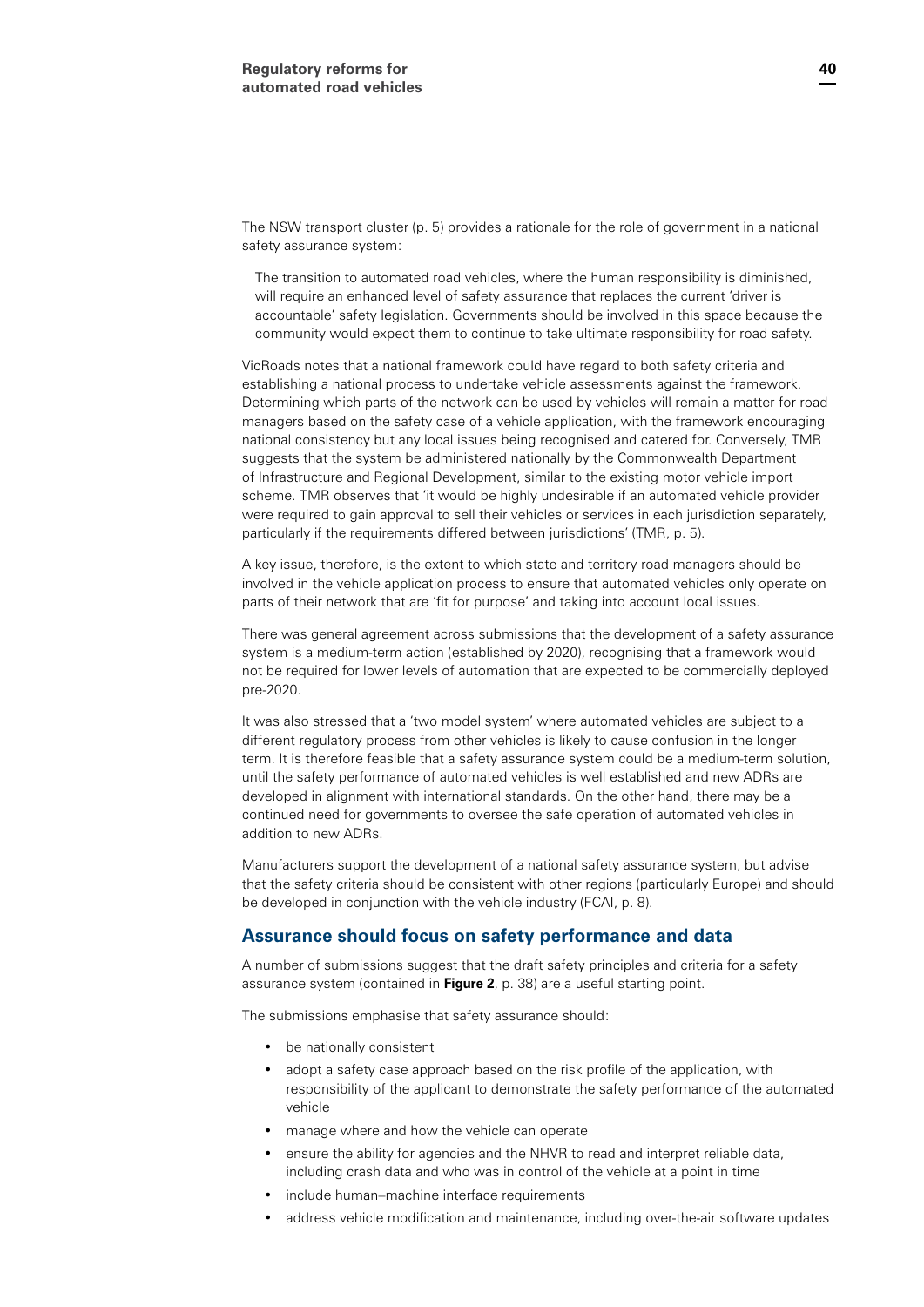- ensure safety redundancy
- include a mechanism to ensure offshore entities can be held legally responsible for their vehicles and systems
- be technology-neutral and consistent wherever possible with international developments, taking into consideration international testing results
- manage minor road rules breaches
- be aligned with the *National Road Safety Strategy 2011–2020*.

TMR suggests that a legislative mechanism should establish the framework, but the requirements of the framework should not be hardwired in legislation. The Intelligent Access Program for heavy vehicle access to the road network provides a potential legislative model.

# **Conclusions**

The NTC recognises the strong support expressed by stakeholders for developing a national safety assurance system for vehicles that do not require a human driver. The safety assurance system should be risk-based and adopt a safety case approach, with applicants demonstrating the safe performance of the automated vehicle. **Figure 2** (on p. 38) includes potential safety-related criteria for a framework and provides a starting point for further discussion. Where relevant, the framework should be based on international practices and recognise testing outcomes undertaken overseas.

A national safety assurance system should support commercial deployment of automated vehicles. Prior to the development of a safety assurance system, automated vehicle applications for trials or niche deployment should be considered on a case-by-case basis through existing exemption powers. In the longer term, automated vehicles should be integrated into the existing regulations as international standards and ADRs for automated vehicles are developed; however, there may be a continued need for governments to oversee the safe operation of automated vehicles in addition to new ADRs.

As defined on page 19, a safety assurance system means a regulatory mechanism for governments to assess the safety performance of an automated vehicle to ensure it can operate safely on the network. It could operate though the introduction of automated vehicle registration, or the accreditation or licensing of the automated driving system entity.

A national safety assurance system should be a delegated function approved by parliaments, based on laws that allow decision-makers to grant automated vehicle access to the road network.

Responsibility for the national safety assurance system, and the roles of the Commonwealth, state and territory road and transport agencies and the NHVR in the approval processes, require further consideration and discussion. The Commonwealth can provide a nationally consistent approvals process in parallel to its responsibilities under the *Motor Vehicle Standards Act*; on the other hand, state and territory road agencies have oversight of their infrastructure and can take into consideration local roads and other issues if they have a role in the approvals process. They also have responsibility for in-service vehicle compliance. Roles and responsibilities should be progressed in close consultation with government and industry through the preparatory work to develop a safety assurance system, to be undertaken next year.

The NTC suggests that if the states and territories do have administrative responsibility for the safety assurance system, the approval of an automated vehicle in one jurisdiction should be mutually recognised in every state and territory so that industry does not have to duplicate applications.

**Policy finding:** In conjunction with the removal of regulatory barriers, Australian governments should develop a national safety assurance system in close consultation with industry partners and in alignment with international practices. The safety assurance system should establish an approvals process to assess the safety performance and data handling of applications to operate automated vehicles that do not require a human driver some of the time or all of the time.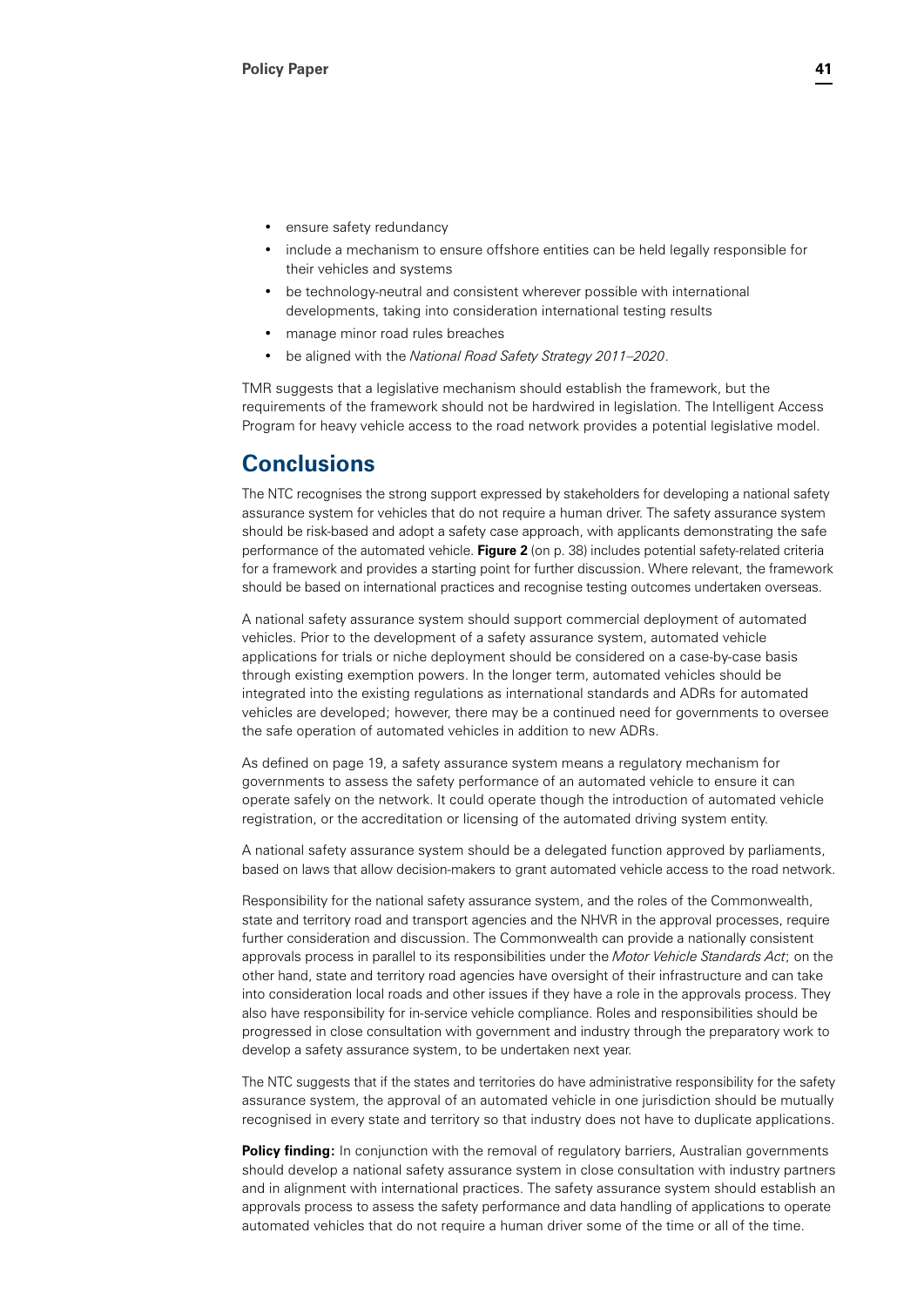Preparatory work to develop the national safety assurance system should have regard to scoping:

- nationally agreed safety principles and criteria
- operational models and processes to ensure that the safety assurance system is nationally consistent, efficient, affordable and creates minimal administrative burden for applicants
- enforcement
- road access
- governance and funding options.

**Recommendation 5:** That the NTC develop a national performance-based assurance regime designed to ensure the safe operation of automated vehicles, with an initial focus on vehicles with conditional automation (level 3).

#### **Lead agency:** The NTC.

**Timeframe:** An initial briefing on process and technical performance requirements to be provided to ministers in May 2017. Detailed implementation plan submitted to ministers in November 2017.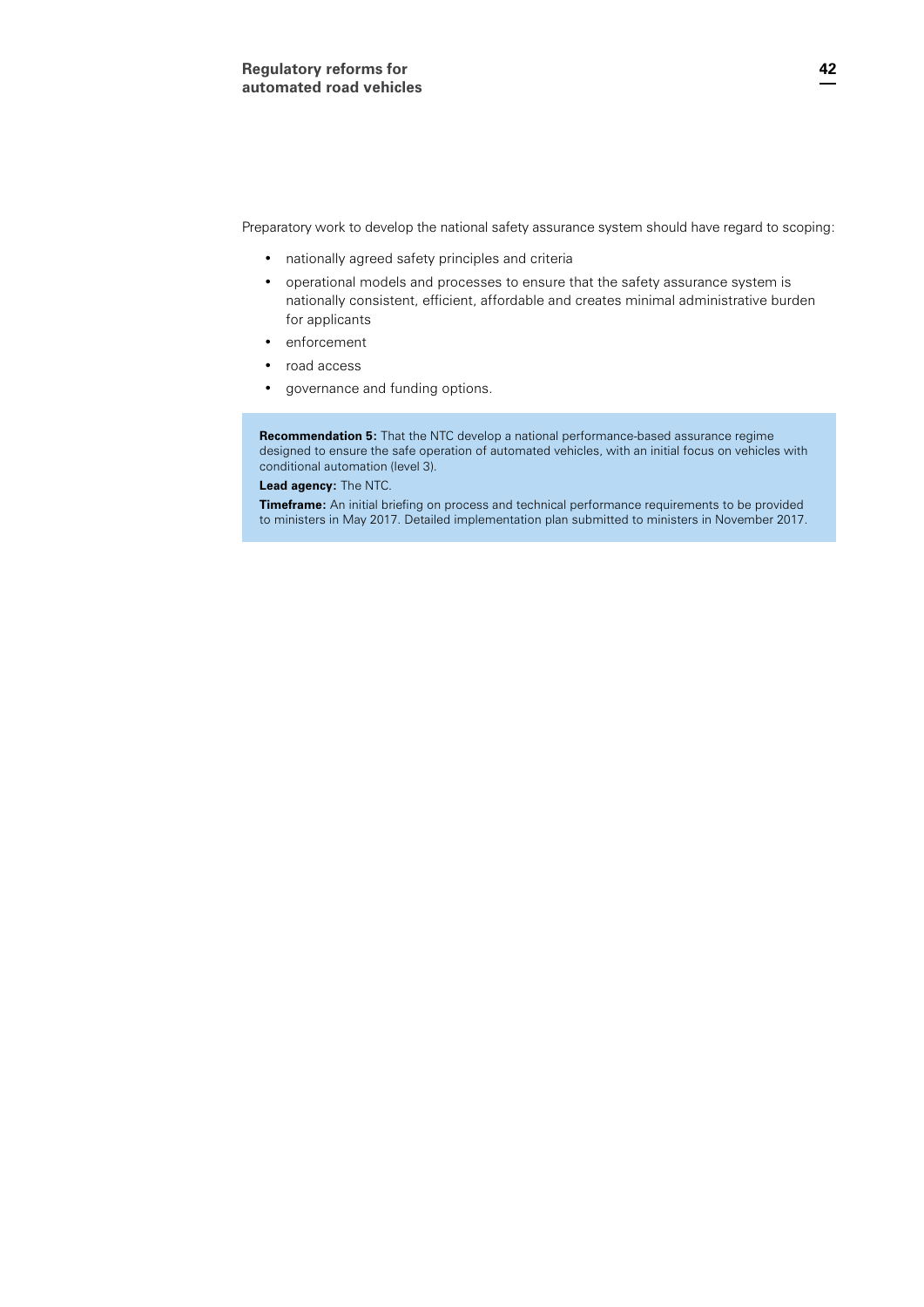# **Clarifying the meaning of**  *driver* **and** *driving*

Near-term reform Medium-term reform Long-term reform Clarify then refine

# **5**

#### **Key points**

- Many transport-related laws require a human driver. In some highly and fully automated vehicles, there will not be a human driver some of the time or all of the time. Without a human driver, these vehicles could not currently operate legally under the Australian Road Rules and other laws.
- Most industry and government submissions support expanding the definition of *driver* and *driving* in relevant legislation, commencing work within two years, with priority given to amending compulsory third-party insurance schemes.
- The NTC recommends that Australian governments should at this preliminary stage provide in-principle support for legislative reform and undertake further exploration of the potential solutions, in-step with international developments and maturity of the technology.

# **Issues**

Driving, in its most basic sense, is focused on route finding, route following, velocity control, collision avoidance, rule compliance and vehicle monitoring (ARRB, p. 3, quoting Brown, 1986). With the emergence of automated vehicles, the vehicle monitoring function is likely to increase for human drivers, as the other functions transition to the automated driving system.

In addition to these driving functions, drivers have a range of other legal responsibilities including responsibility for passengers to comply with laws (such as wearing seatbelts) and responsibility for the vehicle (such as mass, dimension and loading obligations for heavy vehicle drivers).

As vehicles become more automated, the notion that the human driver is in control and therefore responsible for the vehicle is stretched to the point that, in highly and fully automated vehicles, it could be said that the automated driving system entity is the driver. This paradigm was not envisaged when the road rules and other relevant laws were drafted and the driver was clearly defined and understood to be human.

The 1968 Vienna Convention on Road Traffic requires a driver to be responsible for the vehicle. The Convention states that 'every moving vehicle or combination of vehicles shall have a driver' (Article 8.1) and the driver must be in control of the vehicle (Article 13).10 Likewise, the Australian Road Rules could not function without a legal person being responsible for the actions of the vehicle. The human driver is an identifiable legal entity who can be held responsible for any incidents or breaches while he or she is, or should be, in control of the vehicle.

In civil tort law and criminal law there must also be a legal person responsible for the actions of the vehicle for any civil liability or criminal offence to be committed.

<sup>10</sup> In March 2016 the Convention was updated to provide that vehicle systems that influence the way vehicles are driven shall comply with this provision. This would suggest that the human driver is still in control for partially or conditionally automated vehicles.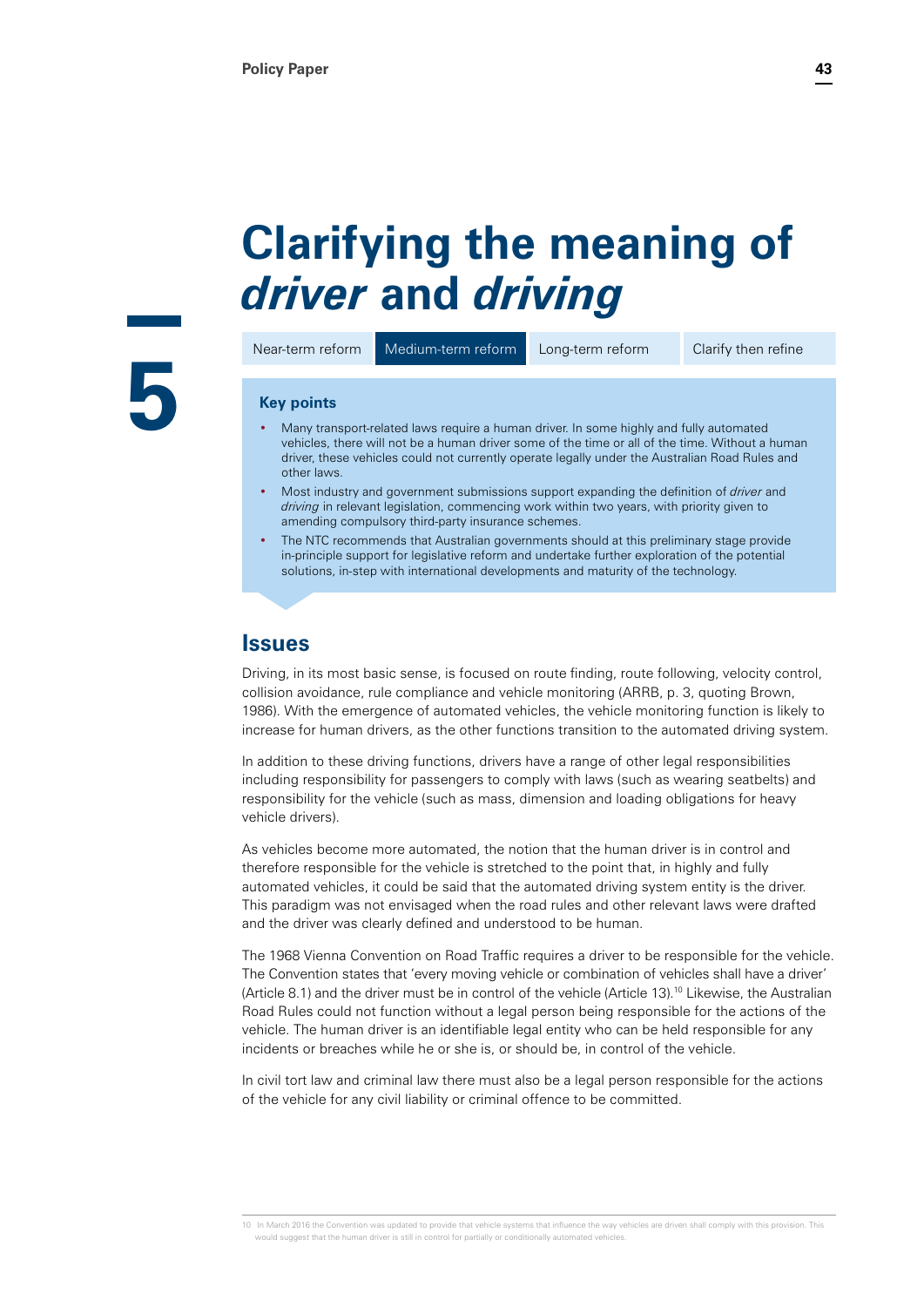The NTC has undertaken a comprehensive analysis of current legislation and identified a range of laws that assume a human driver. The annex to the discussion paper, available on the NTC website, provides the complete analysis. The following regimes have driver obligations and could be a barrier to highly or fully automated vehicles without further amendments:

- Australian Road Rules and state and territory road safety and traffic legislation
- heavy vehicle law
- tolling legislation
- criminal law
- passenger transport legislation
- dangerous goods law
- accident compensation schemes.

At issue is whether current laws should be updated to ensure that:

- automated vehicles can meet all relevant legal obligations, including compliance with the Australian Road Rules
- where appropriate and relevant, other entities, such as the automated driving system entity, share or hold obligations that are currently held by the driver
- there continues to be a legal entity responsible for the vehicle.

Any amendments to the definition of *driver* or *driving* were considered in the discussion paper to be medium-term reforms (work should commence within two years) because partial and conditionally automated vehicles that are more likely to be seen in the near term, will continue to have a human driver and the issues relating to the legislative concept of *driver* and *driving* will not be relevant.

Amendments to the road rules could also clarify who is in control of vehicles with different levels of driving automation. In doing so, these amendments would build on the near-term national enforcement guidelines for *control* and *proper control* discussed in Chapter 3.11

# **Discussion paper proposals**

As part of the discussion paper, the NTC sought feedback on how to address the definition of driver. The following two options were canvassed:

- **Option 1:** Continue current approach rely on exemptions, granted on a case-by-case basis.
- **Option 2:** Expand the meaning of *driver* in relevant legislation to:
	- include an automated driving system; and
	- ensure that a legal entity must be responsible for the automated driving system; and
	- ensure that the intent of the law can apply to an automated driving system.

The NTC supported option 2.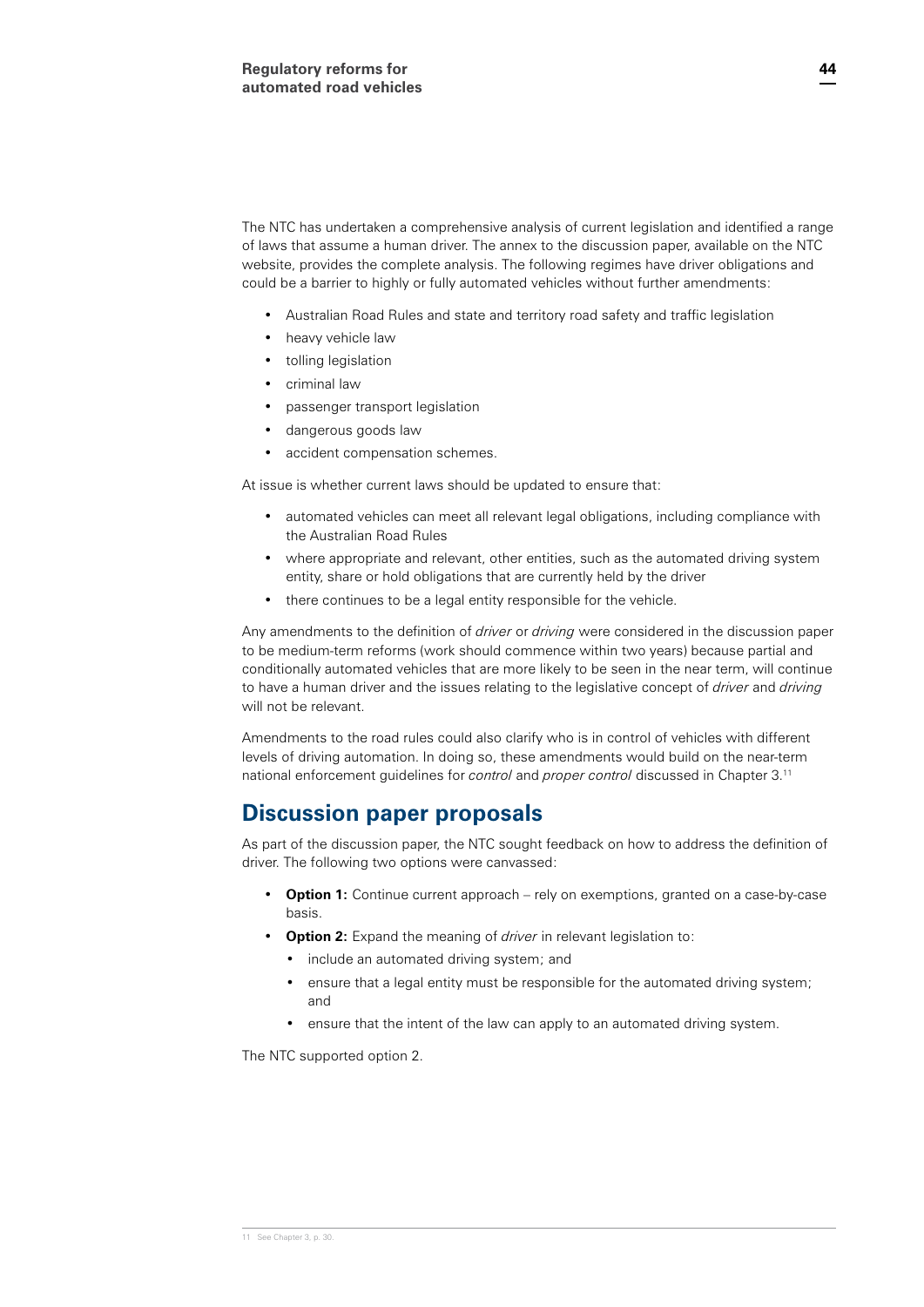The discussion paper asked the following questions for stakeholder consideration:

**Question 4a:** Do you agree that the definition of *driver* and *driving* should be amended in relevant legislation? If not, why?

**Question 4b:** What should be the legal obligations of the entity responsible for the automated driving system?

**Question 4c:** Are there additional legislative regimes that use the definition of *driver* that should be considered in any future reforms of the definition?

# **Feedback from the discussion paper**

State and territory governments recognise that, in the longer term, legislative reforms will be warranted to accommodate automated vehicles, but there are different views on what those legislative reforms should entail, when they should be implemented, and how governments should accommodate automated vehicles in the interim.

Both TMR and VicRoads suggest that in the longer term a separate legislative framework should be developed for automated vehicles. In this interim period, TMR, the WA transport portfolio and the Department of State Growth (Tasmania) support expanding the current definitions of *driver* and *driving*. VicRoads and Victoria Police (in the ANZPAA submission) on the other hand support the current exemption framework, suggesting that changing the meaning of *driver* and *driving* is not a viable solution, could inadvertently affect existing interpretations of the law and create an unwarranted shift in obligations from the human driver to the automated driving system entity. VicRoads also notes that penalties for the automated driving system entity may also have to change, shifting from fines and demerit points to loss of access or safety-related recalls (VicRoads, pp. 14–15).

Industry has different views on how the changing nature of *driver* and *driving* should be addressed, but generally agree that the issue is a priority and needs to be clarified. Common points raised by industry are that:

- Changes should be based on international frameworks wherever possible, including the Informal Group on ITS and Automated Driving and WP.29.
- Amendments should be technology-neutral.
- The approach taken should be nationally consistent across states and territories.
- There are alternative solutions to expanding the definition of *driver* to be further explored, including the introduction of new legal actors, such as the *operator* (AAA, p. 11) or the *controller* of the vehicle (GHD, p. 4). Legal obligations of an operator could be based on definitions used in aviation and rail (Toyota, p. 4).

#### **Access to compulsory third-party insurance schemes**

A number of law firms and insurers emphasise that any automated vehicle eligibility restrictions to compulsory third-party insurance schemes need to be addressed as a priority reform. The central issue relates to current eligibility criteria in a number of jurisdictions that require a driver to be in control of the vehicle for a claim to be made.

The Law Institute of Victoria (LIV) provides a comprehensive rationale for ensuring drivers and occupants of automated vehicles – and others who interact with automated vehicles, such as pedestrians – are eligible to access compulsory third-party insurance. The LIV (p. 3) submits that:

… parity in respect of the damages recoverable be ensured (with a notable disparity between caps on damages under the Act, compared to those under the Australian Consumer Law for product liability claims). It would be envisaged that the following positive impacts could flow from this: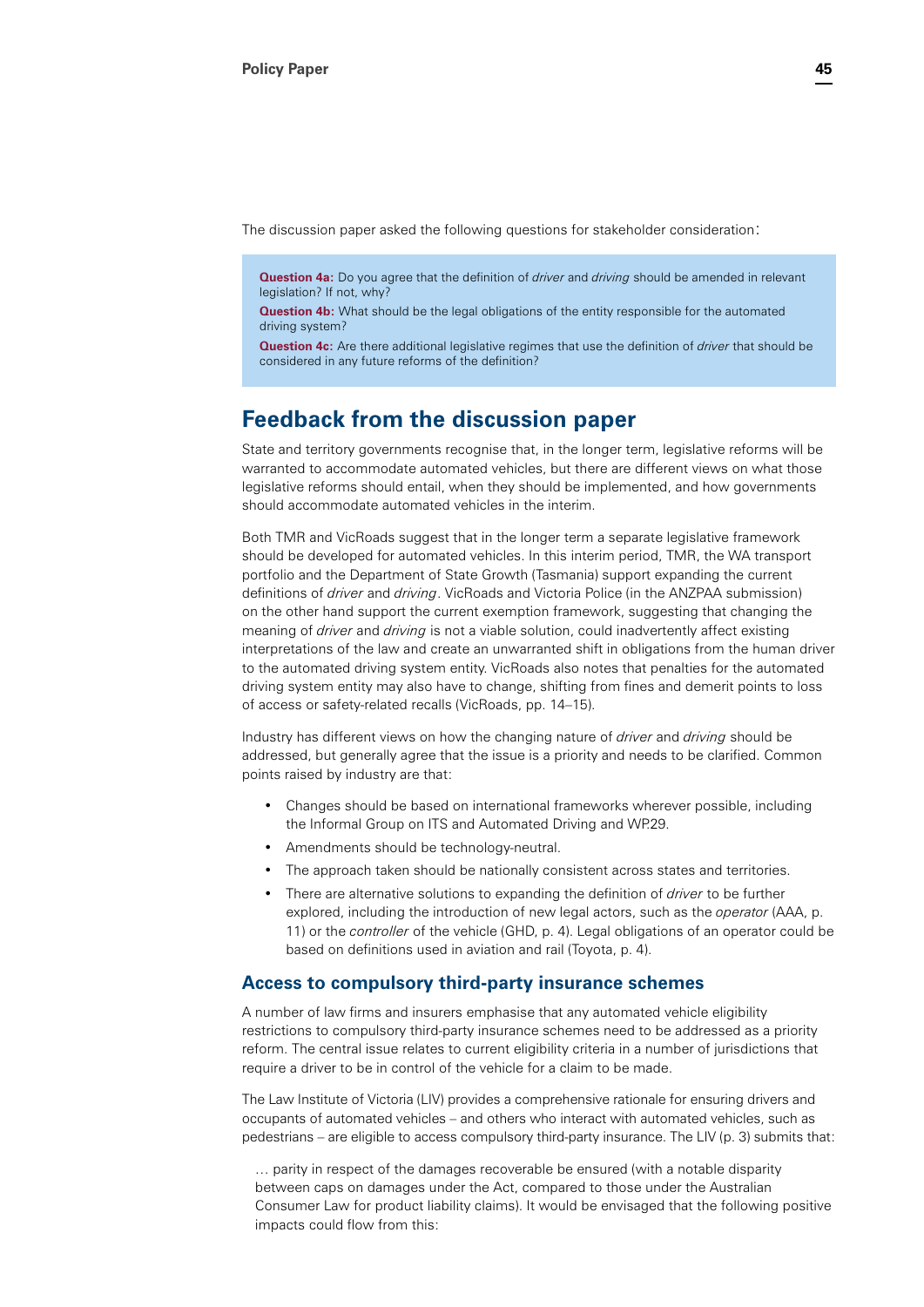- A person suffering personal injury, or the dependents of a person who has been fatally injured, as a result of a tort associated with the driving of an automated vehicle (whether the tort is committed by another natural person as a third-party driver or by the design/manufacture of the vehicle and/or its software/components) can expect equality in terms of the caps on damages obtainable;
- Manufacturers, their insurers and the [Transport Accident Commission] would have a clear understanding of the maximum they could be liable for in respect of damages in the event of tortious conduct (irrespective of where fault is causally attributed)
- It would prevent potential, actual, or perceived party or action 'shopping' by Plaintiffs in choosing a cause of action and/or Defendant/insurer to maximise the quantum of damages obtainable
- In the event of apportionment of liability and/or recovery proceedings as between multiple Defendants (and their insurers), the extent of liability would be known, as common law damages caps would be in place.

The expansion of the definition of *driver* in third-party insurance legislation would prevent the creation of potential exclusions to eligibility under state and territory schemes 'which cannot reasonably be justified. For example a pedestrian injured by an automated vehicle or a vehicle in automated mode should not be excluded from the scheme. If this is not addressed, there could be a public backlash, which may impact community acceptance of the technology' (LIV, p. 2).

The Griffith University and Flinders Law School submission clearly sets out the equity principle – that an individual sustaining an injury in an automated vehicle should not be worse off 'than if the vehicle had been driven by a human driver' (Brady, et. al., p. 6).

At issue is the potential uncertainty as to whether current insurance schemes, including national injury insurance schemes for catastrophic injuries, will apply to automated vehicles if a driver cannot be identified. This is a threshold issue that varies across jurisdictions, but, in order to access compensation, schemes generally require either a:

- person driving the vehicle, or
- personal injury caused by a collision (or action taken to avoid a collision), or
- vehicle running out of control, or
- defect in a vehicle causing the vehicle to run out of control.<sup>12</sup>

A crash caused by an automated vehicle may or may not meet one of these eligibility requirements, and therefore the concepts of *driver* and *driving* in the schemes are potentially ambiguous. The Griffith University and Flinders Law School submission recommends that one way to address this issue is to replace the term *driving* with *use or operation*, which is the term currently used in the NSW scheme (Brady, et. al., p. 17).

A further issue is that, in some schemes, such as ACT's, the term *driver* relates to the person 'in control of the vehicle'. This concept is more closely associated with the dynamic driving task, which is more likely to be undertaken by the automated driving system compared with the more broadly defined 'person in charge of the vehicle' that has been adopted in other schemes such as the Traffic Accident Commission (TAC) scheme in Victoria. Clearly, a threshold test based on the concept of 'the person in charge of the vehicle' is less likely to be a barrier to compensation compared with the more restrictive concept of the person who is 'in control of the vehicle'.

The Insurance Council of Australia also suggests that the road rules 'must, in due course, be amended to provide absolute certainty regarding what constitutes control over a vehicle' (ICA, p. 2).

<sup>12</sup> See, for example, *Motor Accident Insurance Act 1994* (Qld), section 5(1)(a). The Griffith University and Flinders Law School submission provides a comprehensive analysis of threshold eligibility criteria in each insurance sche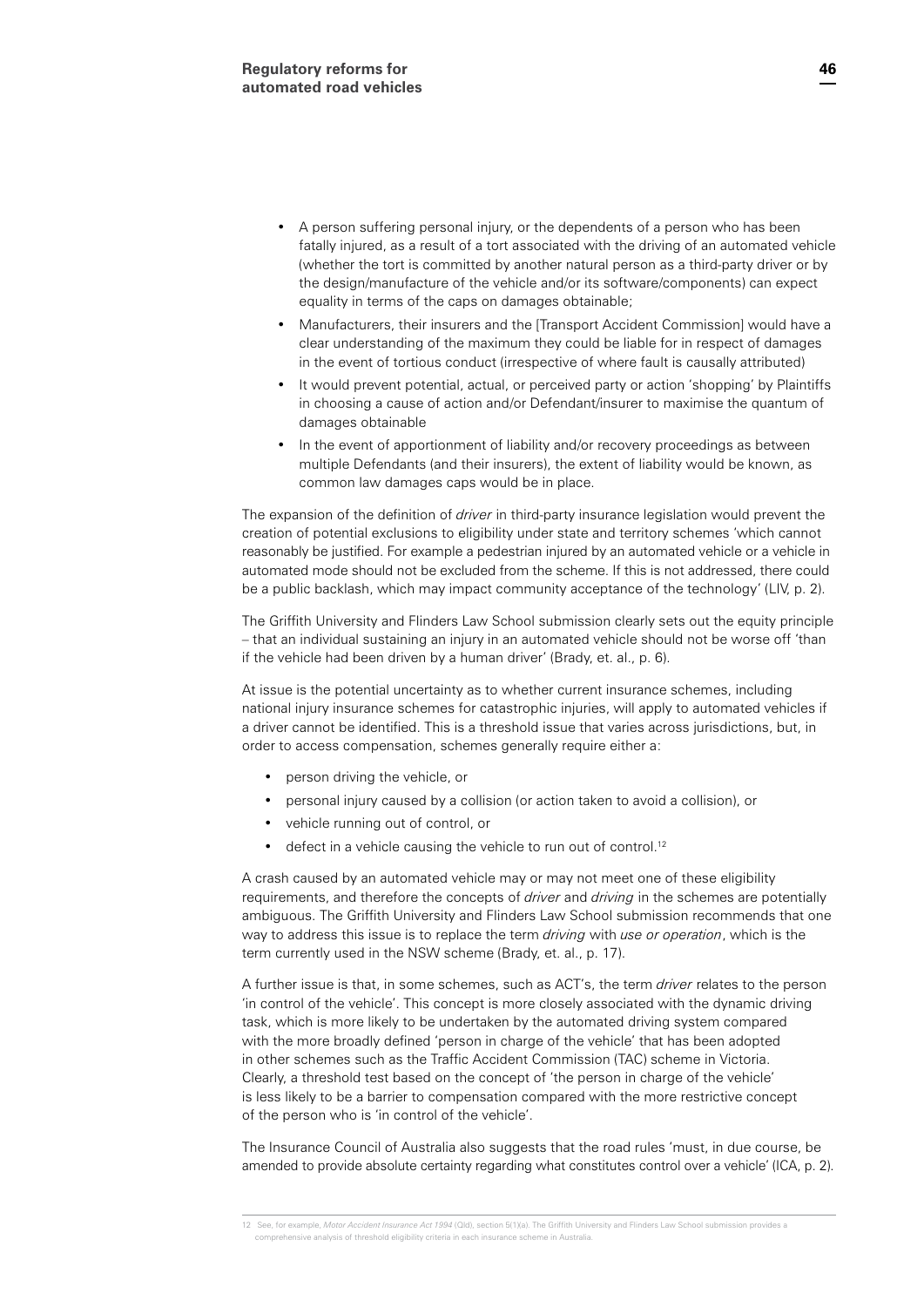IAG Limited goes further, strongly recommending alignment of compulsory third-party insurance schemes that are currently a mix of 'fault' and 'no-fault' across states and territories as a priority reform. This is so that all consumers in Australia can access the same level of personal injury cover within a clear national liability framework (IAG, p. 17).

Some in industry disagree that amendments to the definition of *driver* and *driving* should be a priority. Toyota Australia suggests that it is premature to amend the legislation without a clearer understanding of the new technologies, and any amendments would need to have a broad definition.

VicRoads agrees that any issues with eligibility to Victoria's accident compensation scheme need to be addressed (VicRoads, p. 21). TMR also suggests that ultimately there may be a need for nationally consistent legislation to address compulsory third-party insurance issues (TMR, p. 9).

Other government agencies are in favour of industry-led guidance at this time. The TAC emphasises that any definitional changes to capture automated vehicles in the scheme would also have an impact on the definition of a 'transport accident' and TAC charges. The TAC therefore suggests that further work needs to be undertaken to ensure that a number of options are thoroughly considered before changes at the national or state level are made (TAC, p. 2).

#### **Clarify the meaning of** *driving*

Any statutory amendments could also have regard to clarifying what constitutes *driving*, and whether the activities of ignition, path-setting and monitoring and being 'in charge of the vehicle' constitute driving, or whether driving is primarily related to control of the vehicle's propulsion and direction. The case law is not unanimous (Maurice Blackburn Lawyers, p. 2), and legislative change may be required to clarify the issue for highly and fully automated vehicles.

# **Conclusions**

Many national, state and territory laws require a human driver. This includes the road rules, road traffic and safety laws, passenger transport laws, the Heavy Vehicle National Law (HVNL), compulsory third-party insurance schemes, tolling legislation and some criminal offences. Unless the definition of *driver* and *driving* is amended to allow for highly and fully automated vehicles, these laws are regulatory barriers to highly and fully automated vehicles.

The NTC recognises that there are diverse views from within government and industry on how the legal obligations of the driver should be reformed, and when. It is clear from submissions that identifying who the driver is – and the obligations of an automated driving system entity – need to be clearly defined to provide enforcement, industry and consumers with confidence that a highly and fully automated vehicle can legally operate in Australia. A review of current insurance schemes to ensure occupant eligibility of automated vehicles is also clearly warranted.

Based on stakeholder feedback, it is likely that, in the longer term, a new regulatory framework for automated vehicles will be required. The key issue is what steps need to be taken by governments to address the changing nature of *driver* and *driving* in current laws in the intervening period. There was support for different approaches:

- Do not change the current approach rely on exemptions and don't reform *driver* definitions until there is greater technology certainty.
- Expand the definition of *driver* and *driving* to capture the automated driving systems entity.
- Leave existing definitions of *driver* and *driving*, but create parallel obligations for the automated driving system entity.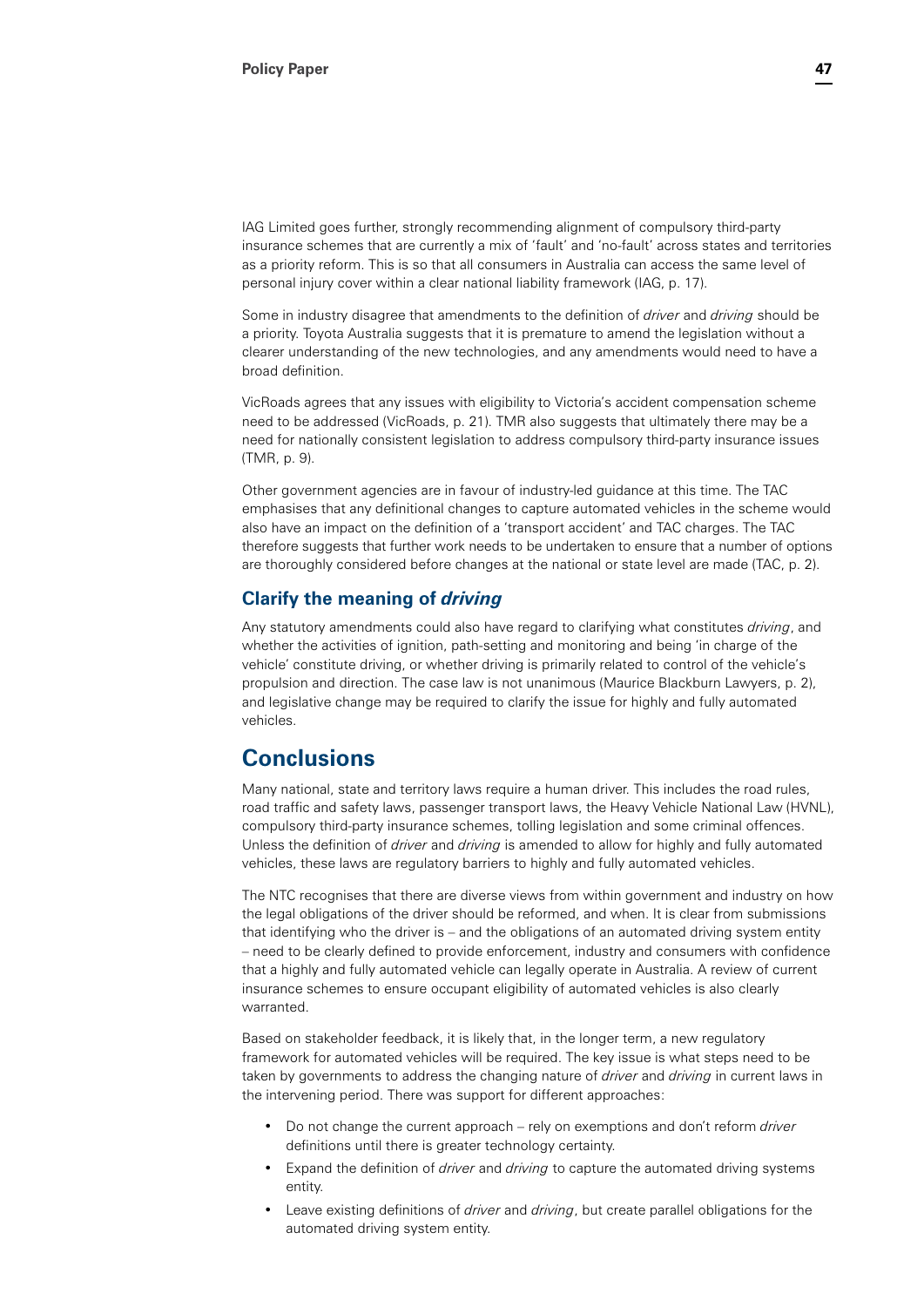On balance, most industry and government submissions support expanding the definition of *driver* and *driving* in relevant legislation to recognise the role of the automated driving system entity, and support commencing work within two years.

The optimal treatment of the automated driving system entity in legislation could be achieved in different ways. The NTC recognises that expanding the definition of *driver* and *driving* in relevant legislation may be a complex solution with potentially unintended consequences on human driver responsibilities. Therefore, this preparatory work would need to assess a range of options to recognise automated vehicles in laws that refer to a driver, or driving functions.

**Policy finding:** Australian governments should provide in-principle support for legislative reform and to undertake further research of the potential legislative solutions, in step with international developments and maturity of the technology. The legislative approach adopted should be subject to further consultation, legal opinion and the advice of parliamentary counsel.

**Policy finding:** Priority should be given to ensuring eligibility for compulsory third-party and national injury insurance schemes is not unintentionally restricted by current definitions of *driver* and *driving* in those schemes, and that under those schemes individuals involved in automated vehicle crashes are not worse off than human-driven vehicle crashes.

#### **Timing of proposed reforms**

**Policy finding:** Large-scale commercial deployment of highly or fully automated vehicles is not expected until after 2020. The legislative concepts of *driver* and *driving* should not be amended to allow for highly and fully automated vehicles until a safety assurance process is designed, agreed and implemented by Australian governments. Exemption powers should support trials of highly and fully automated vehicles in the interim period.

Therefore, while preparatory work should be undertaken over the next two years, the removal of legislative barriers relating to concepts of *driver* and *driving* should not commence until 2018.

**Recommendation 6:** That the NTC develops legislative reform options toclarify the application of current *driver* and *driving* laws to automated vehicles, and to establish legal obligations for automated driving system entities.

**Lead agency:** The NTC.

**Timeframe:** Early 2017 to May 2018.

**Recommendation 7:** That state and territory governments undertake a review of compulsory thirdparty and national injury insurance schemes to identify any eligibility barriers to accessing these schemes by occupants of an automated vehicle or those involved in a crash with an automated vehicle.

That, subject to the review of insurance schemes, each state and territory government amends its compulsory third-party insurance schemes in close consultation with each other and industry, and that resulting reforms are nationally consistent wherever possible.

**Lead agency:** States and territories to undertake reviews, and the NTC to report progress to the Transport and Infrastructure Council.

**Timeframe:** Legislative amendments to state and territory compulsory third-party and national injury insurance schemes completed by 2018.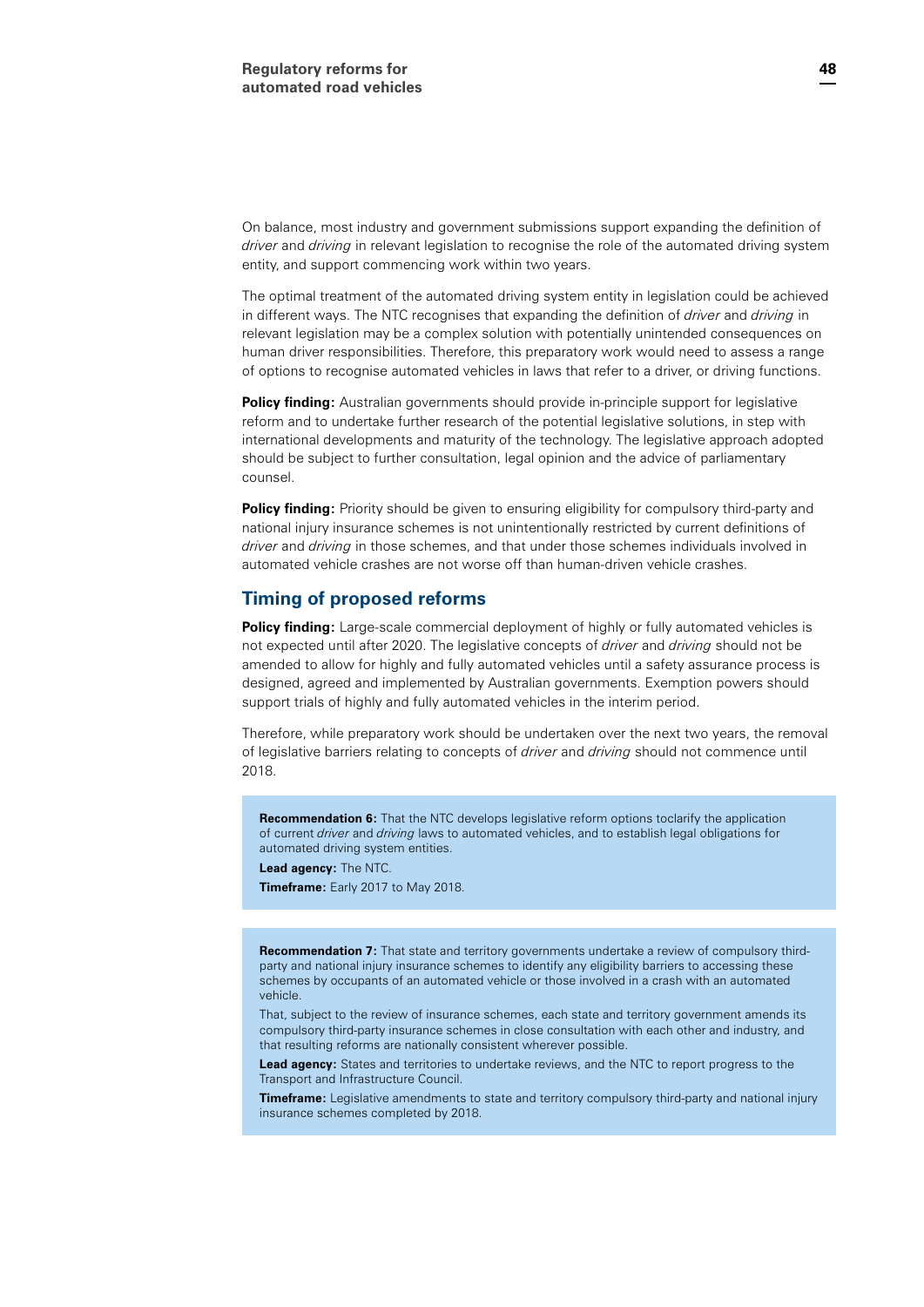# **Vehicle design and standards**

Near-term reform Medium-term reform Long-term reform Clarify then refine

# **6**

#### **Key points**

- Stakeholders broadly support continuing to align ADRs with international standards in order to prevent unnecessarily restricting safety-related technologies from entering the Australian market.
- Current ADRs and in-service vehicle standards will not affect automated vehicles that require a human to monitor and intervene if requested.
- In the longer term, new ADRs could be developed in alignment with international standards.
- Until the development of new international vehicle standards and the large-scale commercial deployment of highly automated vehicles that do not require a human driver, exemption powers and the national safety assurance system can support trials and niche deployment of automated vehicles that do not require a human driver.

# **Issues**

The highest levels of driving automation will have no requirements for a human to drive, monitor or intervene in the operation of the vehicle. They can be understood as 'self-driving' and would have only passengers or freight. These automated vehicles potentially have the highest societal benefits, particularly in terms of productivity (no human drivers) and mobility (they can be used by unlicensed humans).

Vehicles that have no components of human driving will not need human driver-related features such as a steering column, control panels, mirrors and brake pedals. These features are currently required by the ADRs and in-service vehicle standards. If new vehicle standards were not introduced in due course, highly and fully automated vehicles could not operate in Australia without an exemption or without redundant components.

Additional vehicle standards could also be introduced for highly and fully automated vehicles.

These could include standards relating to compliance with the road rules (how the vehicle behaves on the road and with other traffic), security and communication with other vehicles and infrastructure.

However, it is important that Australia is aligned with the United Nations Economic Commission for Europe (UNECE) vehicle standards, and it is Australian Government policy to continue to harmonise ADRs with these standards. By continuing to align with UNECE standards, Australia does not introduce new design rules that may isolate Australia from the global automotive market. This should ensure that governments do not regulate automated vehicle standards too early – which could create artificial barriers to emerging technologies – or that they regulate too late and stop proven safety-related technologies from being deployed.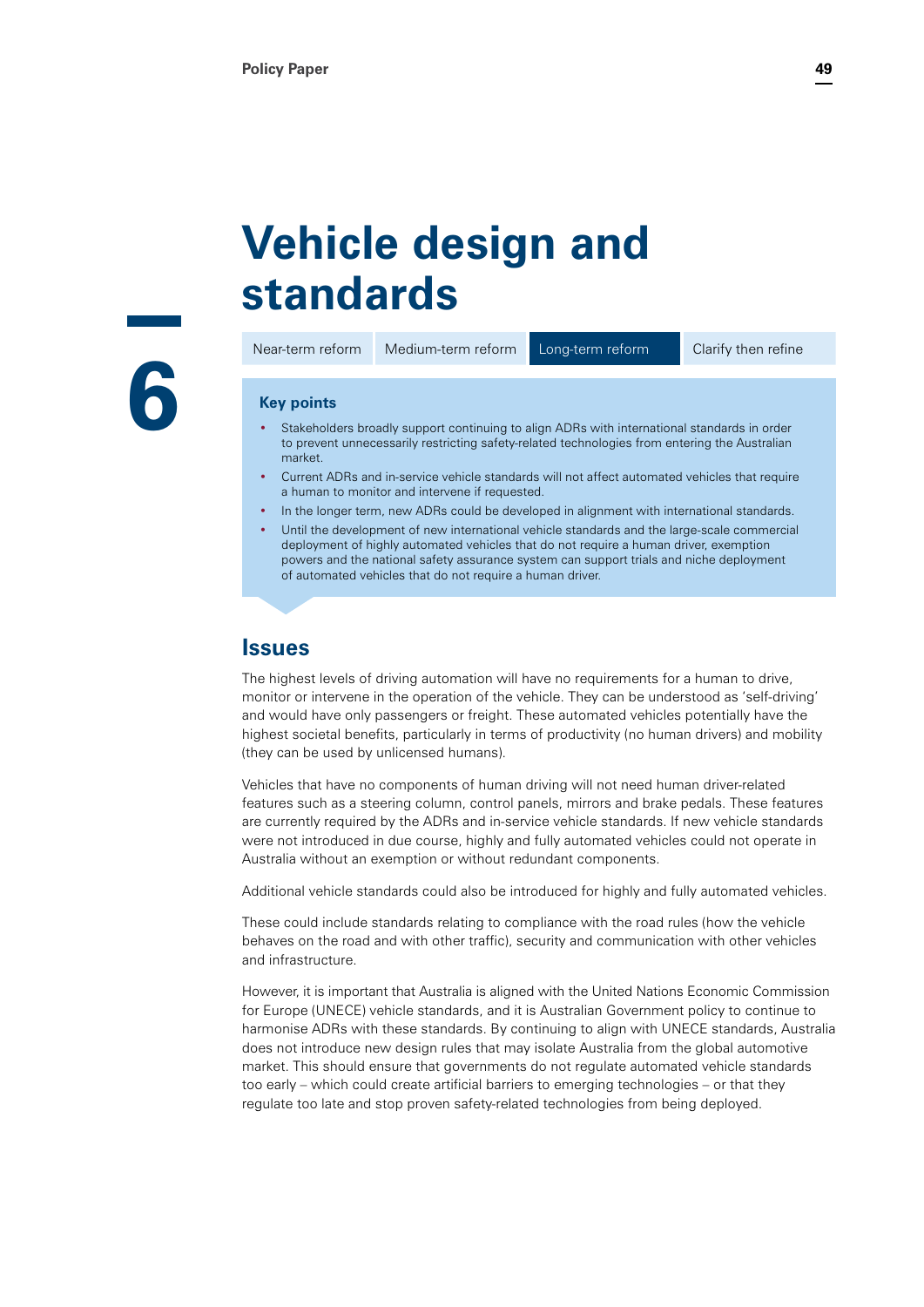#### **Standards for vehicles that still require a human driver**

In the near to medium term, we expect to see large-scale commercial deployment of vehicles that will still require a human driver to undertake aspects of the dynamic driving task. This includes vehicles with partial or conditional automation but also includes those highly automated vehicles that require a driver some of the time. It is highly likely that these vehicles will continue to require existing ADRs.

#### **Vehicle standards that may become outdated**

The NTC's legislative analysis (available on the NTC website) identified up to 16 current ADRs that could be outdated in future automated vehicles that will not require a human driver to undertake any aspect of the dynamic driving task, or to intervene if requested. Examples of ADRs that may not be required in the future or may need significant amendments include:

- ADR 10 Steering column
- ADR 14 Rear view mirrors
- ADR 21 Instrument panel
- ADR 35 Commercial vehicle brake system.

The continued requirement to include these ADRs in new vehicles could be a barrier to highly and fully automated vehicles that do not require a human driver. These ADRs are harmonised with UNECE standards, and other states that are signatories to these standards would have similar barriers. However, it is not anticipated that there will be large-scale commercial deployment of these vehicles until after 2020, and the NTC has therefore categorised potentially outdated vehicle standards as a long-term issue to address.

#### **Vehicle standards that may need to be adapted**

Some ADRs may need to be adapted for automated vehicles. For example, ADR 31 provides that a vehicle's brake system must be able to be operated by the driver 'from his driving seat without removing his hands from the wheel'. Clearly, the intent of the vehicle standard – to ensure a functioning brake system – should continue to be required for automated vehicles, but the engineering specification could be updated to remove the connection between the brake system and the human driver.

Any changes should only apply to relevant automated vehicles in parallel to the existing ADRs. The existing ADRs would continue to apply to lower levels of automation.

#### **New vehicle standards to ensure safe technology**

The NTC discussion paper suggested that, due to the emerging capabilities of automated vehicles, it may be appropriate to introduce additional vehicle standards to manage new risks. Future ADRs could relate to the following.

#### **Demonstration that the vehicle can comply with the Australian Road Rules**

In the event that automated vehicles take on greater responsibility for the safe driving of the vehicle, the ADRs may have a role ensuring new and imported vehicles are safe and comply with the road rules.

One approach may be to develop an ADR that sets out a performance-based requirement for vehicles to be compliant with the road rules. Unless road rules are fully standardised across all states and territories, such an Australian profile would require subsets for each jurisdiction, and it could be the manufacturers' responsibility to ensure that each subset remains current.

An alternative approach would be to continue to rely on the safety assurance system process to ensure that highly and fully automated vehicles are operating in compliance with the road rules.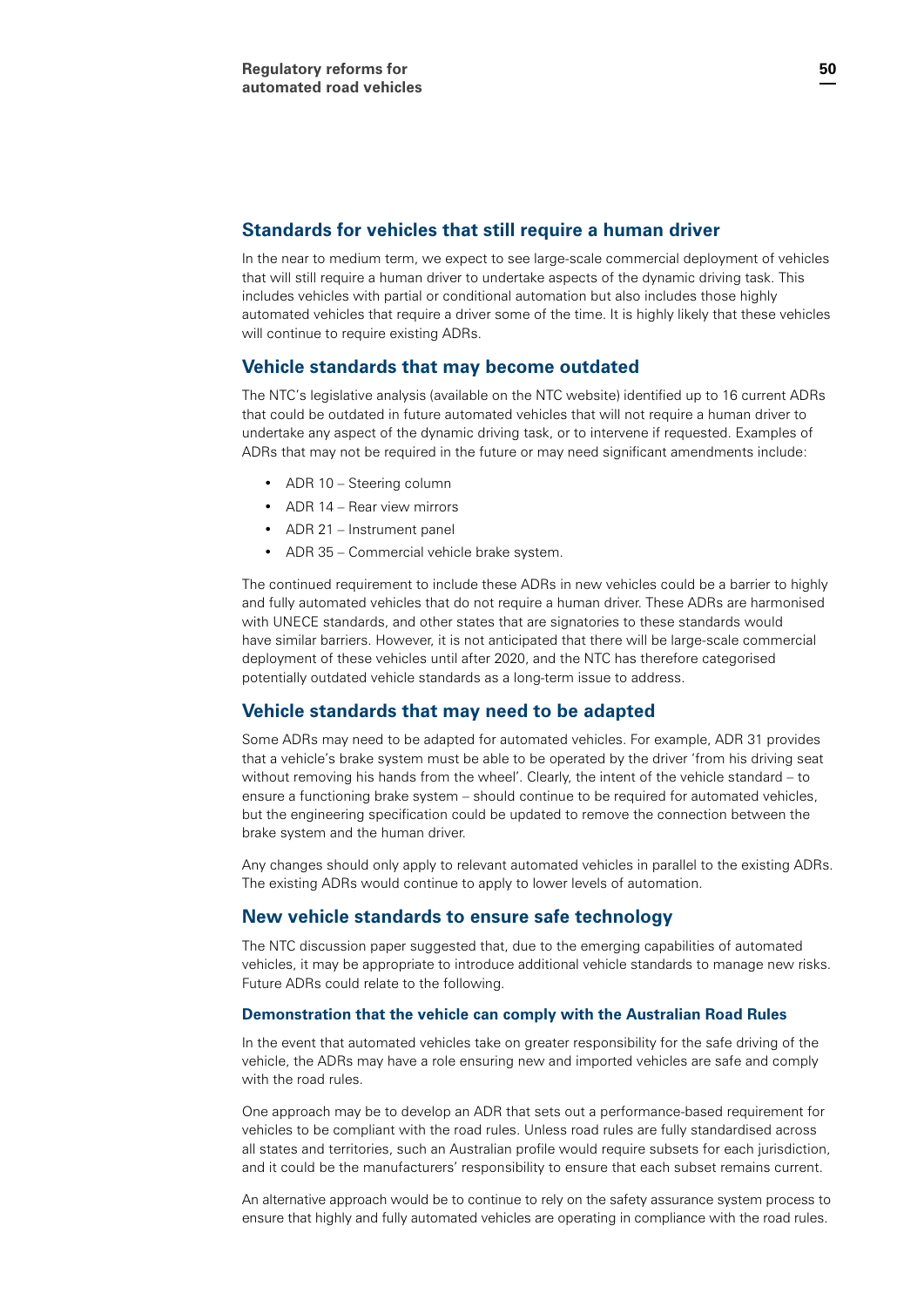#### **Sufficient protection and management of security and access to data**

Automated vehicles will rely on technology to operate safely. Automated vehicles could become highly susceptible to malicious attacks, particularly those automated vehicles that do not have a human driver to intervene in the event of a cyberattack that takes control of the vehicle, or causes the vehicle to behave in an unintended way. Automated vehicles will likely exchange data via cloud services and roadside infrastructure, and this exchange could create additional cybersecurity risks. Given the increased likelihood and consequence of cybersecurity attacks and interventions of malicious intent, minimum standards for trusted access to data and protection from cybersecurity attacks may be warranted.

#### **Safe communication between vehicles**

Standards could relate to ensuring automated vehicles safely communicate with other vehicles and infrastructure. Developing C-ITS international standards provide an example of a communication requirement that could be embedded in ADRs at a future time. However, the necessity of requiring standardised communications protocols will depend on the extent to which automated vehicles will come to rely on vehicle-to-vehicle and vehicle-to-infrastructure communications to operate safely.

Risks and issues related to security, data and communications could also be relevant to partially and conditionally automated vehicles.

#### **UNECE Working Party 29**

It is important to note that there are international processes in place to review, monitor and progress the development of international standards. UNECE WP.29, the international vehicle regulatory standards-setting organisation, has set up an informal working group to examine C-ITS and automated driving standards. The Commonwealth Department of Infrastructure and Regional Development represents the Australian Government at WP.29.

WP.29 is currently investigating the development of internationally harmonised regulations for automated vehicles, although at this stage the working group has primarily focused on specific automated driving applications. For example, WP.29 is currently focused on developing standards for automated steering, lane keeping and automated lane change (FCAI, p. 11).

It is important that Australia continues to remain engaged in WP.29 and any international developments of vehicle standards for automated vehicles, or related technologies.

#### **Vehicle standards managed through the safety assurance system in the medium term**

In the medium term prior to the development of new ADRs in step with international vehicle standards, safety-related performance for automated driving systems could be addressed through the safety assurance system (discussed in Chapter 4).13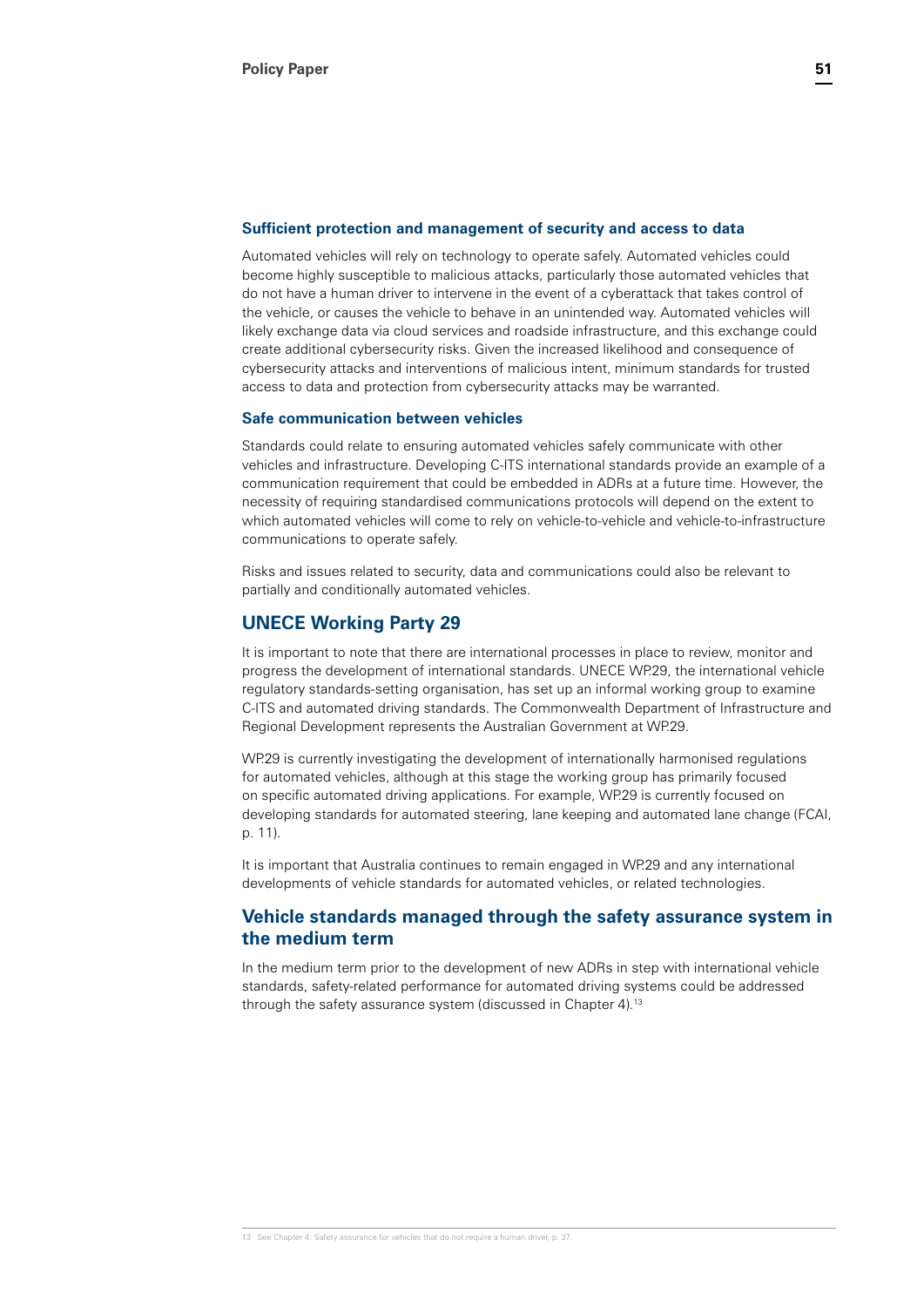We saw in Chapter 4 that the NTC discussion paper canvassed an extensive range of vehiclerelated performance criteria that the safety assurance system could address. For example, automated vehicle performance could be assessed based on the applicant demonstrating that wherever the vehicle operates, the vehicle can safely manage:

- responding to temporary **speed zones** (such as roadworks)
- responding to **traffic controls** (such as stop signs, variable speed signs and traffic lights)
- all likely **road conditions** (such as unsealed roads)
- all likely **environmental conditions** (such as dust storms or flooding)
- interaction with **trains and light rail** (such as railway level crossings)
- interaction with **vulnerable road users** (such as compliance with one metre clearance for cyclists) (NTC discussion paper, p. 62).

These criteria for vehicle performance standards are examples only for discussion purposes. The NTC will work closely with governments and industry to refine the performance criteria, which should remain flexible and in alignment with international standards and best practice as they develop.

## **Discussion paper proposals**

As part of the discussion paper, the NTC sought feedback on regulatory options for automated vehicle standards. The following two options were canvassed:

- **Option 1:** Continue current approach rely on exemptions, granted on a case by case basis, until international standards are developed.
- **Option 2:** Adopt new ADRs that support highly and fully automated vehicles.

The NTC supported option 1 and proposed that, in the longer term, governments should adopt new ADRs and in-service vehicle standards for automated vehicles, in step with the development of international standards.

The discussion paper asked the following question for stakeholder consideration:

**Question 6:** Do you agree that governments should continue to rely on vehicle standards exemptions at this point in time? If not, why?

# **Feedback from the discussion paper**

#### **Strong support for keeping ADRs in line with international standards**

Governments and industry strongly support option 1, maintaining the current ADRs and continuing to harmonise ADRs with the UNECE standards. Any unique Australian standards that are out of step with international standards could unnecessarily restrict the introduction of safety-related vehicle technology in Australia.

State and territory road and transport agencies note the fast pace of technology change. As such, a regulatory framework for automated vehicles should be 'robust, responsive to technological change and market evolution, and … not get in the way of innovation' (NSW transport cluster, p. 1).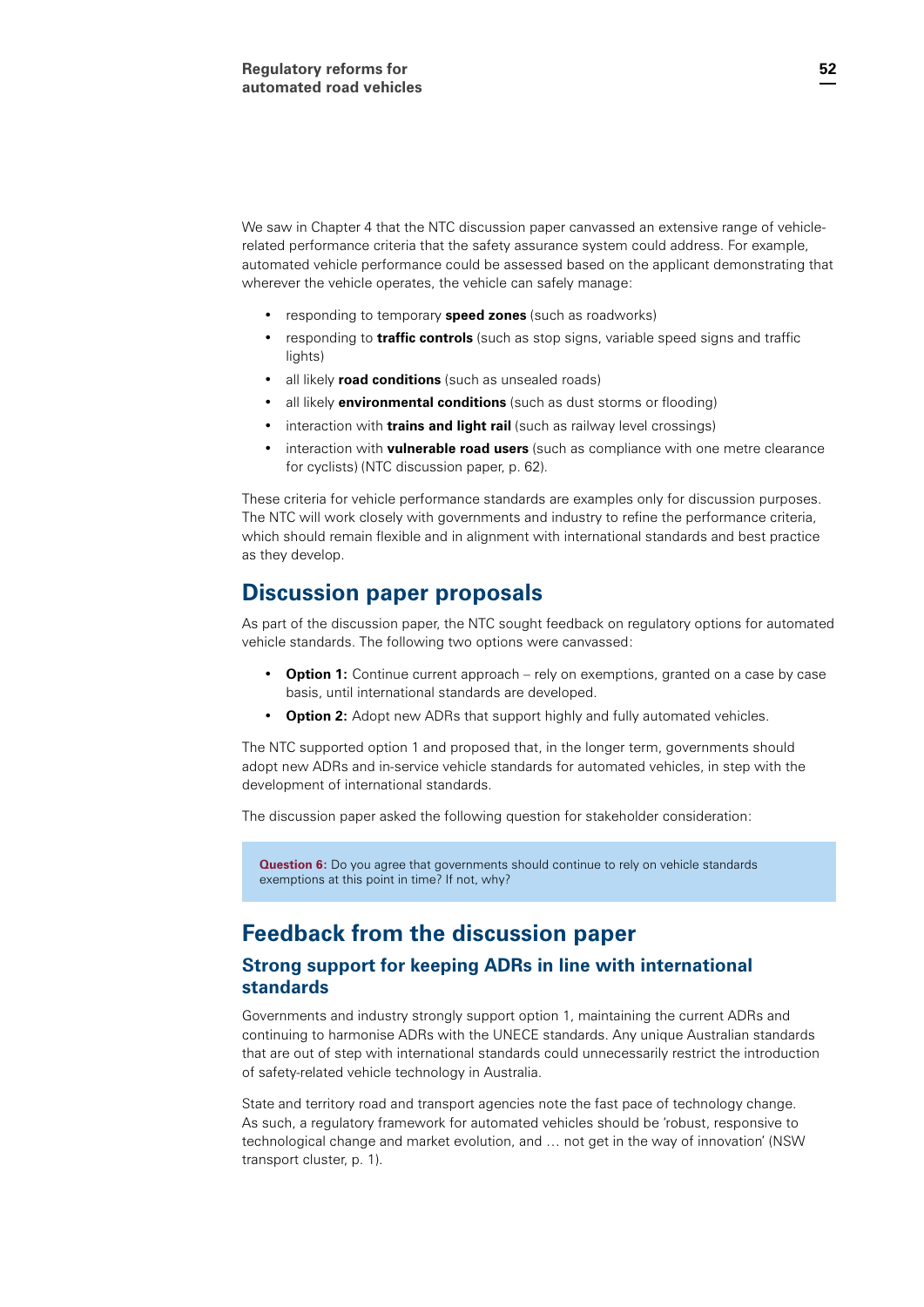Industry submissions note that it is critical that Australia continues to adopt the UNECE standards given the increasingly global automotive market. This approach will support Australia's economic future and ensure access to the economic, road safety and environmental benefits of automated vehicle technology (IAG, p. 2).

A number of stakeholders anticipate that option 2, to adopt new ADRs to support highly and fully automated vehicles, is likely in the future, but it is not yet clear what technology will be used and it is considered too early to introduce new design rules for automated vehicles.

The NHVR does not support option 1, recommending that Australia not be a follower of automated vehicle standards. In the NHVR's view, the Commonwealth Department of Infrastructure and Regional Development should take an active role in the working groups developing standards for automated vehicles (NHVR, p. 5).

Stakeholders generally agree that vehicle exemptions, provided by the Commonwealth Department of Infrastructure and Regional Development for light vehicles and the NHVR for heavy vehicles, can support on-road testing and niche deployment of automated vehicles prior to large-scale commercial deployment.

#### **Vehicle categorisations may become outdated**

An issue that is closely linked to automated vehicles relates to current vehicle categorisations in Australia. Europe and the United States have developed new vehicle categorisations to support low-speed urban passenger shuttles, which could be an early application of automated vehicle technology. The Royal Automobile Club of Western Australia, for example, is currently trialling a Navya shuttle operation in South Perth.

VicRoads observes that the limited options for vehicle classes in Australia could be a barrier to potentially widespread automated vehicle types that do not meet current standard vehicle weight or size limits. VicRoads suggests that expanding the existing categories to cater for new forms of vehicles should therefore be further investigated (VicRoads, p. 18).

The NTC has developed a candidate proposal to review barriers in the existing vehicle classifications for more innovative vehicles. The next step is for the NTC to work with our stakeholders about the priority of this and other candidate proposals before recommending to the Council which candidate proposals should proceed to the business case development stage.

As identified by the ARRB in its recent investigation on the impacts of automated vehicles on registration, new vehicle standards and compliance could also result in reforms to in-service roadworthiness processes and registration requirements.

# **Conclusions**

There are unlikely to be any barriers in the current ADRs until the large-scale commercial deployment of automated vehicles that do not require a human driver. There is a risk that if Australia develops new ADRs before the development of international standards, we could potentially stifle technology innovation and restrict access to the global automotive market. There is strong support from government and industry stakeholders to continue to harmonise the ADRs with UNECE standards, and to continue to engage with WP.29.

It is increasingly possible that low-speed urban passenger shuttles could be one of the first types of automated vehicles operating on public roads in Australia. Yet today, these shuttles can only operate under an exemption, and there are no ADRs or regulatory mechanisms to permit large-scale deployment of low-speed urban passenger shuttles. The Commonwealth, state and territory governments could therefore consider developing vehicle categories to facilitate the commercial importation of low-speed urban passenger shuttles.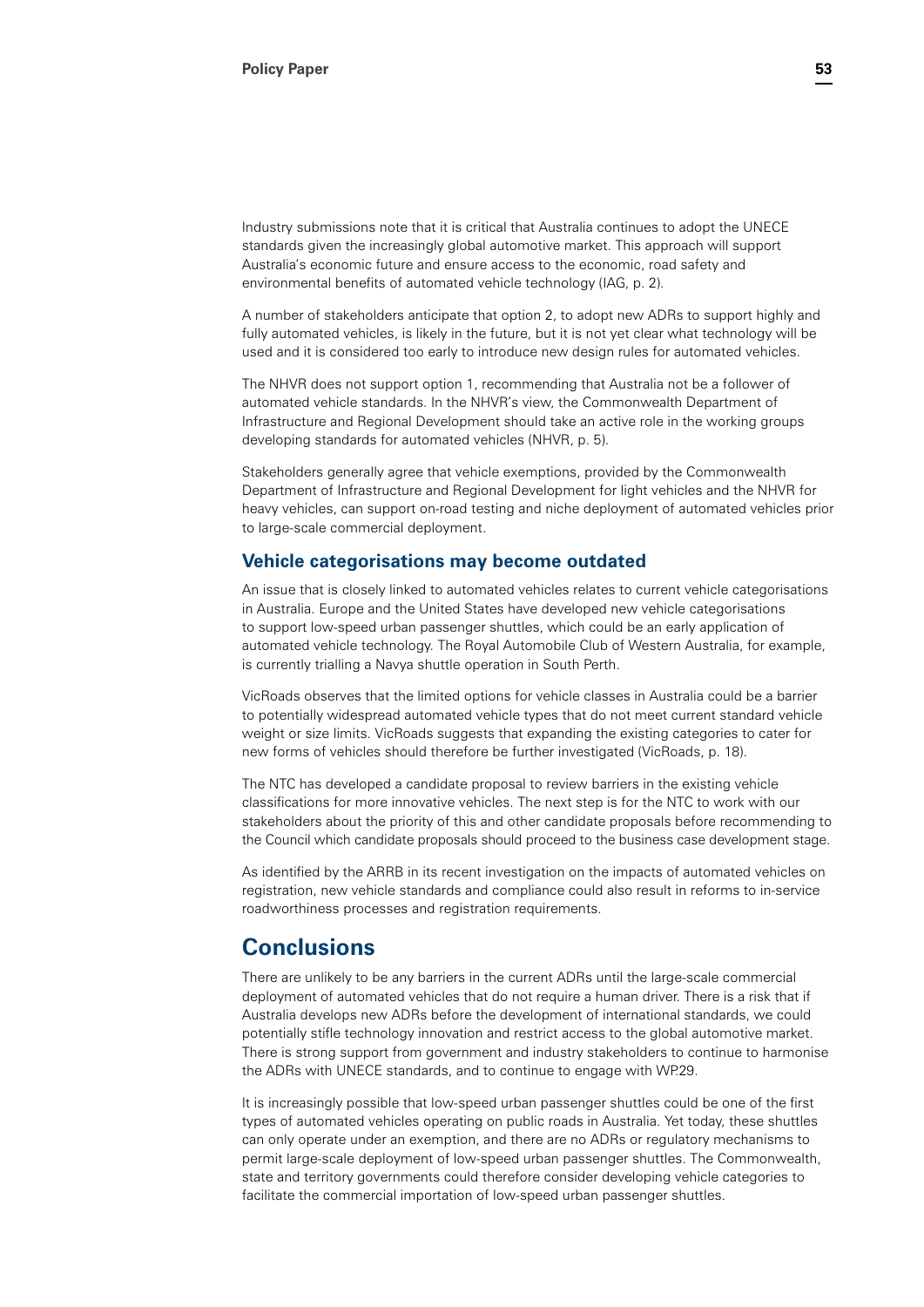Policy finding: The highest levels of driving automation are unlikely to require human driver-related features that are currently required by law in the ADRs and in-service vehicle standards. Highly and fully automated vehicles could also warrant new standards to ensure they can operate securely, safely and in compliance with road rules. These reforms should be in close alignment with international developments.

**Policy finding:** In the longer term, vehicle registration requirements and processes may need to be adapted to take into consideration emerging vehicle standards and to ensure that highly and fully automated vehicles safely operate in-service. Vehicle registration requirements may also have to be adapted to accommodate new vehicle categorisations. These reforms should be in close alignment with international developments.

**Policy finding:** The automotive industry should continue to rely on Commonwealth, state and territory exemptions, granted on a case-by-case basis, until international standards for highly and fully automated vehicles are developed and applied in the ADRs and in-service vehicle standards.

**Policy finding:** The Commonwealth Government should continue with the current approach of engaging with WP.29 and harmonising ADRs with international vehicle standards.

Based on these policy findings, no immediate actions are required by the Transport and Infrastructure Council.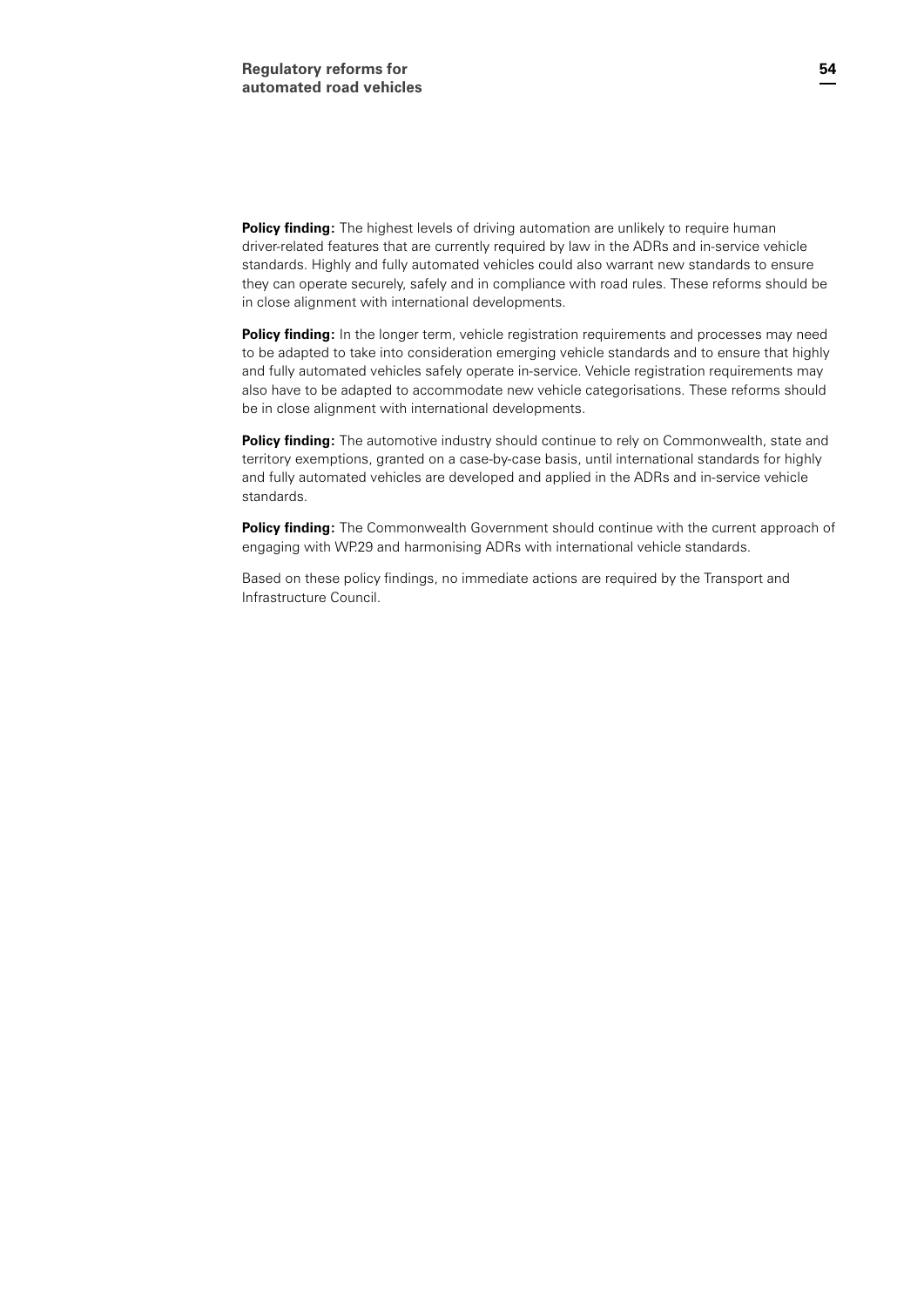# **Vehicle modification and in-service compliance**

Near-term reform Medium-term reform Long-term reform Clarify then refine

#### **Key points**

**7**

- Modification, maintenance and repair of increasingly automated vehicles could become a higher safety risk compared with conventional road vehicles. Vehicle modification could include overthe-air software updates by manufacturers, non-commercial modifications and after-market fitment of automated vehicle technologies.
- Government and industry stakeholders broadly agree that the nature of these potential risks may require additional regulatory oversight; however, government intervention may not be warranted until any increased risks to safety can be evaluated.
- Australian governments should provide in-principle support to developing best practice modification, maintenance and repair standards that address automated vehicle issues, led by the automotive and repair sectors.

### **Issues**

New vehicles are subject to ADRs when they are introduced to market. Vehicles must continue to comply with those rules, as well as additional in-service rules under state and territory law, while they are in use. In-service vehicle standards for each state and territory are based on the Australian Light Vehicle Standards Rules (ALVSRs). In-service standards for heavy vehicles in most jurisdictions are set out in the HVNL and Regulations.

Like ADRs, in-service vehicle standards relate to physical components of the vehicle to ensure safety and compliance with emissions standards. Current standards do not have regard to other potentially safety-critical factors that could be relevant to an automated vehicle, such as security or sensors.

A vehicle could be modified under very different scenarios. Automated vehicle modification or repair could include:

- modifications directly undertaken by the manufacturer including over-the-air software updates that modify the performance of the vehicle
- commercial modifications undertaken by a licensed third-party repairer
- non-commercial modifications such as a 'backyard' modification by the vehicle owner
- aftermarket fitment of automated vehicle technology by a third party.

#### **Modification risks**

Vehicles have complex control systems and sensor technologies, which are expected to increase in sophistication as vehicles become increasingly automated. The potential safety risk relates to the extent to which modifications or repairs disrupt the intended performance of automated vehicle technology and thereby place vehicle occupants and other road users at risk.

As was noted in the NTC discussion paper, the potential safety risks not only include thirdparty repairers and aftermarket fitment, but potentially software updates that are authorised and generated by the vehicle manufacturer and are currently unregulated by governments (NTC discussion paper, p. 90).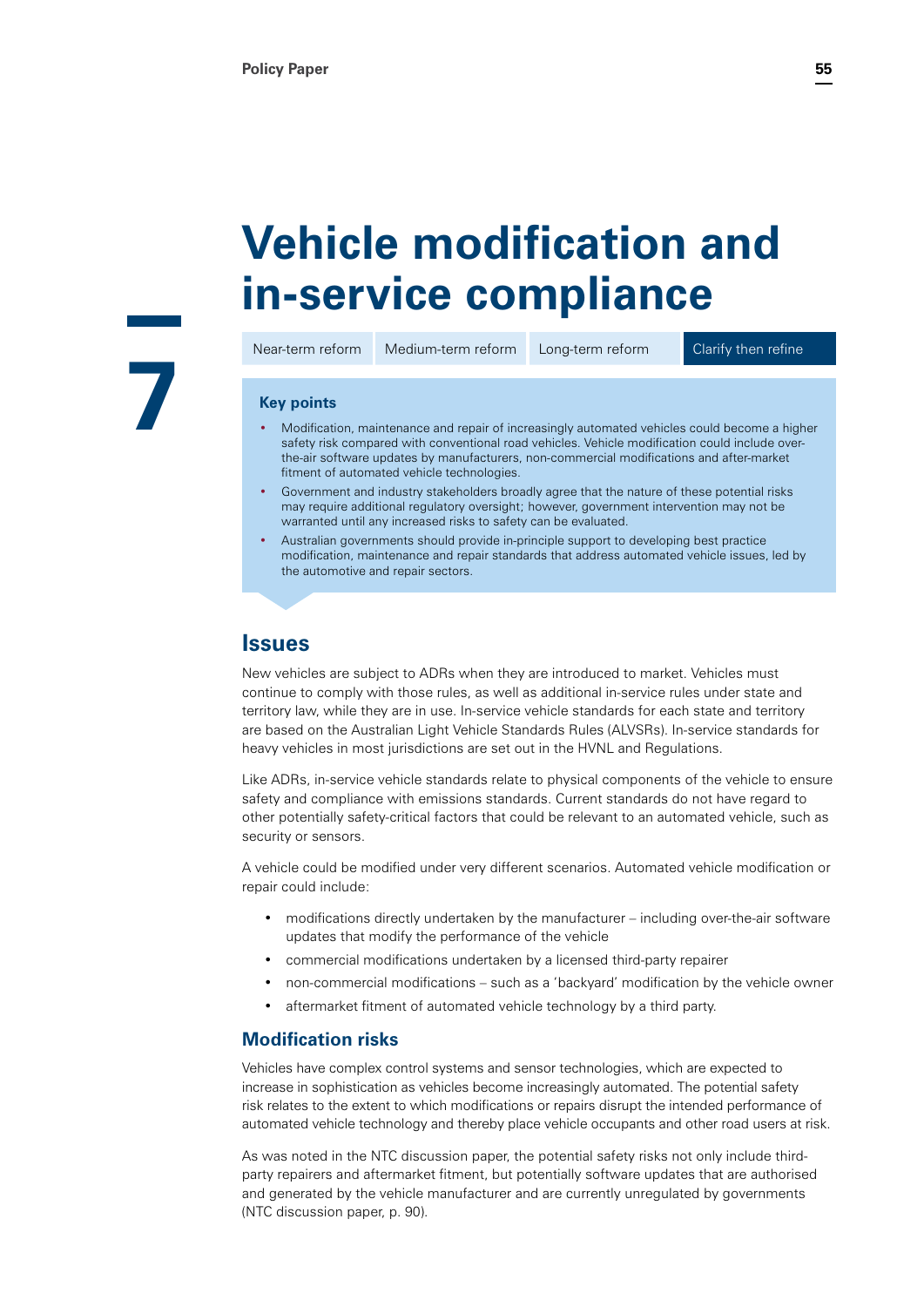Vehicles retrofitted with automated functionality are another consideration. Aftermarket fitment could be self-regulated by industry. There are also international examples of voluntary codes of practice, such as the Motor Industry Code of Practice in the UK and the Right to Repair Agreement in the United States, which provide minimum levels of information from manufacturers to independent repair facilities.

Alternatively, there could be a role for governments to oversee aftermarket automation because of the high risk to road safety if the aftermarket device is incorrectly fitted or does not function as expected. Increased regulatory oversight may therefore be appropriate if the impact of unregulated automated vehicle modification poses an unacceptable safety risk to the community.

#### **Mitigating factors**

The risk profile of vehicle modification will depend on the extent to which there are safety redundancies built into the vehicle if one part of the system fails because of a substandard modification.

Commercial modifications and repairs to automated vehicles will be subject to Australian Consumer Law, which provides an important regulatory safety net to ensure that products or services sold in Australia are safe and fit for purpose.

The issue of vehicle modification also interacts with manufacturer liability if the warranty is voided because of an unauthorised modification. This could mitigate the occurrence of noncommercial modifications by vehicle owners.

It is noted that mandatory vehicle roadworthiness checks by accredited third parties also have regard to vehicle compliance with in-service vehicle standards, but the frequency of roadworthiness checks varies across jurisdictions.

# **Discussion paper proposals**

As part of the discussion paper, the NTC sought feedback on how governments should address modification issues for automated vehicles. The following three options were canvassed:

- **Option 1:** Continue current approach relying on the current regulatory framework to detect and manage non-compliance with in-service vehicle standards.
- **Option 2:** Governments support industry development of modification standards that address automated vehicle issues.
- **Option 3:** Develop national legislation to administer an automated vehicle licensing modification regime, developed as part of the deployment framework for automated vehicles.

The NTC supported option 2, recognising that further understanding the potential risks that could arise from vehicle modifications, or from vehicles becoming noncompliant while in service, is required to justify additional regulatory oversight.

The discussion paper asked the following question for stakeholder consideration:

**Question 7:** Do you agree with the development of industry-led standards to address modification of automated vehicles? If not, why?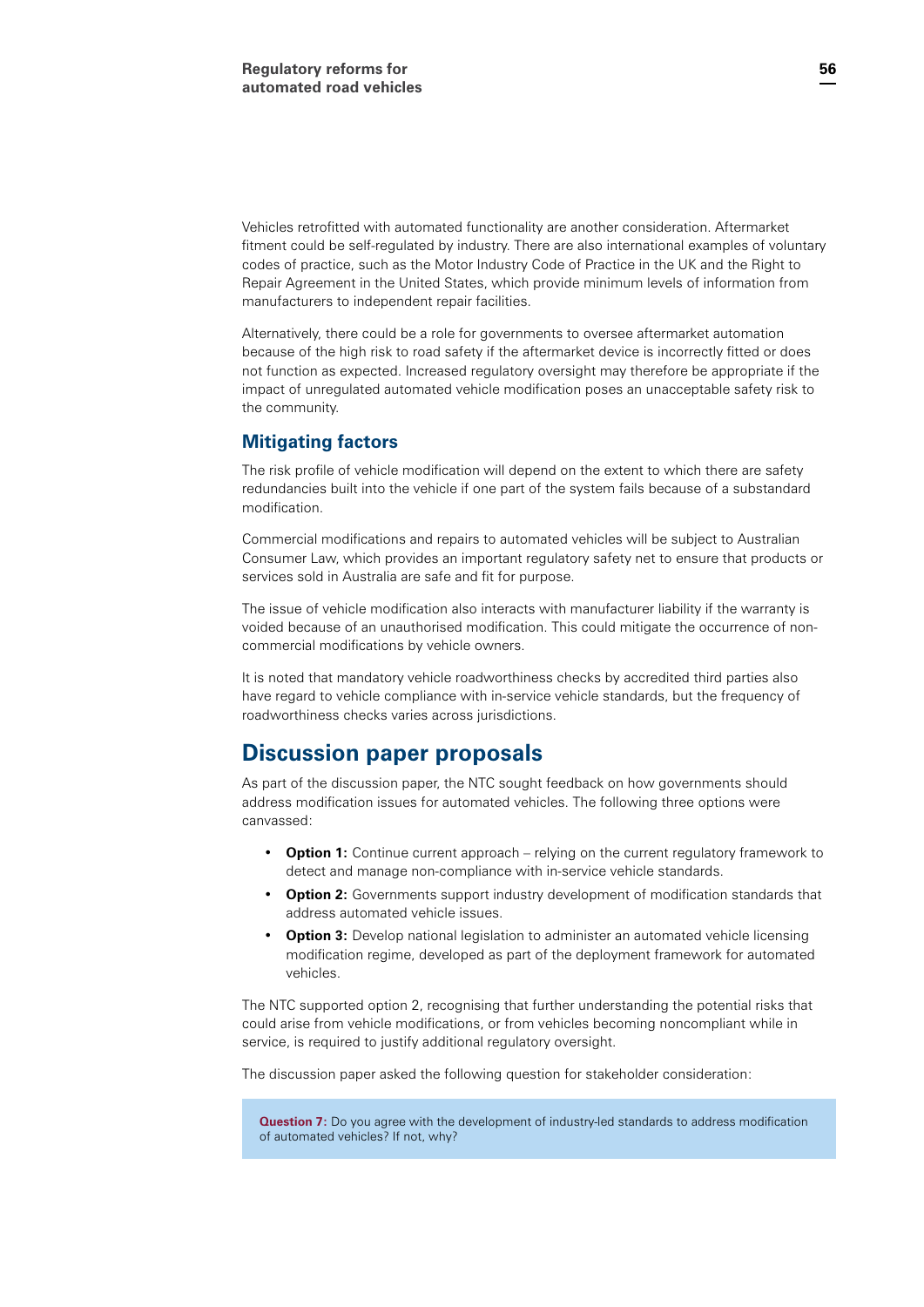# **Feedback from the discussion paper**

Stakeholders expressed a wide range of views regarding the further regulation of vehicle modification, maintenance and repair. While most stakeholders support some form of oversight because of the potential safety implications of modification, maintenance and repair, there were different views on whether oversight should be managed within the current regulatory framework, by an industry-led code, or a legislated automated vehicle licensing regime.

The Australian Automobile Association (AAA) suggests that industry standards should be performance-based and technology-agnostic and that the responsible parties and processes for certification of vehicle modifications should be clear and unambiguous (AAA, p. 14). Manufacturers are seeking more detail about the types of modifications under consideration and the level of expertise of the industry parties that would be part of the development of any aftermarket modifications before supporting a preferred option (Bosch p. 4; FCAI p. 12). The Heavy Vehicle Industry Association (HVIA) suggests that governments need to give further consideration to issues related to heavy vehicle combination vehicles. In particular, that the systems put in place need to be able to assess the compliance of the individual component vehicle and the compliance of the combination as a whole (HVIA, p. 7).

Some manufacturers emphasise that, due to the critical nature of vehicle modifications, software updates should only be directly undertaken by the vehicle manufacturer or licensed third parties. There is a concern that the development of industry standards for the aftermarket modification of vehicles could result in unauthorised and unsafe aftermarket fitment. In the event that industry standards are developed, manufacturers seek extensive input into their development to mitigate these risks (Bosch, p. 4; Toyota, p. 5).

TMR agrees that automated vehicle modification and in-service vehicle compliance could be included as part of a government-developed national safety assurance system (TMR, p. 8), while the WA transport portfolio supports national legislation of a vehicle modification licensing regime, on the grounds that an industry code may not be sufficient to ensure community safety given the complexity and interconnectedness of vehicle engineering systems (WA transport portfolio, p. 6). VicRoads suggests that an industry code could be managed and enforced at the state and territory level (VicRoads, p. 19). The NSW transport cluster emphasises a collaborative approach to future reforms of vehicle modifications that actively involves vehicle manufacturers, aftermarket component suppliers and modifiers, and road safety regulators.

Government and industry may also need to consider vehicle modification relating to scheduled maintenance requirements and modifications to accommodate disability access to automated vehicles (AARC, p. 7; VicRoads, p. 20).

Access to data is a linked issue to vehicle modification, maintenance and repair, given that access to vehicle driving system data can impact on the service-level quality of modification, maintenance and repairs to automated vehicles. This broader data access issue is discussed further in Chapter 9.14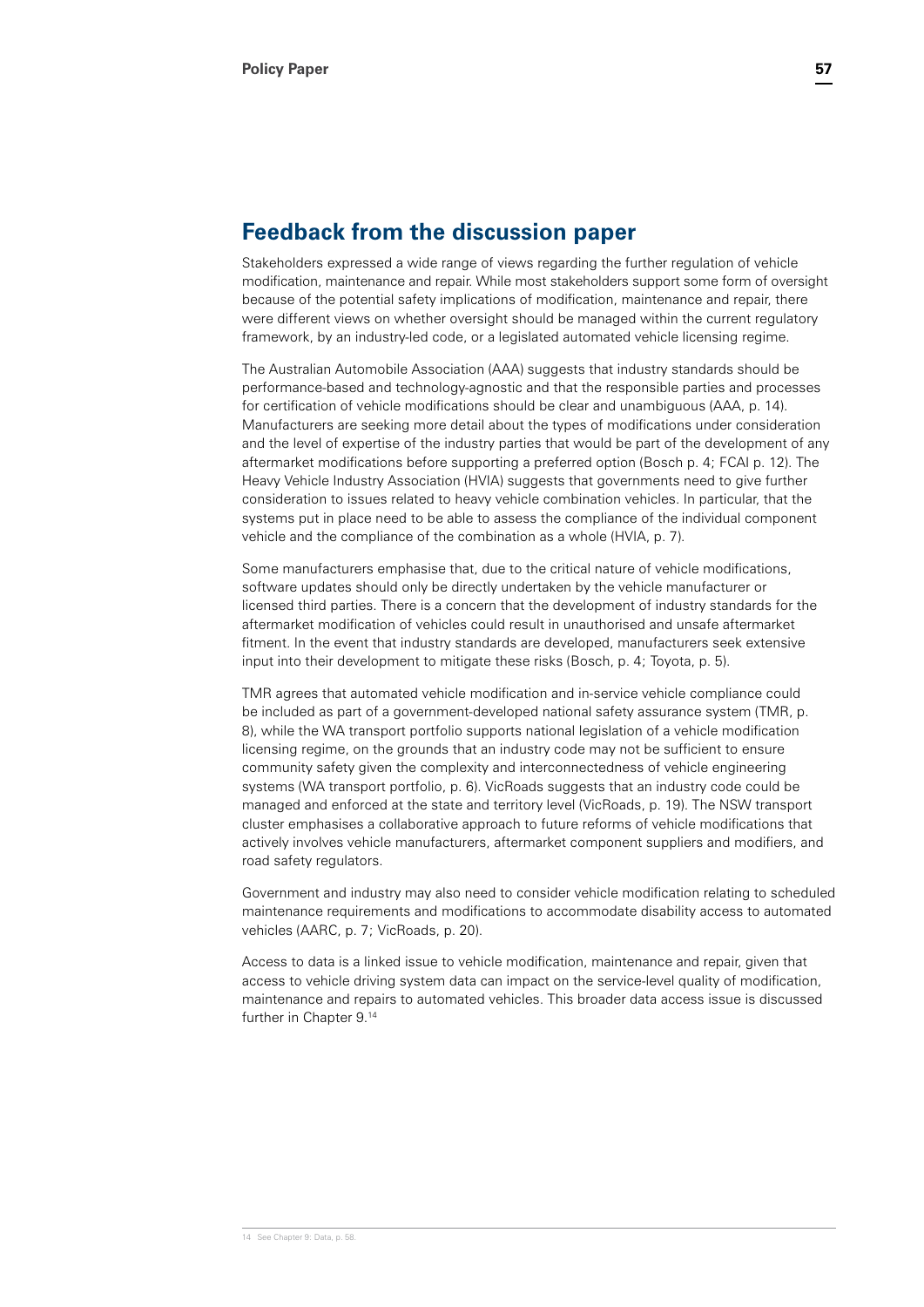# **Conclusions**

The submissions to the NTC discussion paper highlight that there could be potential safety risks associated with modifying and repairing automated vehicles. However, there are different views on the role of government to regulate or manage potential risks in addition to the current regulatory framework, which is primarily based on ALVSRs and roadside enforcement detection of vehicle non-compliance.

Any increased government oversight of vehicle modification or repair would be a significant regulatory burden on manufacturers, technology providers and repairers. Therefore, changes to the current regulatory framework would only be warranted when sufficient evidence emerges that there is a market failure or unacceptable risk to safety due to automated vehicle modification, maintenance and repairs.

**Policy finding:** Regulatory oversight of modification (including over-the-air software updates) and vehicle repairs (including non-commercial private repairs) could be warranted in the longer term for highly and fully automated vehicles. However, unless evidence emerges of a market failure or unacceptable safety risk, no changes are recommended at this time to current laws and enforcement practices relating to vehicle modification, maintenance and repair.

**Policy finding:** Australian governments should provide in-principle support to developing best practice modification, maintenance and repair standards that address automated vehicle issues, led by the automotive and repair sectors. Industry guidance could clarify what are acceptable over-the-air software updates and aftermarket modifications.

**Policy finding:** Safety assurance system criteria for automated vehicle approvals (recommendation 5) should have regard to the safety impacts of vehicle modification, maintenance and repair. The development of a national safety assurance system will therefore provide Australian governments with a regulatory mechanism to manage the risks of vehicle modification, maintenance and repair in the medium term.

Based on these policy findings, no immediate actions are required by the Transport and Infrastructure Council.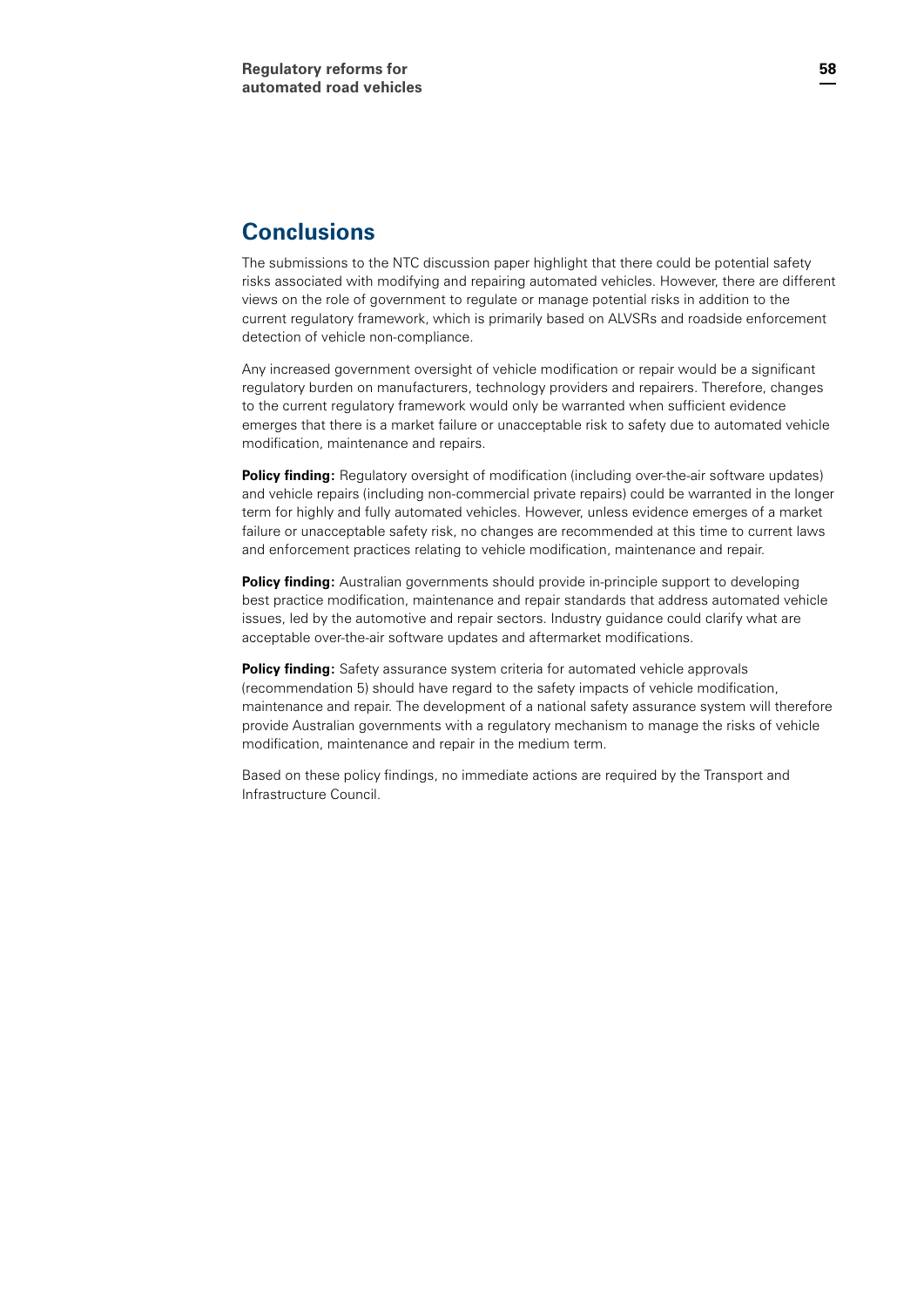# **Liability**

Near-term reform Medium-term reform Long-term reform Clarify then refine



#### **Key points**

- Liability is well established, but assigning fault in crashes involving automated vehicles could be more complex.
- Liability can be clarified if the following actions are undertaken:
	- clarifying whether human monitoring of the vehicle constitutes control of the vehicles(recommended in Chapter 3)
	- clarifying the definition of *driver* to ensure access to compulsory third-party and national injury insurance schemes (recommended in Chapter 5)
	- managing third-party access to data (recommended in Chapter 9).
- The NTC further recommends the development of industry guidance, including information about liability and education campaigns, to clarify how liability will apply to different automated vehicles.

# **Issues**

Liability risks could prevent the deployment of automated vehicles, or severely reduce their functionality or scope of operations, if manufacturers become excessively cautious. At the same time the threat of future litigation also acts as an incentive, ensuring rigorous testing and research before any public release.

The discussion paper identified the following issues in relation to automated vehicle liability:

- current liability laws are well-established but assigning fault could be more complex
- access to vehicle data is a critical issue for some insurers
- there may be limitations on road manager liability.
- access to compulsory third-party insurance schemes could be restricted.

**Access to vehicle data** is considered in Chapter 9, as there are common data access issues related to insurance, vehicle repair, enforcement and privacy that extend beyond liability issues. **Access to compulsory third-party insurance schemes** was considered in Chapter 5, as the issue relates to the definition of *driver* in those schemes.

Manufacturers are already subject to product liability, and this is likely to become more important as vehicles increasingly rely on automated driving systems. The added complexity of automated vehicles relates primarily to the following factors:

- **complexity of the automated vehicle operating environment**  more parties could be responsible for a crash, including government and private road managers, if automated vehicles become dependent on road infrastructure to operate safely
- **continued interaction between human and machine**  some automated vehicles will require humans to take over the driving task at different times, and some automated vehicles will require a human driver to monitor the automated driving system (this will potentially lead to complex shared liability scenarios)
- **new kinds of crash causes**  automated vehicle crashes could be caused by cybersecurity breaches, software bugs or failing sensors.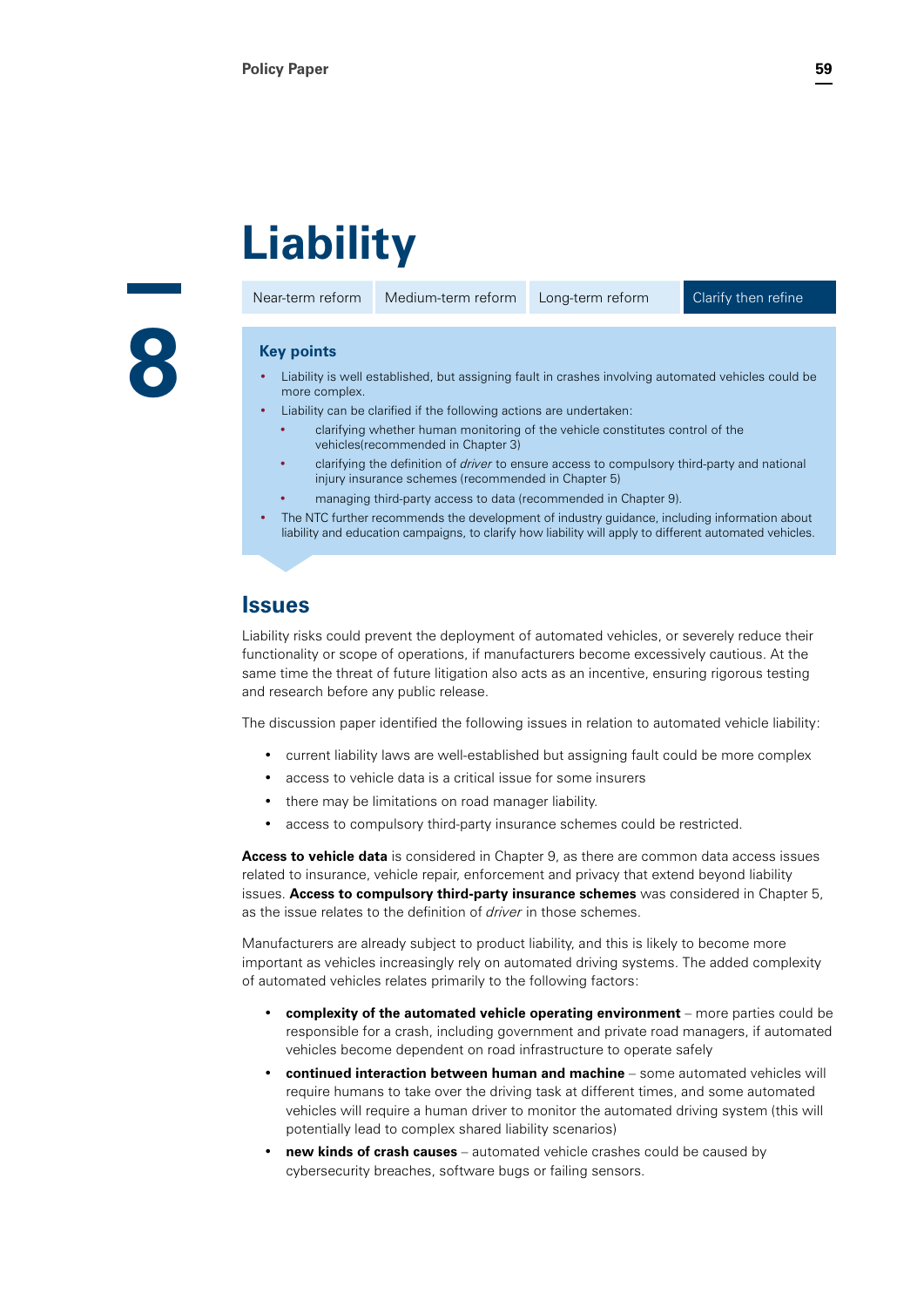Clarifying whether human monitoring of the automated driving system constitutes control of an automated vehicle, and recognising the automated driving system entity in the road rules, will help clarify liability. It is therefore important to consider regulatory options to address liability in the context of the overall package of recommendations being considered by the Transport and Infrastructure Council.

# **Discussion paper proposals**

As part of the discussion paper, the NTC sought feedback on how governments should support resolution of liability issues for automated vehicles. The following three options were canvassed:

- **Option 1:** Continue current approach rely on existing liability regimes to resolve liability issues on a case-by-case basis.
- **Option 2:** Option 1, plus governments supporting the development of industry guidance, including information about liability and education campaigns.
- **Option 3:** Governments agree to develop nationally consistent legislation for some or all of the following areas:
	- **3a:** clarify legal liability for automated vehicle parties, based on levels of automation
	- **3b:** regulate third-party access to automated vehicle event data information for prescribed purposes
	- **3c:** harmonise road manager liability provisions
	- **3d:** address compulsory third-party insurance issues and potential barriers.

The NTC supported option 2.

The discussion paper asked the following question for stakeholder consideration:

**Question 8:** Do you agree that governments should support industry-led guidance to address automated vehicle liability issues? If not, why?

# **Feedback from the discussion paper**

In this chapter, feedback to the discussion paper is grouped according to the following themes:

- whether current liability laws are sufficient.
- limitations on road manager liability.

#### **Current liability laws are sufficient**

Stakeholders generally agree that the current liability framework is sufficiently robust to accommodate automated vehicles. The greatest uncertainty in relation to liability is the issue of who is in control of a vehicle with different levels of driving automation. Therefore, if governments and industry can clarify the meaning of *driver* and *control* – and therefore responsibility for a crash or incident – for many stakeholders (particularly insurers) the issue then becomes one of access to relevant data.

The AAA (p. 15) provides a clear summary of the challenge relating to liability:

Several vehicle manufacturers have announced that they would accept fault if accidents occurred when the vehicle was in full autonomous mode. Given this information, the AAA does not consider liability issues to be a significant barrier to the uptake of highly automated vehicles. However, the AAA considers that industry led guidance, supported by Government, would support community acceptance and take up of the technology and is thus supported by the AAA.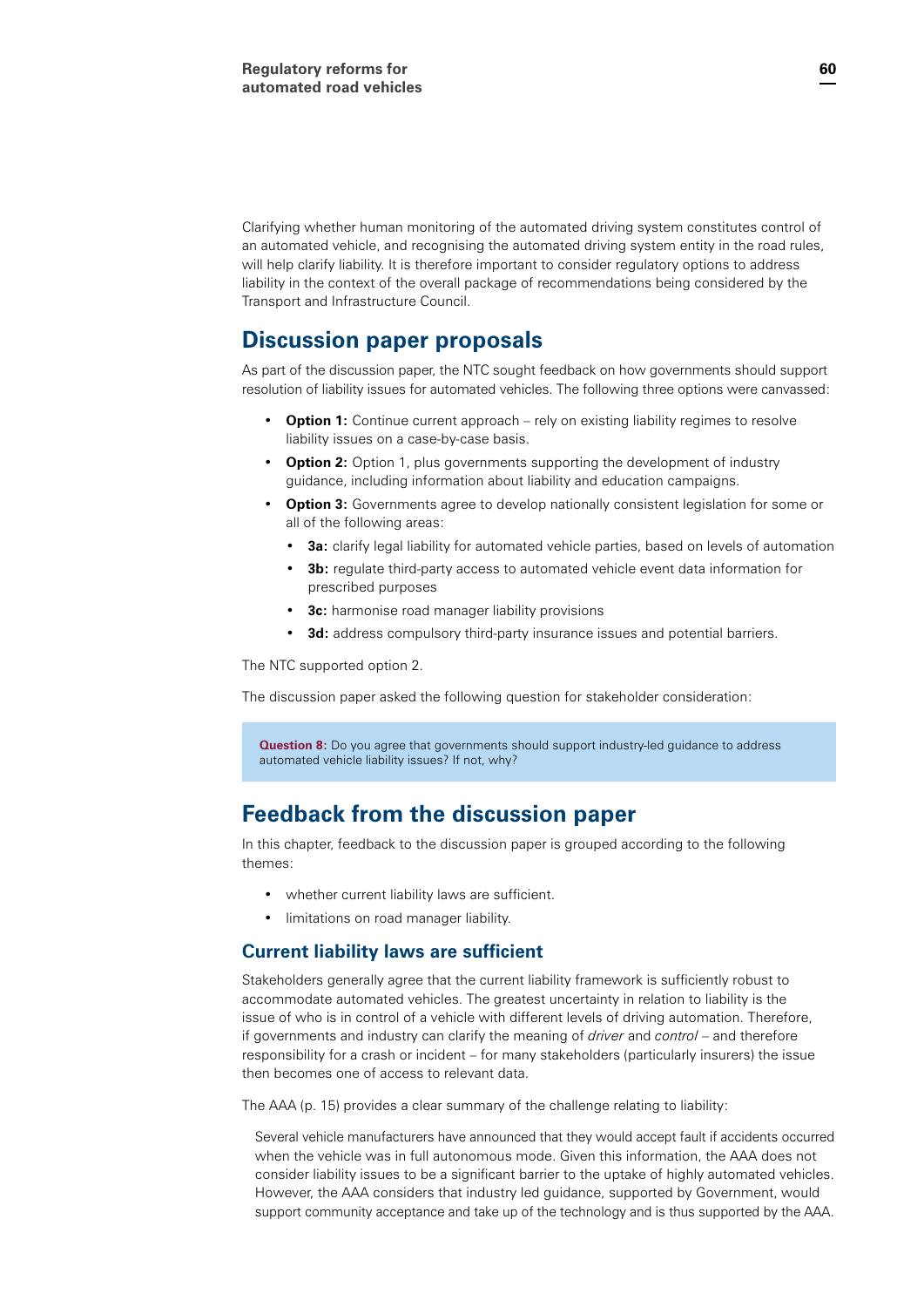Given the complexities of assigning fault in automated vehicles and the pace of technology change, many stakeholders support industry-led guidance to address the issues. As noted by Maurice Blackburn Lawyers, 'the current legal frameworks of product liability law (the Australian Consumer Law), tort law and contract law are sufficiently dynamic and robust to adapt to the challenges that the new technology will present' (Maurice Blackburn Lawyers, pp. 3–4), and the current level of uncertainty makes it difficult to support any near-term legislative changes (NSW transport cluster, p. 11).

Insurer IAG Limited raises concerns that clarifying legal liability in legislation – particularly based on levels of driving automation – would need to be carefully approached. IAG's (p. 13) concern is that:

… passing legislation that covers one aspect of potential liability would only be a piecemeal and incomplete response to legal liability for [automated vehicles]. In any event, as technology changes, such laws may well become obsolete because levels of automation will change.

This broad view in support of an industry-led guidance approach is held by most road and transport agencies, police, the AAA, the HVIA, Robert Bosch (Australia), Verless and the Truck Industry Council. Other stakeholders, including the Federal Chamber of Automotive Industries (FCAI) and the Department of State Growth (Tasmania), agree with a non-legislative solution but suggest the existing liability regimes should adequately address the issues without additional guidance material.

Some stakeholders, such as the Queensland Motor Accident Insurance Commission (included in the Queensland TMR submission), Nova Systems and the Motorcycle Council of New South Wales, favour legislative reform, primarily to reduce legal uncertainty. For example, the Motorcycle Council suggests that the general public will require assurances that the entity responsible for the automated driving system is liable for the actions of that vehicle when in automated mode. Kate Mathews Hunt, a researcher from Bond University, observes that there are specific concerns as to cost and evidential issues under Australian consumer law and statutory defences that may discriminate against claims for automated vehicle personal injury or property damage: 'it would be far clearer and more readily adaptable to specifically enact provisions covering liability to cover the various shades of [automated vehicles] – including addressing the various degrees of autonomy and potential variations in driver liability which may result' (Mathews Hunt, p. 9).

Many submissions note the complexity of automated driving systems and the possibility of numerous entities responsible for different aspects of the driving system. It could be a challenge to identify a single automated driving system entity. VicRoads suggests that different responsible entities could be identified, including the manufacturer, registered operator and data manager. VicRoads suggests that a 'chain of responsibility' model could be adopted, similar to the HVNL, which is sufficiently flexible and robust to allocate legal obligations to different parties that influence the operation of the automated driving system.

The NHVR recommends that the matter be referred to a suitably qualified organisation, such as a law reform commission. This group could then provide advice on the available courses of action to meet the desired outcome (NHVR, p. 7).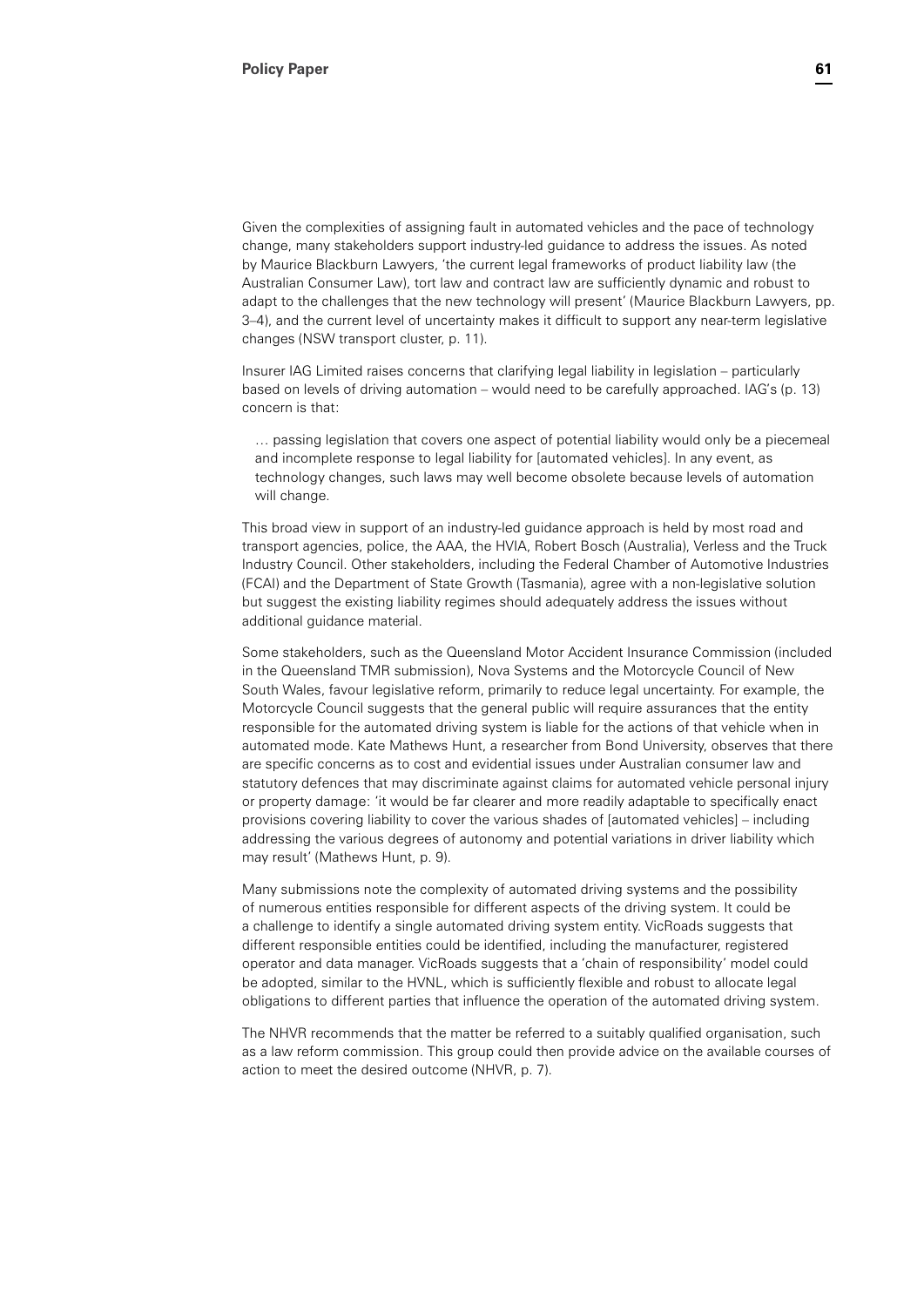#### **Limitations on road manager liability**

With broad agreement among stakeholders that legislative solutions to address liability complexities should not be undertaken at this time, there was limited feedback specifically on the issue of road manager liability.

Transurban acknowledges that if new road infrastructure or roadside equipment is required for automated vehicles, the policy rationale underpinning the current liability regime for road authorities and its application to the maintenance and operation of ITS infrastructure should be considered (Transurban, p. 6). IAG supports nationally consistent legislation to harmonise road manager provisions (IAG, p. 11).

The Department of State Growth (Tasmania) notes that increased road manager liabilities could result in a very conservative approach to the types of infrastructure they permit automated vehicles to operate on. VicRoads acknowledges that automated vehicles should 'precipitate road manager reviews of their road management plans, particularly as automated vehicles may become reliant on authorised digital infrastructure assets such as speed signs and zones, and bridge heights among others' (VicRoads, p. 21). However, VicRoads also recognises that if road managers do not accept liability for road infrastructure, including digital infrastructure assets, this could become a barrier to deployment as vehicle manufacturers may lose confidence in supplying vehicles to these unsupported environments.

# **Conclusions**

The submissions indicate a general preference from government and industry not to legislate who is liable for automated vehicles at this time. Potential future legislative amendments relate primarily to specific issues, namely third-party insurance scheme eligibility (discussed in Chapter 5), access to data (discussed in Chapter 9) and, potentially, road manager liability.

**Policy finding:** Assigning fault is likely to become more complex in crashes involving automated vehicles, and the efficient sharing of consistent and reliable data between relevant parties, including insurers, is likely to be critical. However, unless evidence emerges of a market failure that impedes the efficient and reliable assignment of fault, no changes are recommended at this time to current laws and approaches around liability for drivers, manufacturers, technology providers and road managers in regard to automated vehicles. Given that the complexities of liability will likely increase with the emergence of highly and fully automated vehicles it is likely too soon for governments to take legislative action.

**Policy finding:** Consumers would benefit from industry guidance about how automated vehicles will affect liability.

**Policy finding:** There is no evidence currently available that road manager liability provisions are a barrier to innovation or the introduction to automated vehicle technology to market. This is in part because it is not yet clear to what extent automated vehicles will rely on roadside infrastructure service delivery to operate safely. However, government and private road managers should continue to monitor the potential impact of current liability provisions on automated vehicle deployment.

No immediate actions are required by the Transport and Infrastructure Council.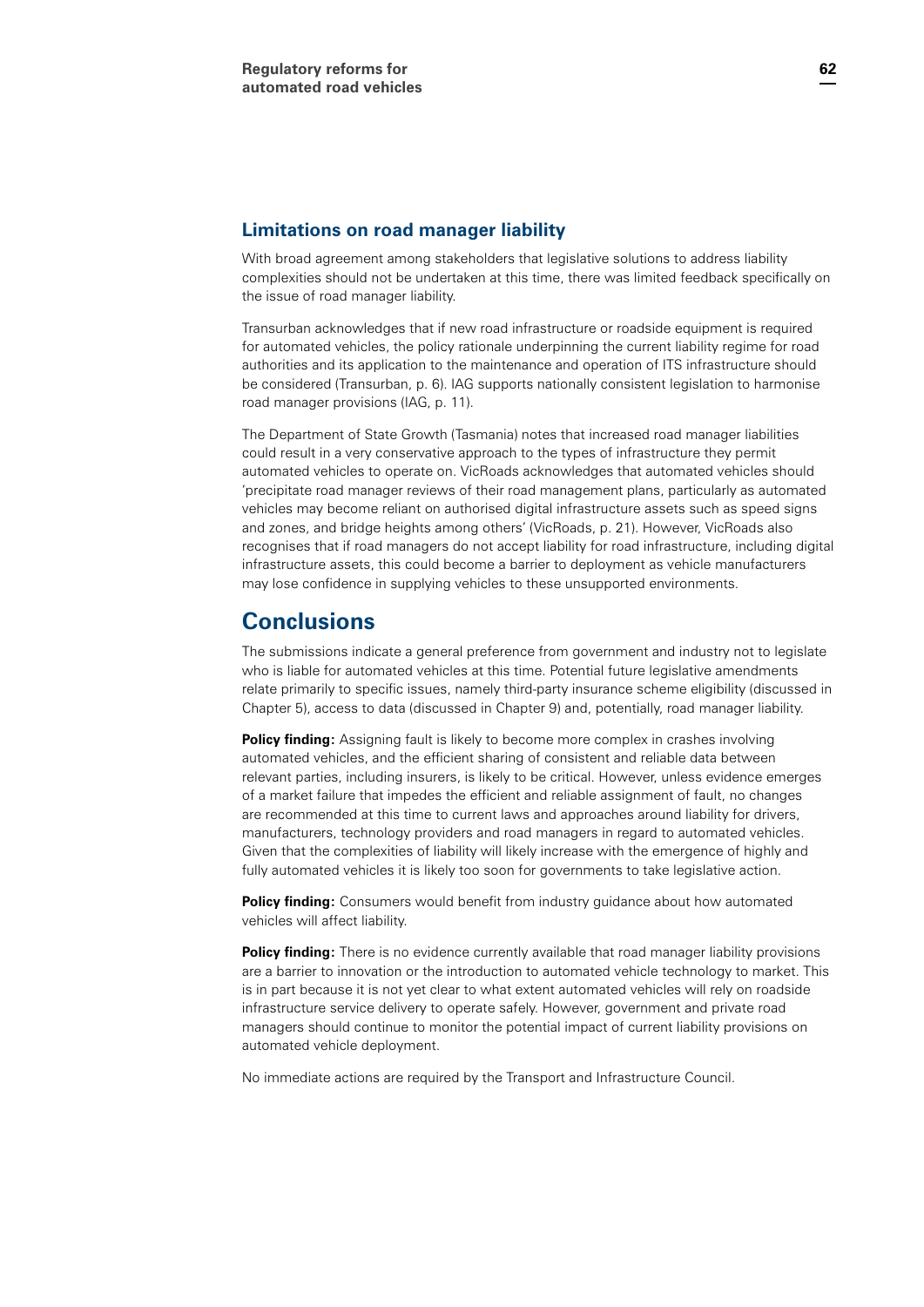# **Data**

Near-term reform Medium-term reform Long-term reform Clarify then refine



#### **Key points**

- To ensure the effective administration of road safety laws, enforcement agencies, insurers and the courts should be able to identify who is in control of an automated vehicle that can switch control between the human driver and the automated driving system.
- Privacy principles may be sufficiently robust to regulate private sector access to personal information, but some in industry seek greater certainty about access to vehicle data for commercial purposes.

Vehicle data is a key component for increasingly automated vehicles. On the one hand it is highly probable that access to data will help solve operational challenges, such as identifying who is in control of an automated vehicle at a point in time to determine responsibility for road safety non-compliance and civil liability. Accessing data is also a key issue for in-service vehicle maintenance. On the other hand, access to data raises security and privacy challenges. Governments and industry therefore seek to ensure clearly defined data uses related to what information is captured, by whom, for what purposes and in what circumstances third parties can access it.

In this chapter we consider three vehicle data issues:

- accessing data for enforcement and regulatory purposes (9.1)
- accessing data to determine fault and liability (9.2)
- protecting privacy (9.3).

# **9.1 Accessing data for enforcement and regulatory purposes**

#### **Issues**

In a highly automated vehicle there could be times when the human driver is in control and times when the automated driving system is in control. For example, a vehicle with highway driving assist functionality may be designed to be automated only when operating on motorways in a defined speed range. At all other times, the vehicle would be operated by a human driver.

The challenge for authorised officers will be to know who was driving the vehicle at a point in time – the human driver or the automated driving system. This will also be a critical issue if the authorised officer is to assess by a visual inspection whether the vehicle is being operated with proper control. The underlying issue is who should access vehicle data and under what circumstances – should authorised officers have access to automated vehicle data for enforcement purposes, or should it remain the obligation of the driver or registered operator to identify the at-fault party?

Under the current legal framework the driver or registered operator receives any infringement notices. In order for a human driver to prove that they were not in control of an automated vehicle at the time of an offence, the driver would have to negotiate with the automated driving system entity to obtain the documentary evidence supporting their position that the system was at fault.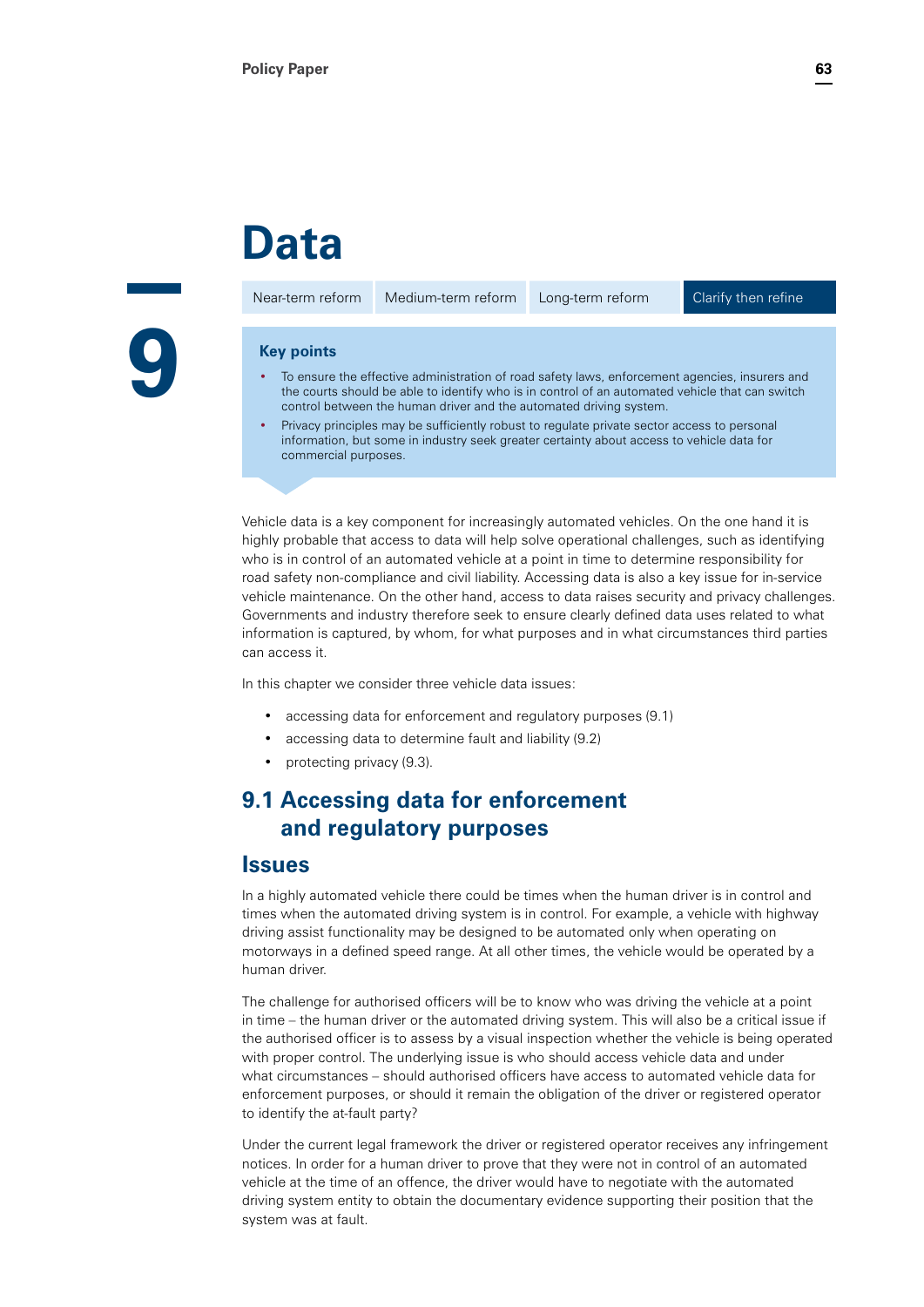For camera-related offences, the registered operator could nominate the automated driving system entity as the responsible party, but it is not clear at this stage what evidence the automated driving system entity would be required to provide to the enforcement agency, or what process would transpire between the registered operator and the automated driving system entity to confirm fault.

There are a number of issues with the current approach:

- There are potentially limited incentives for the automated driving system entity to provide data that will demonstrate that the system had committed an offence and that the entity is therefore responsible.
- There are no regulatory requirements to compel the automated driving system entity to provide the data, or to provide the data in a format that can identify the at-fault party.
- There is no certainty that the data provided by the automated driving system will be an accurate record of who was in control of the vehicle at the relevant time.

In addition to enforcement activities, there may be other reasonable purposes for which governments seek to access automated vehicle data, including other road safety outcomes (such as crash investigations) and data collection to improve network efficiency and investment. Any potential regulation of data access for government purposes could therefore have regard to achieving road safety and network efficiency outcomes and efficient enforcement of traffic laws, balanced with sufficient privacy protections for automated vehicle users.

# **Discussion paper proposals**

As part of the discussion paper, the NTC sought feedback on the following three options:

- **Option 1:** Enforcement agencies continue current approach in the event of an offence, agencies take action against the human driver or registered operator.
- **Option 2:** Enforcement agencies collaborate with industry to develop technology interfaces that enable police to identify automated vehicles and also identify who was responsible for a vehicle at a point in time.
- **Option 3:** Amend state and territory road safety and traffic legislation to deem the automated driving system entity of a highly automated vehicle to be responsible for vehicle-related offences.

The NTC supported option 1 but suggested that governments further investigate options as the technology and market develops. In the longer term, we suggested that it may be appropriate to place the legal onus of responsibility for highly automated vehicles on the automated driving system entity, given that this entity will hold the data to demonstrate who was in control of the vehicle at a point in time. In any of these options, access to data by third parties (or the provision of data to third parties) is critical to maintaining the intent of the law.

The discussion paper asked the following question for stakeholder consideration:

**Question 5:** Do you agree that the driver or registered operator should be deemed responsible for the actions of the automated vehicle, and for governments to further investigate options as the technology and market develops? If not, why?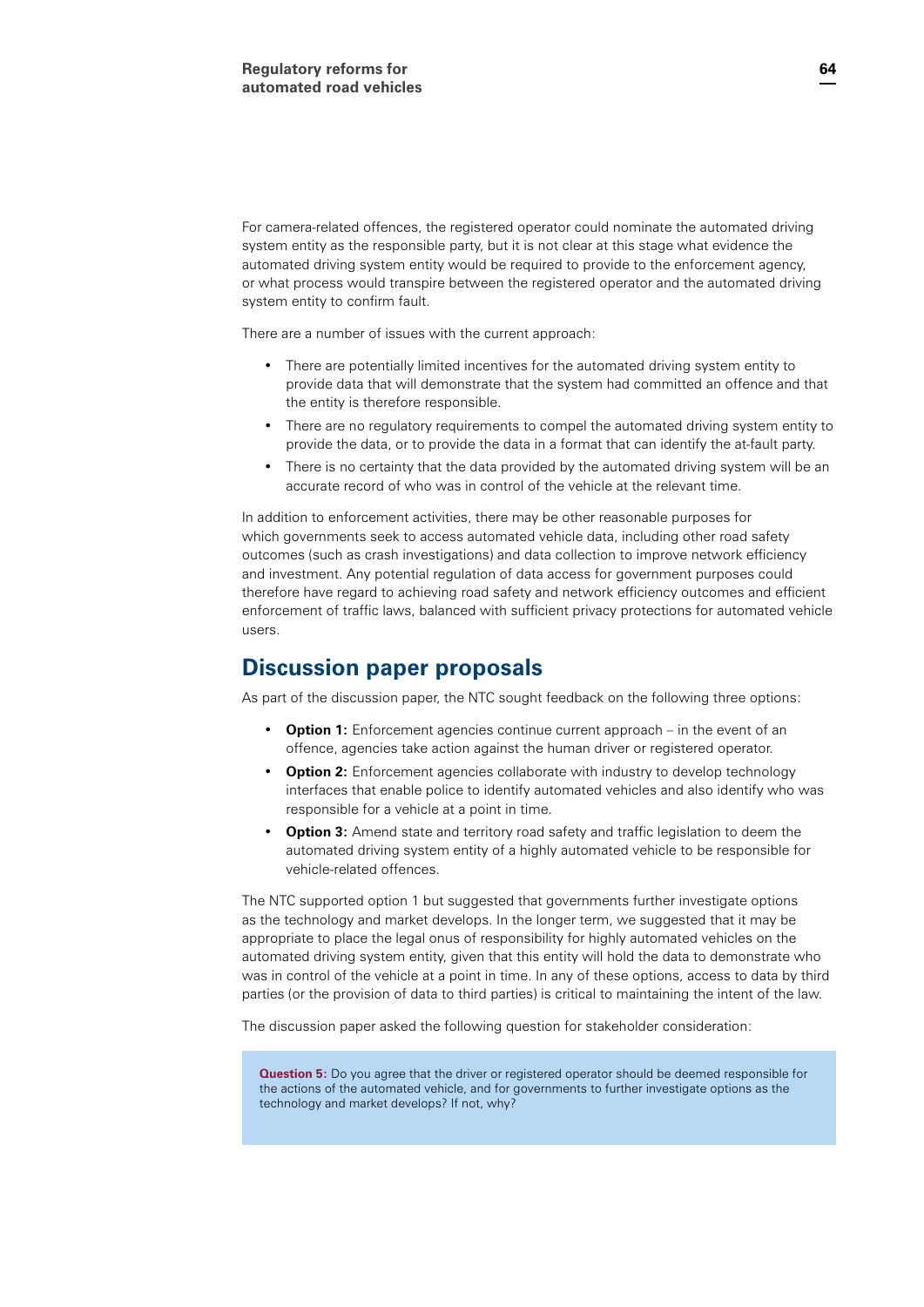# **Feedback from the discussion paper**

There was strong support for continuing to hold the driver or registered operator of the vehicle responsible for the actions of the automated vehicle. Many stakeholders note that this is the most feasible solution for the foreseeable future, but should automated vehicles be widely deployed, further consideration should be given to option 3.

The NSW transport cluster states that allocating responsibility to the driver or registered operator is the best approach as long as the human driver has the ultimate control over the execution of the driving task (NSW transport cluster, pp. 8–9).

While there is general agreement that the provision of vehicle data will likely be critical to determine responsibility in a crash or incident, there are different views on the types of data that should be generated, who should access it and under what circumstances. The WA transport portfolio notes, for example, that using data as evidence will require accurate recordkeeping systems that monitor who was in control at a specified time, including immediately before and after an incident (WA transport portfolio, p. 3). The WA transport portfolio also suggests that governments should consider mandating event data recorders and minimum standards in the medium to longer term.

Identifying responsibility for a vehicle was a key issue raised by police agencies in many states, especially in relation to roadside enforcement. The HVIA suggests that it may be necessary for authorised officers to access the in-vehicle data at the time of the offence to limit scope for someone to tamper with the data after the event (HVIA, p. 4). As operating system data may be required for judicial purposes, courts must be able to establish the integrity of both the data and the automated driving system.

Police agencies seek to ensure that that there is an Australian corporate entity capable of being prosecuted in an Australian jurisdiction (ANZPAA, p. 5). The location of cloud-based data is also an issue, and police agencies support legislative requirements to provide agencies with relevant data for enforcement purposes (ANZPAA, p. 17). This could be a criterion incorporated into the proposed safety assurance system, but stakeholders note that the effectiveness of any process should be monitored and options to legislate data access further explored if required (NT Government, p. 4; TMR, p. 9). Data access standards should be performance-based and consistent with international standards (HVIA, p. 4).

The NTC notes that the options and questions set out in Chapter 8 of the NTC discussion paper used the term 'deemed.' We would like to clarify that the use of 'deemed' in Chapter 8 was not intended to mean that deemed liability would be applied to particular parties under options 1 or 3. Rather, it was meant to convey that, in the event of an offence, the human driver or registered operator could be held liable subject to evidence as to their capacity to control the actions of the automated vehicle. This is consistent with the approach in relation to vehicles and the responsibility of parties as currently taken by enforcement agencies.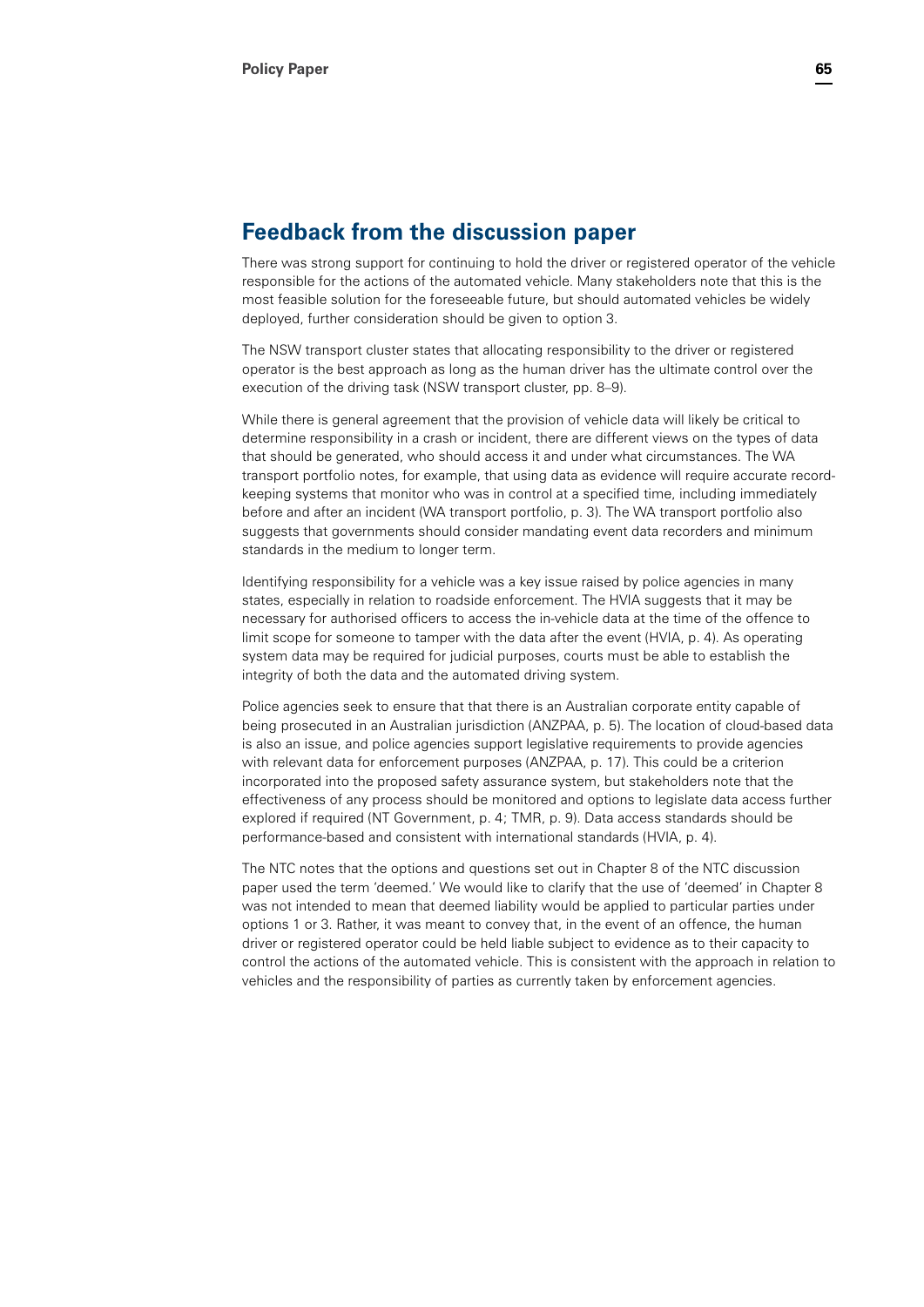# **Conclusions**

**Policy finding:** Some highly automated vehicles are expected to switch control between the human driver and the automated driving system. To ensure the effective administration of road safety laws, enforcement agencies, regulators and the courts should, in the future, be able to identify who is responsible for a vehicle at a point in time.

**Policy finding:** In the near and medium term, in the event of a road traffic offence, enforcement agencies should continue to take action against the human driver or registered vehicle operator. It should be the responsibility of the human driver or registered vehicle operator to nominate another party as responsible for the offence.

**Policy finding:** As automated vehicle and data-sharing technology matures, governments should investigate options to manage access to automated vehicle data, including the identification of suitable technical solutions to facilitate access to and use of the data for approved purposes.

**Policy finding:** In highly or fully automated vehicles where the automated driving system is controlling the vehicle most or all of the time, the automated driving system entity should have legal responsibility for vehicle-related compliance with road traffic laws. It is therefore appropriate that, at a future time when there is large-scale commercial deployment of highly or fully automated vehicles, the automated driving system entity has prima facie responsibility for the vehicle.

**Recommendation 8:** That the NTC develops options to manage government access to automated vehicle data, having regard to achieving road safety and network efficiency outcomes and efficient enforcement of traffic laws, balanced with sufficient privacy protections for automated vehicle users.

#### **Lead agency:** The NTC.

**Timeframe:** Recommendations submitted to the Transport and Infrastructure Council in November 2018.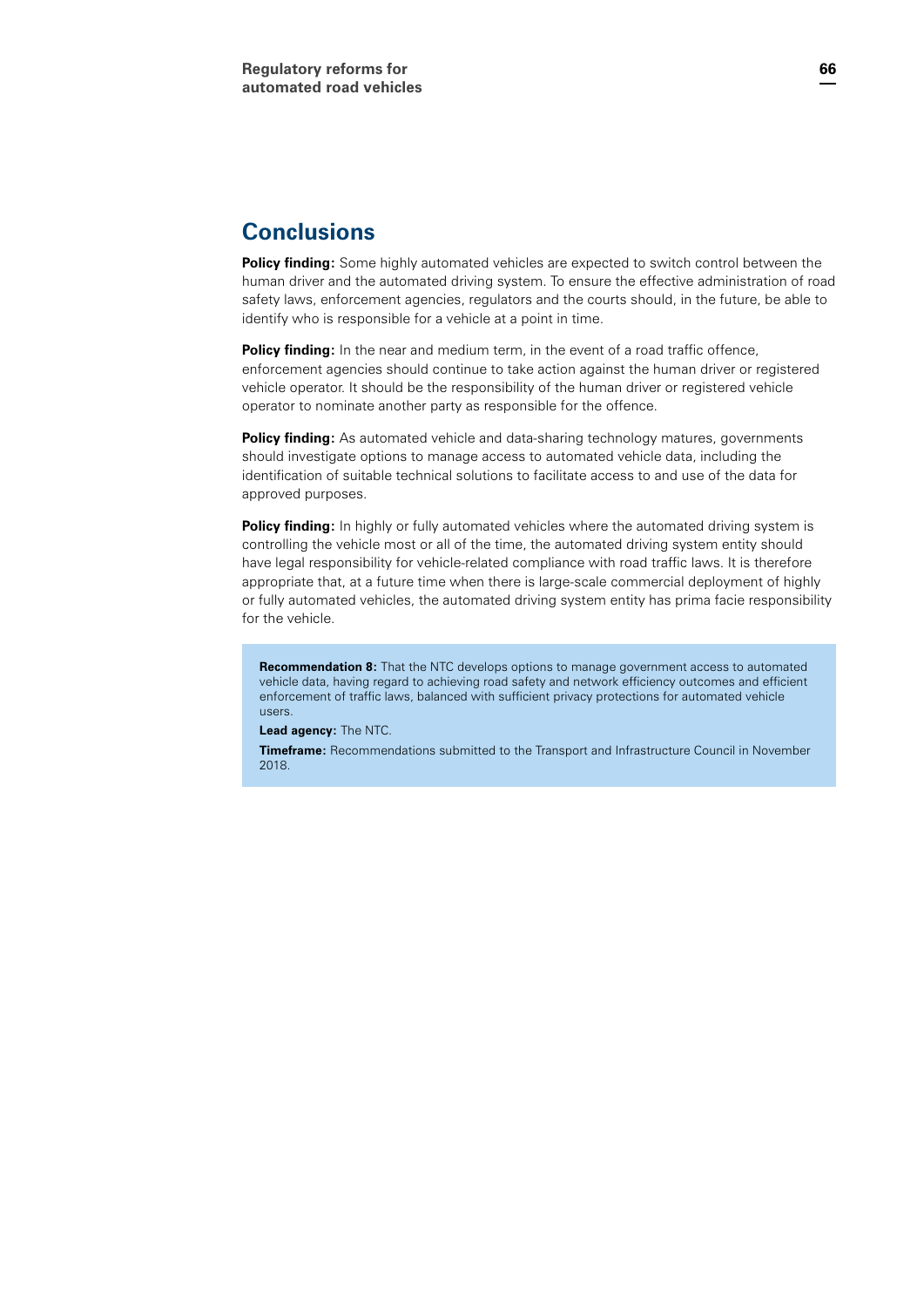# **9.2 Accessing data to determine fault and liability**

#### **Issues**

In Chapter 8 we discussed the increased complexity of assigning fault in civil liability investigations. In this section we explore the potential opportunities that regulating third-party access to data may have to resolve some of these complexities.

From a data perspective, two key issues were identified in the NTC discussion paper:

- **1. Event data recorder** the functionality of automated driving systems to accurately record driving events over a specified period leading up to an incident and to identify whether the human driver or the system was in control of the vehicle, so that responsibility can be allocated.
- **2. Access to the event data recorder** processes for third parties, primarily insurers, to access the event data recorder in a format that enables the third-party to interpret the data to identify and agree fault.

Event data recorders in road vehicles are not new. Insurers have been using 'black box' technology for a number of years to encourage drivers to operate their vehicles safely and to adjust premiums based on driving behaviours. In July 2016 the Federal Transport Ministry in Germany announced a legislative intention that future vehicles equipped with autopilot functionality should be required to have an event data recorder to determine liability in case of a crash or incident.

The timely and accurate provision of event data information to third-party insurers should facilitate efficient claims resolution and clarify fault attribution in complex automated vehicle scenarios. This should increase consumer confidence that human drivers will not be unfairly blamed for crashes or incidents involving automated vehicles, and thereby increase the market uptake of safer and more efficient road vehicles.

At issue is the extent to which event data information can be shared with third parties securely and without negatively impacting on the integrity of vehicle control systems and manufacturers' proprietary information. There is a potential imbalance of power between the consumer and the automated driving system entity in terms of obtaining the data to support a claim that the human driver was not in control of a vehicle at a relevant point in time. Without legal obligations to provide this information there are reduced incentives for a vehicle manufacturer to provide the relevant data accurately and in a readable format.

#### **Other government reviews**

Private sector third-party access to data is a significant societal issue that is much broader than automated vehicle policy and regulation. The Productivity Commission is currently undertaking a public inquiry to investigate ways to improve the availability and use of public and private sector data. The inquiry will look at many of the issues that relate to automated vehicles including the options for collecting, sharing and releasing data. The inquiry is expected to report to the Australian Government in March 2017.

The Australian Competition and Consumer Commission (ACCC) is conducting a study into the new car retailing market that will consider third-party access to vehicle data, including telematics-generated data, from a market and competition perspective. The market study is expected to be released in the second-half of 2017.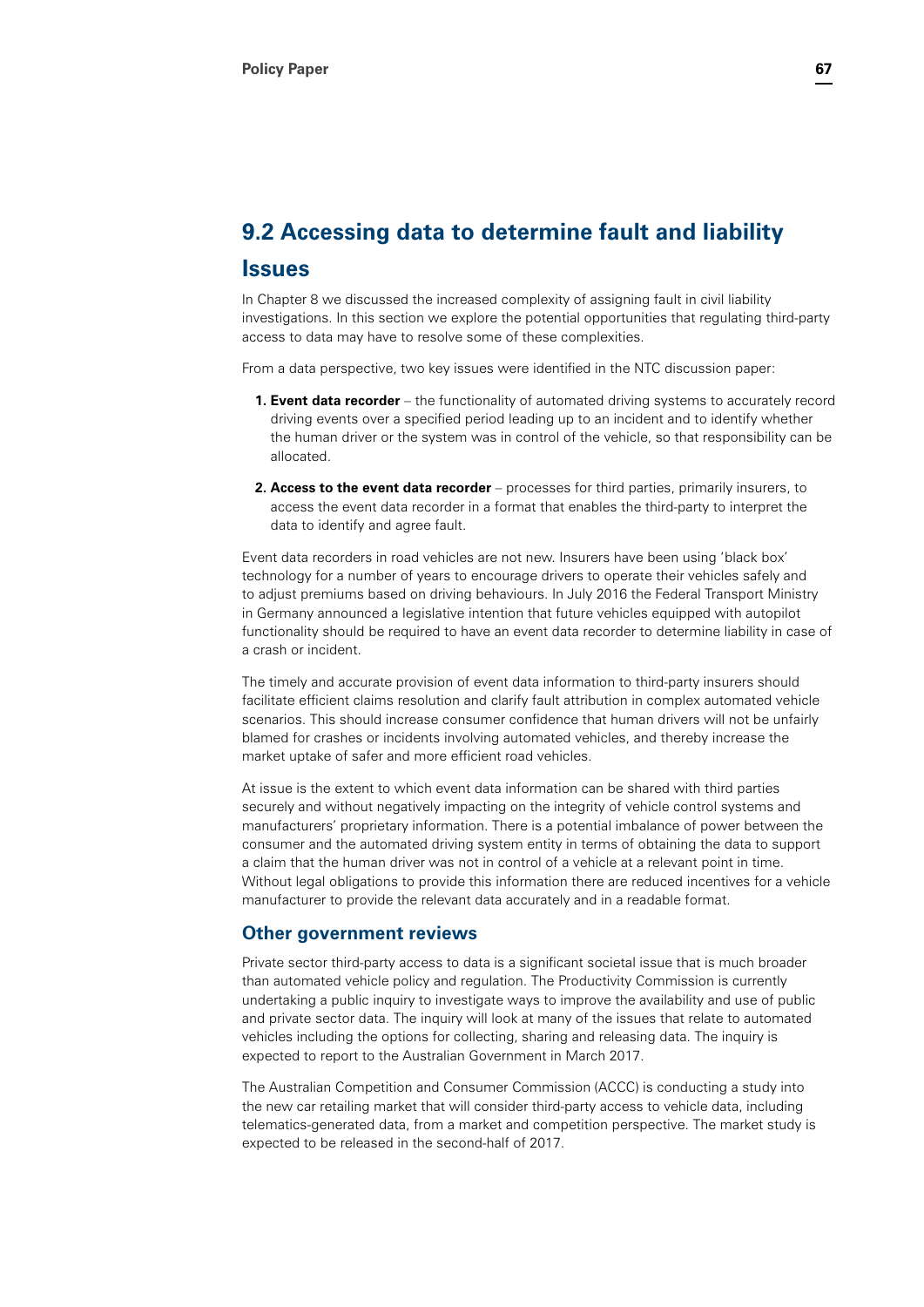# **Discussion paper proposals**

In relation to data access, the following options were canvassed in the discussion paper:

- **Option 1:** Continue current approach rely on existing liability regimes to resolve liability issues on a case-by-case basis.
- **Option 2:** Option 1, plus governments support the development of industry guidance, including information about liability and education campaigns.
- **Option 3b:** Governments agree to develop nationally-consistent legislation to regulate third-party access to automated vehicle event data information for prescribed purposes.

The NTC supported option 2.

# **Feedback from the discussion paper**

The issue of liability and its relationship to data is regarded by stakeholders as a complex issue that warrants further review by governments. Although the procedure for discovery in civil proceedings is well known and provided for in the relevant court rules, this does not necessarily address the issue of capture and preservation of crucial data going to fault in the operation of an automated driving system. This leaves a question around access to that data as part of civil proceedings, which may take place quite some time after the relevant tortious event (Maurice Blackburn Lawyers, p. 4).

Regulation of data access should be comprehensive and nationally consistent (IAG, p. 11). However, many stakeholders agree that legislative action to address data access issues should develop in step with the deployment of increasingly automated vehicles.

System security is a key issue for vehicle manufacturers. According to vehicle manufacturers, third-party access to event data is likely to result in access to the vehicle's operating system, which would result in significant safety and security issues that will be exacerbated when that data relates to an automated and connected vehicle. For these reasons, FCAI supports option 2 (FCAI, p. 14).

Alternatively, insurers and legal professionals generally support the regulation of third-party access to vehicle data. Legislation would provide the most clarity for industry and consumers and significantly reduce costs in determining liability. IAG suggests that industry guidance on liability and education campaigns would not suffice in an environment where an increasing number of complicated claims are likely to arise (IAG, p. 11). IAG considers there is a need to both:

- ensure a standardised, secure and open-access platform for future in-vehicle applications or services
- ensure that consumers can readily access data generated by their vehicle and can choose to share it (IAG, pp. 7–8).

As such IAG strongly recommends that the NTC defer to the Productivity Commission Review into Data Availability.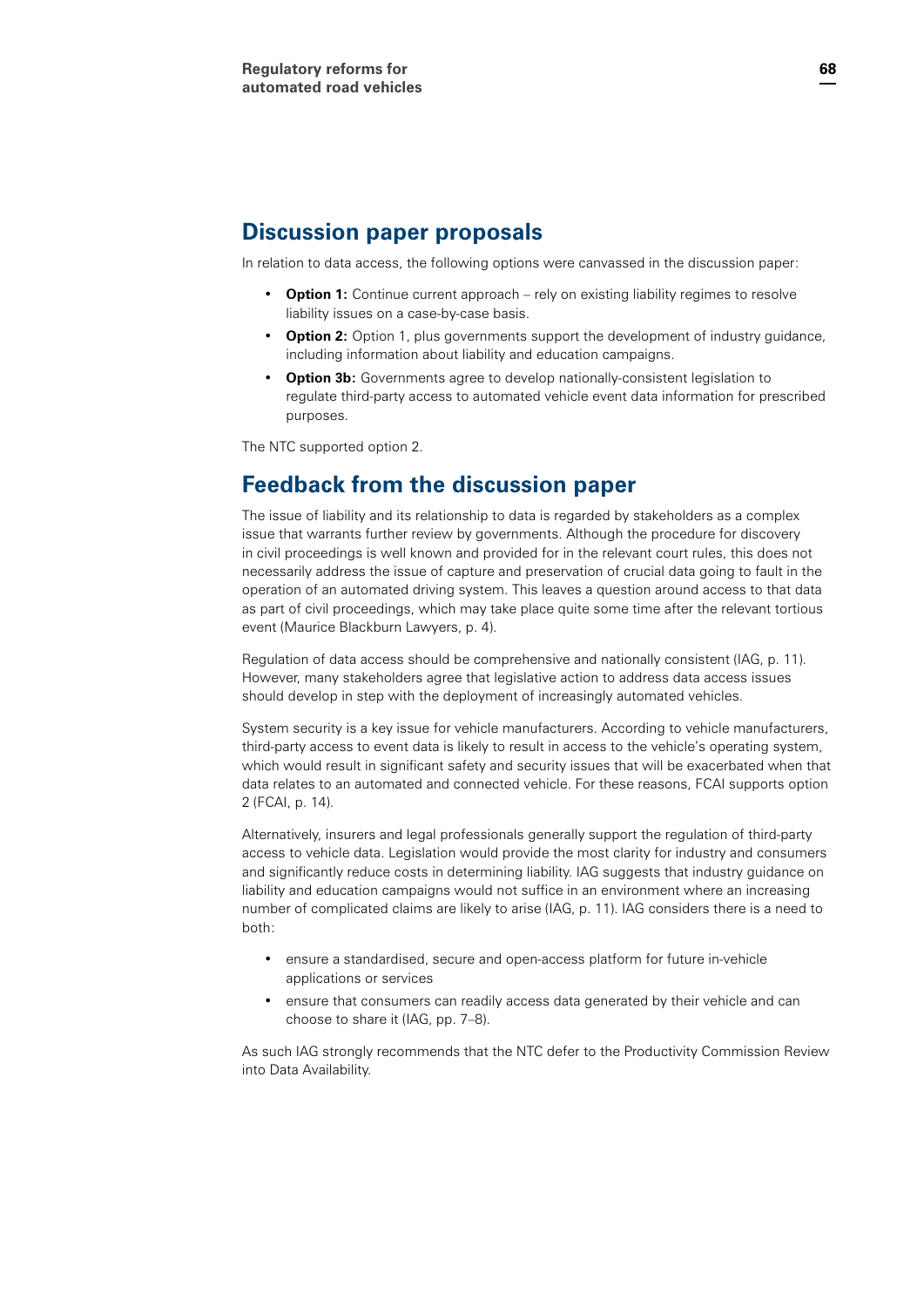Maurice Blackburn Lawyers (p. 4) provides a concise rationale for further regulation:

Currently, the only mechanism for a vulnerable injured person to access event data is through a direct request to the owner of the data, which could be refused, or through discovery processes as part of actual or anticipated legislation. We submit that this creates a significant disadvantage to the injured person, and affords an inequitably powerful position to the owners of the data (likely manufacturers) who, as the potential defendant, have an interest in protecting the data. Therefore, we submit that legislation should be amended to enable vulnerable road victims to have early and transparent access to event data in order to ensure issues of fault are dealt with expediently and avoiding issues of power imbalance.

TMR also suggests that while industry guidance would be a flexible solution, it may not provide sufficient legal certainty (TMR, p. 9). Likewise, the WA transport portfolio supports a rigorous governance framework around information management.

However, a number of stakeholders, including VicRoads and the NSW transport portfolio, support option 2, with industry being responsible in the first instance for agreeing on ways to manage data capture and access. However, there could be a need for government oversight and legislative codification in the future (Nova Systems, p. 9; Toyota, p. 14; TIC, p. 6). The Law Institute of Victoria notes that policy and regulation should ensure that the interests of manufacturers and insurers are not elevated above those of consumers (LIV, p. 3), while the Insurance Council of Australia suggests that collecting empirical data as the technology develops would be useful to help inform best policy directions, including how best to respond to liability and privacy challenges that arise from automated technology (ICA, p. 2).

Data access for civil matters raises a number of related issues, including data ownership and cloud-based data as a component of public infrastructure (ADVI, p. 6). Security of the systems would also need to be established to prevent commercial and even potential criminal exploitation of the relevant data. Such safeguards could be similar to section 27 of the *Civil Procedure Act 2010* (Vic), which provides that documents and information obtained for the purpose of a civil proceeding cannot be used for a purpose other than for that civil proceeding (LIV, p. 3).

# **Conclusions**

Accessing event data information raises complex operational issues related to the security and integrity of event data and vehicle operating systems, as well as to justice issues regarding vulnerable road users having timely and efficient access to information to progress a claim to compensation. It is likely that if the process to access event data is not clearly defined and sufficiently robust, consumer uptake of automated vehicle technology could be negatively impacted. However, unless evidence emerges of a market failure that impedes the efficient and accurate access to event data, it is likely to be too soon for governments to intervene and legislate access to data.

The safety assurance system (recommendation 5) should also have regard to accessing to data to determine fault and civil liability.

It is also important that decisions made in relation to automated vehicles are made in reference to broader societal issues relating to private sector access to data more generally. The Productivity Commission is currently conducting an inquiry into data availability and use to examine options for collecting, sharing and releasing data in the public and private sectors, while the ACCC is conducting a new car retailing market study that will consider third-party access to vehicle data. Both of these reviews will be completed in 2017.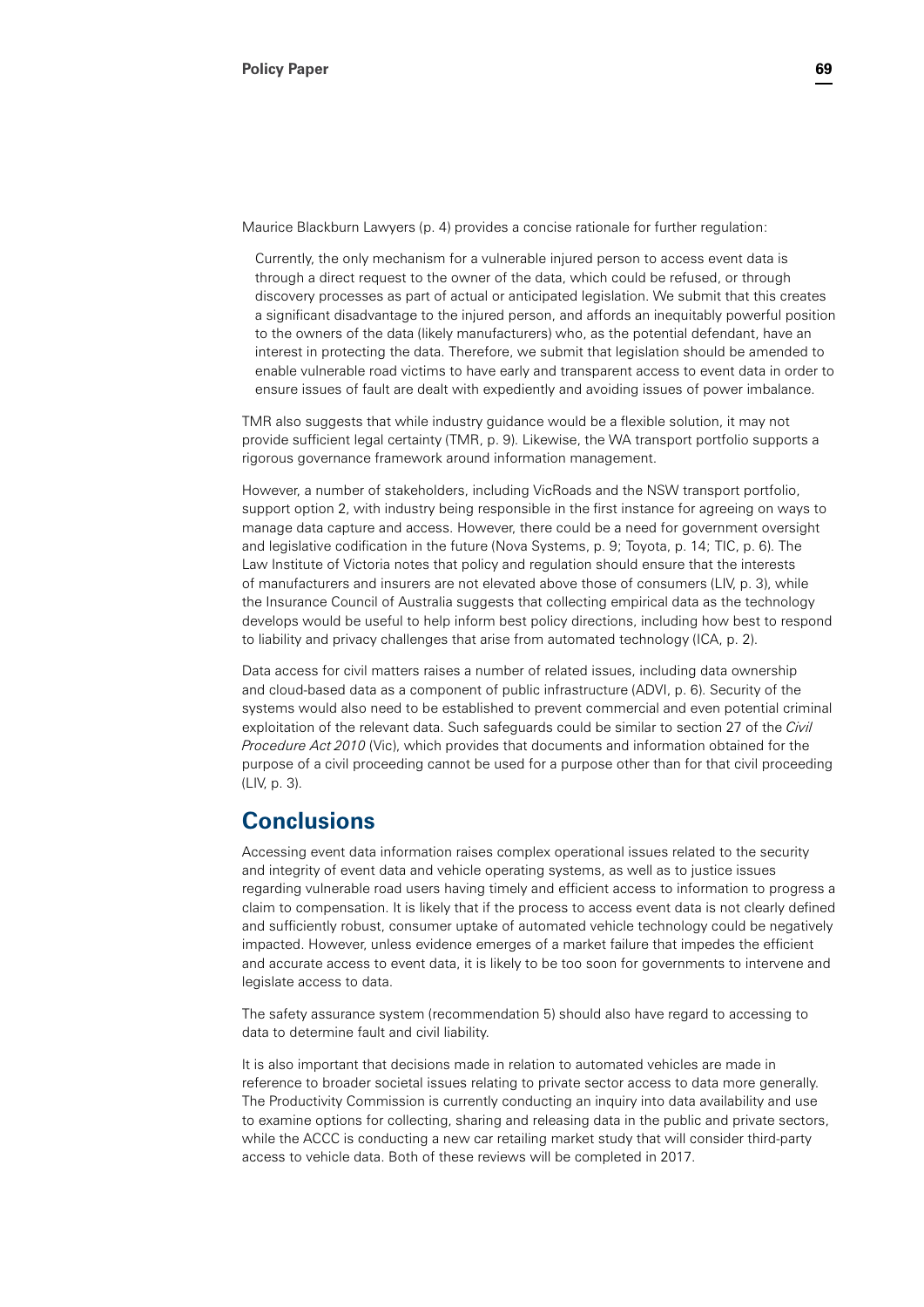**Policy finding:** The management of third-party access to vehicle event data will underpin the efficient and equitable process of insurance claims. This will reduce costs and increase consumer confidence that human drivers will not be unfairly blamed for crashes or incidents involving automated vehicles. Likewise, vehicle manufacturers seek to ensure that access to event data will not threaten the integrity of vehicle control systems.

**Policy finding:** The regulation of data access to facilitate insurance claims involving automated vehicles should be reconsidered by the Commonwealth, state and territory governments after the release of the Productivity Commission's inquiry into data availability and use and the ACCC's new car retailing market study.

**Policy finding:** Performance criteria in the proposed safety assurance system should include requirements for the automated vehicle: (1) to accurately record events leading up to an incident and to identify whether the human driver or the system was in control of the vehicle; and (2) for the applicant to ensure access to vehicle event data in a format that enables authorised third parties to interpret the data in order to identify and agree fault.

No immediate actions are required by the Transport and Infrastructure Council.

# **9.3 Protecting privacy**

#### **Issues**

Australia has existing privacy protections that will apply to automated vehicle information. In the event that automated vehicles generate personal information, the entities responsible for collecting and handling that information will be subject to privacy laws: namely the Australian Privacy Principles contained in the *Privacy Act 1988* that applies to commercial entities with a turnover of more than \$3 million and Commonwealth government agencies, and Information Privacy Principles that apply to most state and territory government agencies.

Automated vehicles will also be regulated by Commonwealth, state and territory surveillance device laws that prohibit covert surveillance of individuals through the use of surveillance tracking devices. Surveillance laws provide that a person shall not use a tracking device to determine the geographical location of a person without the express or implied consent of that person. Therefore, the privacy risks associated with automated vehicles could be managed using the current privacy and surveillance frameworks operating in Australia.

The discussion paper considered whether there is anything unique or high risk about automated vehicles that would potentially benefit from privacy protections in addition to the Australian Privacy Principles and the application of the Privacy Act, state-based privacy regimes and surveillance laws. The privacy risks of automated vehicles will primarily depend on the technologies adopted and the extent to which automated vehicles generate personal information. For example, the extent to which the C-ITS information transferred between the automated vehicle and a third party or infrastructure provider may identify the occupants of the vehicle.

Protecting personal information will be dependent on answering two key questions:

- *Will automated vehicles generate personal information?* Wherever possible, automated vehicles should not generate personal information in accordance with the 'reasonably identifiable test' in the Australian Privacy Principles. This is consistent with a 'privacyby-design' approach preferred by privacy and consumer groups.
- *Will consumers be able to opt out from using automated technologies that generate personal information?* Wherever possible, automated vehicle users should have the choice to be able to benefit from the transport service without having to release their personal information.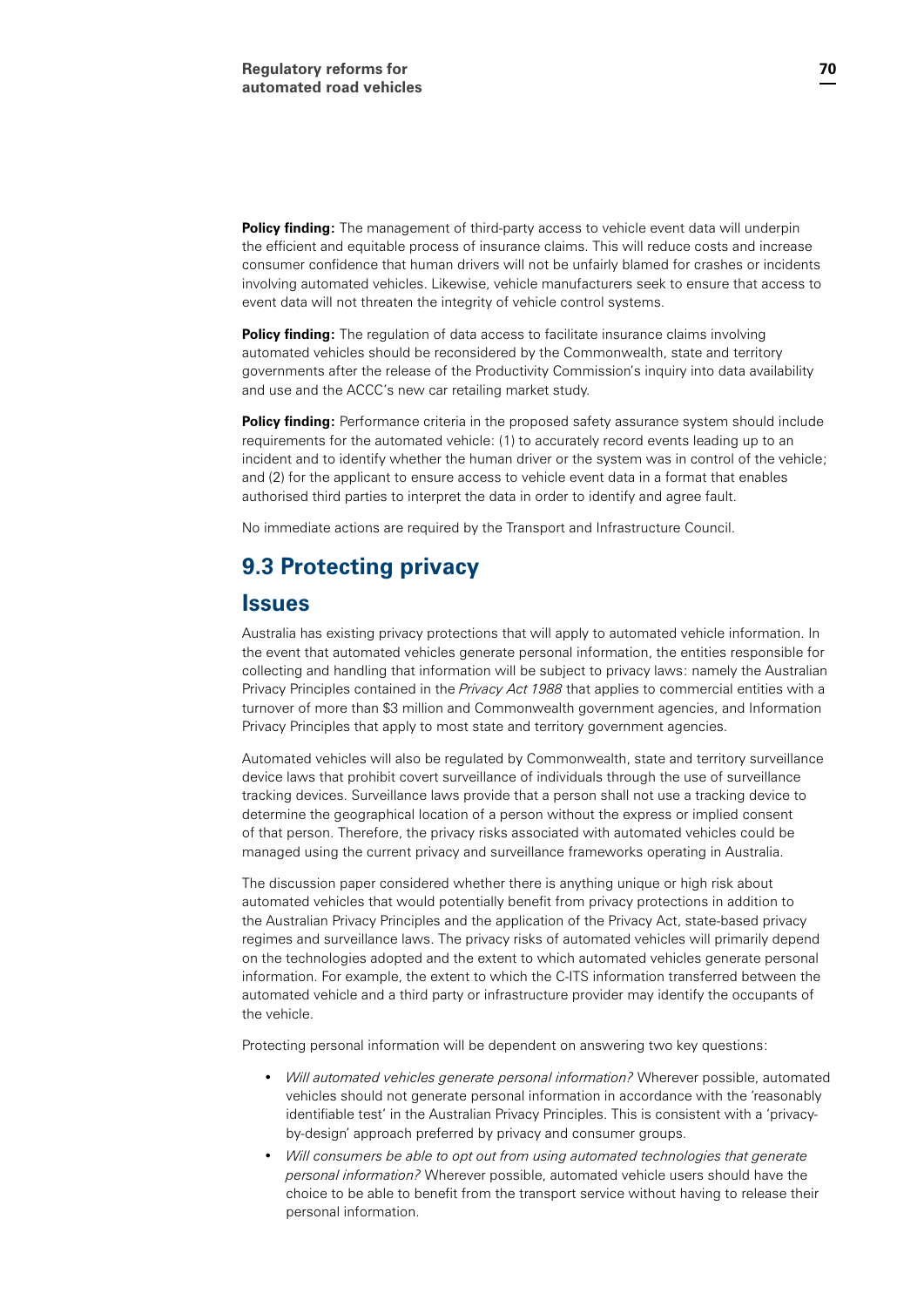The NTC discussion paper suggested that protecting the privacy of users will be a significant factor in ensuring consumer confidence in the use of automated vehicles, particularly given that automated vehicles are likely to have accurate GNSS capability and therefore generate data that could map the location history of a vehicle and its occupants. Therefore, clear guidance about what information is collected and clearly defined primary and secondary purposes for which it will be used is likely to be central to public acceptance of automated vehicles.

#### **Government access to personal information**

A second privacy issue relates to *government access* to personal information, usually in the context of enforcement. The Privacy Act has a low threshold to exempt enforcement activities from the Australian Privacy Principles, and the benefits of automated vehicles may not be realised if consumers are uneasy about government access to their personal information, or if government access is inconsistent or unclear.

One approach canvassed in the NTC issues paper is the decision by the then Standing Council on Transport and Infrastructure in 2013 to agree in principle to stronger privacy restrictions for government access to C-ITS data (in the event that C-ITS data is reasonably identifiable). The council approved the following recommendation:

**Recommendation 4:** In the event that individuals can be reasonably identified from the safety data message broadcast by C-ITS devices, that specific legislative protections are developed to define in what circumstances organisations that are exempt from compliance with privacy principles, including enforcement agencies, may access C-ITS personal information.15

A similar approach could be adopted in relation to government access to data generated by automated vehicles. It is noted, however, that should the data messages generated by C-ITS be found to constitute personal information, and the council's 2013 decision is implemented, then that legislative protection will extend to automated vehicles that use C-ITS. But without further agreement by the Transport and Infrastructure Council, the 2013 decision would not apply to other technologies used by automated vehicles that could generate personal information, including GNSS location information.

## **Discussion paper proposals**

In relation to privacy, the following options were canvassed in the discussion paper:

- **Option 1:** Continue current approach regulate privacy protection through Australian Privacy Principles and state-based Information Privacy Principles.
- **Option 2:** Option 1, plus governments and industry develop best-practice guidance for automated vehicles.
- **Option 3:** Governments legislate access to automated vehicle data, including identifiable location information.

The NTC supported option 1 and considered that privacy principles may be sufficiently robust to regulate private sector access to personal information generated within automated vehicles, but government access to automated vehicle data, for enforcement, infrastructure or other purposes, may warrant additional legislative privacy protections.

The discussion paper asked the following question for stakeholder consideration:

**Question 9:** Do you agree that personal information generated by automated vehicles should continue to be regulated by privacy principles and with no additional legislative controls at this time? If not, why?

15 National Transport Commission, 2013, *Cooperative Intelligent Transport Systems: Final policy paper*, Melbourne, p. 26.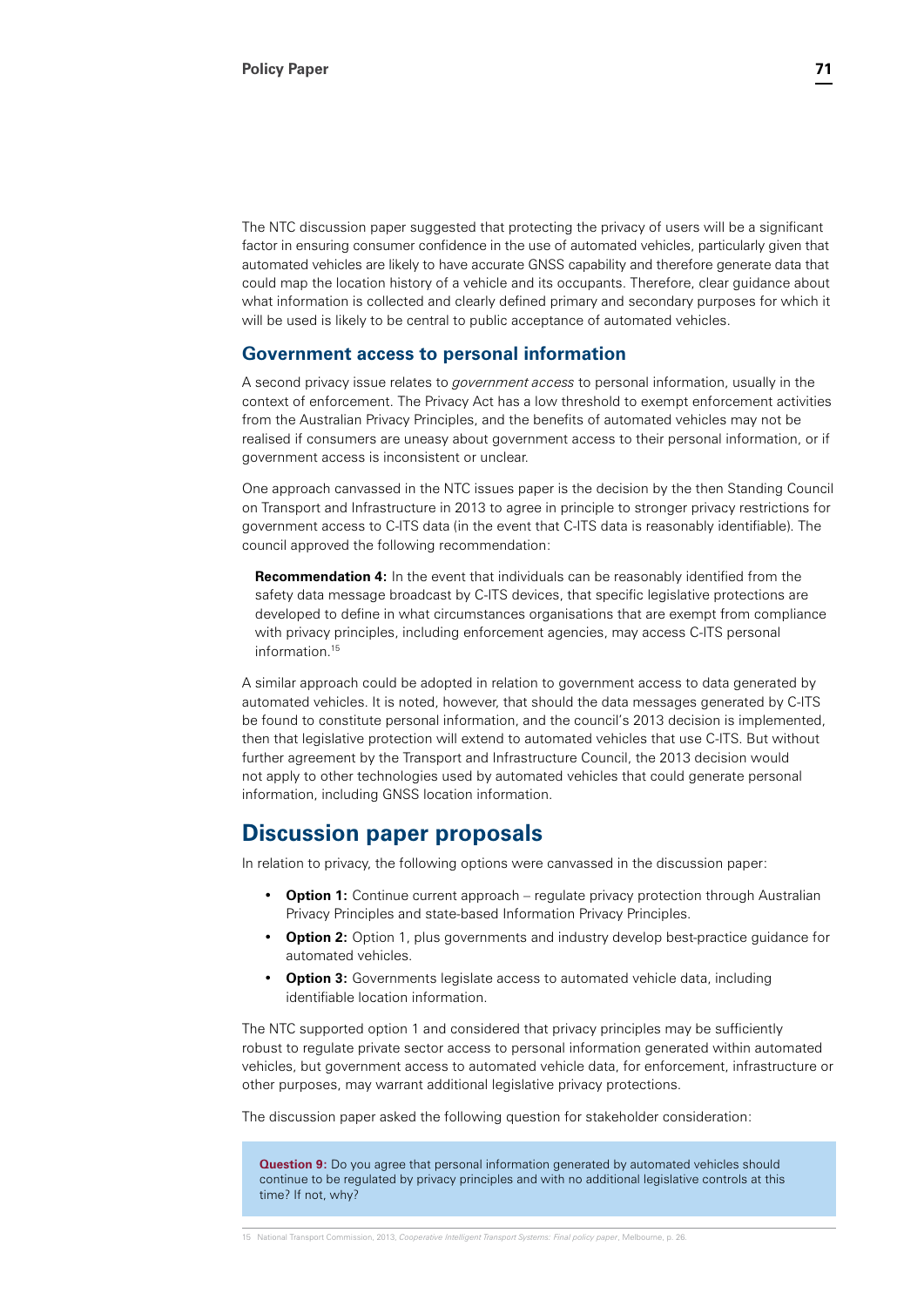# **Feedback from the discussion paper**

Most stakeholders agree that, until the privacy risks of different technologies used in automated vehicles are better known, the current privacy principles are sufficient to manage personal information generated by automated vehicles. Future legislative action may be warranted, subject to an assessment of the privacy risks and whether those risks are sufficiently regulated by the Australian Privacy Principles. Legislative action may be particularly relevant to government access to personal information, and VicRoads notes that in Victoria, current provisions will not restrict enforcement agencies from accessing automated vehicle data, which may need to be further reviewed as the technology develops (VicRoads, p. 17).

Privacy protections should not restrict reasonable commercial access to vehicle data. The AAA notes that data should be permitted to be passed on to nominated third parties such as preferred vehicle repairers or roadside assistance providers (AAA, p. 16).

Some stakeholders support option 3, legislating access to automated vehicle data, including identifiable location information. The Motorcycle Council of New South Wales supports a legislative approach because existing privacy principles are poorly enforced (Motorcycle Council of NSW, p. 6), while Ms Mathews Hunt observes that automated vehicles are a potentially highly intrusive form of data collation and the Australian Privacy Principles are flawed because they rely on a consent model when consumers often do not understand what data is being collected and how it is being used (Mathews Hunt, pp. 10–12). Victoria Police also supports legislative action but to introduce a positive obligation on drivers to provide enforcement agencies with relevant vehicle data (ANZPAA, p. 6).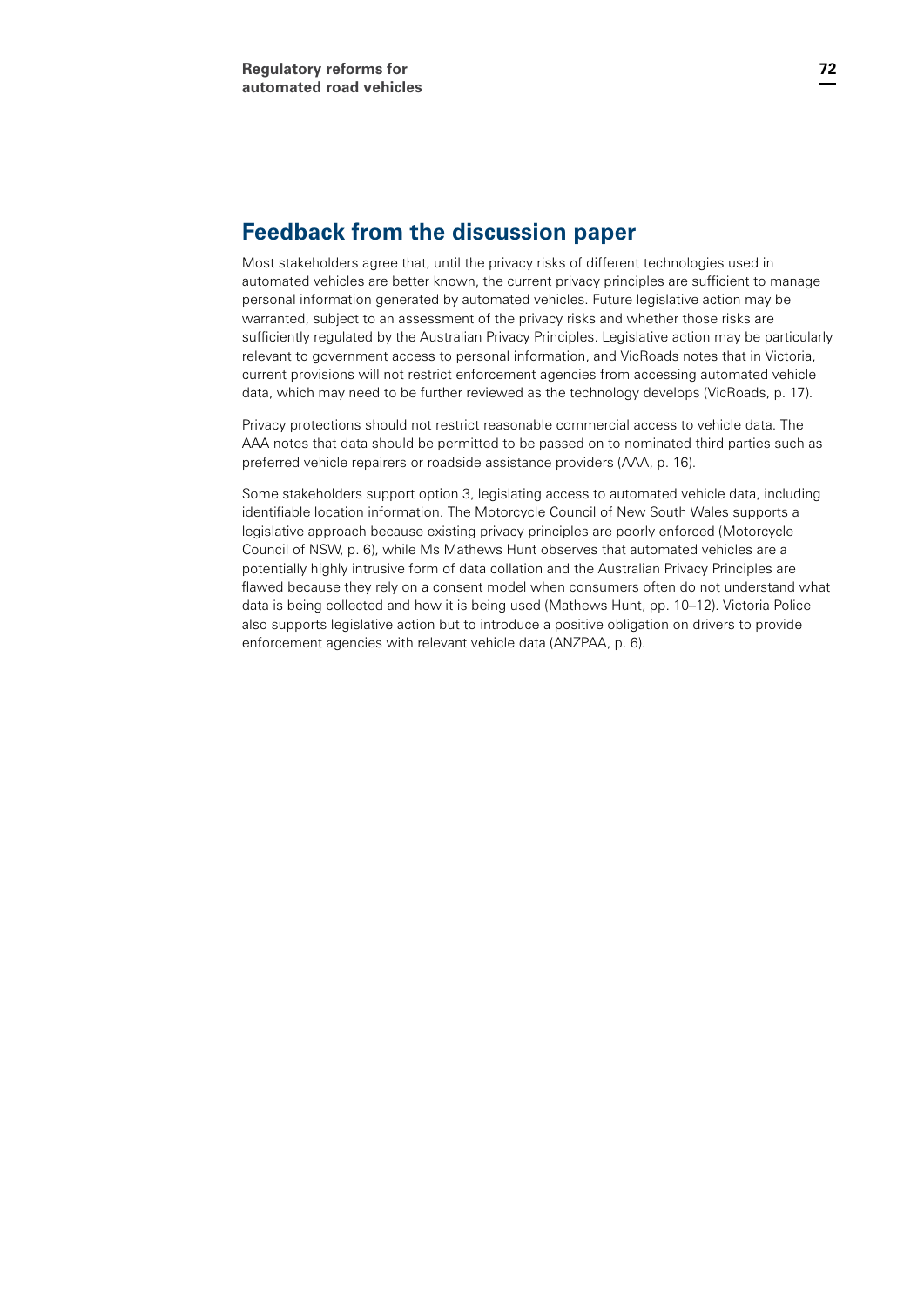## **Conclusions**

The privacy risks of automated vehicles will primarily depend on the technologies adopted and the extent to which automated vehicles generate personal information. Therefore, while legislative controls on the use and access to automated vehicle personal information by governments may be warranted in the longer term, until the privacy risks are better known the current application of privacy and surveillance laws should sufficiently protect consumers' privacy.

**Policy finding:** Privacy concerns represent a potential barrier to the take-up of technology that could significantly improve road safety. Australia should aim for a high level of privacy protection for drivers and occupants of automated vehicles. This is in keeping with emerging international standards relating to C-ITS technologies.

**Policy finding:** Manufacturers and technology providers are already required to ensure compliance with the Privacy Act and the Australian Privacy Principles, as they do for other communications systems that have already been developed. As such, at this time no changes are necessary to privacy laws governing automated vehicles and the transmission of personal information (including location data).

**Policy finding:** The safety assurance system (recommendation 5) should have regard to ensuring applicants provide the highest possible level of anonymity and privacy protection for drivers and occupants, and that this be a key focus for governments when considering applications to deploy automated vehicles.

**Policy finding:** In the event that individuals can be reasonably identified from the use and operation of an automated vehicle (including location data), the Transport and Infrastructure Council should have regard to legislative protections to define the circumstances in which organisations that are exempt from compliance with privacy principles, including enforcement agencies, may access this personal information. This is in keeping with previous council directions regarding the privacy impacts of C-ITS technologies.

**Policy finding:** In the longer term, the Commonwealth, state and territory governments should consider developing nationally consistent legislation to regulate government agency access to automated vehicle data, in alignment with privacy principles. Legislation could address broader data access issues, including access to data to support crash analysis, network performance monitoring and infrastructure planning.

No immediate actions are required by the Transport and Infrastructure Council.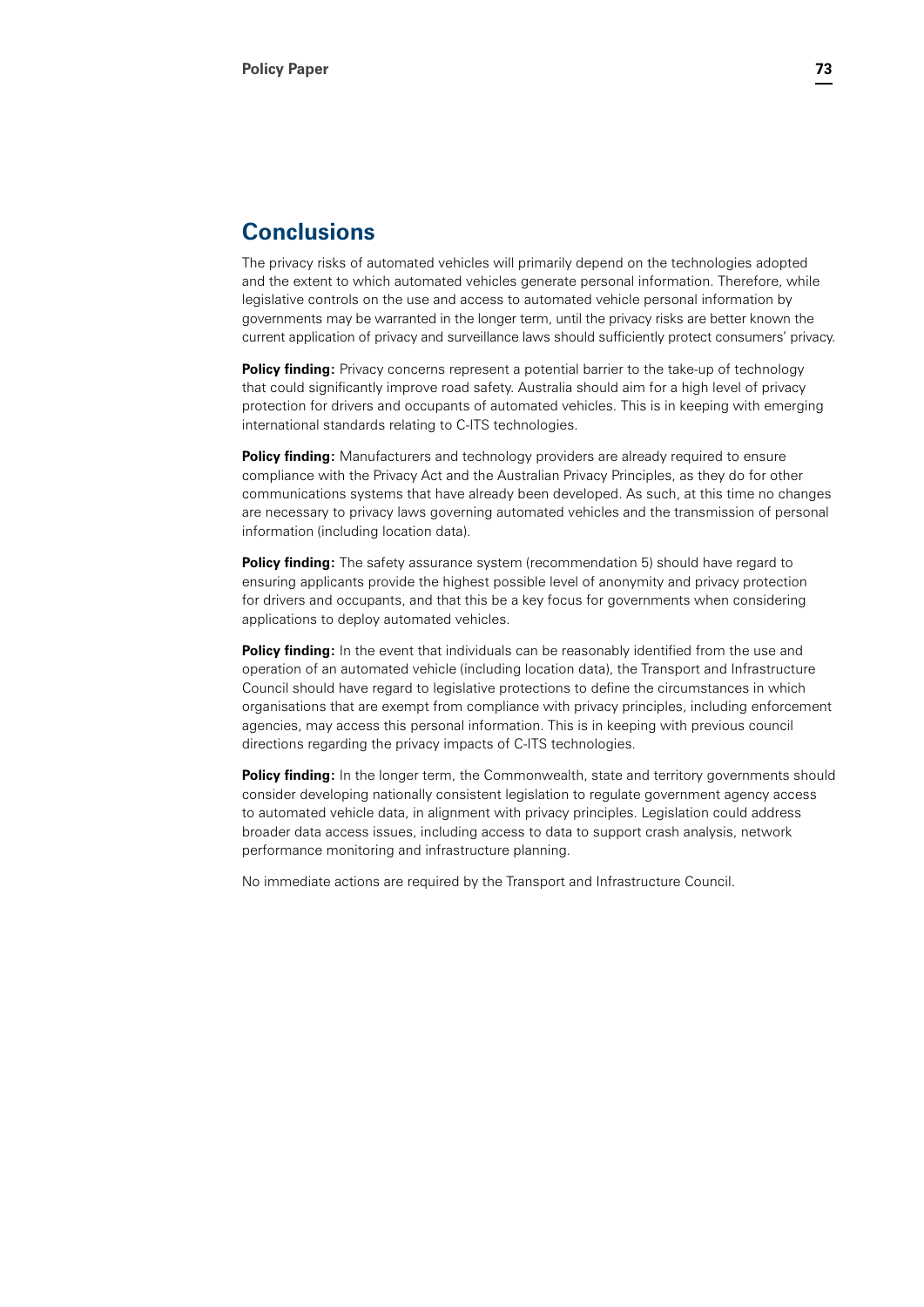## **Glossary**

| <b>Term or title</b>                                     | <b>Abbreviation</b> | <b>Description</b>                                                                                                                                                                                                                  |
|----------------------------------------------------------|---------------------|-------------------------------------------------------------------------------------------------------------------------------------------------------------------------------------------------------------------------------------|
| Australian Competition and<br><b>Consumer Commission</b> | <b>ACCC</b>         | Competition regulator and national consumer law<br>champion for Australia. Promotes competition, fair<br>trading and regulation of national infrastructure.                                                                         |
| Australian Design Rules                                  | <b>ADRs</b>         | National standards for safety, anti-theft and emissions<br>in vehicle design.                                                                                                                                                       |
| Australian Light Vehicle<br><b>Standards Rules</b>       | <b>ALVSRs</b>       | National in-service standards for light vehicles, primarily<br>based on the ADRs.                                                                                                                                                   |
| <b>Australian Privacy Principles</b>                     | <b>APPs</b>         | Standards for how Commonwealth agencies, private<br>sector and not-for-profit organisations must handle, use<br>and manage personal information.                                                                                    |
| <b>Australian Road Rules</b>                             |                     | Model road rules developed by the NTC and applied in<br>state and territory legislation.                                                                                                                                            |
| Austroads                                                |                     | The association of Australasian road transport and<br>traffic agencies.                                                                                                                                                             |
| automated driving system                                 |                     | In-vehicle operating system that controls the automated<br>vehicle functions.                                                                                                                                                       |
| automated driving system<br>entity                       |                     | The legal entity responsible for the automated<br>driving system.                                                                                                                                                                   |
| conditionally automated                                  |                     | An automated vehicle where the system drives the<br>vehicle for sustained periods of time, but the human<br>driver must be receptive to system errors and be the<br>fallback for the dynamic driving task.                          |
| Cooperative Intelligent<br><b>Transport Systems</b>      | C-ITS               | The use of wireless communications to exchange data<br>between vehicles, and with roadside infrastructure,<br>including data on vehicle movements, traffic signs and<br>road conditions.                                            |
| fully automated                                          |                     | An automated vehicle where all aspects of the driving<br>task and monitoring of the driving environment and<br>the dynamic driving task are undertaken by the vehicle<br>system. The vehicle can operate on all roads at all times. |
| <b>Global Navigation Satellite</b><br>System             | <b>GNSS</b>         | System that provides geospatial positioning based on<br>longitudinal, latitudinal and altitudinal data.                                                                                                                             |
| Heavy Vehicle National Law                               | <b>HVNL</b>         | National laws regulating heavy vehicles in Australia.                                                                                                                                                                               |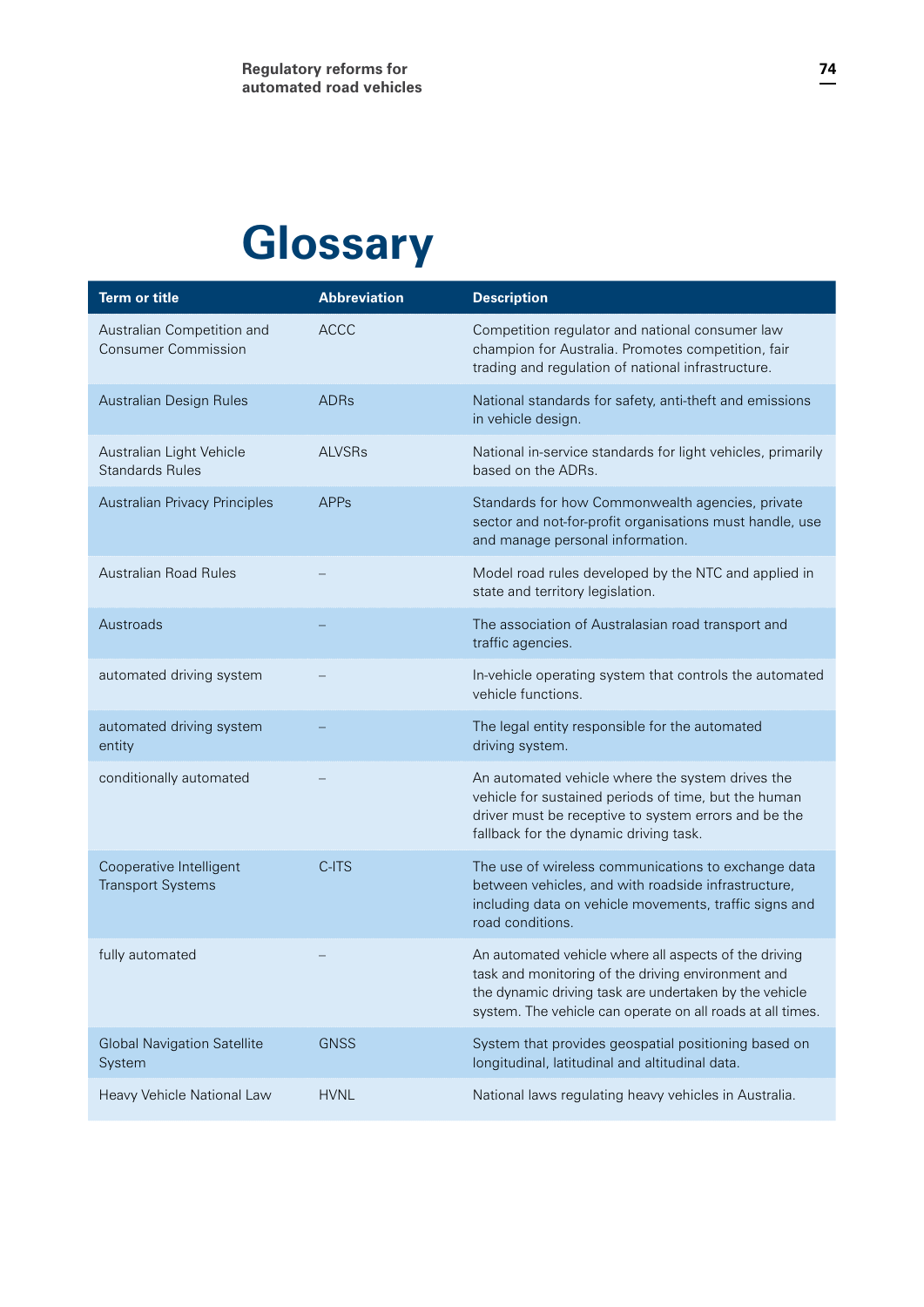| <b>Term or title</b>                                    | <b>Abbreviation</b> | <b>Description</b>                                                                                                                                                                                                                                                                                             |
|---------------------------------------------------------|---------------------|----------------------------------------------------------------------------------------------------------------------------------------------------------------------------------------------------------------------------------------------------------------------------------------------------------------|
| highly automated                                        |                     | An automated vehicle where the system drives the<br>vehicle for sustained periods of time in some situations,<br>or all of the time in defined places, and no human driver<br>is required to monitor the driving environment and the<br>driving task, or intervene, when the system is driving<br>the vehicle. |
| highway driving assist                                  |                     | Technology that allows a vehicle to maintain an<br>appropriate speed, lane position and safe distance to<br>other vehicles.                                                                                                                                                                                    |
| human-machine interface                                 | <b>HMI</b>          | Interface between a human operator and a machine.<br>Includes functional and ergonomic design of the<br>interface (human factors).                                                                                                                                                                             |
| Information Privacy Principles                          | <b>IPPs</b>         | State privacy principles regulating public sector<br>accesses to and handling of personal information.                                                                                                                                                                                                         |
| National Transport Commission                           | <b>NTC</b>          | Independent statutory body that contributes to the<br>achievement of national transport policy objectives by<br>developing regulatory and operational reform of road,<br>rail and intermodal transport.                                                                                                        |
| Office of the National Rail<br>Safety Regulator         | <b>ONRSR</b>        | National rail safety regulator.                                                                                                                                                                                                                                                                                |
| partially automated                                     |                     | An automated vehicle where the automated driving<br>system may take control of steering, acceleration and<br>braking in defined circumstances, but the human driver<br>must continue to monitor the driving environment and<br>the driving task, and intervene if required.                                    |
| Society of Automotive<br>Engineers                      | <b>SAE</b>          | International association for automotive engineers.                                                                                                                                                                                                                                                            |
| Transport and Infrastructure<br>Council                 |                     | Group comprising Commonwealth, state, territory and<br>New Zealand ministers with responsibility for transport<br>and infrastructure issues, as well as the Australian Local<br>Government Association.                                                                                                        |
| United Nations Economic<br><b>Commission for Europe</b> | <b>UNECE</b>        | Organisation promoting pan-European economic<br>integration. Brings together 56 countries from Europe,<br>Central Asia and North America to work together on<br>economic and sectoral issues.                                                                                                                  |
| United Nations Working Party 29                         | <b>WP.29</b>        | International regulatory forum within the institutional<br>framework of the UNECE Inland Transport Committee.                                                                                                                                                                                                  |
| use case                                                |                     | Method to classify different automated vehicles based on<br>specific applications or functions, such as auto parking<br>assist, automated highway driving or truck platooning.                                                                                                                                 |
| Vienna Convention on Road<br><b>Traffic</b>             |                     | International treaty on road traffic signed in 1968<br>designed to facilitate cross-national road traffic standards.                                                                                                                                                                                           |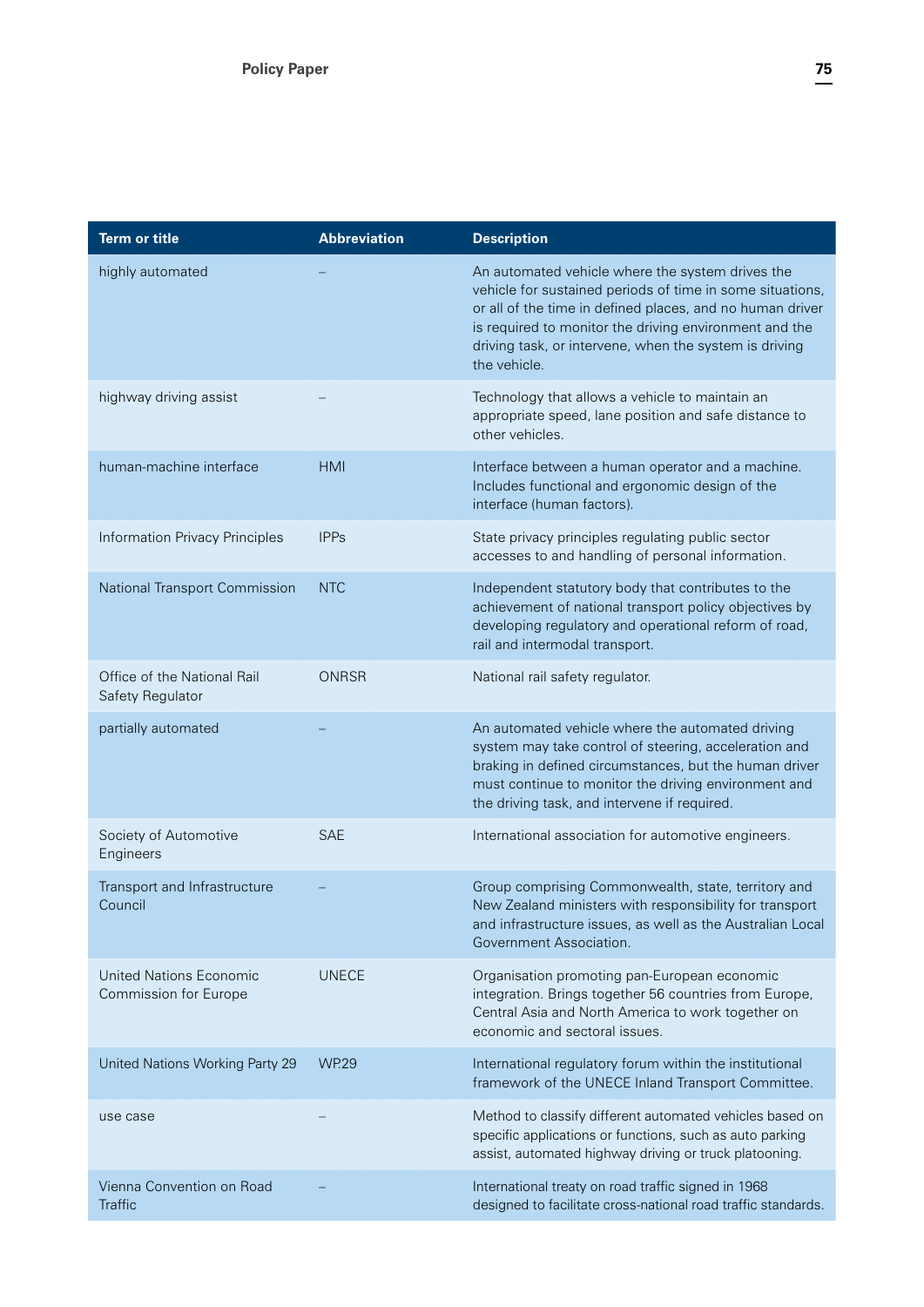## **Submissions to the NTC discussion paper**

| <b>Name of organisation</b>                              | <b>Abbreviation</b>     | <b>Description</b>                                                                                                                                                                                                                                        |
|----------------------------------------------------------|-------------------------|-----------------------------------------------------------------------------------------------------------------------------------------------------------------------------------------------------------------------------------------------------------|
| AARC                                                     |                         | Automotive testing ground and engineering service provider                                                                                                                                                                                                |
| Australia New Zealand Policing<br><b>Advisory Agency</b> | <b>ANZPAA</b>           | Four submissions from individual police jurisdictions: South<br>Australia Police, Western Australia Police, ACT Policing and<br>Victoria Police                                                                                                           |
| Australasian New Car<br>Assessment Program               | <b>ANCAP</b>            | Independent vehicle safety advocate                                                                                                                                                                                                                       |
| Australian Academy of<br>Technology and Engineering      |                         | Independent body of Australian scientists and engineers.                                                                                                                                                                                                  |
| Australian Automobile<br>Association                     | <b>AAA</b>              | National peak body for Australia's motoring clubs                                                                                                                                                                                                         |
| Australian Automotive<br>Aftermarket Association         |                         | National organisation of manufacturers, distributors,<br>wholesalers, importers, mechanical repair and modification<br>services and retailers of automotive parts, accessories, tools<br>and equipment who service the automotive aftermarket<br>industry |
| Australian Driverless Vehicle<br>Initiative              | <b>ADVI</b>             | Initiative led by ARRB to support deployment of automated<br>vehicles in Australia (members include vehicle insurers)                                                                                                                                     |
| Australian Trucking Association                          | <b>ATA</b>              | National peak body for the Australian trucking industry                                                                                                                                                                                                   |
| Austroads                                                |                         | The association of Australasian road transport and traffic<br>agencies.                                                                                                                                                                                   |
| Brady, et. al.                                           |                         | Mark Brady and Dr Kieran Tranter (Griffith Law School); and<br>Tania Leiman and Dr Kylie Burns (Flinders University)                                                                                                                                      |
| Department of State Growth                               |                         | Department of the Tasmanian Government                                                                                                                                                                                                                    |
| Department of Transport<br>Northern Territory            | <b>NT</b><br>Government | Department of the government of the Northern Territory                                                                                                                                                                                                    |
| Federal Chamber of<br>Automotive Industries              | <b>FCAI</b>             | National peak body for manufacturers and importers of light<br>vehicles and motorcycles                                                                                                                                                                   |
| Gas Energy Australia                                     |                         | National peak body representing the downstream gas industry                                                                                                                                                                                               |
| Geoscience Australia                                     |                         | Public sector geoscience organisation that advises on the<br>geology and geography of Australia                                                                                                                                                           |
| <b>GHD Pty Ltd</b>                                       | <b>GHD</b>              | Professional services company                                                                                                                                                                                                                             |
| <b>H2H Energy</b>                                        |                         | Company providing customised hydrogen system solutions                                                                                                                                                                                                    |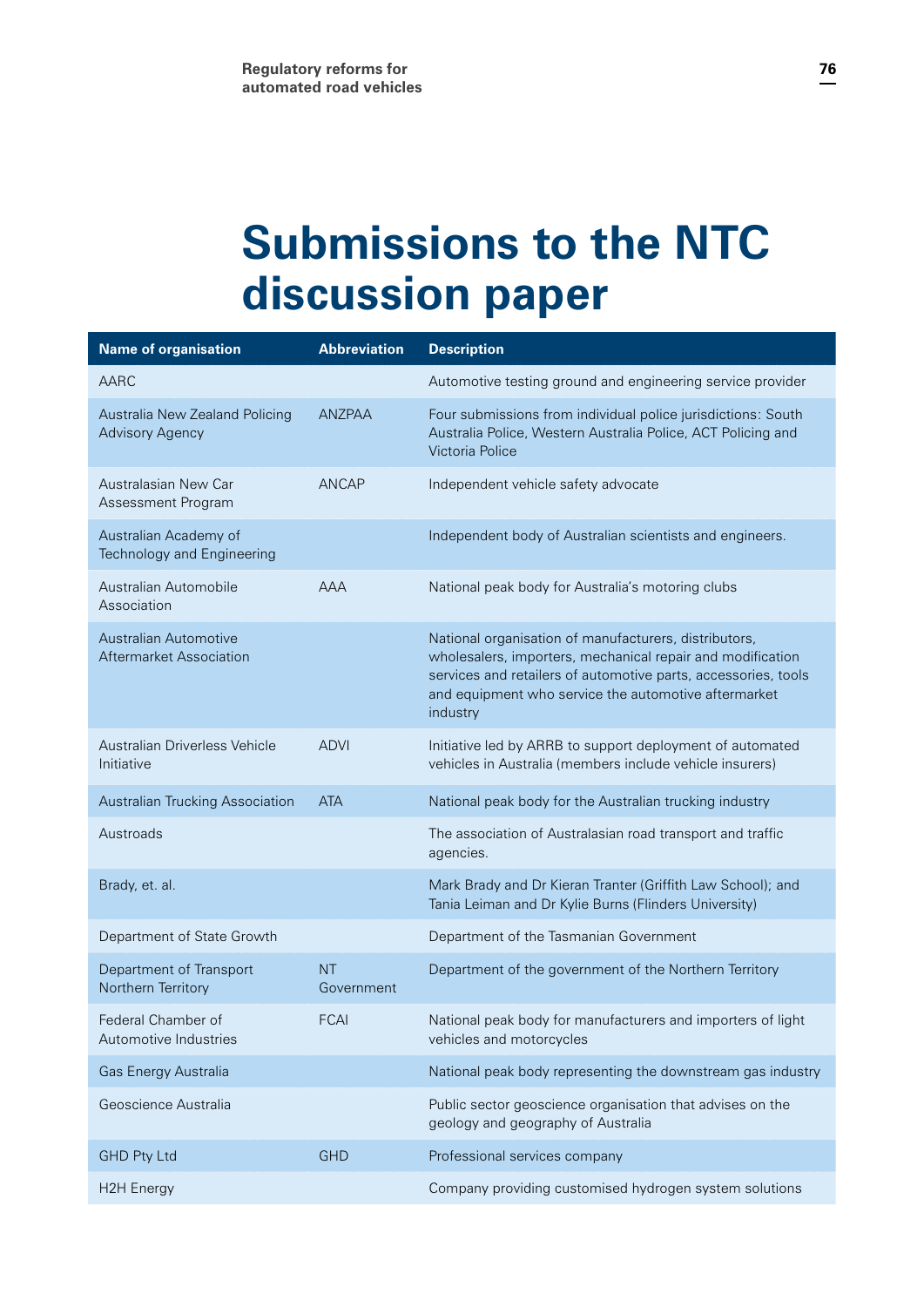| <b>Name of organisation</b>                  | <b>Abbreviation</b>                    | <b>Description</b>                                                                                                                                            |
|----------------------------------------------|----------------------------------------|---------------------------------------------------------------------------------------------------------------------------------------------------------------|
| Heavy Vehicle Industry<br>Association        | <b>HVIA</b>                            | Peak body for the heavy vehicle industry                                                                                                                      |
| <b>IAG Limited</b>                           | <b>IAG</b>                             | General insurance group                                                                                                                                       |
| Insurance Commission of<br>Western Australia |                                        | Insurance commission                                                                                                                                          |
| Insurance Council of Australia               | <b>ICA</b>                             | National peak body for the general insurance industry                                                                                                         |
| Rannila, Jukka                               |                                        | Citizen of Finland                                                                                                                                            |
| Law Institute of Victoria                    | LIV                                    | Professional association for Victorian solicitors and lawyers                                                                                                 |
| Law Society of South Australia               |                                        | Professional association for South Australian solicitors and<br>lawyers                                                                                       |
| Mathews Hunt, Kate                           |                                        | Researcher, Bond University                                                                                                                                   |
| Maurice Blackburn Lawyers                    |                                        | Compensation and social justice law firm                                                                                                                      |
| Motorcycle Council of New<br>South Wales     | Motorcycle<br>Council of<br><b>NSW</b> | Council for New South Wales motorcycle clubs, associations<br>and ride groups                                                                                 |
| Motor Trades Association of<br>Queensland    | <b>MTAQ</b>                            | Peak body representing the interests of employers in the<br>retail service and repair sectors of Queensland's automotive<br>industry                          |
| National Heavy Vehicle<br>Regulator          | <b>NHVR</b>                            | Independent regulator for vehicles over 4.5 tonnes gross<br>vehicle mass in all states and territories except Western<br>Australia and the Northern Territory |
| Nebot, Eduardo                               |                                        | Director, Australian Centre for Field Robotics, University of<br>Sydney                                                                                       |
| Nova Systems                                 |                                        | Professional service provider, specialising in the provision<br>of engineering and management services to industry and<br>government.                         |
| NSW transport cluster                        |                                        | New South Wales government, consisting of Transport for<br>New South Wales and Roads and Maritime Services                                                    |
| Occupational Therapy Australia               |                                        | Professional association representing occupational therapy in<br>Australia                                                                                    |
| Orbit City Labs                              |                                        | Start-up company within emerging technology                                                                                                                   |
| Queensland TMR                               | <b>TMR</b>                             | Department of Transport and Main Roads in Queensland                                                                                                          |
| Rannila, Jukka                               |                                        | Citizen of Finland                                                                                                                                            |
| Roads Australia                              |                                        | Industry association for all areas of the road sector                                                                                                         |
| Robert Bosch Australia                       | <b>Bosch</b>                           | A global supplier of technology and services                                                                                                                  |
| SA Freight Council                           |                                        | Industry based association for freight and logistics                                                                                                          |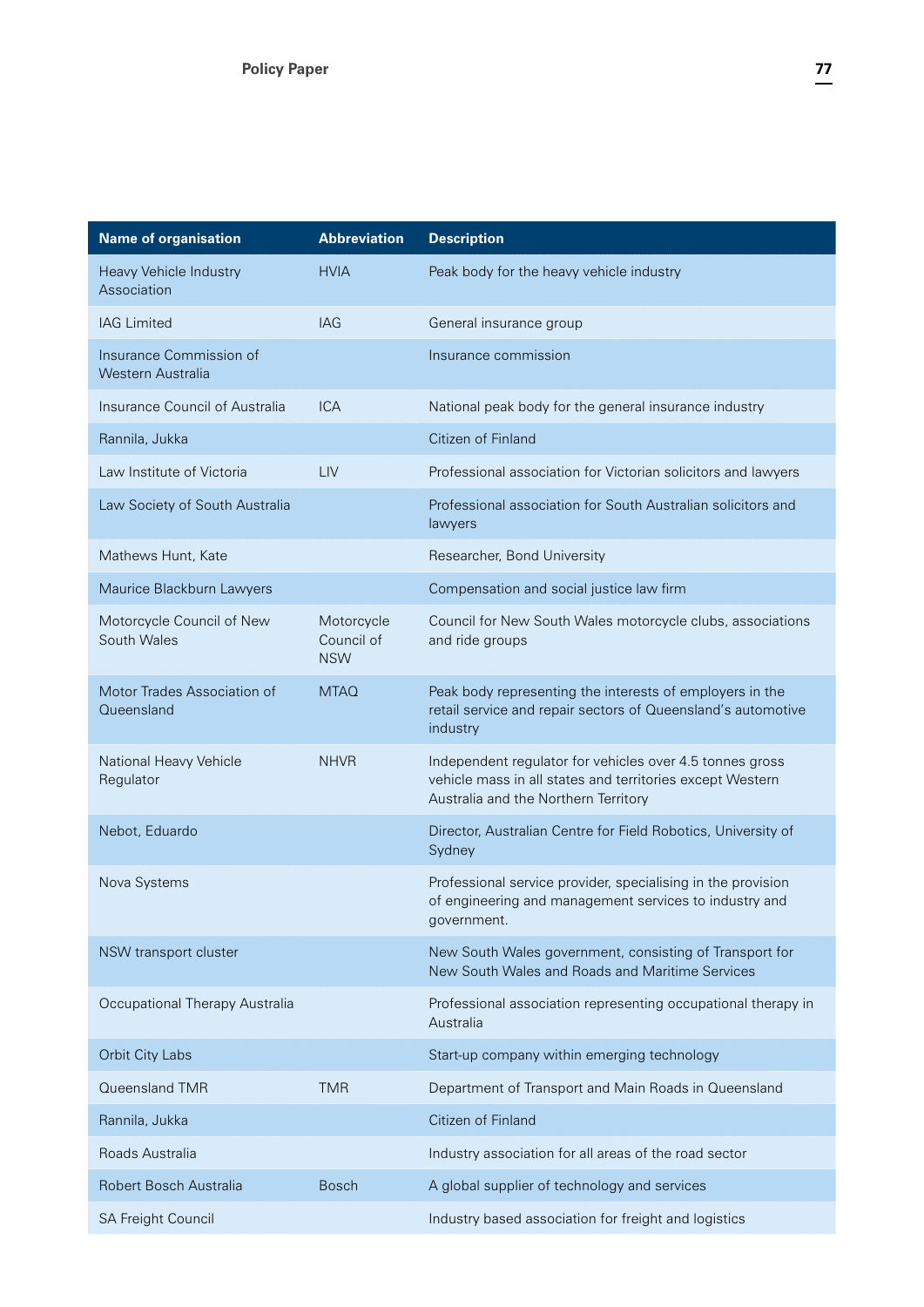| <b>Name of organisation</b>                      | <b>Abbreviation</b>      | <b>Description</b>                                                                                                                           |
|--------------------------------------------------|--------------------------|----------------------------------------------------------------------------------------------------------------------------------------------|
| Steven Hurd and Jeff McNeill                     | Hurd &<br><b>McNeill</b> | Joint submission from two individuals                                                                                                        |
| <b>Tesla Motors</b>                              | Tesla                    | Vehicle manufacturer                                                                                                                         |
| <b>Toll Group</b>                                | Toll                     | Freight and logistics operator                                                                                                               |
| Toyota Australia                                 | Toyota                   | Vehicle manufacturer                                                                                                                         |
| Transoptim                                       |                          | Consulting firm in transport network operations and ITS                                                                                      |
| <b>Transport Accident</b><br>Commission          | <b>TAC</b>               | Victorian Government organisation that promotes and<br>improves road safety and supports those who have been<br>injured on Victoria's roads. |
| Transurban                                       |                          | Manager and developer of urban toll road networks in Australia<br>and the United States                                                      |
| <b>Truck Industry Council</b>                    | <b>TIC</b>               | Peak body for heavy vehicle manufacturers and distributors                                                                                   |
| Nebot, Eduardo                                   |                          | Director, Australian Centre for Field Robotics, University of<br>Sydney                                                                      |
| Verless                                          |                          | Franklin Regal Pty Ltd, trading as Verless                                                                                                   |
| <b>VicRoads</b>                                  |                          | Road management agency, Victoria                                                                                                             |
| Victorian Taxi Association                       |                          | Represents the interests of taxi operators across Victoria                                                                                   |
| Vlacic, Ljubo                                    |                          | Professor, Griffith University                                                                                                               |
| <b>Warren Centre for Advanced</b><br>Engineering |                          | University of Sydney research institute                                                                                                      |
| WA transport portfolio                           |                          | Western Australia Department of Transport and Main Roads                                                                                     |

Submissions can be accessed on the NTC website under 'Current Project'/ Preparing for more automated road and rail vehicles: [http://www.ntc.gov.au/submissions/](http://www.ntc.gov.au/submissions/history/?rid=91793&pid=8247) [history/?rid=91793&pid=8247.](http://www.ntc.gov.au/submissions/history/?rid=91793&pid=8247)